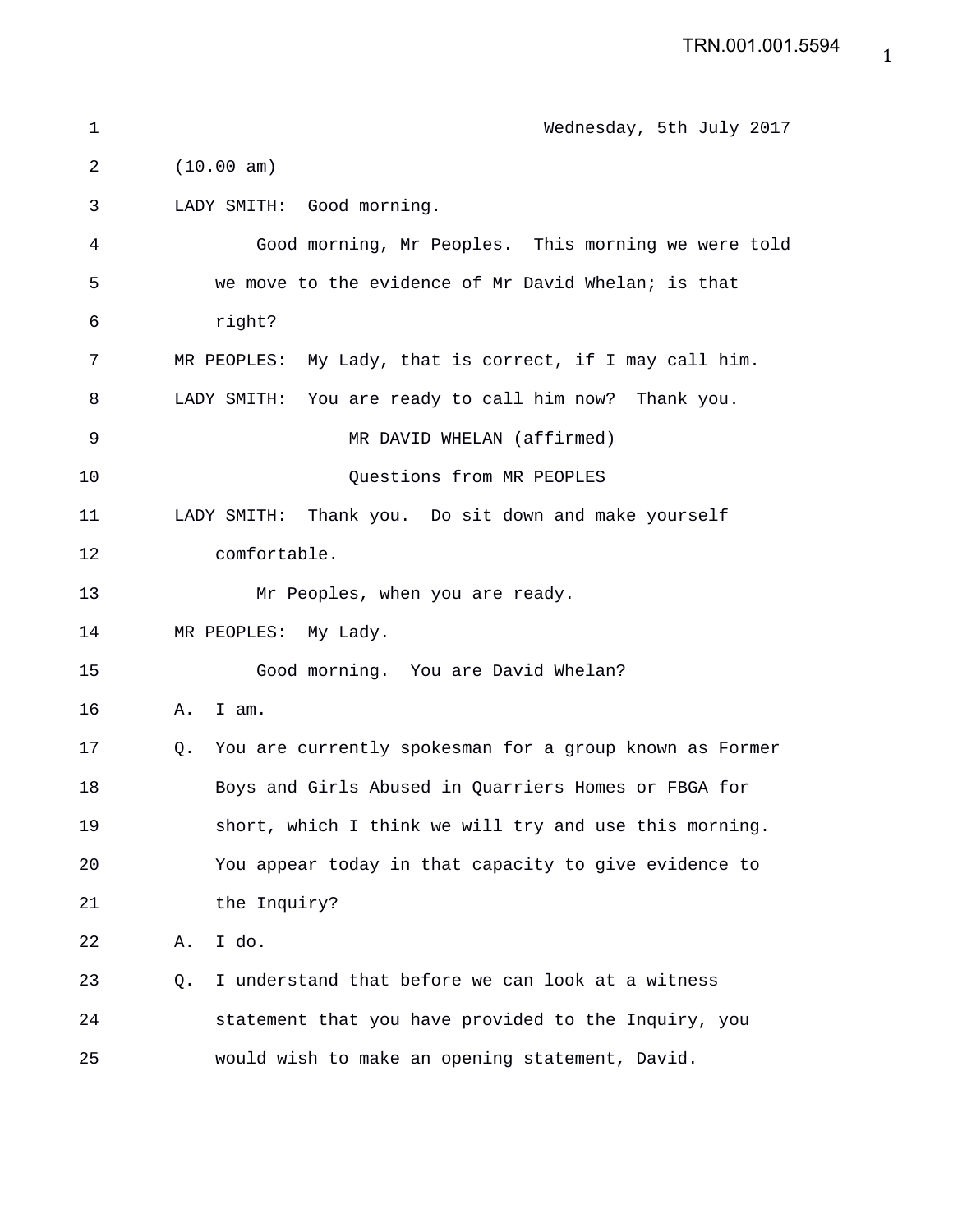1 A. I would like to -- I would like to thank my Lady and 2 Mr Peoples for allowing me to make an opening statement. 3 LADY SMITH: Please feel free to do so.

4 A. I would not be here today giving evidence to this 5 Inquiry if it was not for the tireless commitment and 6 efforts of so many people over many years.

7 I would like to pay tribute and thank a number of 8 these people and organisations including INCAS. I would 9 especially like to thank all the former Quarriers 10 residents, many of who wish to retain their anonymity, 11 who have lent support and assistance to FBGA since we 12 formed and recently at the justice committee. The only 13 sadness is that many former residents connected to FBGA 14 have passed away and our thoughts are with them and 15 their families today.

16 I would also like to thank personally Marion Scott, 17 who was the Sunday Mail journalist who won an award for 18 her campaigning on these issues over many years, and the 19 Glasgow Herald journalists who have highlighted these 20 issues over many, many years.

21 In addition, thank you to the Scottish Human Rights 22 Commission for raising these important matters on our 23 behalf with government and others such as the Justice 24 Committee and, in particular, Margaret Mitchell, the 25 Convener of the Justice Committee.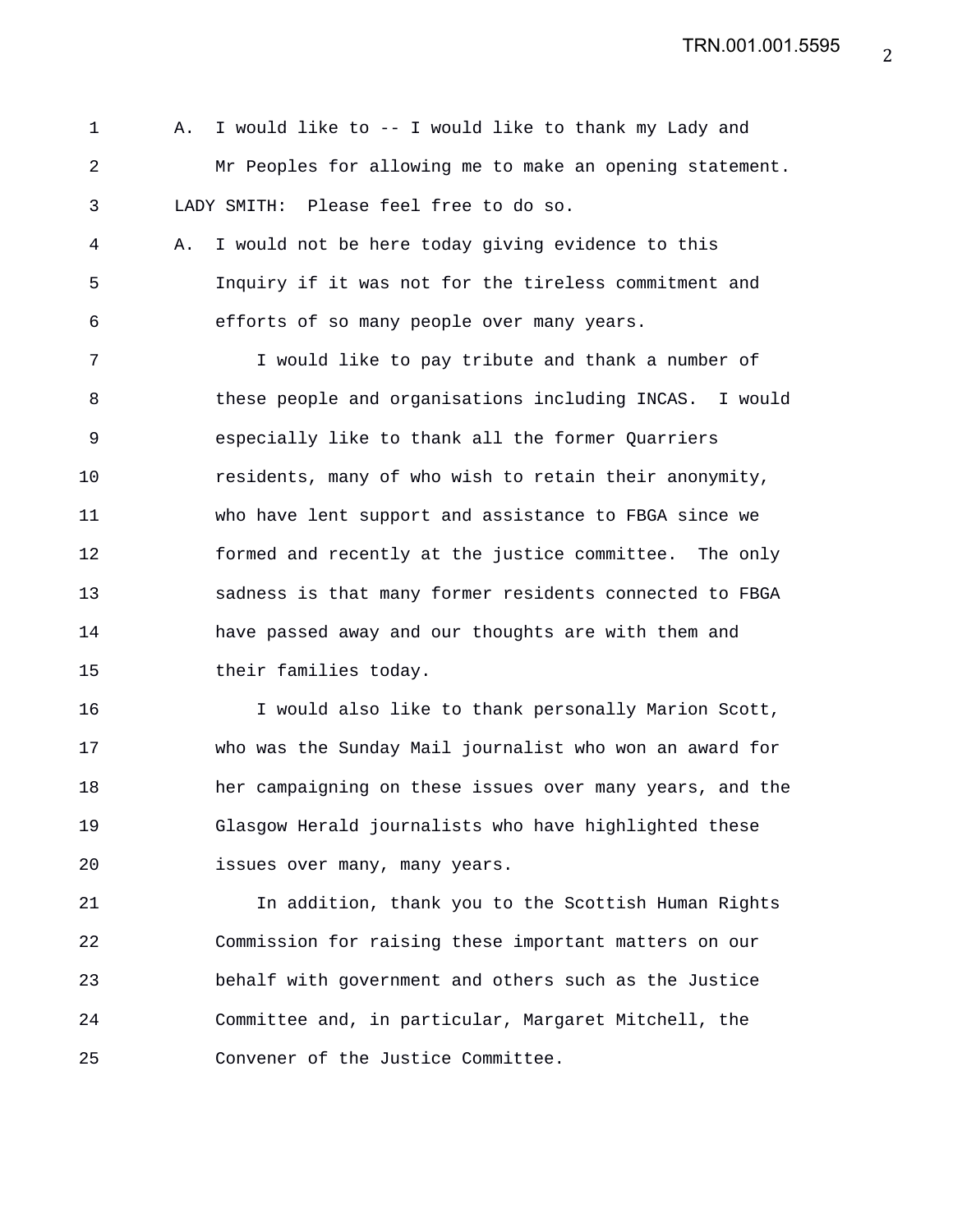| 1  | There are many others I would like to thank too and          |
|----|--------------------------------------------------------------|
| 2  | if I have missed you, apologies.                             |
| 3  | Thank you very much.                                         |
| 4  | MR PEOPLES: Thank you David.                                 |
| 5  | Can I just say, David, I realise this is not an easy         |
| 6  | experience to be here today and we do have scheduled         |
| 7  | breaks, but can I say at the outset if at any time you       |
| 8  | do want a break, could you please indicate and I am sure     |
| 9  | we can break for a time.                                     |
| 10 | LADY SMITH: That's not a problem, Mr Whelan. We need to      |
| 11 | have breaks anyway so that I can enable the                  |
| 12 | stenographers to get a rest from their work, so just         |
| 13 | mention it if necessary.                                     |
| 14 | Mr Peoples, just before we start, can I give you<br>Α.       |
| 15 | a couple of corrections?                                     |
| 16 | It is actually dates. Number 19 should be 2005 to            |
| 17 | $2007 - -$                                                   |
| 18 | LADY SMITH: Are these corrections in your statement?         |
| 19 | $A.$ No $-$                                                  |
| 20 | LADY SMITH: The number 19?                                   |
| 21 | Number 19, my Lady, it has just got 2005 but it should<br>Α. |
| 22 | actually be a line and then "to 2007".                       |
| 23 | LADY SMITH: Is this paragraph 19?                            |
| 24 | It is number 19. It's --<br>Α.                               |
| 25 | MR PEOPLES: David, I will take you to the statement and      |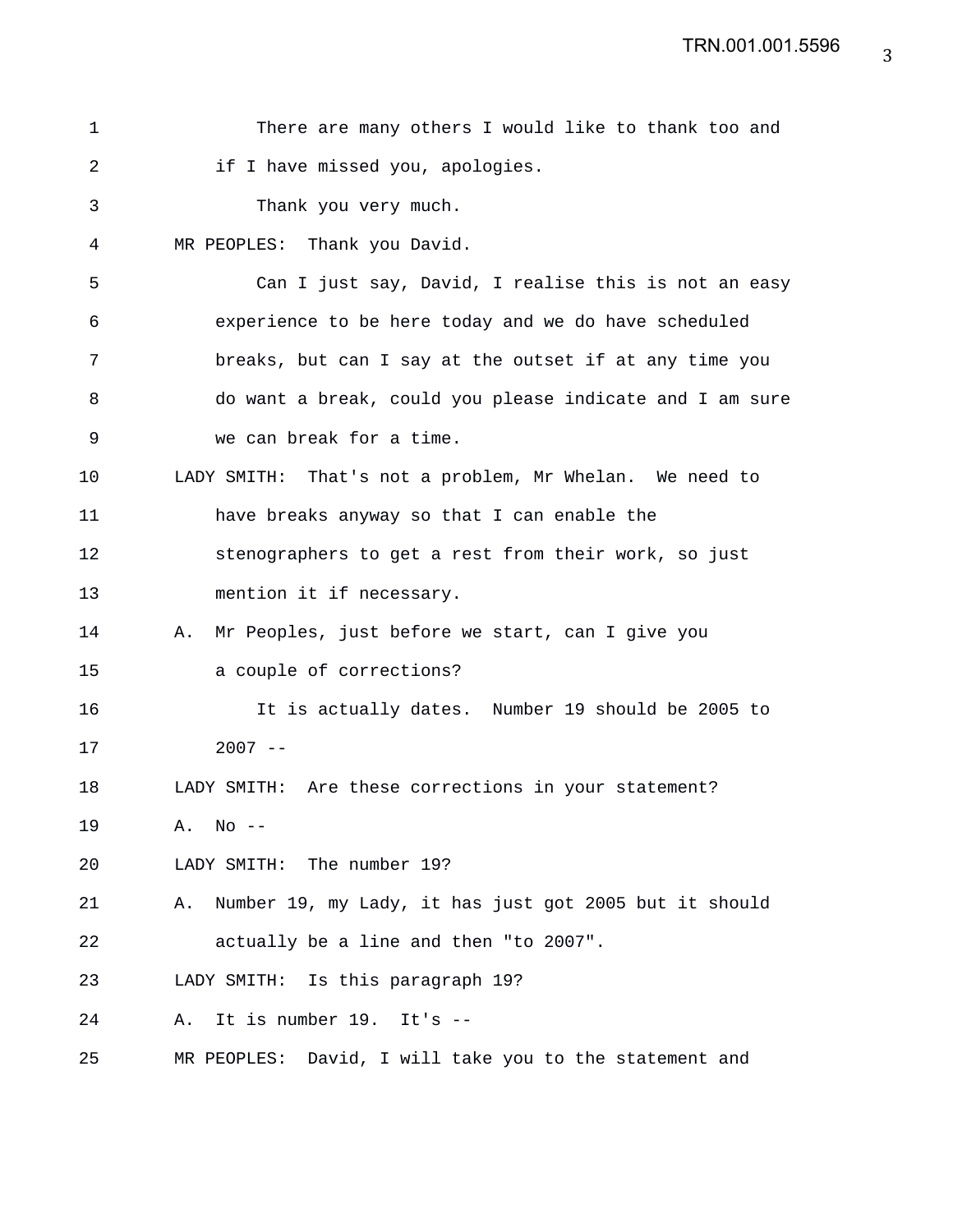| 1  |    | I will give you an opportunity at that stage to make the   |
|----|----|------------------------------------------------------------|
| 2  |    | corrections before we begin. If I could do that and        |
| 3  |    | just introduce it.                                         |
| 4  | Α. | Sorry, it is just --                                       |
| 5  | O. | Not at all.                                                |
| 6  | Α. | It is just in the Kaufman report we gave you the wrong     |
| 7  |    | date.                                                      |
| 8  |    | LADY SMITH: Don't worry. That's good of you to alert us    |
| 9  |    | and Mr Peoples will know, and I will watch for the         |
| 10 |    | document coming up, and you can tell us the corrections    |
| 11 |    | at that point. Thank you.                                  |
| 12 |    | MR PEOPLES: Perhaps I can introduce by making three points |
| 13 |    | to assist you.                                             |
| 14 |    | Firstly, you may take it in giving evidence today          |
| 15 |    | that the Inquiry is aware from other evidence that         |
| 16 |    | a number of former Quarriers staff were convicted          |
| 17 |    | between around about 2001 through to 2004/2005 of the      |
| 18 |    | abuse of children in the care of Quarriers. So I make      |
| 19 |    | that point initially so you don't have to perhaps take     |
| 20 |    | that matter at length. We are aware of that background.    |
| 21 |    | Secondly, and I think you will be aware of this            |
| 22 |    | because I think you were at least in attendance for part   |
| 23 |    | of yesterday, that the Inquiry has been recently given     |
| 24 |    | evidence by Helen Holland that covered, among other        |
| 25 |    | things, the period from what was referred to as the        |
|    |    |                                                            |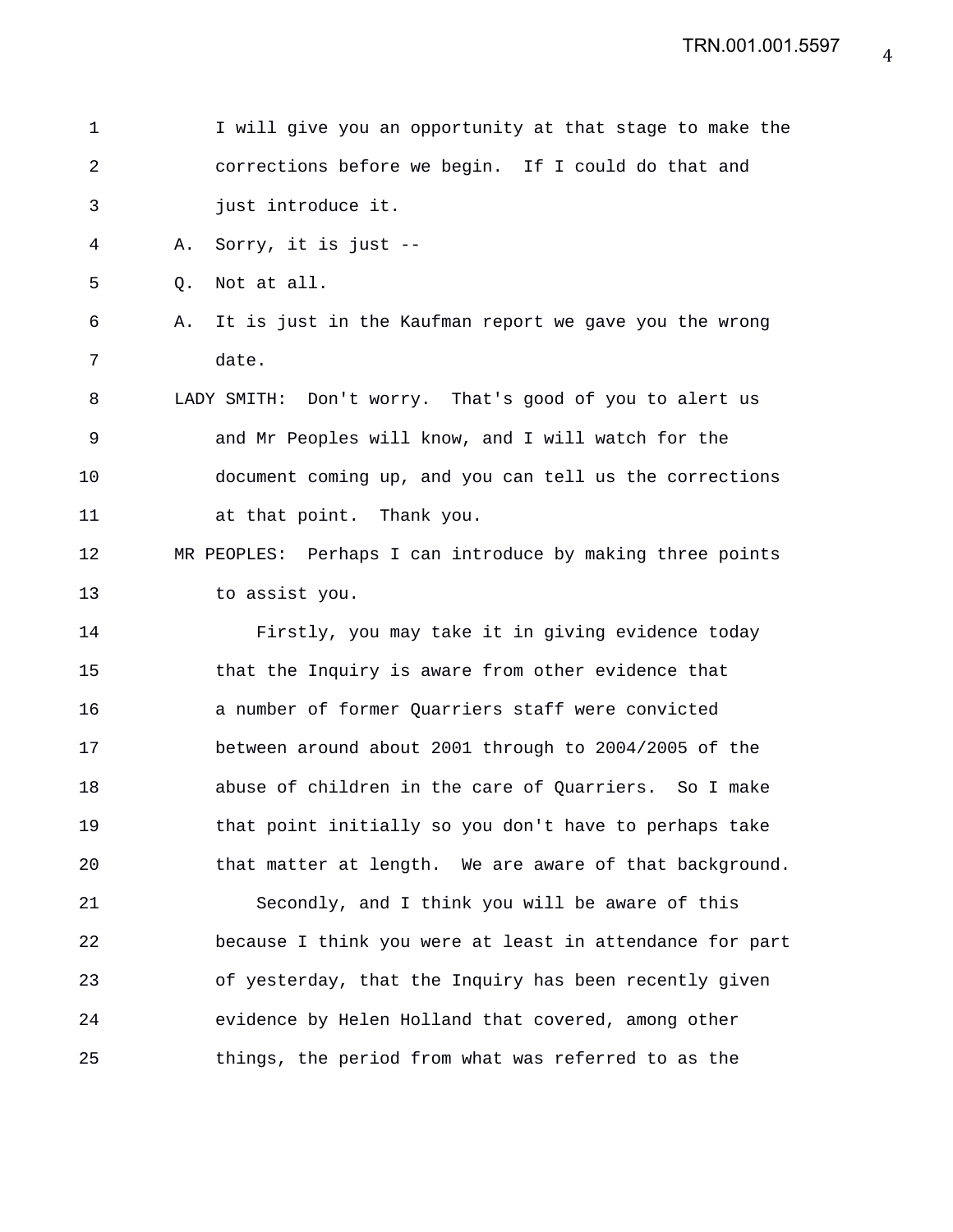1 petition by Chris Daly, PE535, in 2002 which took us 2 through essentially to the present time and dealt at 3 some length with what I would broadly describe as the 4 interaction process.

5 I will come and ask you some things about that but 6 you can take it we have a familiarity with the general 7 processes that occurred between 2002 and present time. 8 So that may save you the burden of having to explain 9 some of these matters.

10 We may wish to know from you today the extent and 11 nature of the involvement of FBGA and yourself in that 12 process, so if there were things that Helen didn't cover 13 yesterday that you feel are relevant to FBGA then please 14 take the opportunity to make any points you wish to do 15 so.

16 A. Okay, thank you.

17 Q. The third point and last point I wish to make before we 18 begin and look at your statement is that I should say, 19 for the benefit of yourself and those here today, we do 20 have your whole statement available as evidence to the 21 Inquiry and I intend to pick up some of the points in 22 the statement but in doing so it is not in any way 23 a reflection that we don't treat the other matters as 24 evidence that's relevant to the work of the Inquiry and 25 what we consider as part of the evidence of the Inquiry.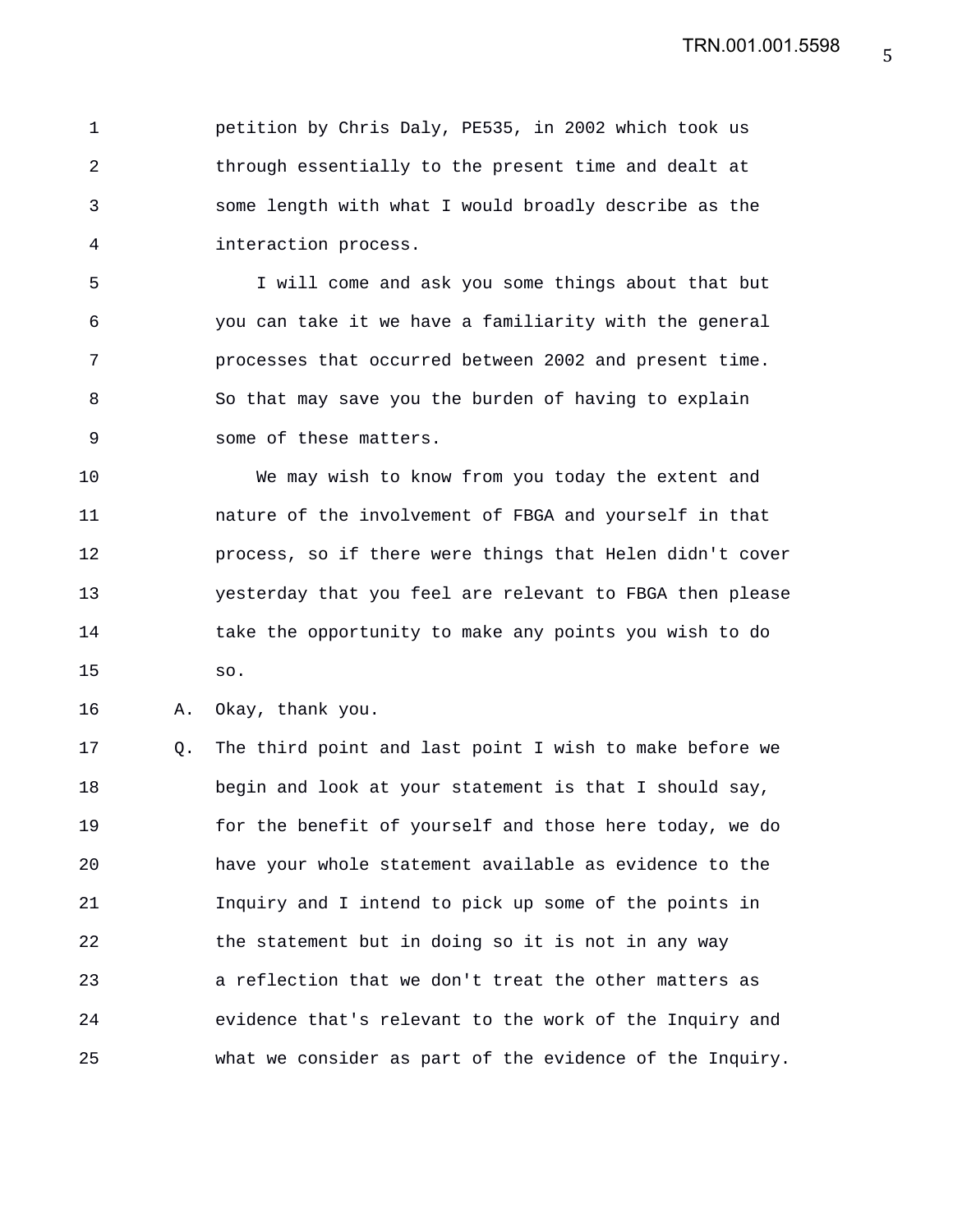TRN.001.001.5599

1 I hope that gives you at least an introduction to the 2 task today.

3 Against that background, can I put before you and 4 put up on screen the signed witness statement which you 5 provided to the Inquiry on 5th May of this year. The 6 document is WIT.001.001.1588.

7 A. Yes.

8 Q. I won't take you to the final page but if we went there 9 we would see you signed the statement on 5th May of this 10 year. To some extent it may touch upon matters where to 11 some extent there have been subsequent events. I'm 12 thinking in particular you have a section dealing with 13 what is called "time bar". Again, if I don't go through 14 that section at length today, we have your points on 15 that matter and we are now all aware that there is 16 legislation which is dealing with that particular issue, 17 which was one of the issues I think your group 18 campaigned for.

19 A. Yes, we campaigned for it. We took it up with the 20 Scottish Law Commission in 2006 initially. We 21 campaigned for the law to be changed. We then submitted 22 evidence to the Justice Committee in 2017. Along with 23 that evidence we provided some court documents to the 24 Justice Committee in relation to some of the issues we 25 encountered through the civil process. Myself and other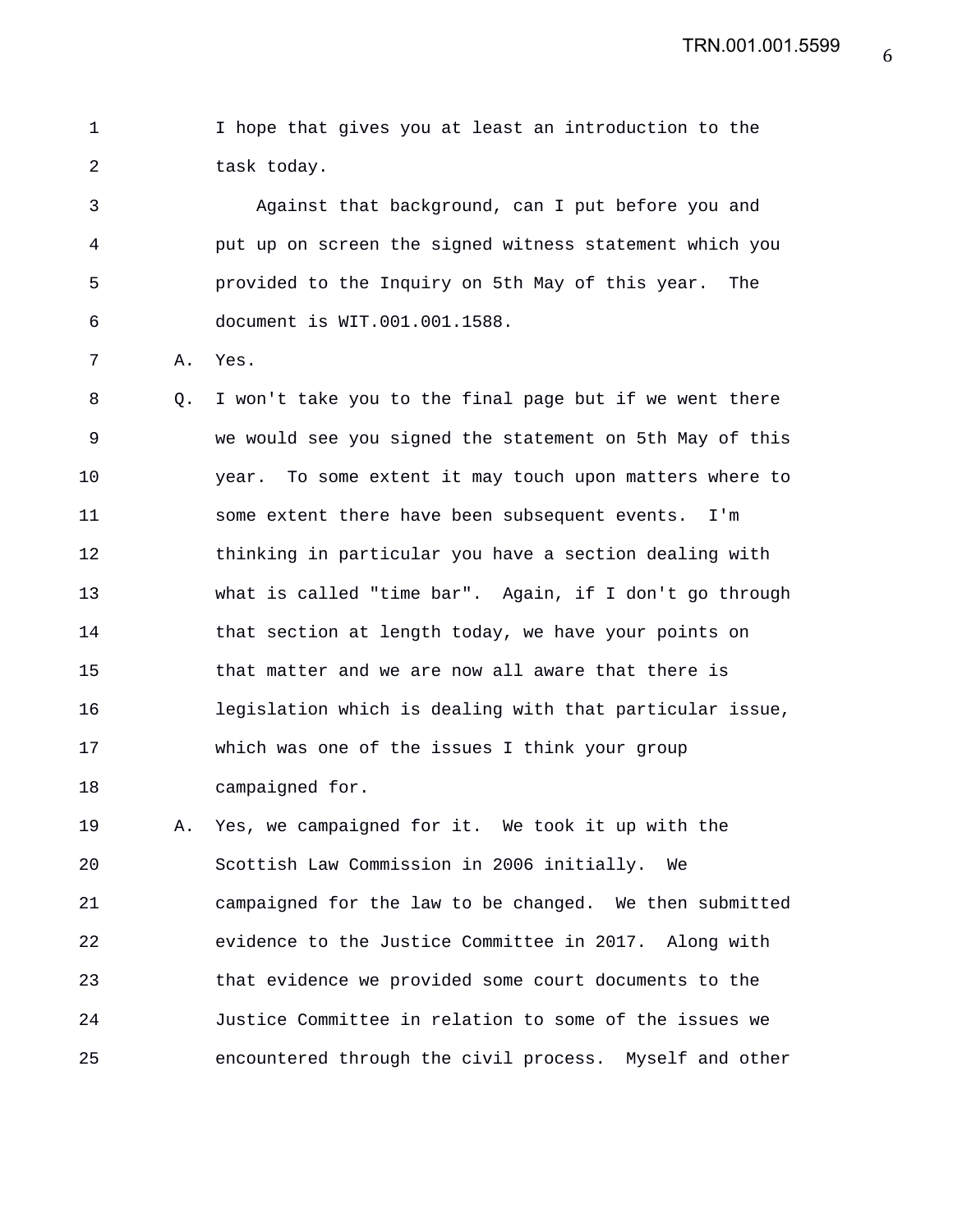TRN.001.001.5600

| $\mathbf 1$ |    | former residents, we gave evidence at stage 1 of the     |
|-------------|----|----------------------------------------------------------|
| 2           |    | Justice Committee and FBGA lodged formal documents which |
| 3           |    | are on the Justice Committee's website.                  |
| 4           | Q. | I think -- and I can take this perhaps fairly shortly -- |
| 5           |    | it is dealt with in your statement, that apart from      |
| 6           |    | dealing with the preparatory stages to any legislation,  |
| 7           |    | as you have described, I think you say in your statement |
| 8           |    | that there's continuing dialogue between FBGA, and       |
| 9           |    | indeed other interested parties, with Scottish           |
| 10          |    | Government in relation to what I would call in general   |
| 11          |    | terms the issue of redress for pre-1964 survivors of     |
| 12          |    | abuse because we know the legislation does not cover     |
| 13          |    | persons who were abused prior to 1964.                   |
| 14          | Α. | Yes, we know -- you know, when we looked at what the law |
| 15          |    | was and we had a clearer understanding and we sought     |
| 16          |    | advice on it, clearly the law was not going to be of     |
| 17          |    | assistance to the pre-1964 and we had discussions with   |
| 18          |    | the Scottish Law Commission on that.                     |
| 19          |    | We are engaged with other survivors in a dialogue in     |
| 20          |    | looking at what I would call another remedy, but I would |
| 21          |    | probably class it as redress.                            |

22 One of the issues, and I need to be quite clear 23 about when we talk about redress what FBGA's position 24 is, is that every case should be dealt with on its own 25 merits. It is about to the types of abuse, the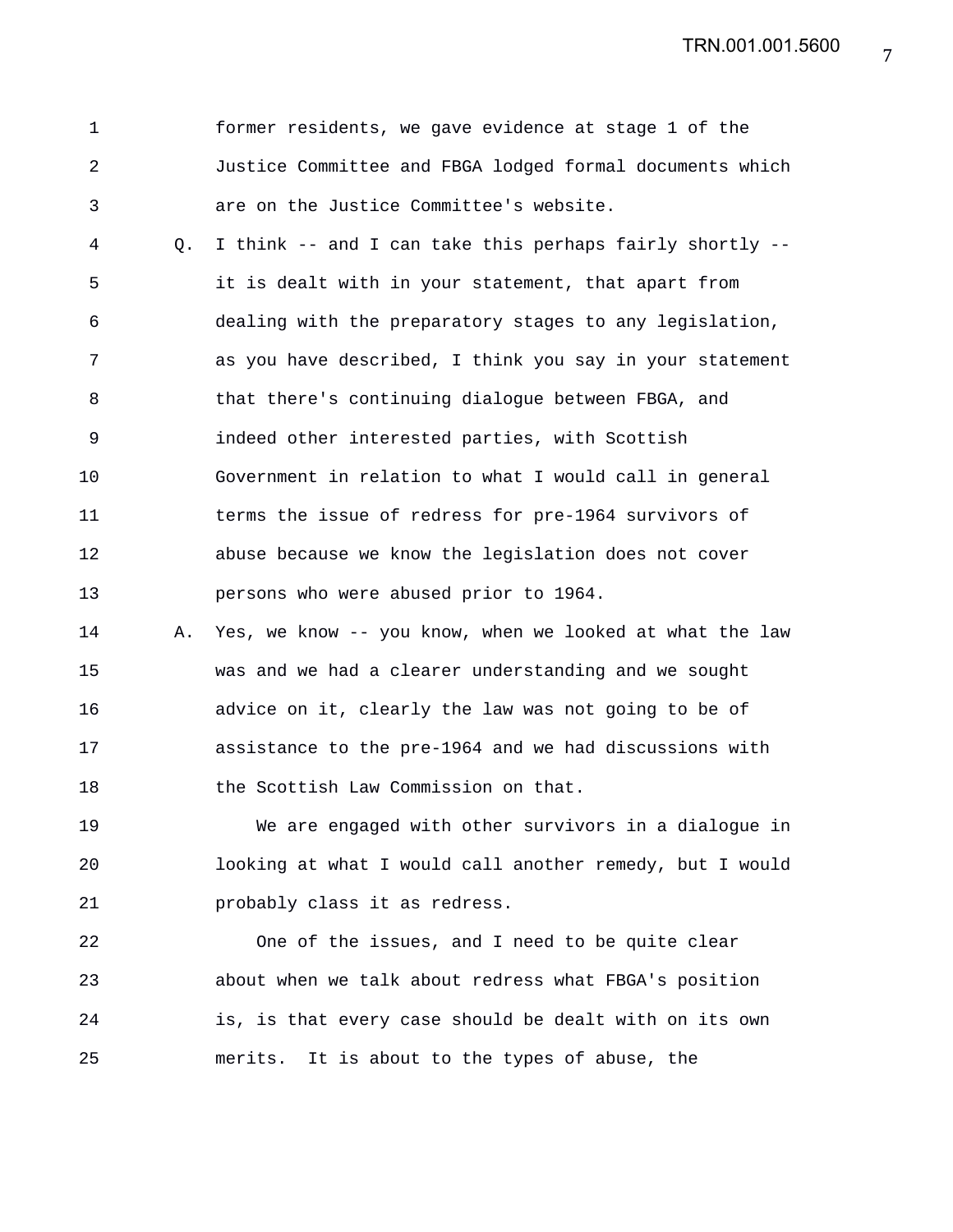1 longevity of that abuse, and also as well there has to 2 be a penalty paid for the damage that has been done 3 since 2002 to the survivors and the victims by not 4 addressing original harm and damage and I made that 5 clear in the Justice Committee. Our position is that it 6 is up to each -- obviously up to each individual 7 survivor what it is they want, but clearly our position 8 is that any redress scheme -- and we are saying this to 9 CELCIS and the Scottish Government today because we are 10 being nudged down a certain route and we are not happy 11 with that.

12 I want to be clear about what it is we are asking. 13 We are asking for a tariff-based system that looks at 14 the individual cases based on its merits and that the 15 process for redress is also credible and robust. 16 Q. So if I can just summarise what you are saying, your 17 current position on the matter, particularly with the 18 pre-1964 abuse victims, is that you favour some form of 19 tariff scheme that would be set up by the government, 20 leaving aside the mechanics of how it might be funded, 21 and that that would be looking at individual cases and 22 applying some form of tariff system that I think may 23 have been used in other jurisdictions. I think there 24 are examples perhaps that we could find.

25 A. It has been suggested to us that there is a commonality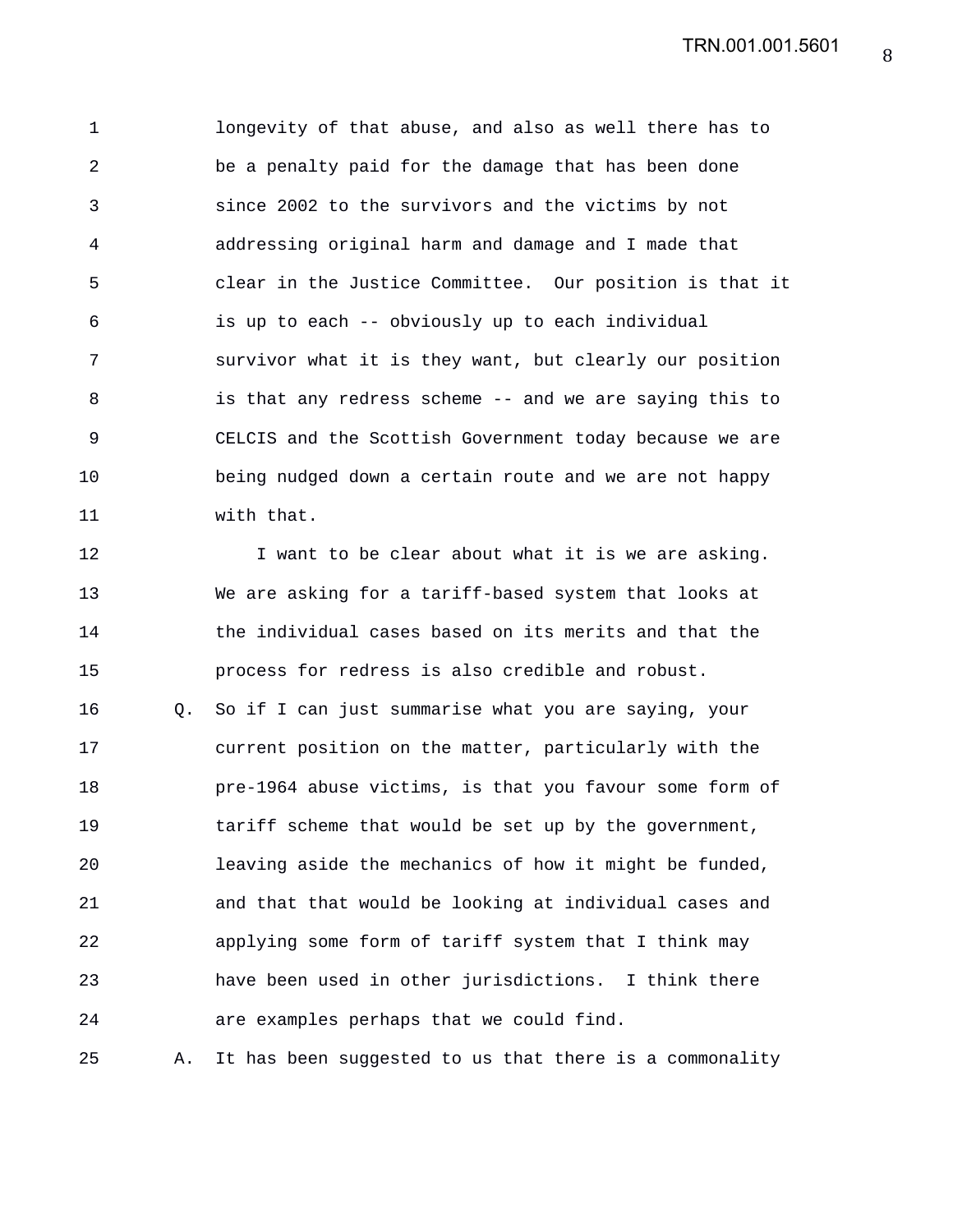1 and there may be some form of commonality in some of 2 these cases, but the courts wouldn't look at a case on 3 a commonality basis; they would look at the case in 4 relation to the actual facts of the case. So that is 5 what we are saying to the government. That's what we 6 are saying to CELCIS.

7 Q. You see advantages in a scheme where the body 8 administering the scheme can look at the whole picture 9 rather than an individual case brought in an individual 10 claim in the ordinary courts; is that one of the points 11 you see as a strength of the proposal --

12 A. Clearly you have to look at the whole -- all the cases. 13 All the cases are individual. I think Helen described, 14 you know, someone was in for six months, someone was in 15 for 16 years, depending on the type of abuse that person 16 experienced or their experiences, it would be different. 17 But it has been suggested to us that one size fits all. 18 Unfortunately, one size doesn't fit all.

19 Q. I think that's an ongoing discussion you are having.

20 A. It is an ongoing discussion.

21 Q. I think there's to be a consultation exercise which is 22 to be launched on the general issue of -- is it 23 redress -- taking in, no doubt, that and other 24 matters --

25 A. Yes.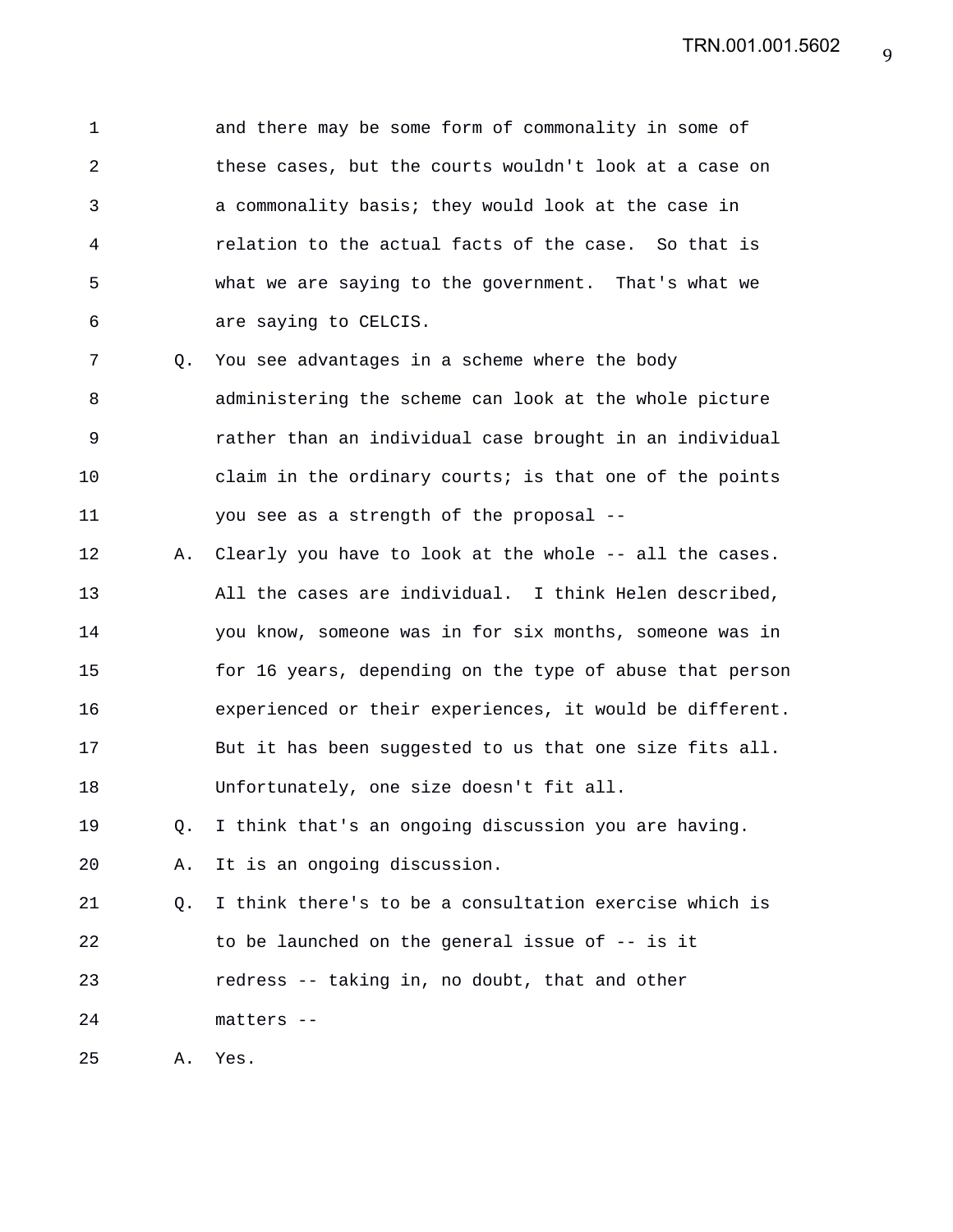1 Q. -- and you will, I think, I assume, in due course 2 submit, as you have done in relation to other issues, 3 papers and views on that issue.

4 A. Yes. No, we have a good working relationship. We have 5 established these relationships over a number of years. 6 But what we have been very clear in the process is that 7 FBGA have known from the very beginning what it is we 8 want to achieve, what our outcomes are, and how we want 9 them delivered. You will see over the years there has 10 been a compromise in certain areas where we didn't get 11 everything that we wanted. So we took what the 12 government was providing at that time. So what I'm 13 saying is there comes a point where the survivors have 14 to engage if you are going to actually benefit the 15 processes to deliver what the survivors want and that's 16 what we have tried to do.

17 Q. Yes. I hope I'm not doing a disservice to your 18 statement, but I think one of the things that you -- if 19 I summarise it in this way, that so far as you are 20 concerned, FBGA's involvement in these matters of abuse 21 and redress for historical abuse cases is based on 22 a philosophy of constructive engagement with all 23 interested parties. Would that be a fair way of putting 24 how you see the way that you approach things? 25 A. I would say that is current since, say, 2008.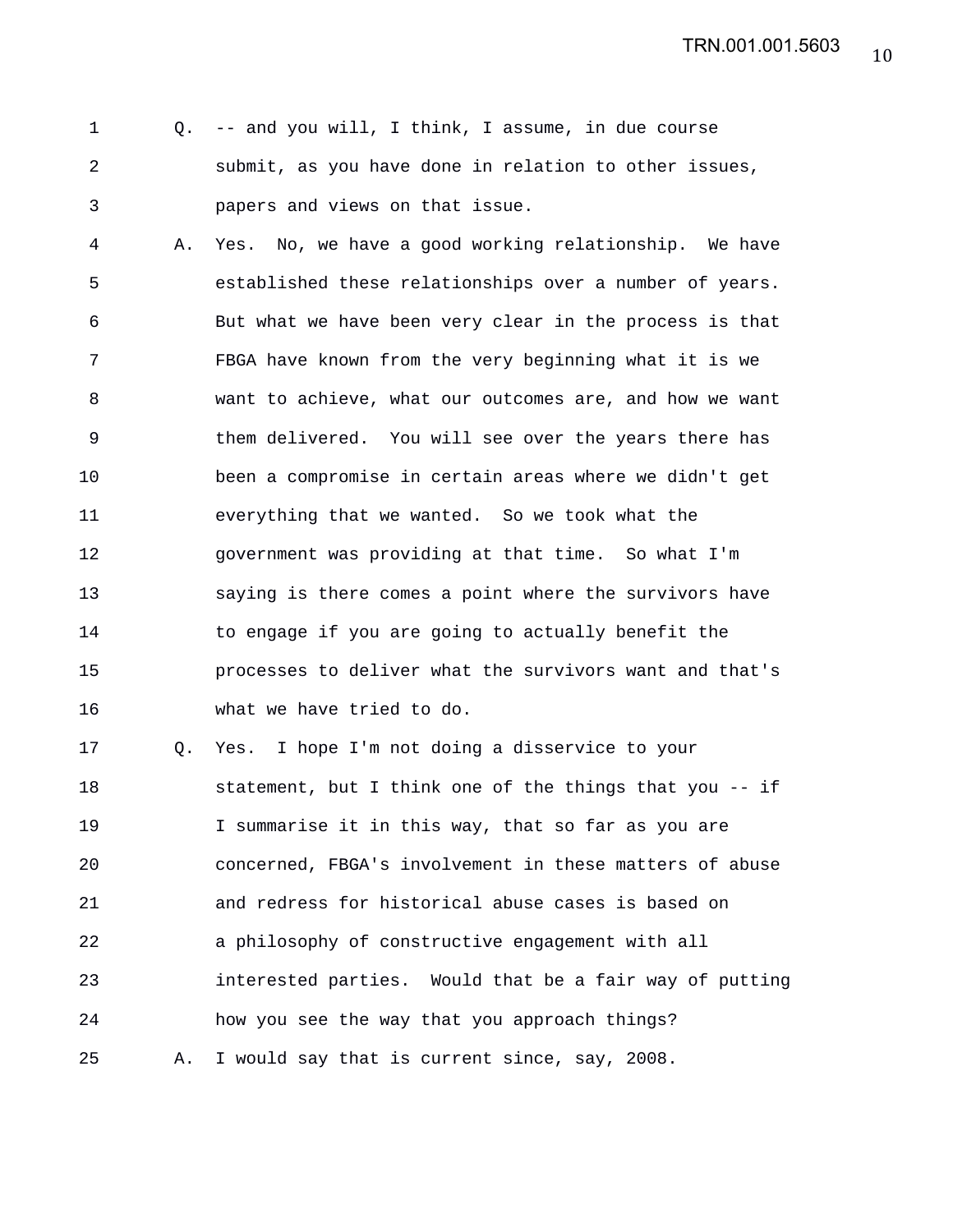1 We were the bad guys at one point. We were left out 2 of the processes. We were not invited into the 3 processes. We kept knocking at the door to be included 4 in the processes. I suppose in the early years 5 people -- we were in the media a lot, we wanted 6 an inquiry, we were making it very clear that was our 7 primary goal. It has not always been like that, 8 Mr Peoples, the relationship.

9 What I will say is I think some of the civil 10 servants have been selective over the years and 11 I actually think they haven't helped the processes move 12 forward faster or in a more progressive way than they 13 should have done.

14 Q. Are you able just to help us in very broad terms about 15 over what period were you, to use your expression, seen 16 as the "bad guys"? I think you were giving an idea that 17 you were to an extent excluded from the process, that 18 was your perception of things, but that has changed in 19 more recent times. Can you put an approximate date to 20 when this change occurred?

21 A. In 2005 I did a radio programme and I specifically 22 raised on that programme, because I was asked what did 23 I want to ask Mr Peacock, and I asked him why we were 24 excluded from the processes given that so many people 25 had been convicted in Quarriers. It just seemed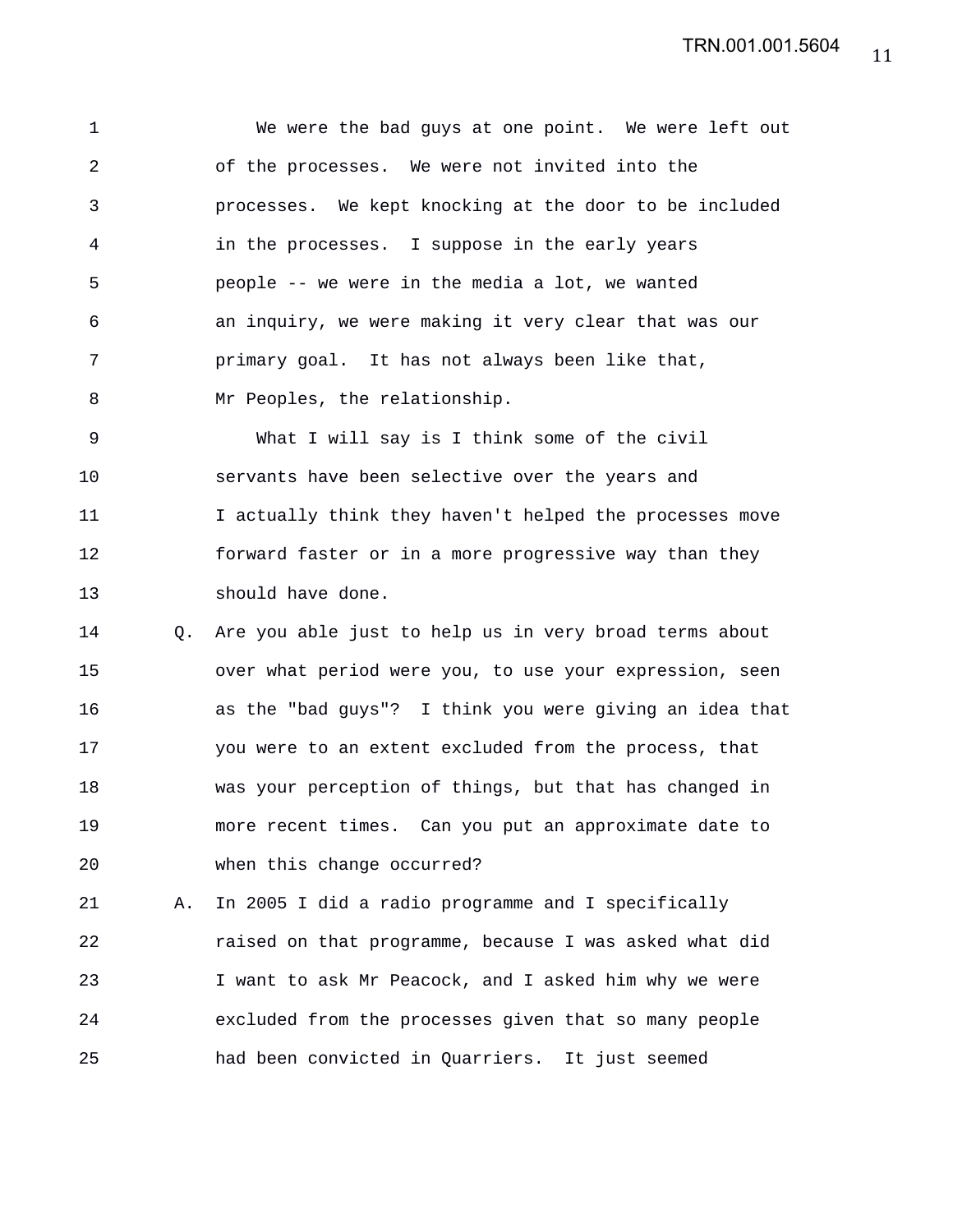1 completely unreasonable for us to be excluded from the 2 processes when we had so much to contribute to the 3 process.

4 Then we were invited into the process. I took the 5 view that once we were invited it was in our interests, 6 and I would say in all the survivors' interests, to 7 engage constructively.

8 Q. That maybe neatly take us to a matter I did want to ask 9 you about today and ask you to explain in your own 10 words, which is really the background to the formation 11 of the group that is known as FBGA or Former Boys and 12 Girls Abused in Quarriers Homes, of which you have been, 13 I think, throughout and are currently the spokesman or 14 spokesperson of.

15 A. Yes.

16 Q. Before I ask you to explain the background, I think I'm 17 right in saying that as a group it was formally 18 established, if I can put it that way, some time in 2005 19 shortly after what we now know as the First Minister's 20 apology. I will just use that as a point of reference. 21 In December 2004 there was an apology. We can come back 22 to that no doubt and you may wish to comment as part of 23 your answers.

24 A. We were established in July 2005.

25 Q. That would be the approximate date?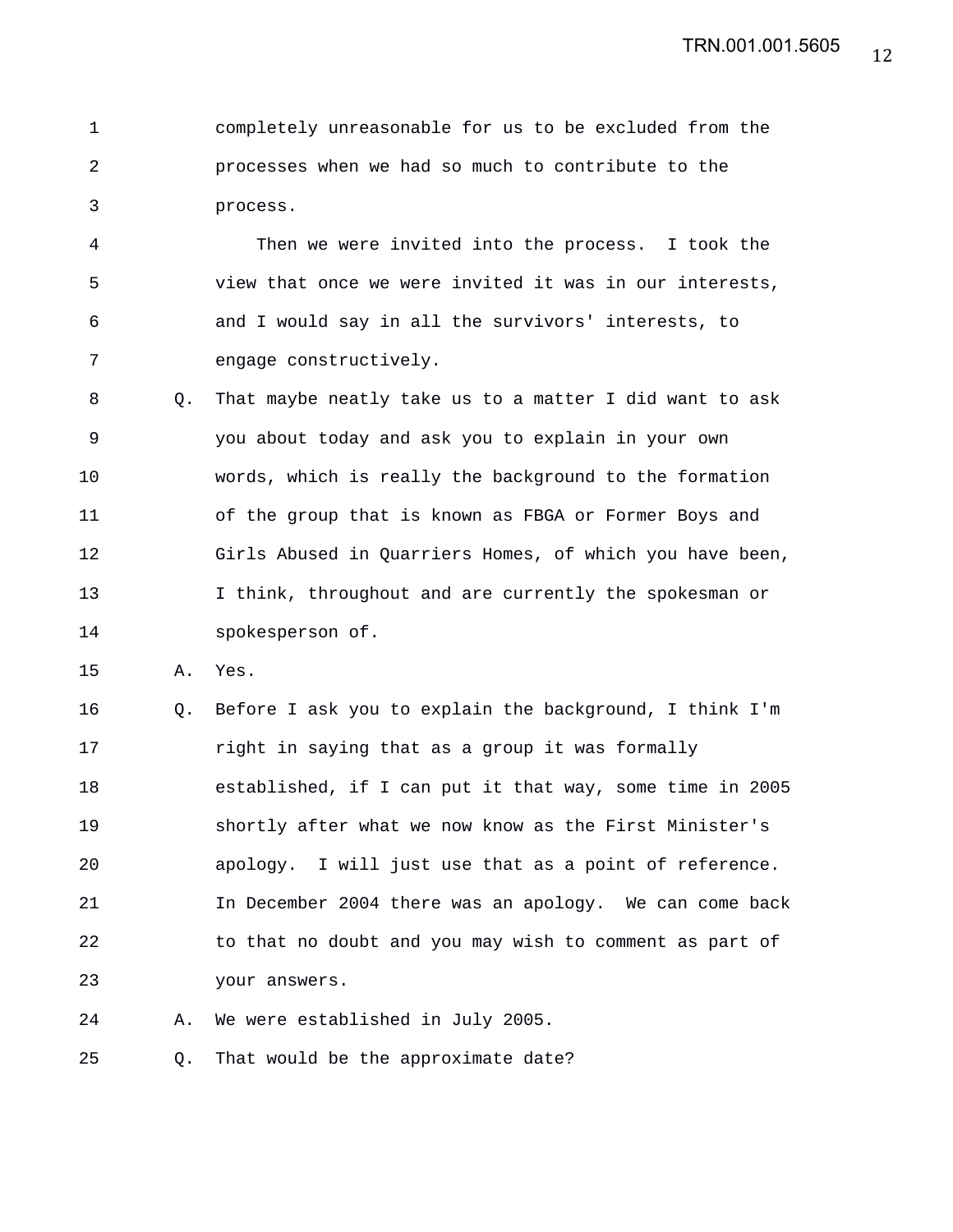1 A. Yes.

2 Q. Can you in your own words, rather than me take you 3 through the detailed statement, although you can refer 4 to it if you wish to, the background to the formation of 5 the group that is known as FBGA? 6 A. What happened is a number of us had been through the 7 courts and convictions had been held up in relation to 8 abusers -- 9 LADY SMITH: Sorry, when you say you had been through the 10 courts, you had been witnesses in trials? 11 A. My abuser was convicted, my Lady, in 2002. 12 LADY SMITH: And you wouldn't be the only person who had 13 been in Quarriers who gave evidence? 14 A. No, there were a number of people in a number of cases. 15 In my particular case I think there may have been about 16 ten witnesses, but there was actually, what do you call, 17 two complainants -- 18 LADY SMITH: Complainers. 19 A. -- that it was proven on. 20 LADY SMITH: Two charges? 21 A. No, four convictions, two individuals out of the ten. 22 MR PEOPLES: I don't want to go into the detail, but I think 23 at this stage is it sufficient to say that your abuser 24 was convicted in 2002 and sentenced to eight years in 25 prison, which was reduced on appeal, in 2004, to five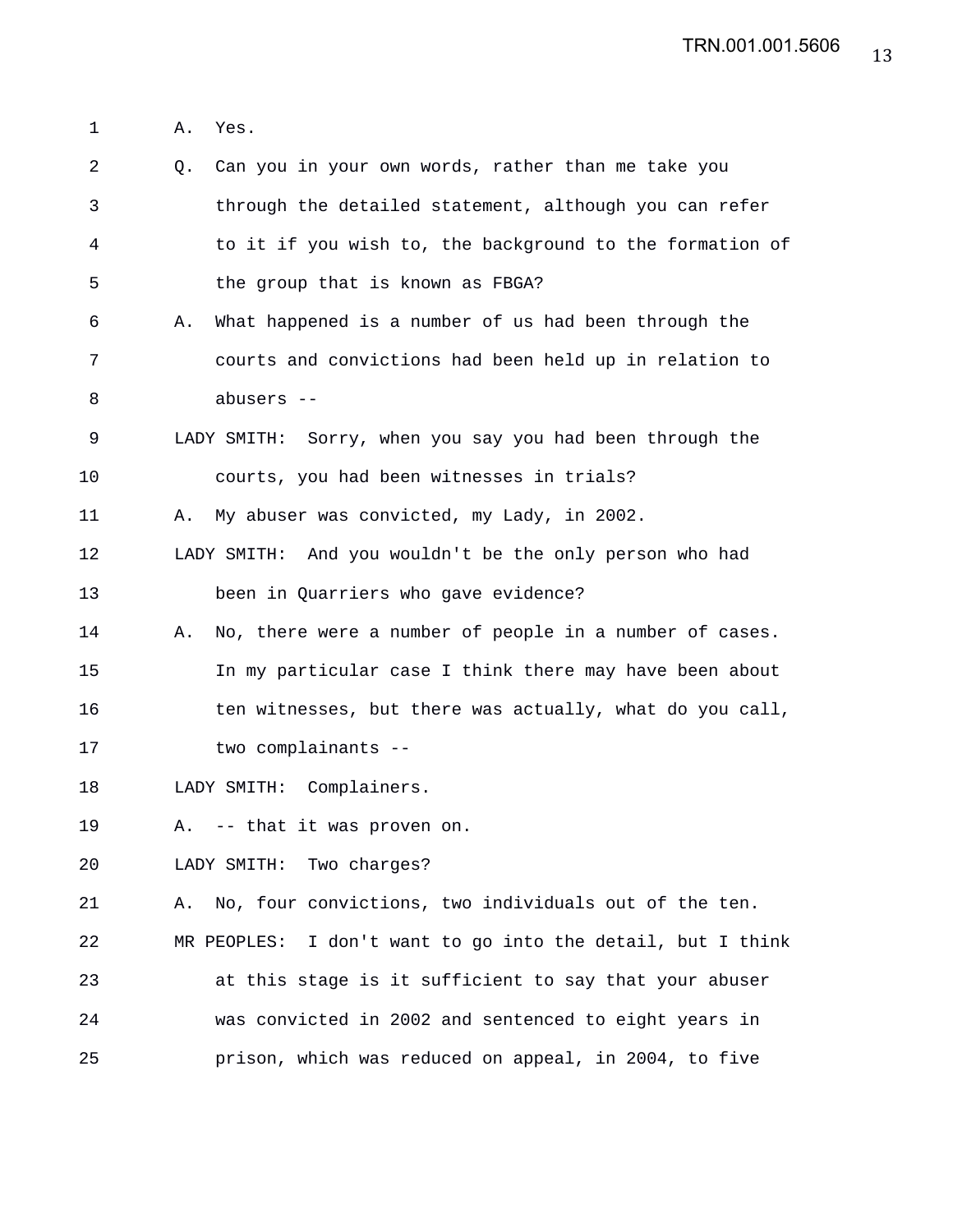1 years. At the time of the original conviction I think 2 he was convicted of a number of charges. There were, as 3 you say, two complainers in relation to those charges, 4 one being yourself and the other being another 5 individual who was a former resident in Quarriers. Then 6 on appeal the sentence was reduced -- I think I am 7 correct in saying some of the charges were quashed; you 8 may or may not be aware of that.

9 A. They were giving the impression to them they were 10 supporting them that he was actually appealing and 11 actually he was not appealing because he has never 12 appealed the actual charges or the conviction. What he 13 got a reduction in sentence was -- was on a technicality 14 of the law, that that charge was no longer admissible in 15 Scots law.

16 So it was not actually a reduction in relation to -- 17 I suppose what I would call the court process. 18 Q. We can look at that. I think you are aware that there 19 will be what we describe as a case study in due course 20 and we can look at the detail of that in due course. 21 Forgive me if it doesn't seem as if I am going to go 22 into all that detail today --

23 A. No, not at all.

24 Q. -- but we do have to have an understanding because 25 I think that forms part of the topic that I'm asking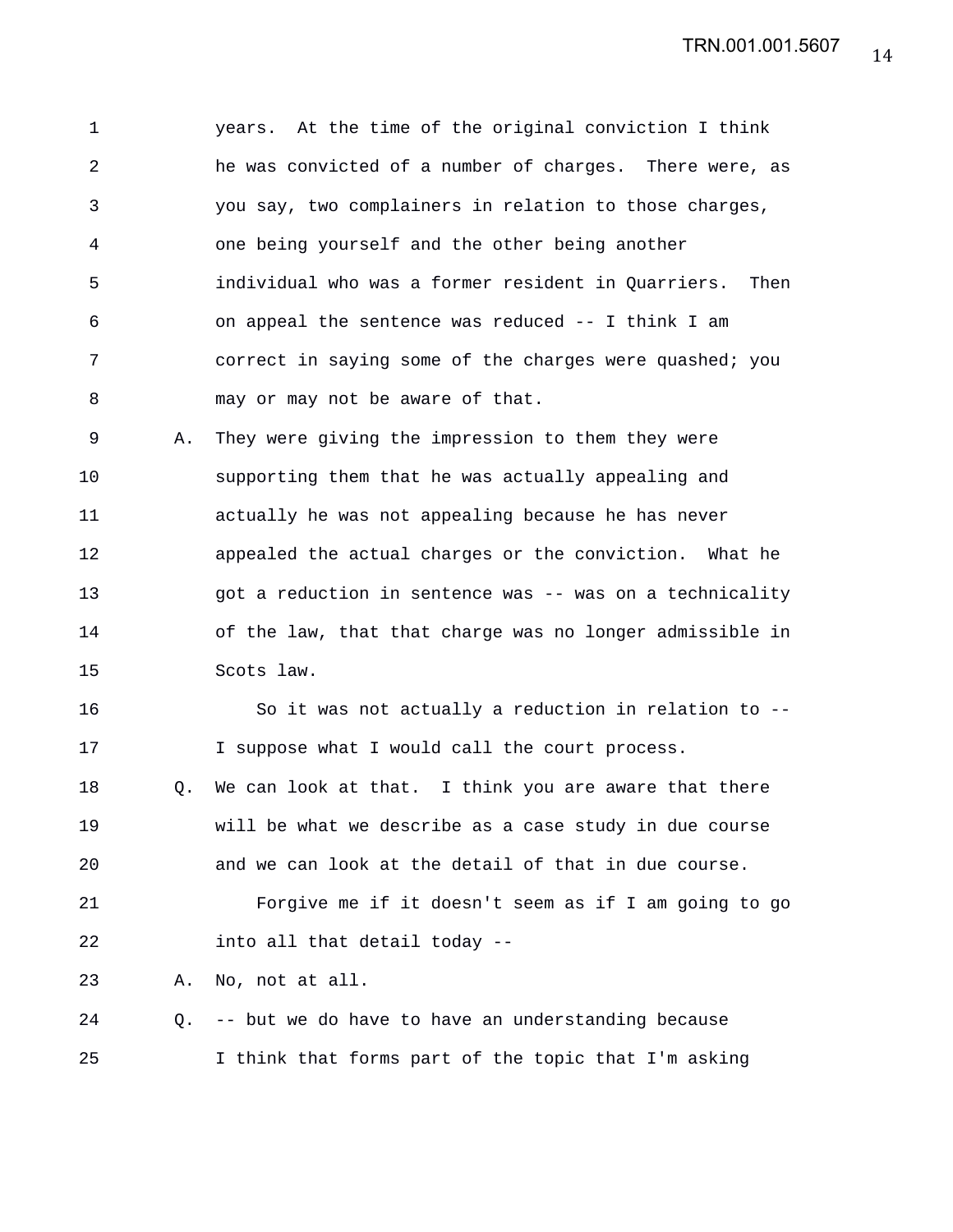1 about just now, the background to the formation of FBGA. 2 You have told us about the trial. There were 3 a number of trials as well; it is not just the one you 4 are talking about.

5 A. No, there were a number of trials. Two of the trials -- 6 two of the people were connected, if I could put it that 7 way. The brother-in-law was one of the other people. 8 There were obviously two former residents and it was 9 shortly after that a group of residents asked me -- the 10 media were clearly starting to take an interest and 11 a group of former residents asked me to be the 12 spokesperson on their behalf.

13 But what happened after the trial of my abuser was 14 that there was media stories saying that we had lied in 15 court. That was in national media stories. Then there 16 was a programme made called "Secrets and Lies" by BBC 17 Frontline Scotland in 2003 which came out. There was 18 a group of former residents involved. There was former 19 directors involved. Obviously the person who was 20 convicted was interviewed in prison. His wife had 21 organised a campaign from Quarrier's properties. 22 Quarrier's properties were used for the filming of this 23 programme. The abuser's daughter, the children that 24 were in the programme, she had a drama group down at 25 Quarrier's, they were used as children that we would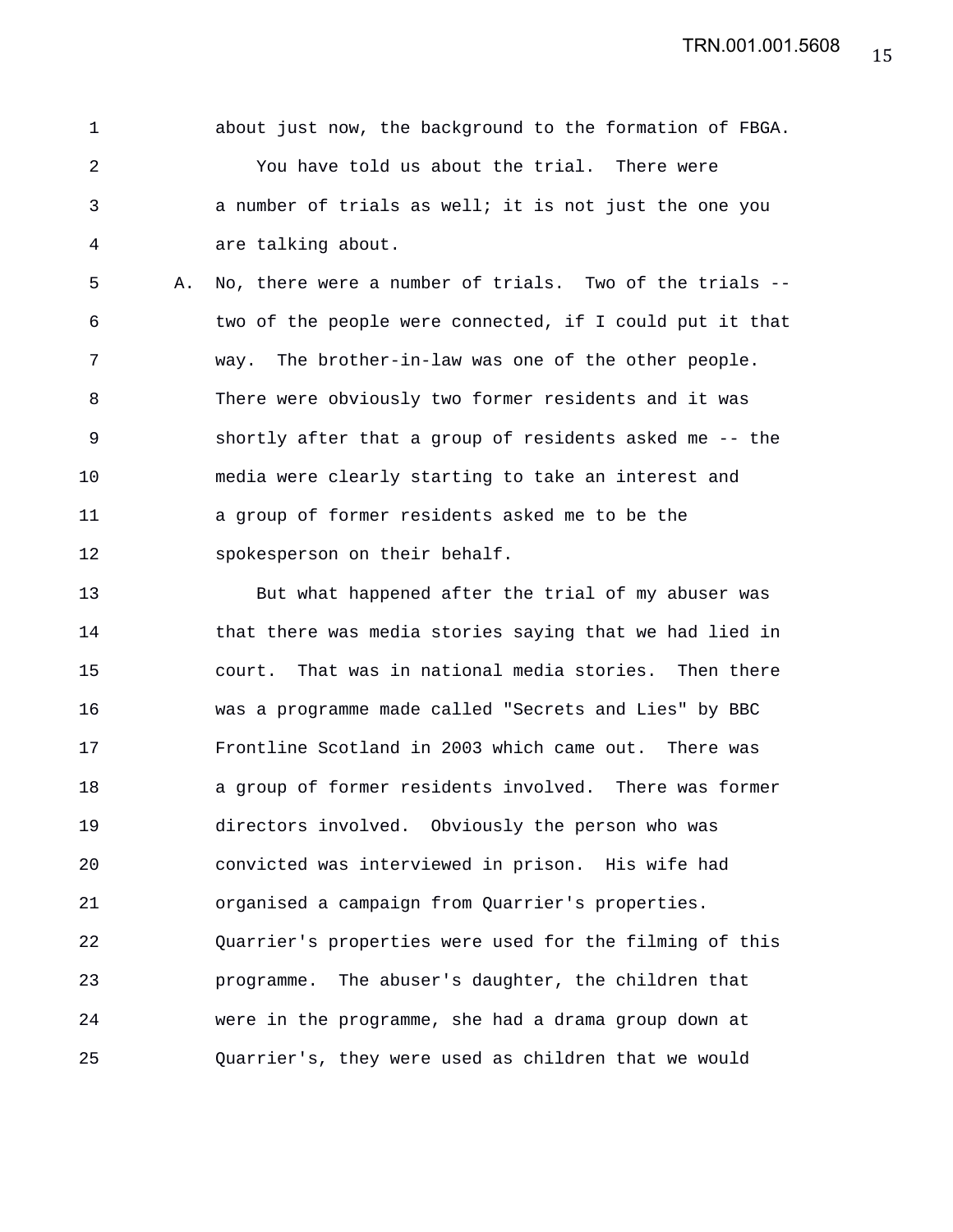| have been. All of this was done down at Quarrier's, all |  |  |  |  |  |
|---------------------------------------------------------|--|--|--|--|--|
| the filming of all of this.                             |  |  |  |  |  |

3 That really was the catalyst of us -- we had 4 anonymity, the court had given us anonymity. I would 5 never have wanted to give that up, but I faced no choice 6 because basically in a national programme I was -- it 7 was being said I lied in a court of law.

8 Can I just state here for the record, Mr Peoples and 9 my Lady, I never lied in that court of law. I have 10 never lied when I gave testimony to Tom Shaw and I gave 11 testimony to the Historical Abuse Systemic Review. 12 I have never lied in any of these processes and I want 13 to put that on the record.

14 Q. So was the broadcasting of the programme together with 15 the media coverage generally about the issue and 16 suggestions that people who gave evidence in court had 17 not given truthful evidence, was that a key factor in 18 your decision (a) to waive anonymity, as you have said, 19 which you had as part of the trial process, and (b) to 20 form FBGA?

21 A. But there also was, which I thought was more serious 22 even than the programme, because we didn't actually 23 understand all of what the programme -- the background 24 to the programme or everything else at that time. There 25 was more serious -- there was intimidation of witnesses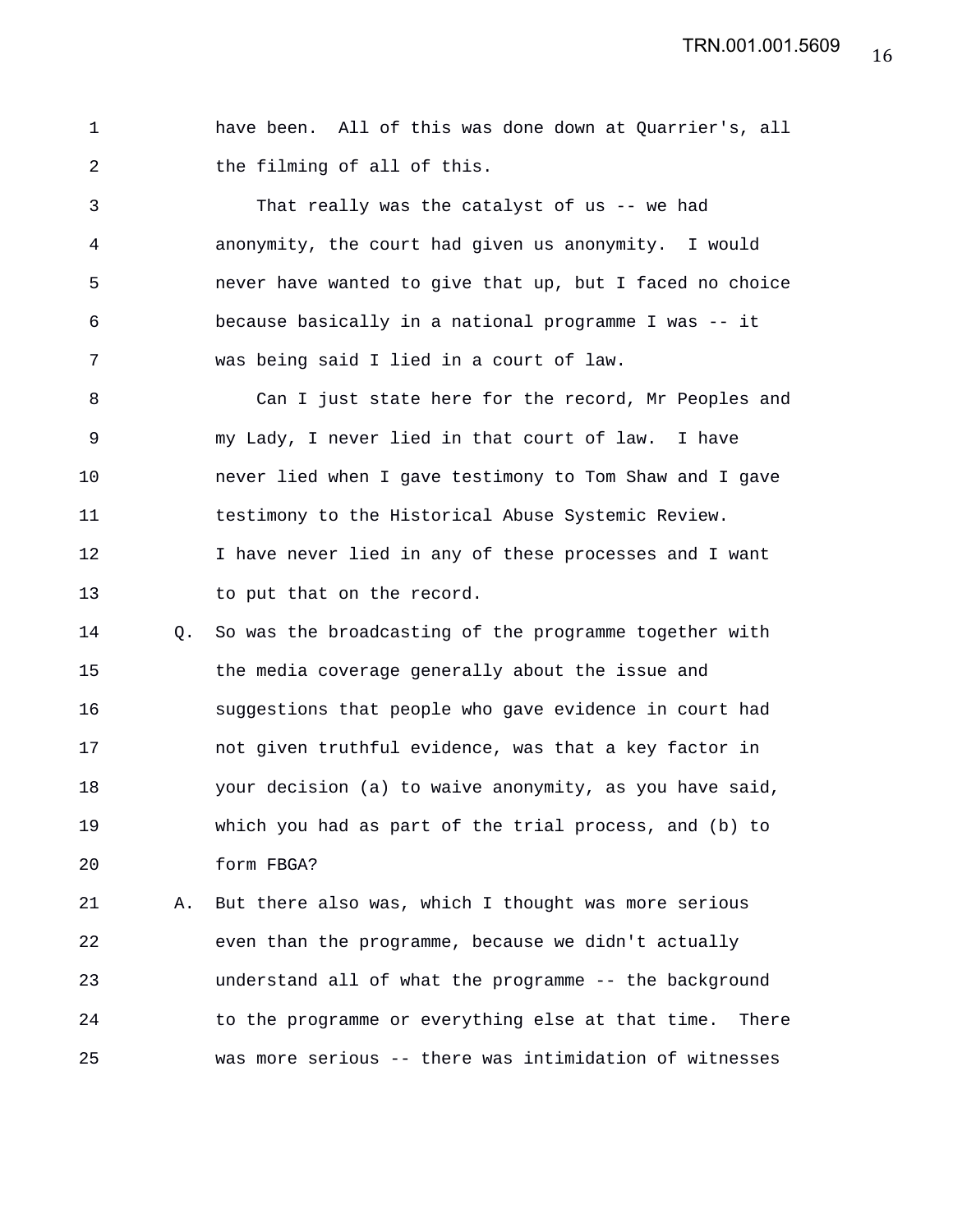1 in these cases and, Mr Peoples, it wasn't just after the 2 trial. There was attempts before the trial to stop 3 witnesses going to give evidence in a court of law in 4 some of these cases. 5 Q. Without going into detail, can you give us an idea of 6 what you mean by intimidation in this respect? I don't 7 want to go into the chapter and verse but in broad 8 terms. 9 A. No, no, of course not. We have given the information to 10 the FBGA legal team and we raised some issues with the 11 police at the time and we also wrote to the 12 Lord Advocate because in a sense we didn't know where to 13 go to, who should deal with this, because I just viewed 14 that as: this is impossible, you go to a court and you 15 give evidence, and this actually happens to you. 16 So I'm ex-directory and I received abusive calls at 17 home from a number of people. I know where they got my 18 number from because what happened was my abuser's wife, 19 previous to the trial, had been in touch with my sister 20 and saying to my sister, "Oh, we are having a reunion, 21 we are trying to get hold of David". It was not 22 a reunion, he was being charged and it was a court 23 process, and that's why subsequently when she called me 24 how I became -- I never ever came forward, I wasn't 25 coming forward, I was contacted by my abuser's wife at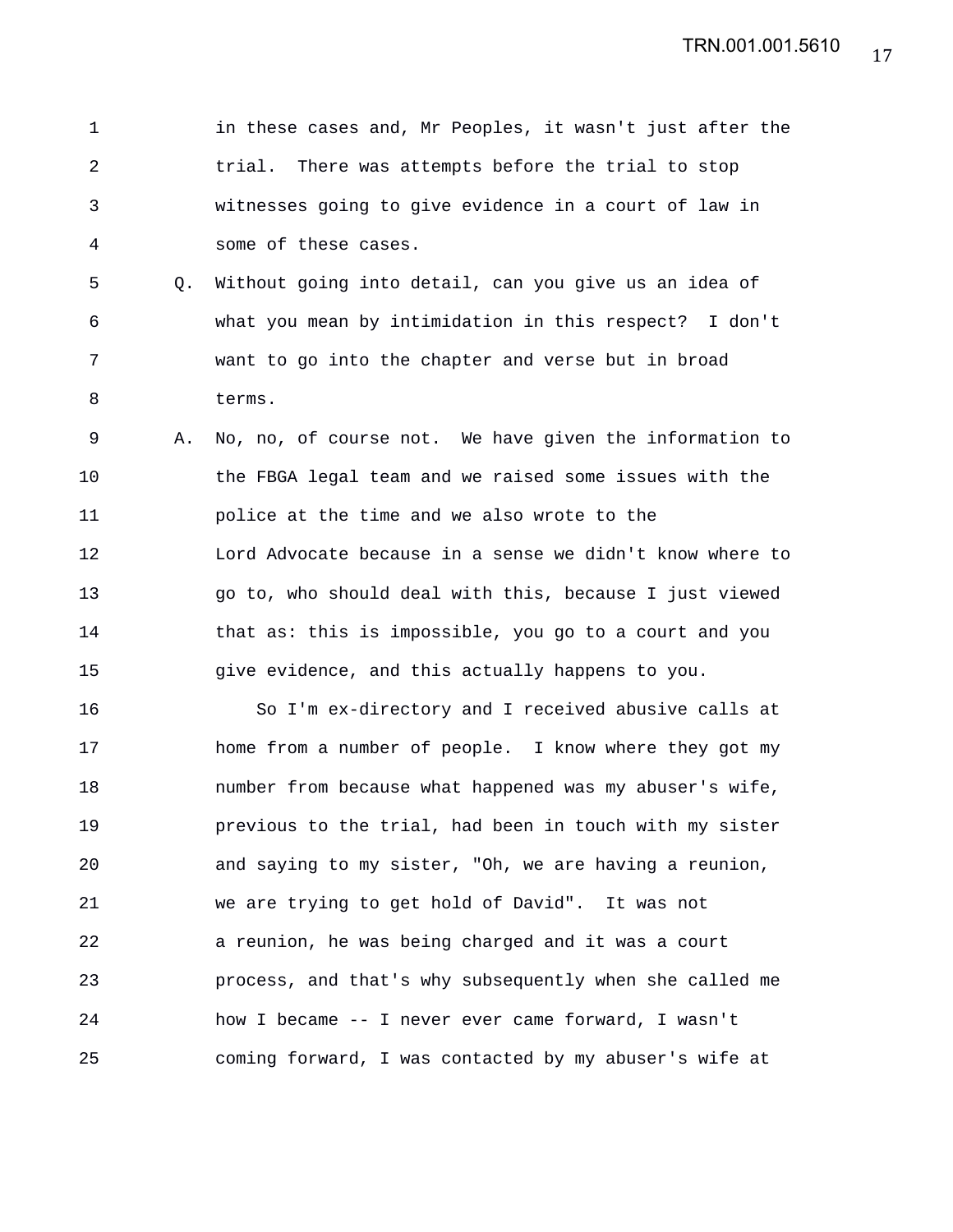TRN.001.001.5611

| $\mathbf 1$ |             | my home and actually at that point in time I said, you   |
|-------------|-------------|----------------------------------------------------------|
| 2           |             | do realise he abused me over many years.                 |
| 3           | $Q_{\star}$ | What did you understand to be the purpose of the call    |
| 4           |             | from the abuser's wife that you received?                |
| 5           | Α.          | Well, she was -- the purpose of the call was her to      |
| 6           |             | basically galvanize support for her husband, that it     |
| 7           |             | never happened. But actually, Mr Peoples, they had done  |
| 8           |             | the same thing in 1980 -- when he was first being        |
| 9           |             | investigated, they had done the exact same thing and     |
| 10          |             | I will give the Inquiry the information about that when  |
| 11          |             | I give a further testimony.                              |
| 12          | Q.          | Well, we have heard some evidence about an employee and  |
| 13          |             | I think you are saying it is the same person --          |
| 14          | Α.          | It is the same person.                                   |
| 15          | Q.          | -- who was investigated in the 1980s in relation to      |
| 16          |             | allegations of abuse made by another resident. It was    |
| 17          |             | not yourself, to be clear about that.                    |
| 18          | Α.          | No.                                                      |
| 19          | Q.          | We have heard evidence there was some form of police     |
| 20          |             | involvement at that time and I think that the Quarriers  |
| 21          |             | witness who gave evidence last week told us a little bit |
| 22          |             | about that matter. But again it is something the detail  |
| 23          |             | of which you will appreciate is not for today, but would |
| 24          |             | be something to look at in the case studies.             |
| 25          | Α.          | When that person was being investigated a number of      |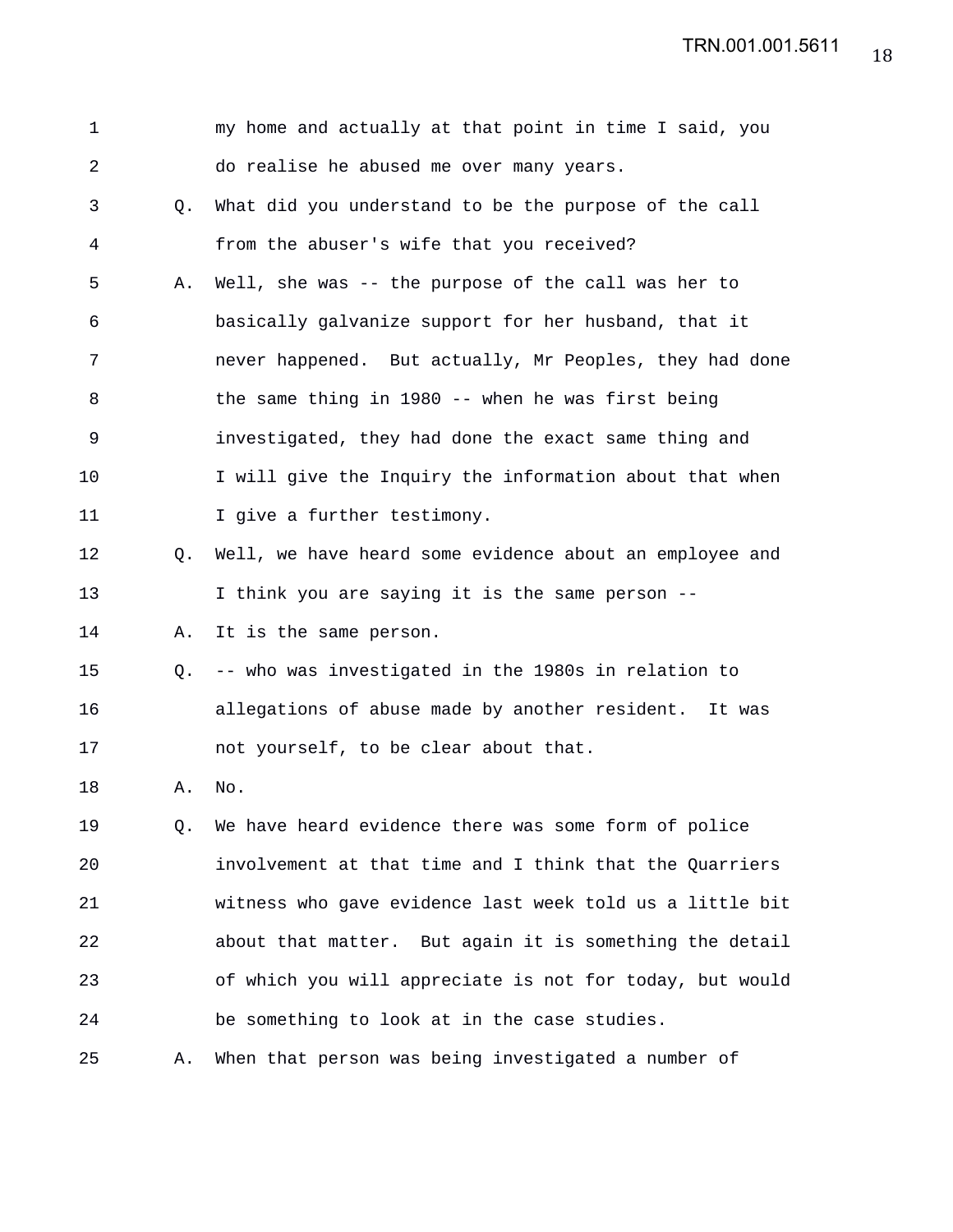1 former residents were contacted, including myself. But 2 I was not told that was an investigation, so I never 3 knew anything was happening.

4 Q. Was that contacted by the police?

- 5 A. No, contacted by the abuser and his wife. So they had 6 a pattern of what they did then and they did the same 7 thing in the run-up to the trials.
- 8 Q. Just so that we are clear, again in very broad terms at 9 this stage, and I think we can leave it in broad terms, 10 that when you had this contact from the abuser's wife, 11 by that stage your understanding was that there was 12 already a police investigation underway involving the 13 person that was convicted of abuse of yourself and 14 another individual?
- 15 A. I only understood that through the context of the 16 conversation I had with her. Because she was -- she 17 said, "Oh, some former children, you know, it is all 18 lies, they are making some serious allegations of 19 a sexual nature". She intimated some of the issues that 20 were being, I suppose, discussed. She opened up a can 21 of worms for me.

22 Q. Yes. It sounds very much as if you are describing 23 someone who calls you up to look for what might be 24 described, broadly speaking, as a good character 25 reference.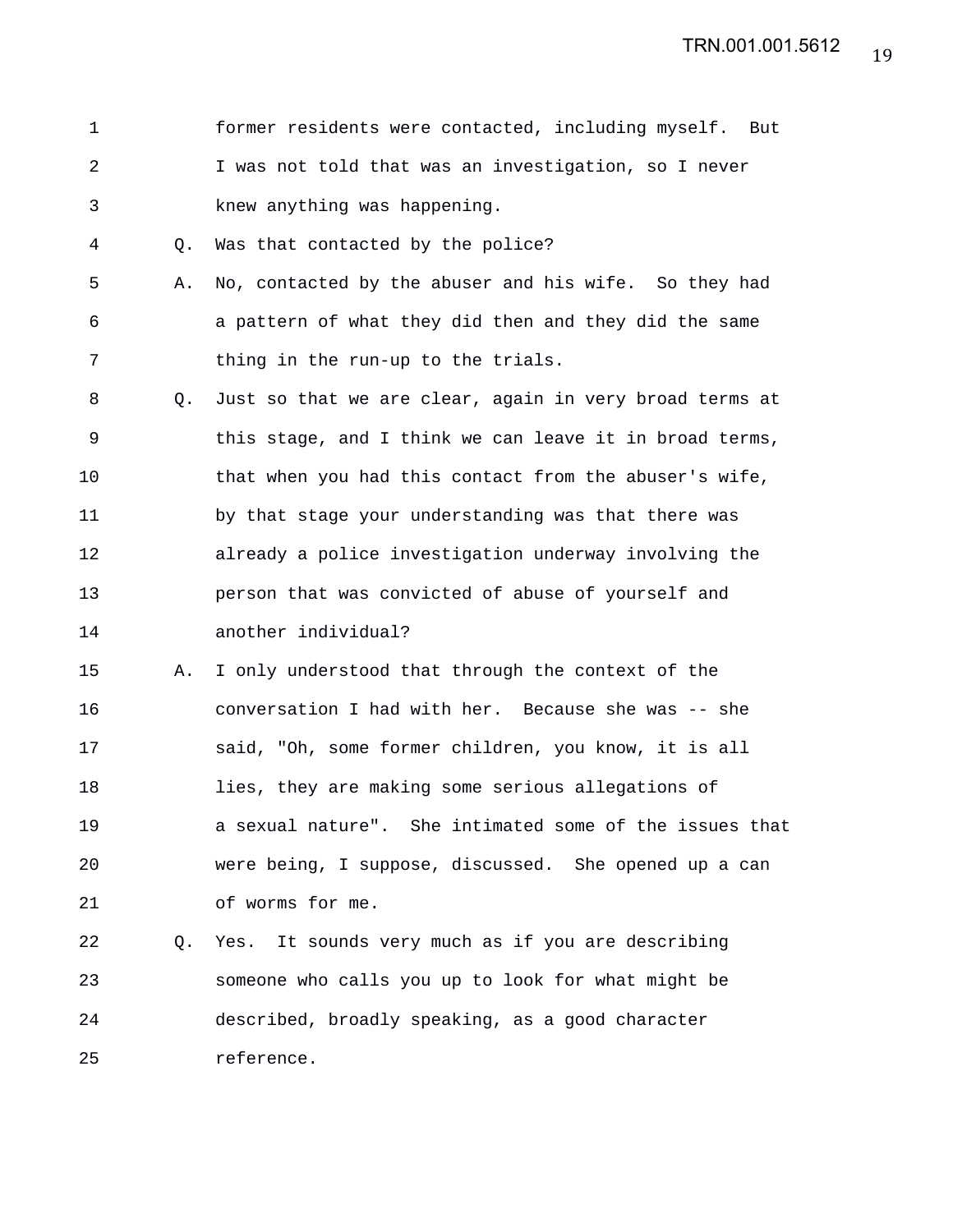| 1              | А. | Yes, in a sense. But I would go further than that: she   |
|----------------|----|----------------------------------------------------------|
| $\overline{a}$ |    | was trying to pervert the course of justice.             |
| 3              | O. | That may be your characterisation and no doubt we can    |
| 4              |    | look at it in due course, but at any rate she was        |
| 5              |    | obviously trying on get some kind of, as you saw it,     |
| 6              |    | support for her husband who was under investigation.     |
| 7              | Α. | Yes, that's their position.                              |
| 8              | Q. | For those that might want a little bit more information  |
| 9              |    | at this stage, I think it is correct to say that at some |
| 10             |    | point in, I think, around 2006 you did publish a book    |
| 11             |    | which described this and other matters of your           |
| 12             |    | experiences --                                           |
| 13             | Α. | 2010, I published a book.                                |
| 14             | Q. | I'm sorry.                                               |
| 15             | Α. | It is no problem.                                        |
| 16             | Q. | Called "No More Silence".                                |
| 17             | Α. | Yes.                                                     |
| 18             | Q. | That in part dealt with this chapter in your life and    |
| 19             |    | the events, including the telephone call, and how it     |
| 20             |    | affected you; is that correct?                           |
| 21             |    | A. Yes, that is correct. It also dealt with my family    |
| 22             |    | history in many respects. You know, it was the right     |
| 23             |    | reasons why I was put into care, knowing what I know     |
| 24             |    | about my family and how I was treated at home.<br>It was |
| 25             |    | the right decisions --                                   |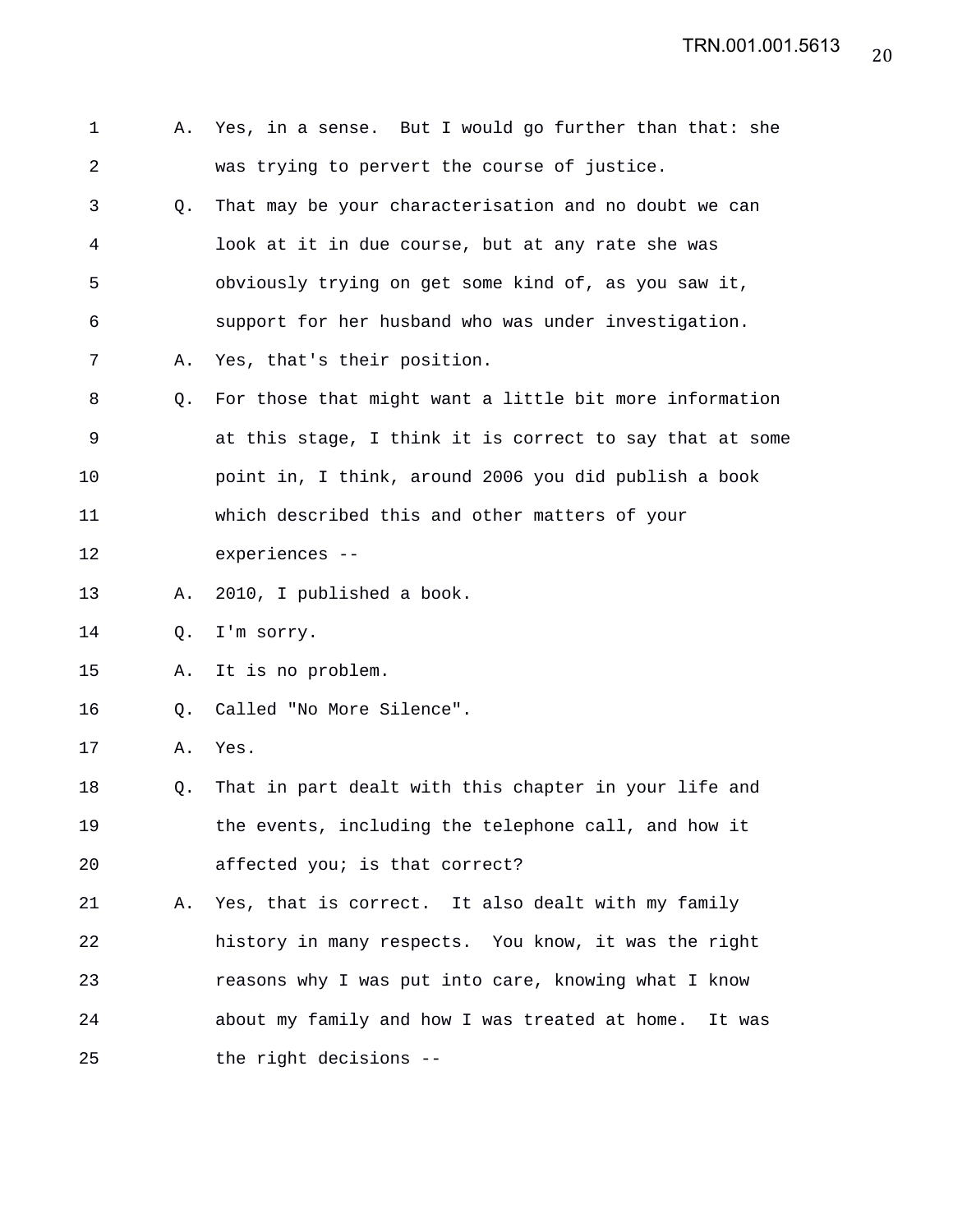1 Q. You were able, before the book was published, to learn 2 a great deal about the background to your admission to 3 care, where you were cared, both at Quarriers and in 4 other places. We don't need to go into the detail at 5 this stage, but the book does deal with all these 6 matters, does it not?

7 A. I was fortunate that I got consent from the family to 8 get my sister's children's file. I got my own 9 children's file from Quarriers and there was certain 10 information in there which was -- I'm not saying it was 11 substantial, but there was enough information. Then 12 from other sources I gleaned other information. But can 13 I just tell you while we are just touching on records: 14 I'm a family of five; my two brothers, two sisters and 15 myself, we were in care probably for the better part of 16 most of our lives.

17 I applied to Glasgow Social Work -- and I had 18 permission from the family because three of the siblings 19 are deceased and I had a permission from the remaining 20 sibling for me to get the children's files. Glasgow 21 Social -- it took me two years ultimately of writing to 22 the Director of Glasgow Social Care Services. My family 23 don't exist. There is no records. I don't know about 24 my siblings, what happened to my siblings. I don't know 25 their history. I met them in later lives but I know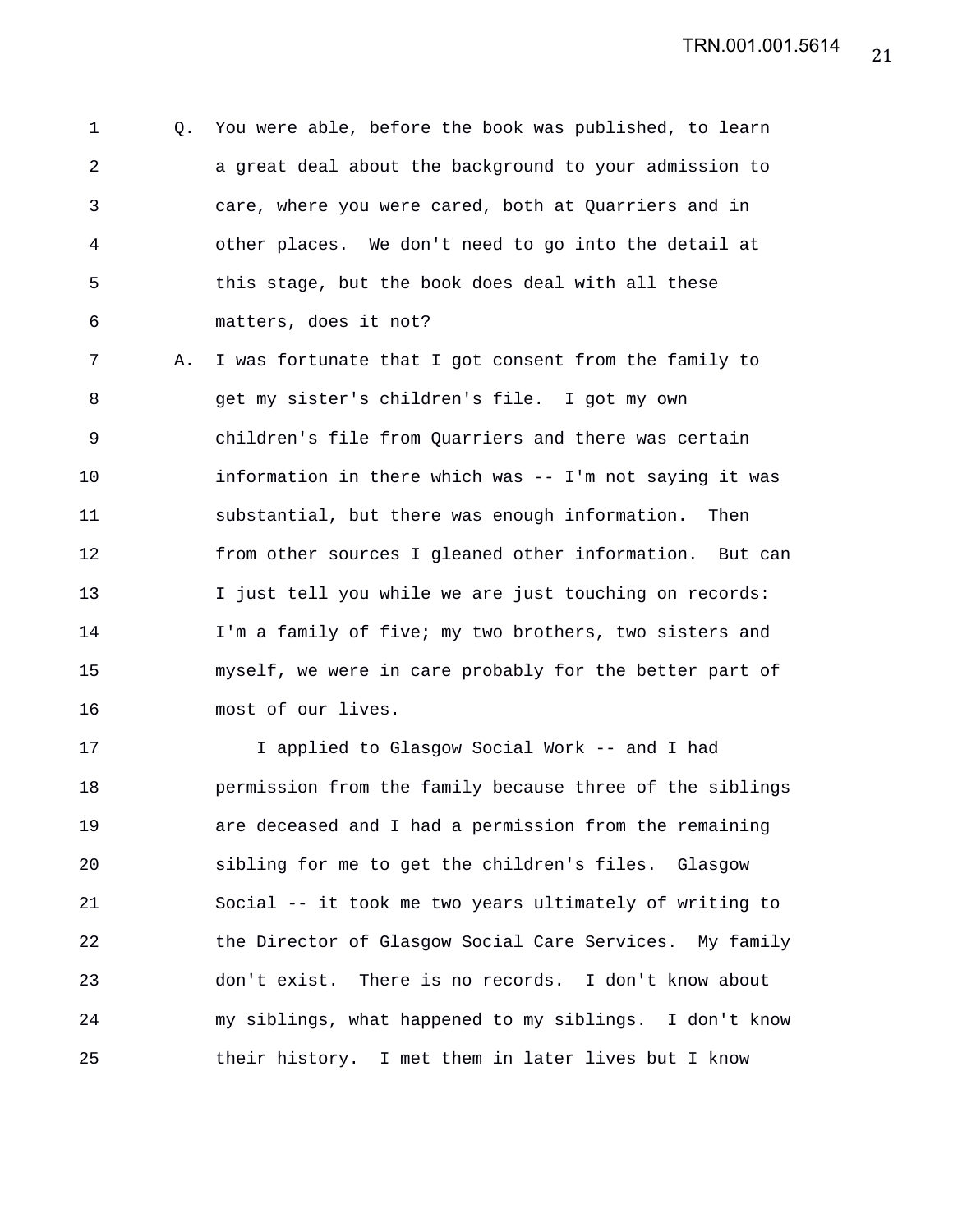1 nothing about their childhood. I know nothing about -- 2 I have learnt from -- there is a piece of paper in my 3 children's file which tells me which children's homes 4 they were in or where they were at certain points but 5 other than that I know nothing and I'm not -- I'm giving 6 you that as an illustration.

7 That's happened to thousands of former residents in 8 this country: they don't know their siblings, they don't 9 know their history, and we have nothing other than that 10 file to tell us what our family are, who they are. If 11 we want to trace someone or trace a relative or trace 12 something else, we have nothing to be able to do that. 13 That is just appalling.

14 Q. When you made these efforts to obtain records, were you 15 surprised about the time it took you and, secondly, 16 about the lack of information that was within the 17 records, at least in your case or the case of your 18 family? Were these things that surprised you? 19 A. I think there wasn't a sense of urgency, if I can be 20 polite about that. Basically what was -- from my 21 recollections -- I have all the paperwork and I will be 22 happy to give that to the Inquiry and to FBGA's legal 23 team.

24 There was a confusion around the original 25 application, so that went on. Then I had to go to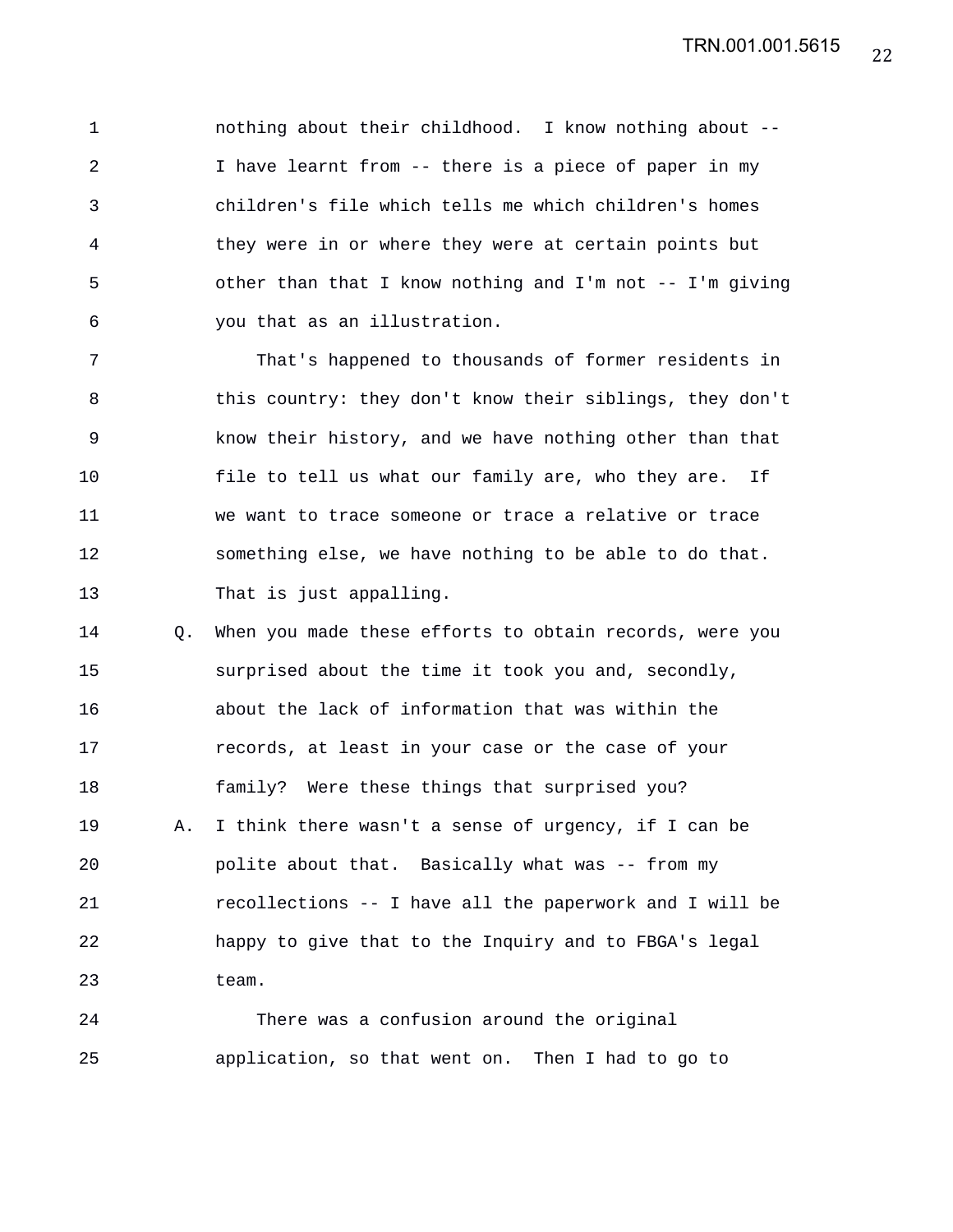1 various Glasgow Social Work -- what you would call 2 various social teams.

3 The last place my family were in was in Drumchapel, 4 so I went to the Drumchapel Glasgow Social Work team. 5 So I was trying. Eventually I wasn't getting anywhere 6 and I can't remember the director's name -- was it 7 David Gormley? I will confirm that to you at some 8 point.

9 But eventually I wrote to him and he has actually 10 written back to me and apologised and said, 11 unfortunately, there's no records.

12 Q. So you made enquiries for records through the current 13 local authorities. When was this attempt to get these 14 records? This was before the publication of your book, 15 obviously.

16 A. Yes.

17 Q. Are we talking about shortly before that time or was it 18 after the formation of FBGA?

19 A. Yes.

20 Q. So between 2005 and 2010 you were making these attempts 21 to get a bit more information about your family, their 22 background, the reasons for admission, and things of 23 that kind that you wanted to find out --

24 A. Yes, because what was in the Quarriers' file was the 25 admission record from Glasgow. If it was Glasgow Social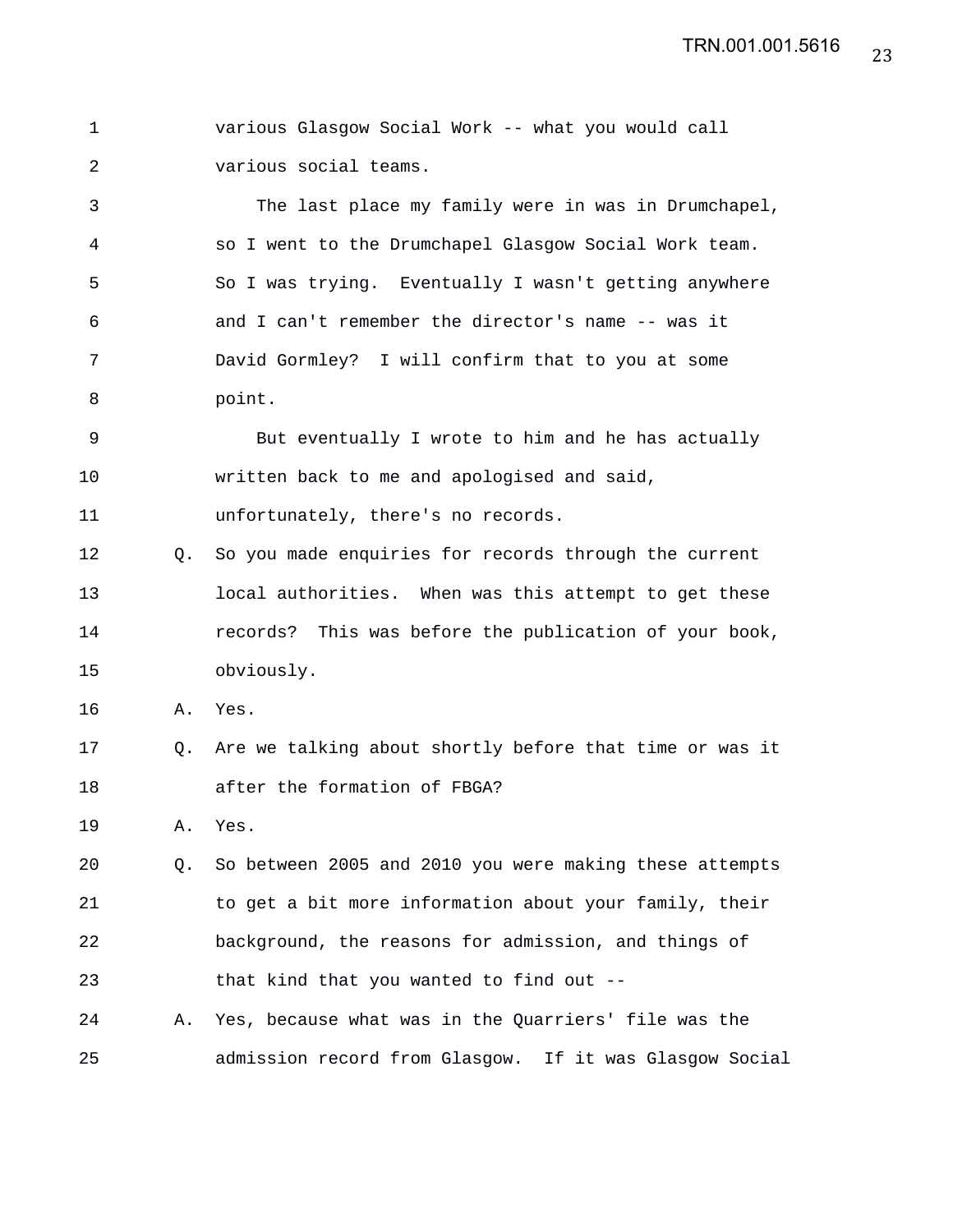| 1  |    | Work or Glasgow Corporation, whatever it was called at   |
|----|----|----------------------------------------------------------|
| 2  |    | the time, but there was an admission letter and I am     |
| 3  |    | sure the Inquiry doesn't need my permission, but as      |
| 4  |    | I gave to Tom Shaw in both his inquiries, I am giving    |
| 5  |    | you the permission to have my full records, I am giving  |
| 6  |    | you permission to have my sister's records, I am sure    |
| 7  |    | you do not need that, but I'm happy for you to have      |
| 8  |    | those records from Quarriers.                            |
| 9  | Q. | David, again, I don't want to go into the detail of your |
| 10 |    | personal experiences at this stage, but can you assist   |
| 11 |    | us by saying approximately the dates you were in the     |
| 12 |    | care of Quarriers.                                       |
| 13 | Α. | 1969 to 1974.                                            |
| 14 | Q. | Did you say that some of your other siblings were also   |
| 15 |    | in the care of Quarriers?                                |
| 16 | Α. | I had a sister who was in Quarriers, who was in          |
| 17 |    | Quarriers a couple of years.                             |
| 18 | Q. | Was that at the same time or earlier?                    |
| 19 | Α. | We were admitted at the same time but we were put into   |
| 20 |    | different houses. We were separated.                     |
| 21 | 0. | I see. Am I right in thinking your sister is deceased    |
| 22 |    | now?                                                     |
| 23 | Α. | My sister is deceased.                                   |
| 24 | Q. | Your other siblings, did they not spend time in care in  |
| 25 |    | Quarriers?                                               |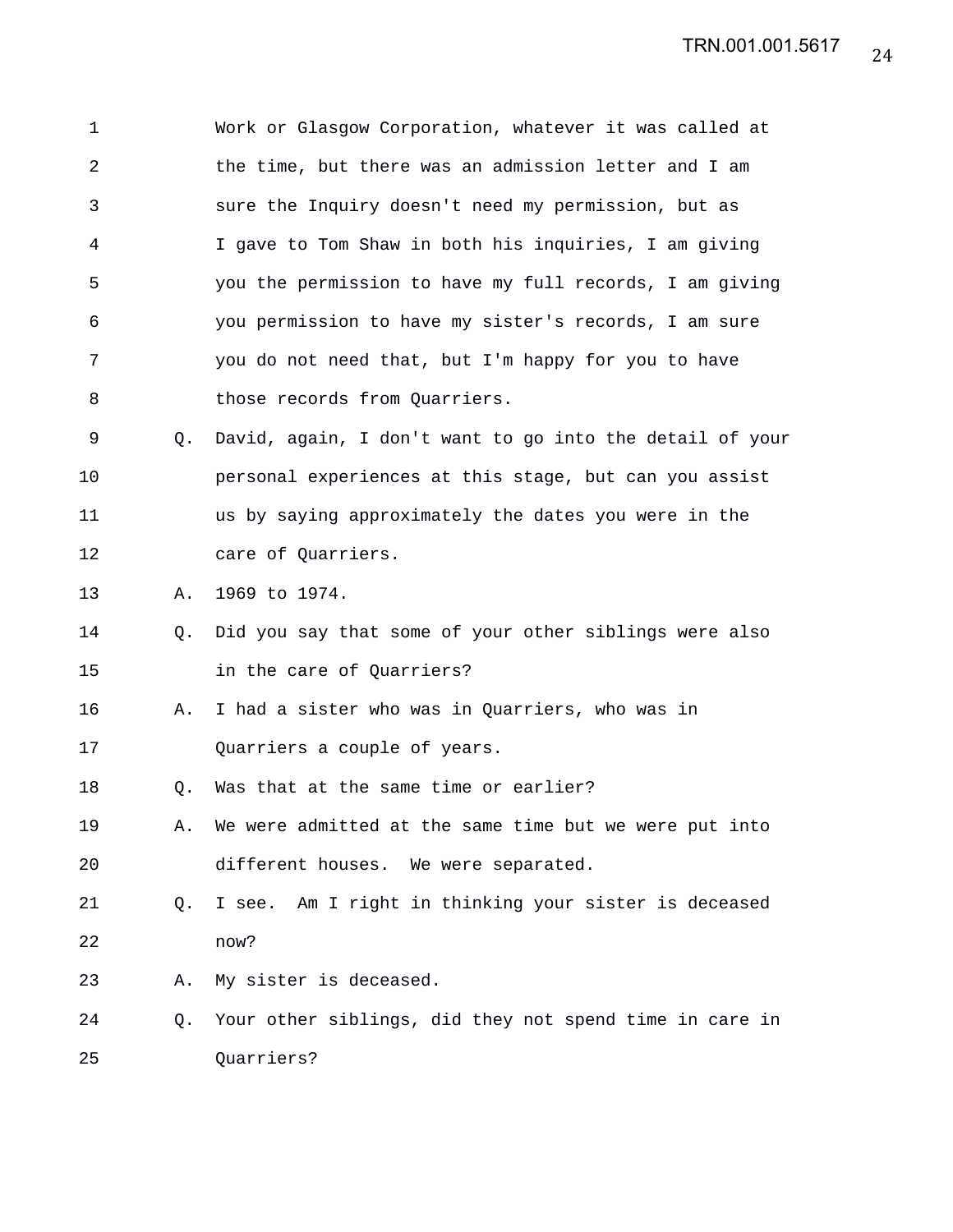1 A. No. Basically my siblings -- there was five of us and 2 apparently there were too many for a foster family to 3 take on and four of the siblings were fostered out into 4 North Uist and remained in North Uist for a number of 5 years.

6 In the intervening time there was a suggestion that 7 I would be adopted. So I was in a sort of baby 8 home/infant home and then placed with a couple of 9 doctors. But apparently my mother wouldn't sign the 10 adoption papers, so then it was decided that I would go 11 and join my siblings, who I had never seen, you know ... 12 Q. Did you join them in North Uist for a time? 13 A. Yes, I was about seven or eight. 14 Q. You were the youngest of the siblings? 15 A. I'm the youngest of the siblings. 16 Q. Again, I'm not going to go into the detail just now, but 17 if one were to read the book that you published, those 18 were happy times for you were they, essentially? Well, 19 so far as not being in the care of your own family is -- 20 A. I was the youngest and I think invariably in a family, 21 even in a poor family, even in the dysfunctional family 22 that I came from, the youngest is sometimes treated 23 slightly different, if I can put it that way. It is 24 a harsh environment, North Uist. We weren't there on 25 holiday; we were working on cutting peat and working on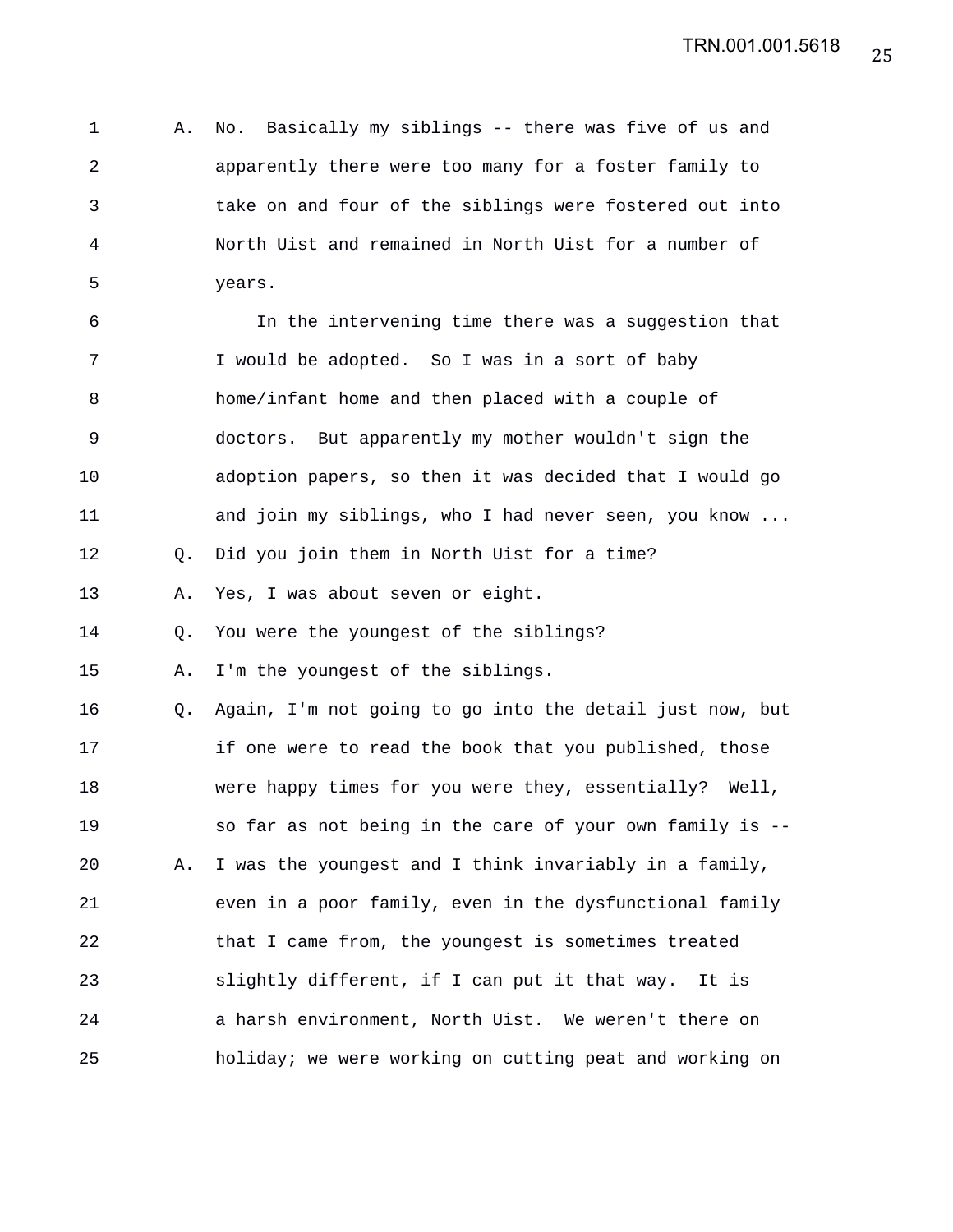1 the farm and it was a manual -- I can't really speak for 2 my other siblings because they were there a lot longer, 3 but generally speaking -- and we met the foster parent, 4 she came to London many years ago and the South London 5 News ran a news article about the reunion which I have 6 and I'm happy to give over. 7 So I think generally speaking it wasn't -- it was 8 a better place than we had in Quarriers. 9 0. In your case the comparison -- it was a much better 10 place. Although can I just at this stage take from you 11 as well, because I think you have said this before and 12 it won't come as a surprise, that so far as Quarriers is 13 concerned you have always made the point that some 14 children -- it may be difficult to quantify -- had bad 15 experiences and some children had very good experiences

17 A. We have always recognised. There were many decent and 18 good people in Quarriers down the years who nurtured and 19 gave good care. Now I will just qualify that. That's 20 not for us to determine because I have heard in the 21 Inquiry sort of comments about a good cottage and a bad 22 cottage. Can I just say to you I have heard also that 23 some of the good cottages were not so good. I'm not 24 saying they were abusive but what happened was some of 25 the good cottages had children there for a very, very

16 in the same place.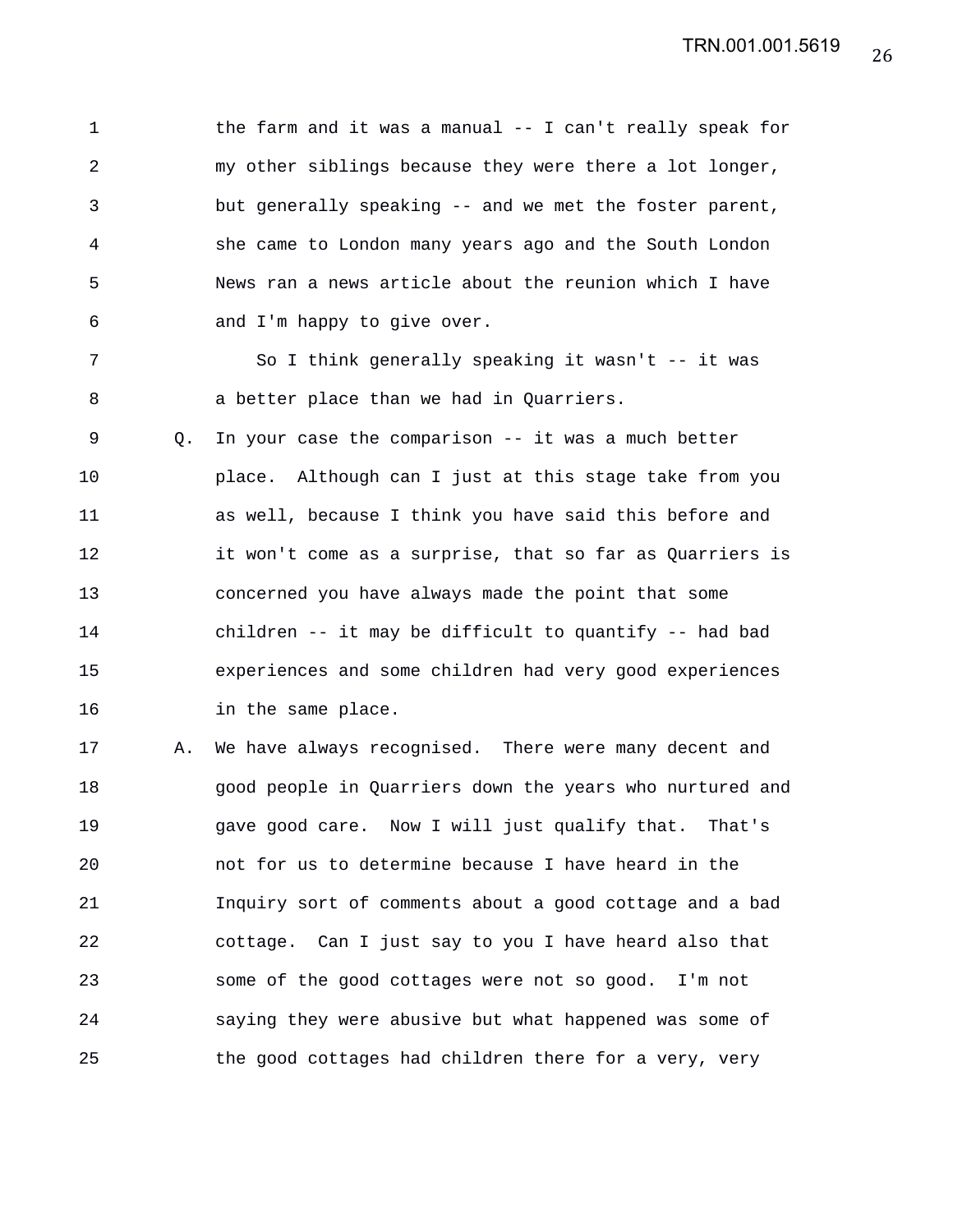TRN.001.001.5620

1 long time and then new children came in and those new 2 children, because some of them had been there for years 3 before, the new children who came in were treated 4 slightly different -- and by the other children as well. 5 So I think it is for the Inquiry to determine -- 6 Q. So if I can -- 7 LADY SMITH: That is another of the things I will be 8 interested in hearing more about when we get to the case 9 study, Mr Whelan. Don't worry if we are glossing over 10 the details, which sound very interesting and important 11 to the work that I have to do here. 12 A. Thank you, my Lady. 13 MR PEOPLES: I think it is important we get a little bit of 14 background today, but I think you have done enough for 15 present purposes. 16 If I could go back, because I think this kind of 17 started from you explaining the factors that led to the 18 formation of FBGA and you talked about the media 19 publicity, the BBC Frontline programme and the impact 20 that had and the waiver of anonymity, and you have 21 talked about intimidation of witnesses and complainers 22 who were involved in the trial processes. Were there 23 any other significant factors in the decision to form 24 a group related to Quarriers? 25 A. I was connected to INCAS. I was never formally a member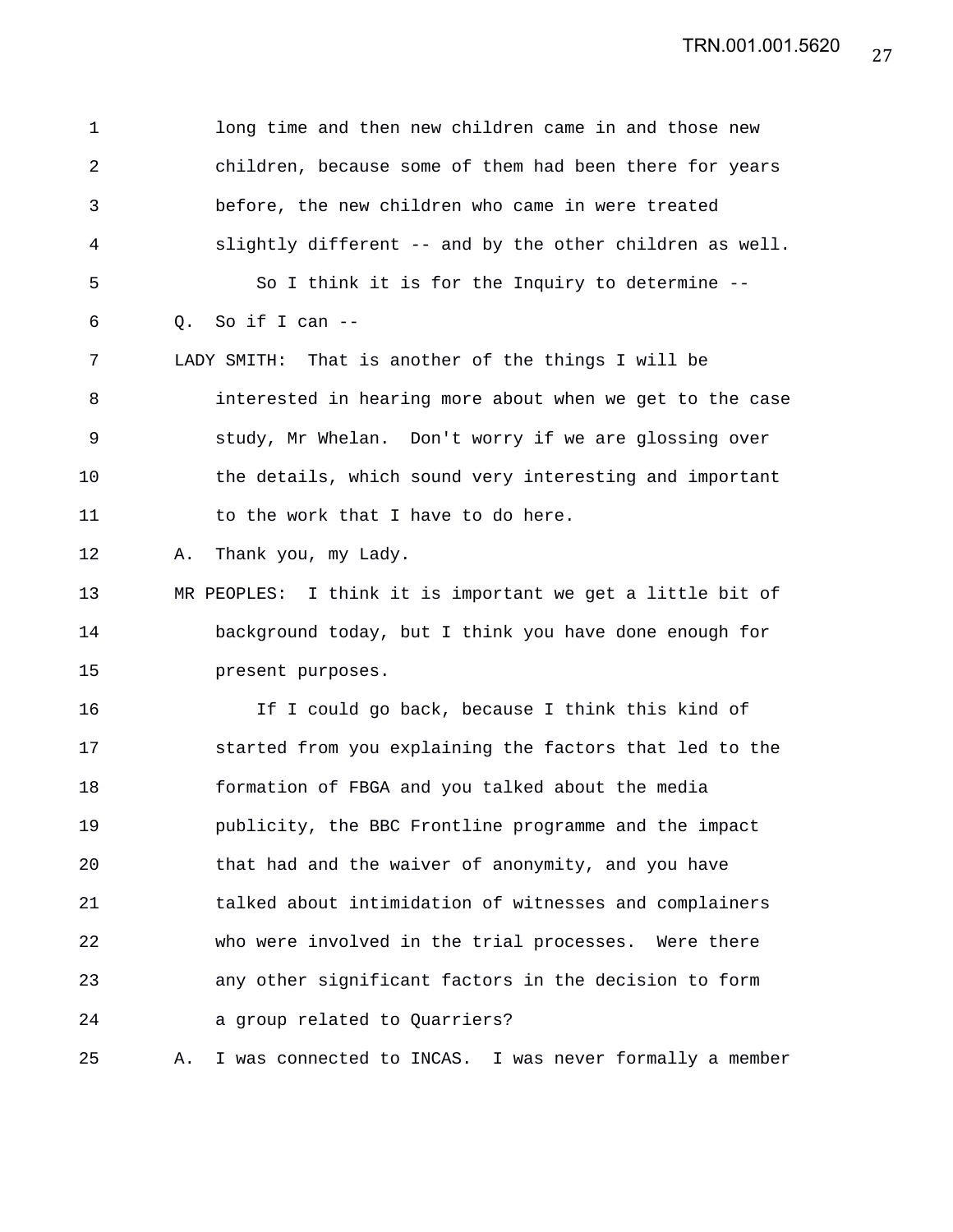1 of INCAS. I was with them in the first couple of years 2 because really there was no support services anywhere. 3 So I think one of the factors that I realised was that 4 we had to get support services and how did we do that. 5 We were all kind of supporting ourselves, but I also 6 recognised that we are not qualified -- or at least I'm 7 not qualified, people in FBGA are not qualified to 8 counsel trauma or deal with trauma and, in fact, if you 9 try to deal with that you could actually be doing more 10 harm than good. So we recognised that.

11 One of our principal aims at the very beginning was 12 to signpost people to the appropriate service, but in 13 a sense there was no services. So it was quite 14 difficult to know where you would signpost them. I know 15 on our website we have a section called "support 16 services", but what we normally did was if someone 17 called us or was in touch with us, we would probably 18 look in the local area and see where they could go to or 19 we would -- in many cases we recommended they to go back 20 to their GP and ask for counselling or whatever, but 21 certainly there was nothing.

22 Q. So what I think you are telling us is that once you set 23 up the group, and I will maybe get a little bit of 24 information about the group in due course, but once you 25 set up the group it wasn't offering what one calls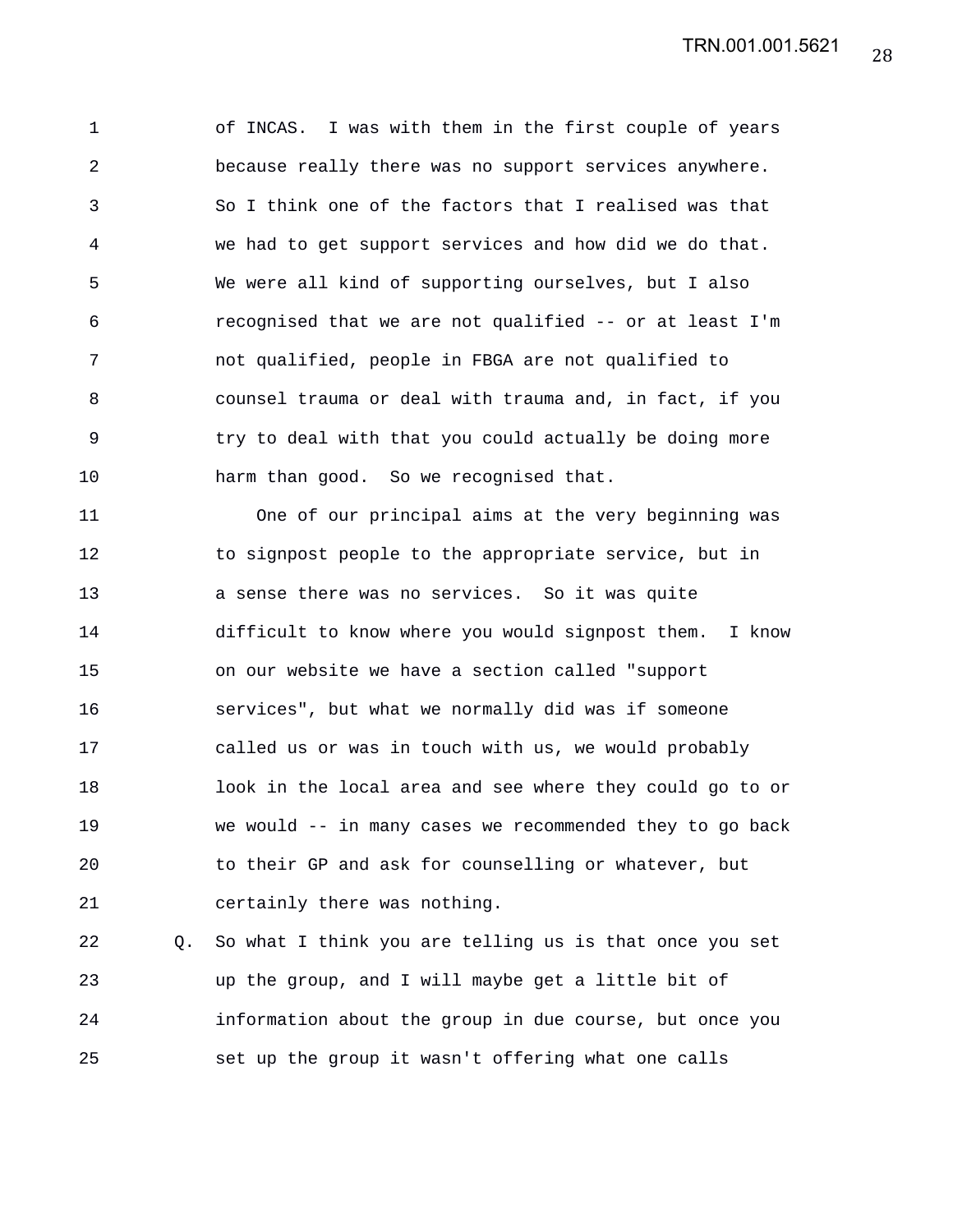1 specialist support services; you were signposting, as 2 you describe it, to other places where such services 3 might be available. So you were offering, I suppose, 4 support in a very broad sense of help and assistance 5 rather than anything more sophisticated than that? 6 A. We were taking calls and we were taking emails and we 7 were listening to stories and I reflected on what Helen 8 was saying yesterday. I also took calls. I was on 9 holiday once and I took a call from a very distressed 10 former resident and it was just -- you know, this person 11 had been in a psychiatric ward, had been sectioned, and 12 it was really difficult. There was another occasion 13 where a journalist happened to be speaking to another 14 former resident who told the journalist, "I'm going to 15 commit suicide," and the journalist called me and said, 16 "David, I don't know what to do". I think at that time 17 we called the police or advised the journalist to call 18 the police.

19 Again, we were kind of dealing in similar issues 20 that INCAS were dealing with, but we did recognise at 21 the very beginning that we were not qualified.

22 Q. Would I be inaccurate in saying that when you formed the 23 group that's known as FBGA in July 2005, that a large 24 part of the activity that was envisaged at that point 25 was to -- was campaign work to try and achieve certain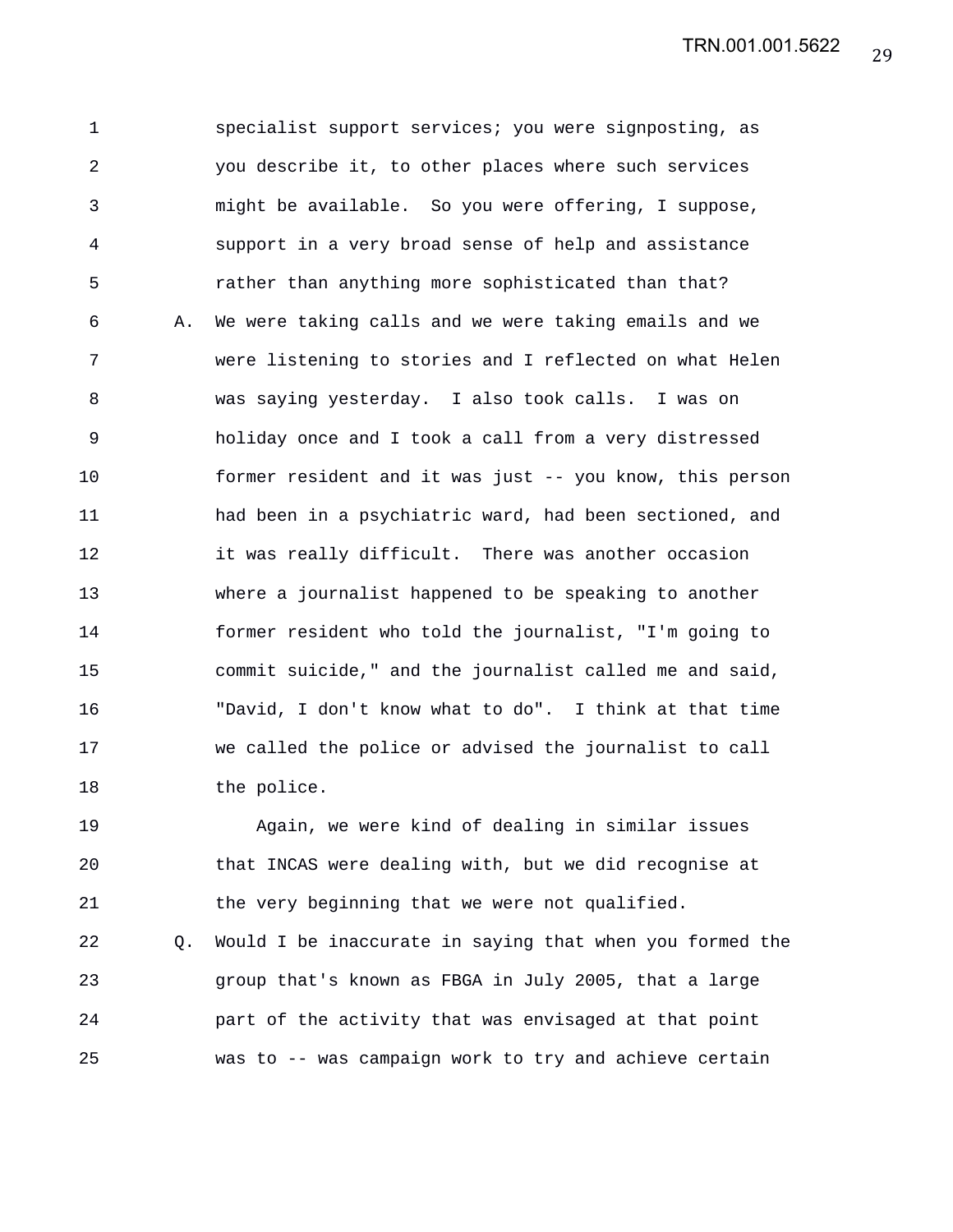- 1 things?
- 2 A. We are a campaign group.
- 3 Q. That's --
- 4 A. That is our primary function, always has been.
- 5 Q. One of the aims of the group was to campaign for 6 a public inquiry?
- 7 A. Yes. Not just a public inquiry but a judicial public 8 inquiry. We were very clear from day one what we wanted 9 and we stated that and I think a key moment was when 10 Jack McConnell gave his apology and I heard you ask 11 Helen this, or the other QC asked Helen, we were very 12 clear when we came out of that apology, I spoke to the 13 media and I said, we require a judicial Inquiry.
- 14 Q. I can maybe take you briefly to try and summarise the 15 various aims of the group that was formed. I will ask 16 you a little bit about the group but I think I can take 17 that fairly shortly. So far as what is described in 18 your statement in the section called "FBGA aims and 19 goals" -- if I could take you to a page that sets that 20 out and I will just take you to that. It is at 21 WIT.001.001.1593. If that could come up on the screen. 22 (Pause). If we could scroll down to the section that is 23 headed "FBGA aims and goals". This is paragraph 18 of 24 your witness statement.

25 Perhaps I can read it and you can confirm that this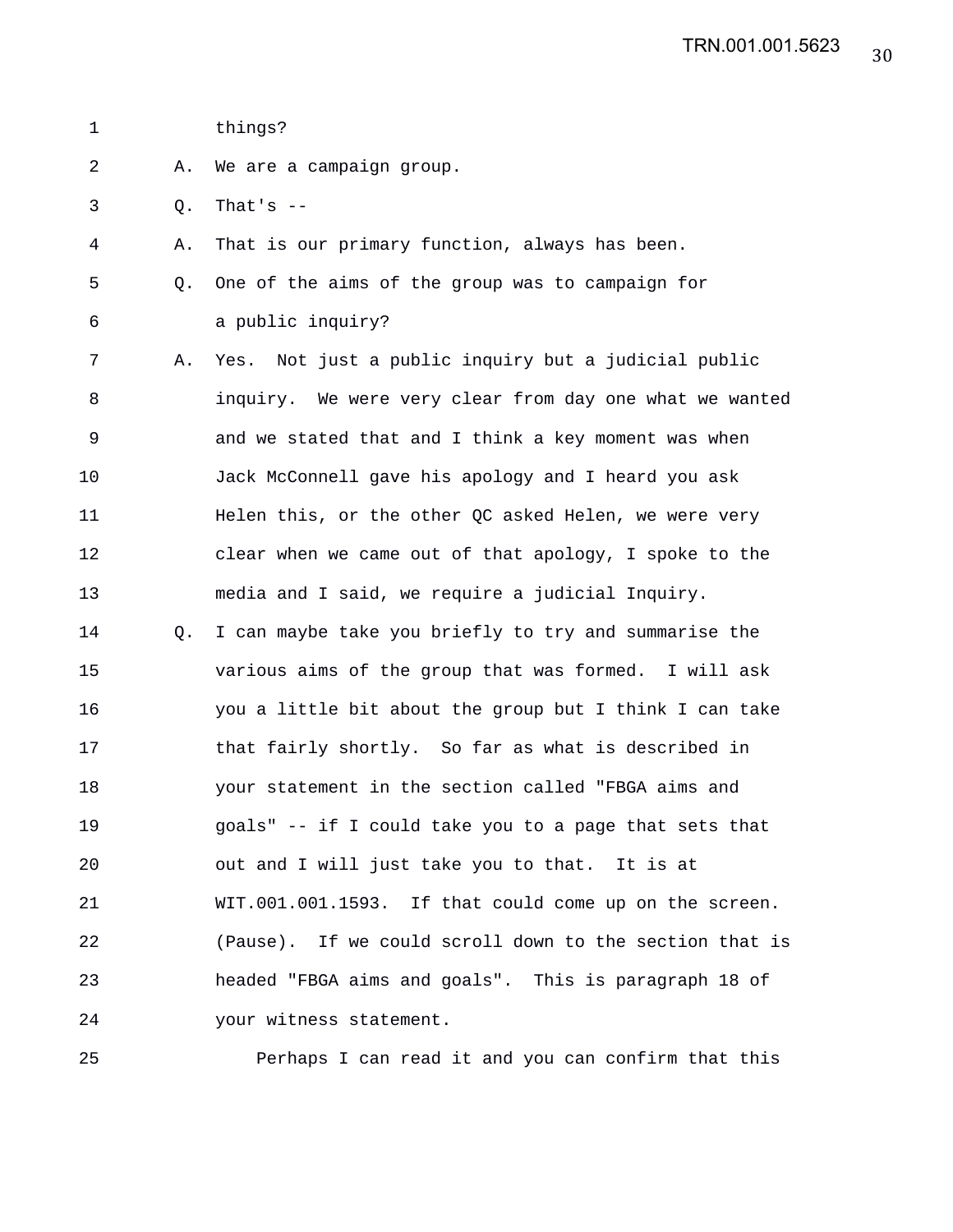| $\mathbf 1$ | is a good summary of the aims and goals of FBGA since    |
|-------------|----------------------------------------------------------|
| 2           | its formation. The first one was to:                     |
| 3           | "Campaign to challenge those who claimed or alleged      |
| 4           | the victims lied in court "                              |
| 5           | You have told us a little bit about that and the         |
| 6           | background to that aim and goal:                         |
| 7           | "Campaign to hold state and state bodies to              |
| 8           | account."                                                |
| $\mathsf 9$ | The accountability issue as it is sometimes              |
| 10          | described:                                               |
| 11          | "Campaign for a full judicial Inquiry into               |
| 12          | Quarrier's Homes."                                       |
| 13          | And we have just touched upon that:                      |
| 14          | "Campaign for support services for victims of such       |
| 15          | abuse."                                                  |
| 16          | And I will come back to that because I would like to     |
| 17          | know a little bit more about how you have sought to      |
| 18          | improve services because you have told us that you found |
| 19          | a lack of sufficient services, appropriate services when |
| 20          | you looked into the matter.                              |
| 21          | Then:                                                    |
| 22          | "Campaign for a range of remedies, including time        |
| 23          | bar to be changed."                                      |
| 24          | And:                                                     |
| 25          | "Campaign for redress and compensation for victims."     |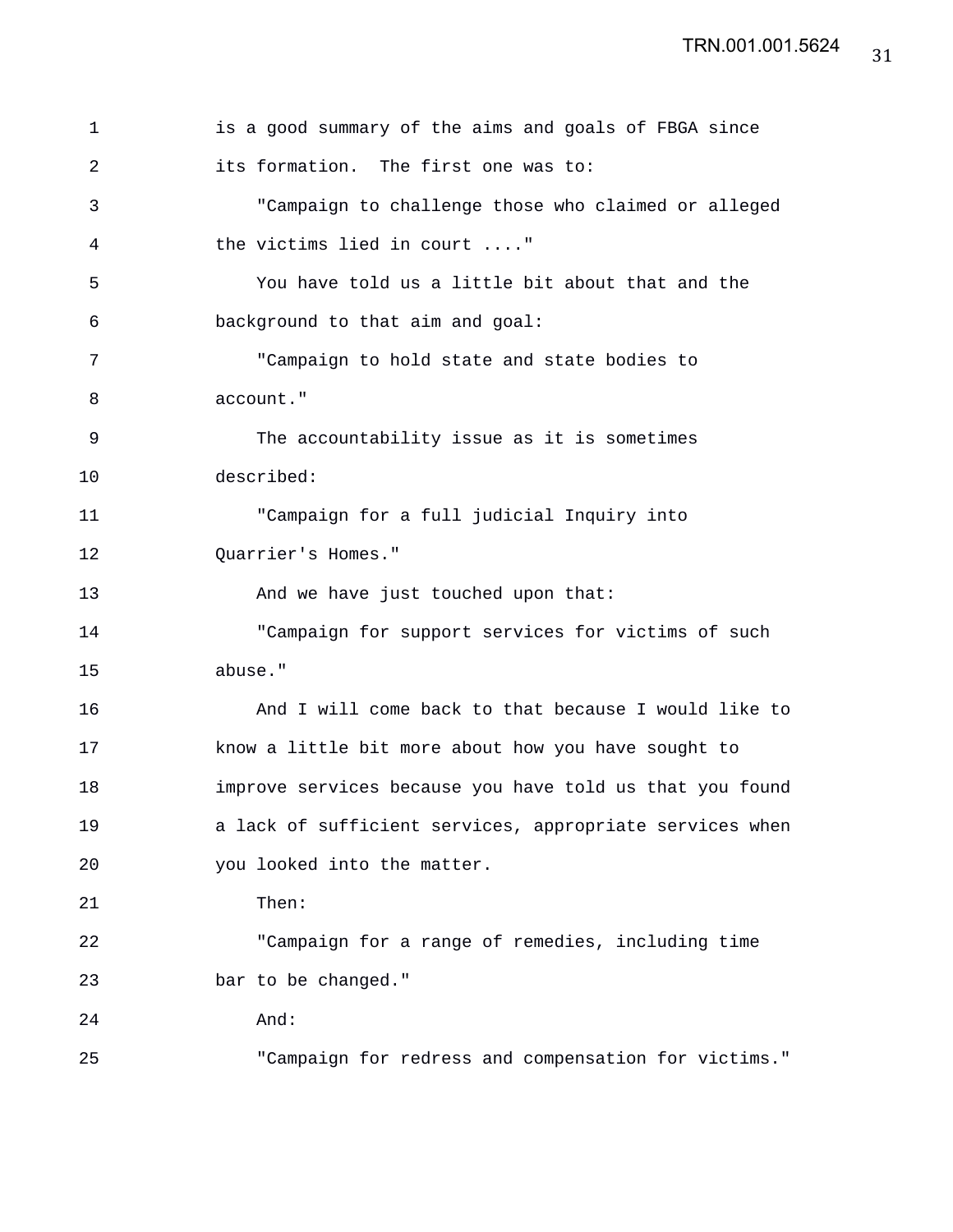| $\mathbf 1$ |    | I do not think I need to deal with these two bullet      |
|-------------|----|----------------------------------------------------------|
| 2           |    | points too much today because we have already had        |
| 3           |    | a discussion about that and where we are on that matter. |
| 4           |    | You deal with it also in your statement of how you       |
| 5           |    | campaigned and what form that campaign took.             |
| 6           |    | Then:                                                    |
| 7           |    | "Campaign to raise public awareness of the issues        |
| 8           |    | affecting the victims of such abuse."                    |
| 9           |    | I think that is the impact of both short and             |
| 10          |    | long-term abuse on victims and families. You have        |
| 11          |    | sought to raise awareness in the public eye by various   |
| 12          |    | measures, including appearing at conferences,            |
| 13          |    | newspapers, media engagements. Your website has a lot    |
| 14          |    | of information which if the public want to find out more |
| 15          |    | they can access and see. So you have done a range of     |
| 16          |    | things and your book itself, of course, which to some    |
| 17          |    | extent touches on some of these issues.                  |
| 18          | Α. | We have been invited to conferences to speak at          |
| 19          |    | conferences.                                             |
| 20          | Q. | To speak about, at least, these matters including impact |
| 21          |    | and effect?                                              |
| 22          | Α. | Yes.                                                     |
| 23          | Q. | Then also -- this is last but not least, I think, as     |
| 24          |    | an aim of FBGA:                                          |
| 25          |    | "To ensure that Quarriers as an organisation "           |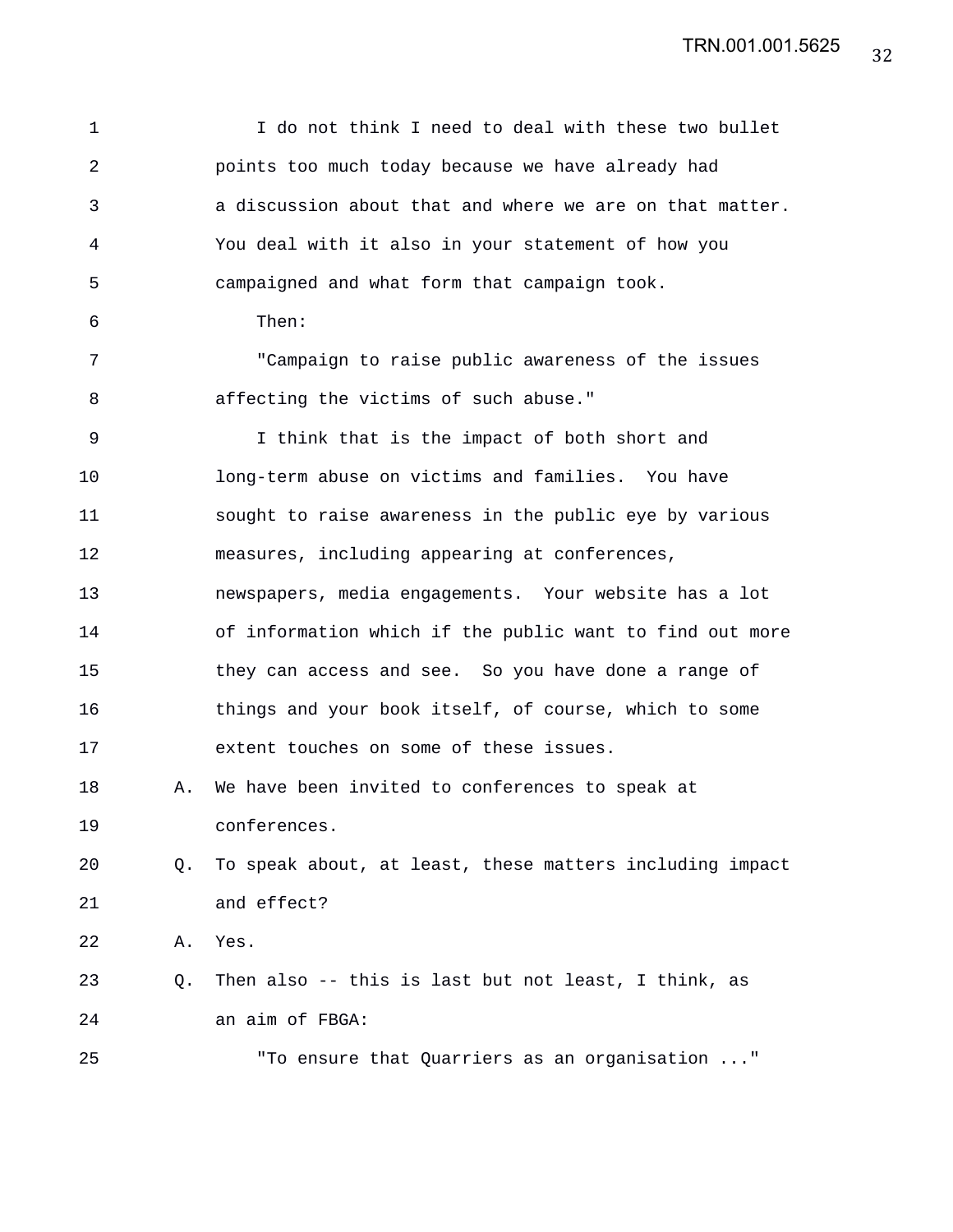TRN.001.001.5626

| $\mathbf 1$    |    | And I suspect you probably apply this to all care        |
|----------------|----|----------------------------------------------------------|
| $\overline{a}$ |    | providers doing something similar.                       |
| 3              | Α. | I would do.                                              |
| 4              |    | Q. " still caring for children and vulnerable adults is  |
| 5              |    | in fact fit for purpose going forward and to help        |
| 6              |    | prevent future generations cared for by Quarriers [and I |
| 7              |    | think it would be 'and others doing similar work']       |
| 8              |    | suffering similar abuse."                                |
| $\mathsf 9$    |    | I know your organisation is Quarriers-related, but       |
| 10             |    | I think the aim is a general one.                        |
| 11             | Α. | The aims are general and basically all the processes --  |
| 12             |    | you will see that with some of the things that have come |
| 13             |    | to fruition, they are not actually just for Quarriers    |
| 14             |    | survivors, they are for all survivors. Of course our     |
| 15             |    | primary aim is to represent the best interests of the    |
| 16             |    | Quarriers survivors but our ethos is to ensure that any  |
| 17             |    | process that eventually is put in place is actually for  |
| 18             |    | the benefit of all survivors.                            |
| 19             | Q. | So it is not just looking at the past and issues arising |
| 20             |    | out of historical abuse and impact and matters of that   |
| 21             |    | kind, but you are also concerned about the future and    |
| 22             |    | preventing what happened to you and others happening     |
| 23             |    | again, so far as it is possible to do so?                |
| 24             | Α. | Yes. You know, you can't prevent, as I said at the       |
| 25             |    | Justice Committee, every single case. But certainly on   |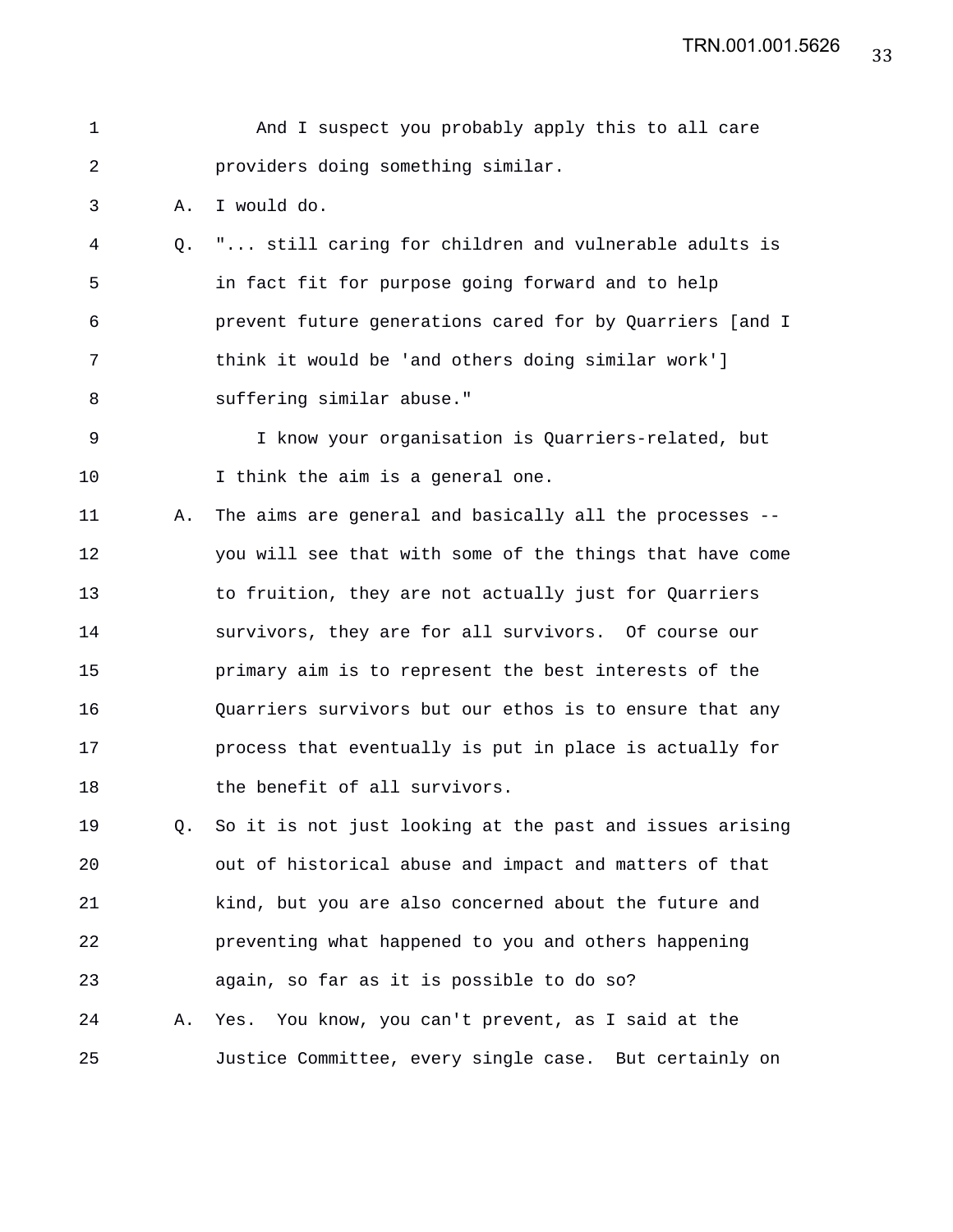TRN.001.001.5627

1 the scale that this has happened, what astounds me is 2 that we have all these professionals and all of this 3 coming out now, but actually no one seems to have seen 4 anything or heard anything and I -- to me that's just -- 5 I don't know what to describe. It is just unreal. 6 Q. That abuse can happen over a long period of time but, 7 for example, in Quarriers over a period of -- I think we 8 know it is over decades, 1950s, 1960s, 1970s, 1980s -- 9 and your astonishment is that it appears that the 10 position is that no one seems to have known that this 11 was going on; is that the point you are making? 12 A. Yes. Quarriers was held up as a model of care in this 13 country and many people who became -- they were trainees 14 social workers, there were others, they all went through 15 Quarriers at certain times in their careers, then became 16 qualified social workers or other professions within the 17 academic world or social care world and they don't seem 18 to have seen any of this. 19 LADY SMITH: We are here on the page that's got paragraph 19 20 of your statement in. Is this the part that you were 21 telling us earlier has an error in it? 22 A. Yes, 2005 with a slash and "2007". 23 LADY SMITH: On the second line of 19? 24 A. Where it says: 25 "As they have been from the start in 2005 ..."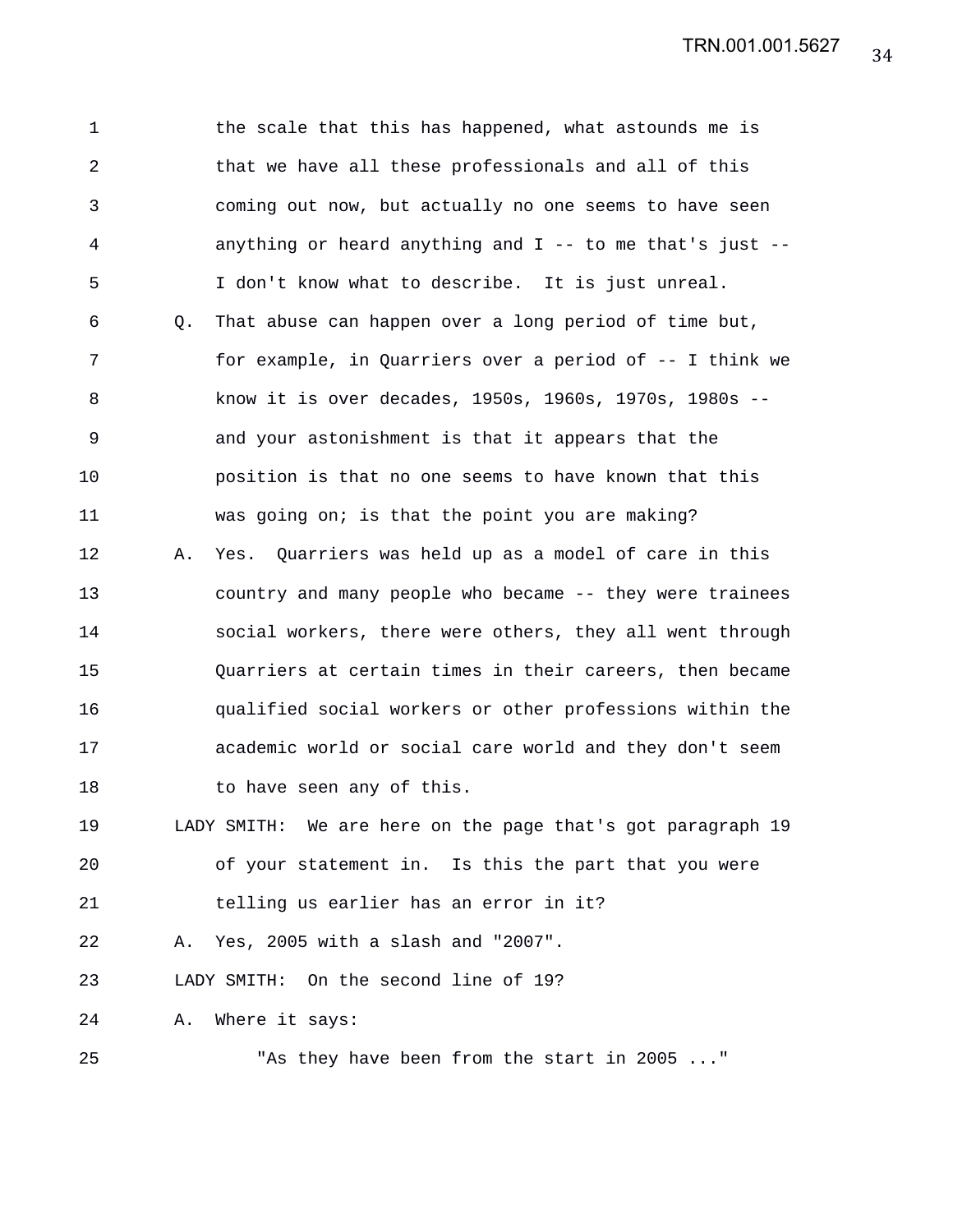| 1  |    | And there should be slash and "2007".                   |
|----|----|---------------------------------------------------------|
| 2  |    | MR PEOPLES: Thank you for reminding me.                 |
| 3  | Α. | The reason I reflected on that is that the court time   |
| 4  |    | bar cases didn't finish until, I think, the end of 2006 |
| 5  |    | and that's when we started thinking about how the law   |
| 6  |    | should be changed.                                      |
| 7  |    | MR PEOPLES: I see.                                      |
| 8  |    | Maybe while we are on this subject, was there one       |
| 9  |    | other change you wanted to make to the statement? Do    |
| 10 |    | you want to direct me to the paragraph?                 |
| 11 | Α. | Number 50.                                              |
| 12 | O. | Paragraph 50. I will bring that up for you. It may be   |
| 13 |    | a good time to deal with that in case I forget. It is   |
| 14 |    | perfectly possible I would do that.                     |
| 15 | Α. | No problem.                                             |
| 16 | O. | WIT.001.001.1602 I think is the page where we see       |
| 17 |    | paragraph 50. I think you want to make a change to the  |
| 18 |    | statement?                                              |
| 19 | Α. | It is just a date; the Kaufman report was actually in   |
| 20 |    | 2002.                                                   |
| 21 |    | LADY SMITH: That is the Kaufman Canada report?          |
| 22 | Α. | The Kaufman Canada report, my Lady. I put 2006,         |
| 23 |    | apologies.                                              |
| 24 |    | LADY SMITH: Don't worry. It is very helpful.            |
| 25 |    | There is a lot going on at this time and<br>MR PEOPLES: |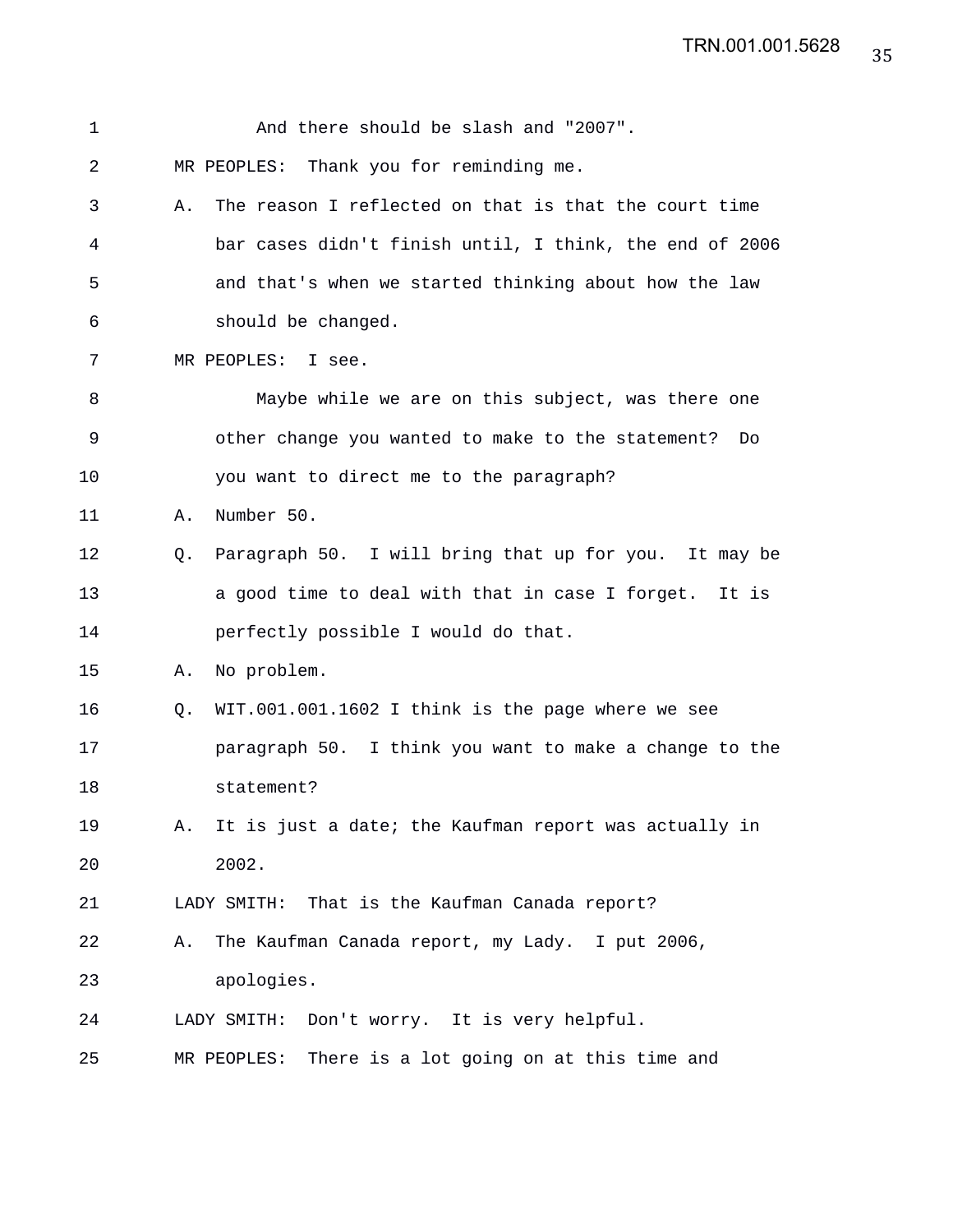1 beyond.

| $\overline{a}$ | I will come back to the point you make there about               |
|----------------|------------------------------------------------------------------|
| 3              | the issue of fairness and get your evidence on this.             |
| 4              | You have told us about the factors that caused the               |
| 5              | formation of FBGA and we have looked at their principal          |
| 6              | aims and goals. So far as the group itself is                    |
| 7              | concerned, and I hope I can take this relatively short,          |
| 8              | I think in paragraph 13 on page WIT.001.001.1591 of your         |
| 9              | statement, you tell us that it is --                             |
| 10             | LADY SMITH: Can we just wait a moment, Mr Peoples, until we      |
| 11             | have got it on the screen. WIT.001.001.1591?                     |
| 12             | That's paragraph 13.                                             |
| 13             | MR PEOPLES: If we could scroll down. It is under the             |
| 14             | general head "Structure of FBGA".                                |
| 15             | I don't need to get into the minutiae of this;                   |
| 16             | I just want to take a few key points. You make the               |
| 17             | point, and you said this earlier today, it was set up            |
| 18             | and remains a campaign group and consists of a network           |
| 19             | of former Quarriers residents. You just tell us by way           |
| 20             | of information it has not got a formal membership and            |
| 21             | you don't keep forms or lists or registration lists or           |
| 22             | anything of that kind.                                           |
| 23             | I think in that sense you may differ from some of                |
| 24             | the other survivor groups that we are aware of.                  |
| 25             | We did consider at certain times whether to set up<br>Yes.<br>Α. |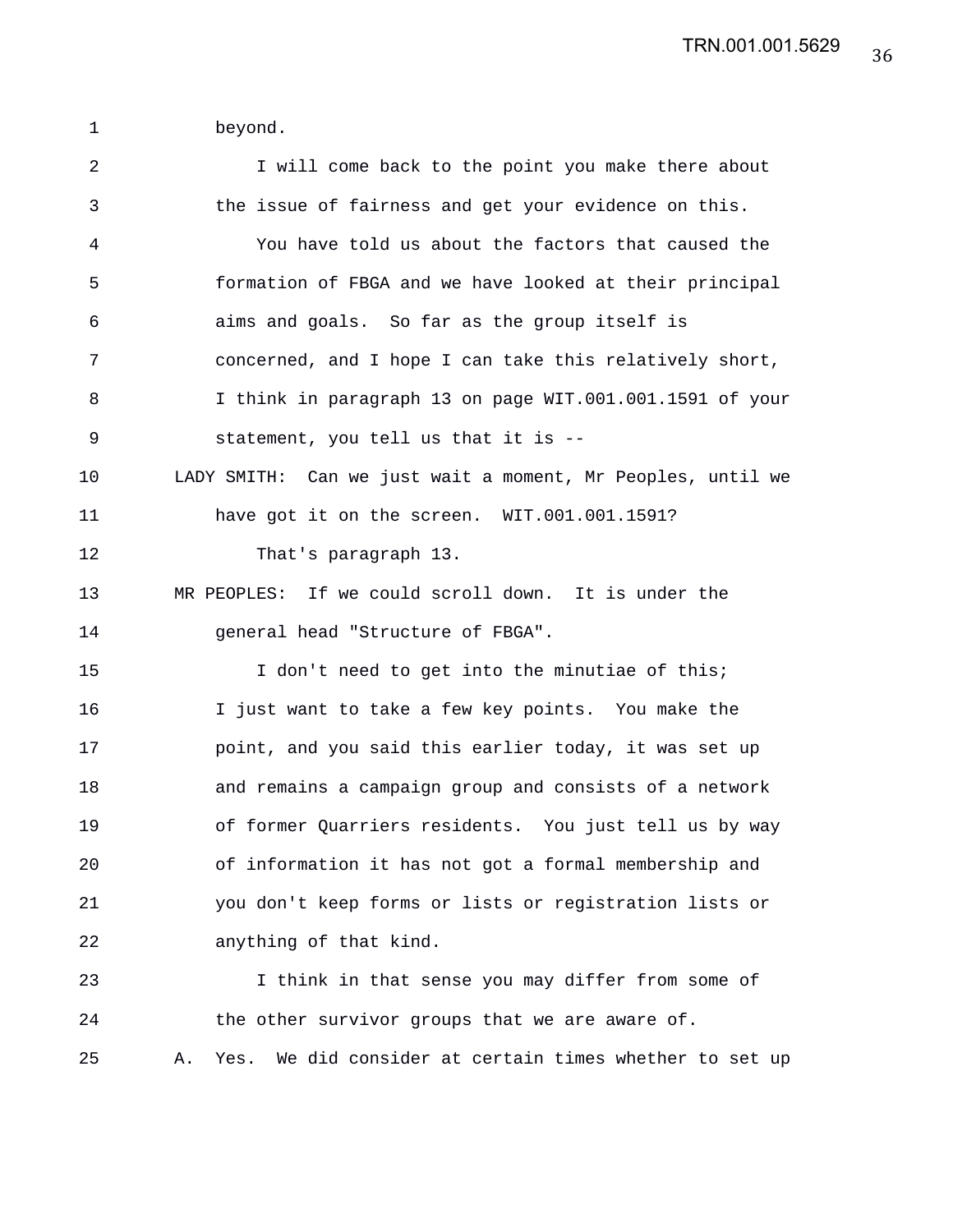| $\mathbf 1$ |    | as a charity and some former residents discussed that.   |
|-------------|----|----------------------------------------------------------|
| 2           | Q. | It hasn't happened is the short answer?                  |
| 3           | Α. | Is the short answer. We considered it but it was not     |
| 4           |    | the right thing for us.                                  |
| 5           | Q. | You tell us presently -- it has got what you describe as |
| 6           |    | a core membership including a web administrator who      |
| 7           |    | deals with the website and updates it and no doubt puts  |
| 8           |    | things on it, and a secretary who presumably deals with  |
| 9           |    | any communications and correspondence and organising any |
| 10          |    | papers to be submitted to various groups.                |
| 11          | Α. | It is when, say, I don't have enough time or others      |
| 12          |    | don't have enough time, then her job is to put it        |
| 13          |    | together. She helped me put all this stuff together for  |
| 14          |    | the Inquiry.                                             |
| 15          | Q. | The spokesperson is you?                                 |
| 16          | Α. | Yes.                                                     |
| 17          | Q. | You have been the spokesperson for FBGA since its        |
| 18          |    | inception?                                               |
| 19          | Α. | And before.                                              |
| 20          | Q. | And before, yes. Although you were not FBGA at that      |
| 21          |    | time, I think you were beginning to get involved,        |
| 22          |    | particularly when the media publicity came out and       |
| 23          |    | appearing in various places, and I don't think we need   |
| 24          |    | to go into the detail, but we can read that, but at      |
| 25          |    | conferences and other places, dealing with issues of     |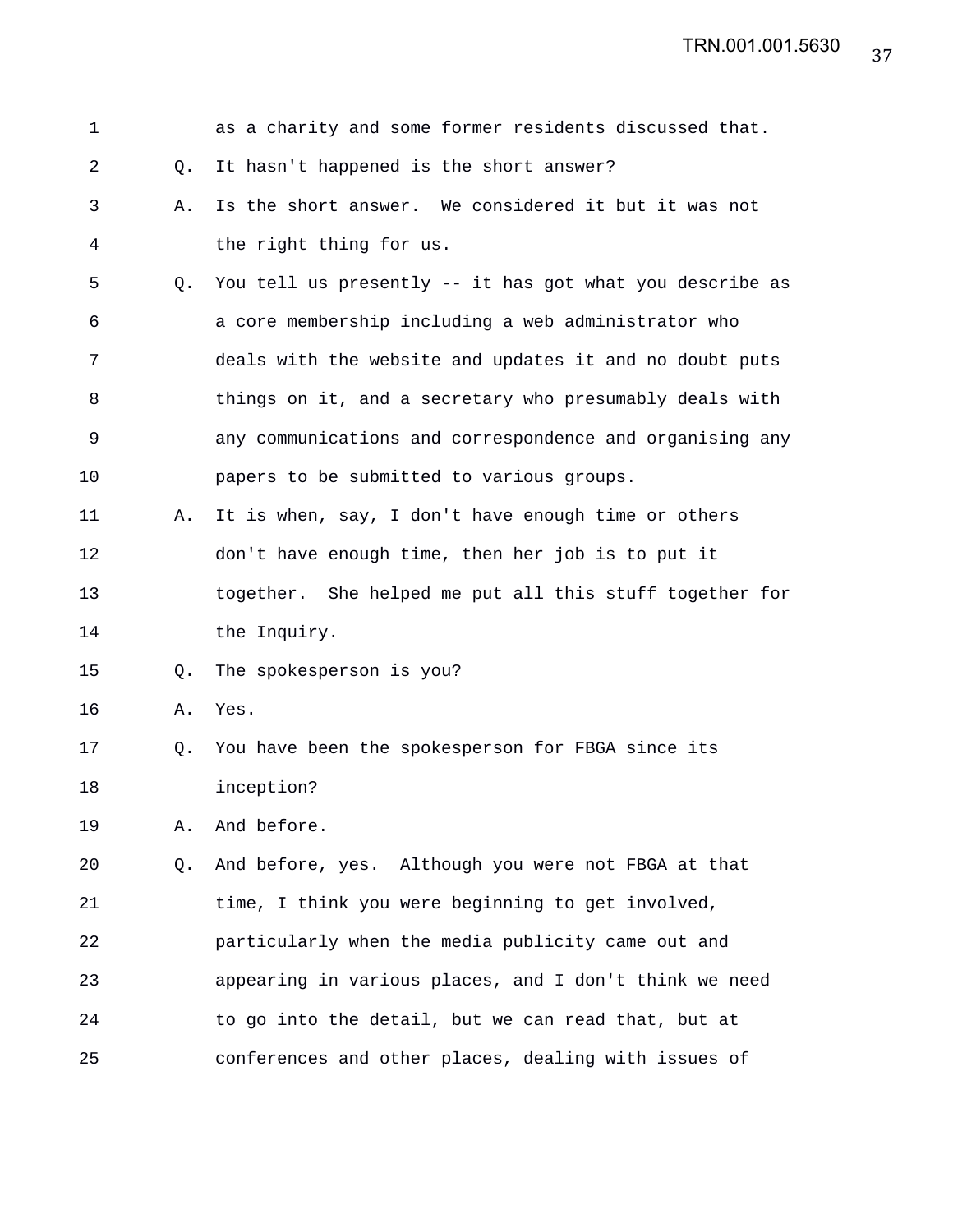1 abuse and various issues arising out of it and you 2 appeared and put forward issues that you felt strongly 3 about.

4 A. Clearly we were targeted that we had been dishonest. In 5 one of the cases, one of those convicted and relatives 6 became members of FACT, Falsely Accused Carers and 7 Teachers. So I wanted to understand really what it was 8 they were saying. So what we did is myself and other 9 residents, we booked into their conferences to really 10 just understand what the issue is and why they were 11 making claims in relation to us because we had been 12 through the courts.

13 So we really needed to understand that. So I went 14 to a historical abuse conference which I think 15 Lord Justice Hooper was one of the speakers. FACT are 16 quite powerful and are able to pull in people of a 17 certain level where the victim survivors haven't been 18 able to do that, their voices have been dimmed by that 19 sort of power, if I can put it that way.

20 So I wanted to really understand and then I actually 21 got in touch with the FACT chairman and I had a certain 22 level of conversation. What I will say is, I suppose, 23 we just drew a line in the sand.

24 LADY SMITH: Just before you do that, can I just take you 25 back to something you said earlier: you wanted to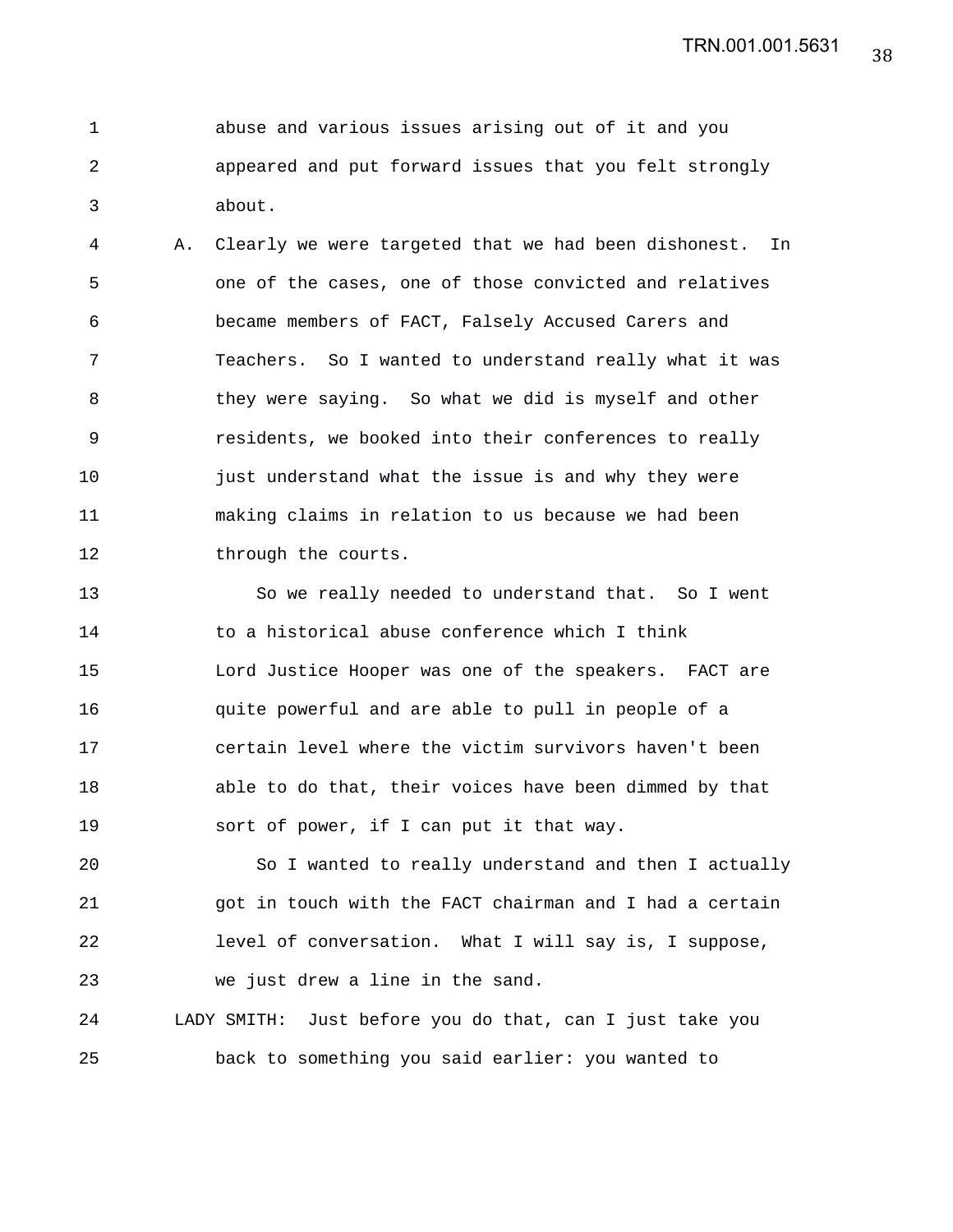| 1  |    | understand the issue and why FACT were making claims in     |
|----|----|-------------------------------------------------------------|
| 2  |    | relation to you because you had been through the courts.    |
| 3  | Α. | Yes.                                                        |
| 4  |    | LADY SMITH: Explain what you mean when you say "because you |
| 5  |    | had been through the courts". I think I know but            |
| 6  |    | I would like to hear it from you.                           |
| 7  | Α. | Well, my Lady, they were questioning a jury's decision.     |
| 8  |    | They were questioning the court process.                    |
| 9  |    | LADY SMITH: Just spell it out: how many people in the jury? |
| 10 |    | A. 15 in Scotland.                                          |
| 11 |    | LADY SMITH: You would have been asked questions both by the |
| 12 |    | prosecutor and by defence counsel.                          |
| 13 |    | A. Yes.                                                     |
| 14 |    | That the jury would have heard as well.<br>LADY SMITH:      |
| 15 | Α. | If anybody has been through a criminal process, it is       |
| 16 |    | quite an aggressive -- I don't want to use that word --     |
| 17 |    | LADY SMITH: Shall we call it "testing"?                     |
| 18 | Α. | Okay. It is quite a testing process. It is there to         |
| 19 |    | test the evidence and test the witnesses --                 |
| 20 |    | LADY SMITH:<br>I'm not trying to be flippant.               |
| 21 | Α. | So we had been through that --                              |
| 22 |    | MR PEOPLES: It is a criminal process --                     |
| 23 | Α. | Yes.                                                        |
| 24 | Q. | -- the issues are serious because you lose liberty in       |
| 25 |    | serious cases and it is a high standard of proof, beyond    |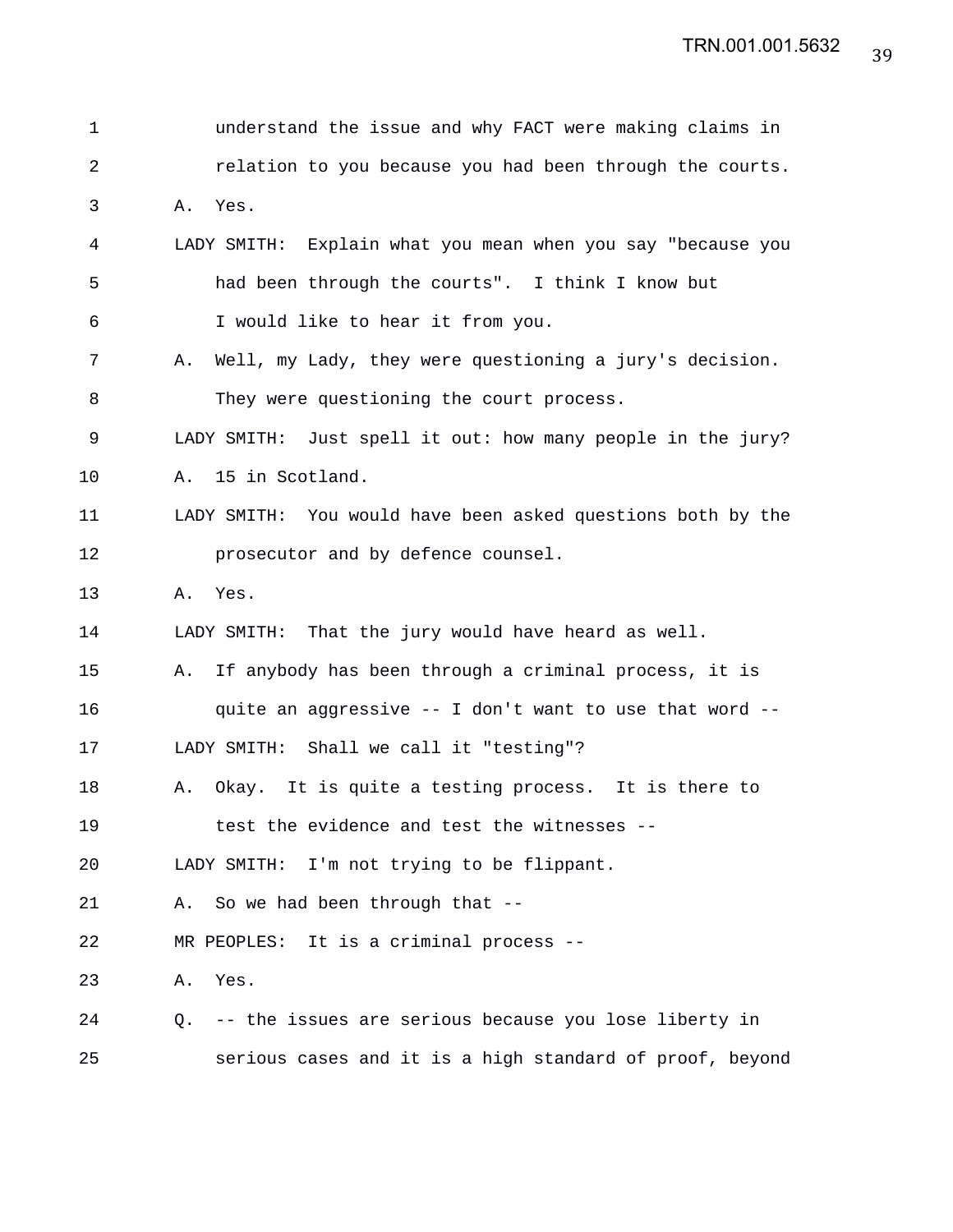1 reasonable doubt.

2 A. And I have no issue with that in any shape or form. The 3 issue for us was why were we being targeted as part of 4 this? So what they were doing, and once we got to 5 understand how these groups operate, what they do is 6 they encompass everybody as miscarriages of justice. 7 Actually Dr Michael Macnaughton(?) of Bristol University 8 wrote a very good paper saying not everybody who claims 9 they are a miscarriage of justice is actually telling 10 the truth and actually I will give that paper to the 11 Inquiry because I think it just -- it sets it out quite 12 clearly.

13 Q. But in your case -- no doubt there are examples we can 14 all find of where I think the legal term will be 15 miscarriage of justice, but it is an appeal which may 16 result in a successful quashing of convictions of people 17 who are accused of all sorts of crimes including, no 18 doubt, abuse of children and that does happen from time 19 to time.

20 But what you are saying is that, in your case, you 21 went to a trial process, along with others, and you gave 22 evidence and as a complainer and other people gave 23 evidence as witnesses and you were examined, 24 cross-examined by the defence counsel for those who 25 stood accused, and that after that whole process, before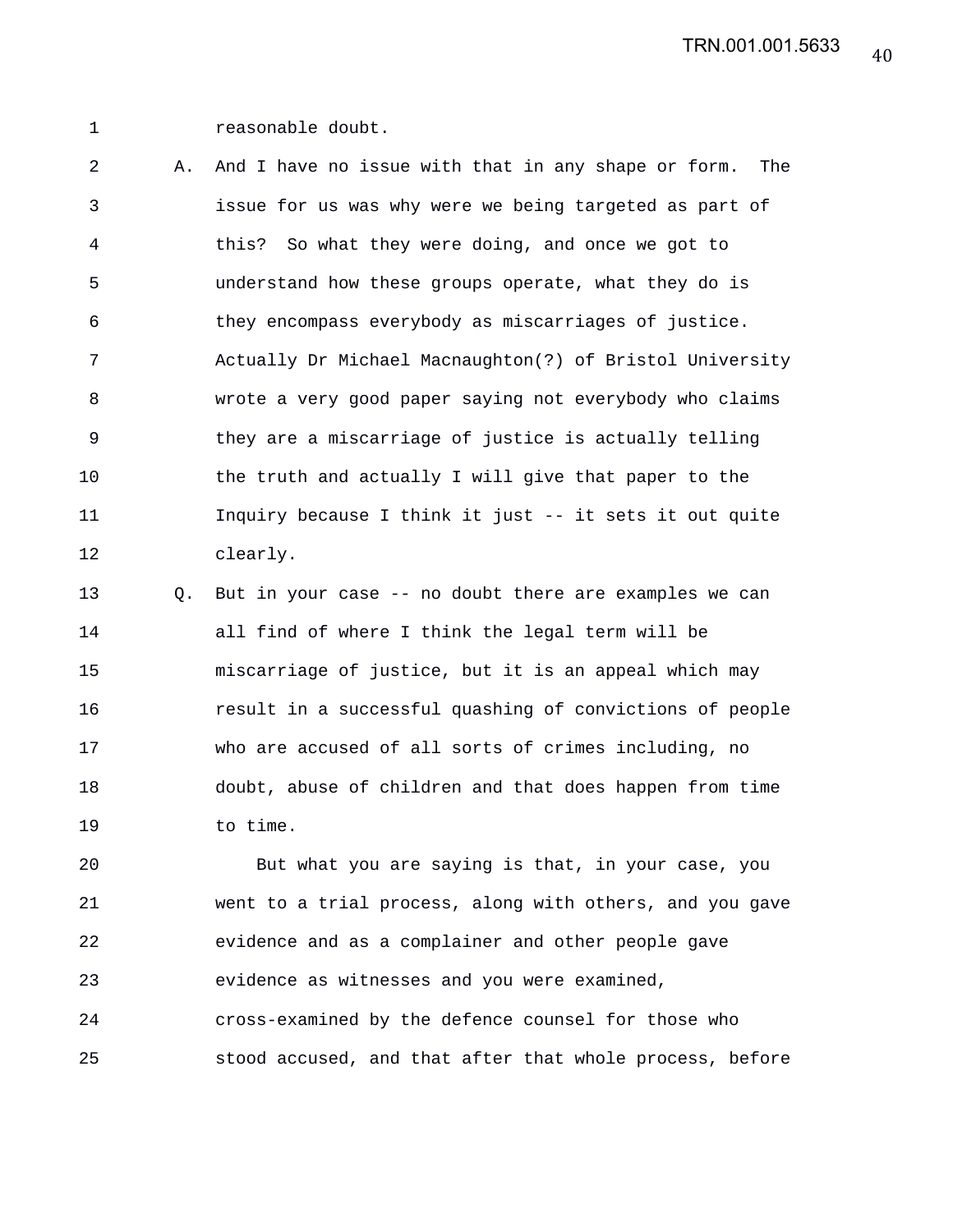1 a jury of 15 people, your abuser was convicted and that 2 that conviction stood and was not successfully appealed 3 against at any time, and the conviction was established 4 or the charges that related to you, or someone at least, 5 was established beyond reasonable doubt in the minds of 6 the jury, the collective mind.

- 7 A. And unanimously.
- 8 Q. It was unanimous?

9 A. It was unanimous.

10 Q. Well, that perhaps is another facet to your case. 11 Obviously a jury can convict by majority in Scotland; it 12 is slightly different down south in that I think they go 13 for unanimity. You say that 15 people were satisfied 14 that the charges were made out beyond reasonable doubt 15 and that you were abused by the individual who stood 16 trial and that conviction stands to this day.

17 A. I do understand -- yes, it does stand to this day and it 18 has never been overturned and it has been tested in the 19 appeal court or the technicality has that they got the 20 reductions in sentence.

21 I understand that FACT have legitimate issues and 22 I recognise that, but it is the targeting of people who 23 have been through -- if there are flaws in the court 24 system, that's not our fault. If something happens and 25 someone is -- there is a miscarriage of justice and it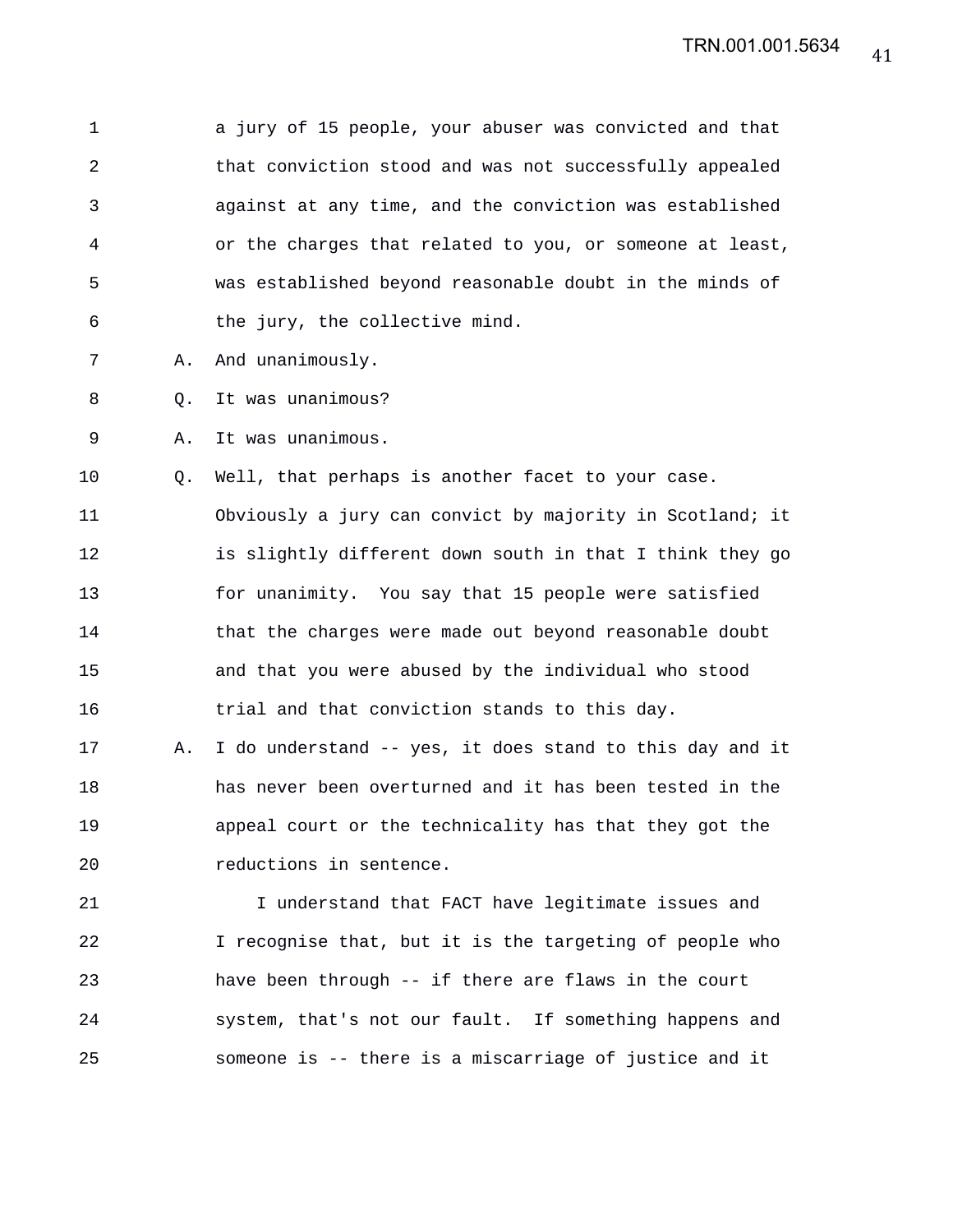1 is something to do with the process or the evidence 2 gathering or the police, the way they have collected 3 evidence or anything else, you know there was a claim, 4 "I was trawled by the police". I was never trawled by 5 the police. I was actually contacted by the abuser's 6 wife.

7 Q. I think, as you have said, the criminal justice system 8 in Scotland -- and I am sure it is the same in 9 England -- has processes to allow people to appeal and 10 raise issues where they feel that the verdict is unsound 11 or there are reasons to seek to have it quashed and 12 that's a process that has existed for some time in 13 Scotland and no doubt the same is true of England and 14 Wales.

## 15 A. My abuser had the added benefit of actually being 16 allowed on a national programme.

17 Q. Yes, you made the point that after conviction he 18 appeared on a television programme, I suppose, to put it 19 loosely, to protest his innocence and seek support from 20 some individuals that would side with that position and, 21 as you say, so far as you were concerned, that was 22 really an outright assertion that, if they are saying 23 that, they are saying I lied in court.

24 A. Yes. The programme was subsequently investigated. 25 I won't go into the detail because I have given the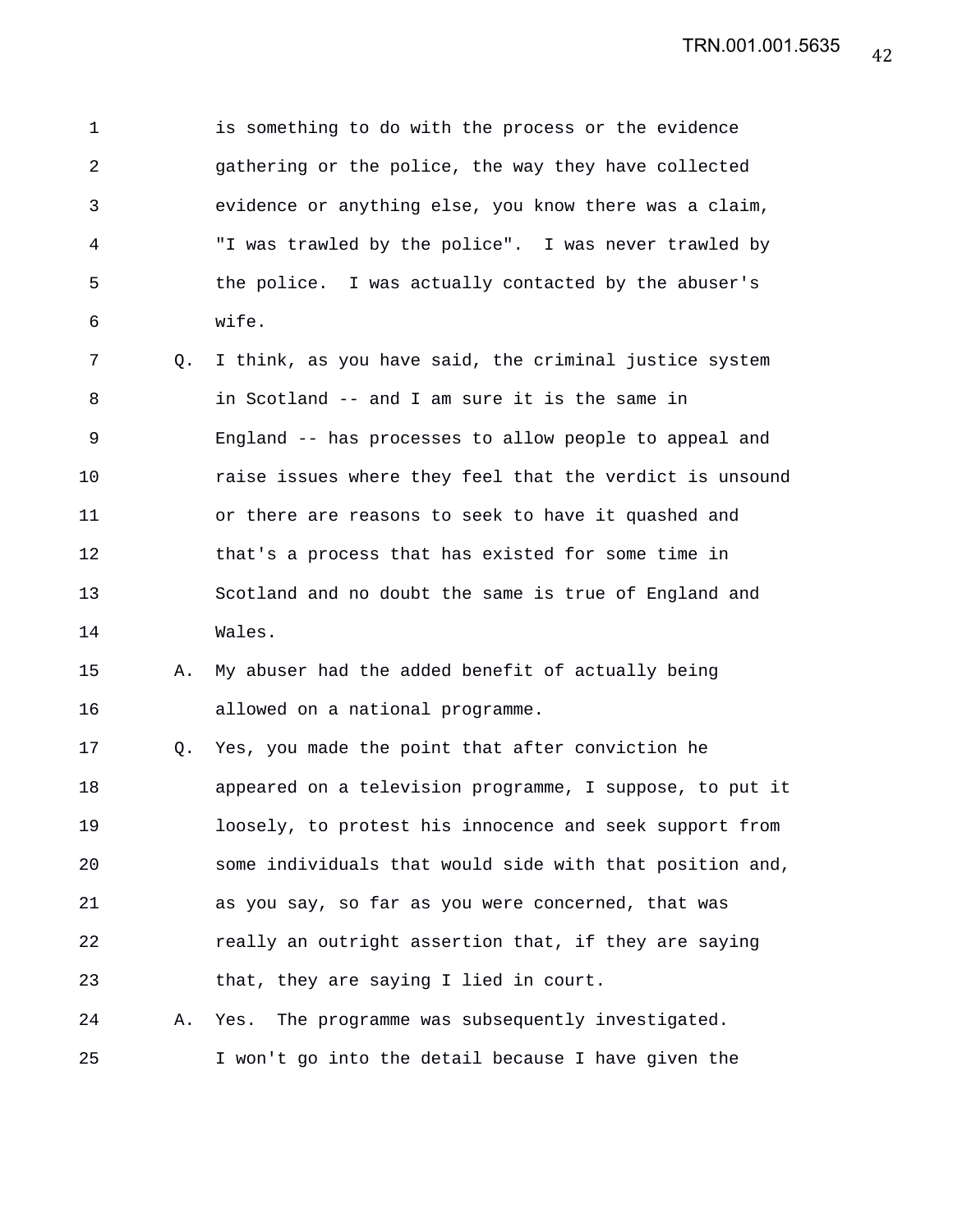1 Inquiry the information in the independent report and 2 you can see from the outcome of what the independent 3 editorial adviser said. There were serious allegations 4 made against me and others, my sister, that could not be 5 substantiated.

6 Q. Yes, I'm not wanting to go into detail but you raised 7 a complaint about the programme, various complaints 8 about the way it was presented and produced. There was 9 an independent inquiry organised through the BBC that 10 I think, to put it broadly, upheld a large part of the 11 complaint you made. I think at some later stage, as 12 I understand it, as I may have seen from records you 13 produced, you also received at some point an apology 14 from the BBC.

15 A. It was an apology, but I have to be honest to the BBC 16 today, it wasn't a sincere apology, it wasn't done in 17 the right circumstances -- apologies for what? Errors? 18 We apologise for errors. They were more than errors. 19 Q. If we leave that point just now. I think you have 20 explained for the benefit of those here today about the 21 processes, which some of us are familiar with but the 22 public don't always understand these matters fully and 23 you have had experience of going through the process and 24 you have explained it very well.

25 If we go back to the question I was asking about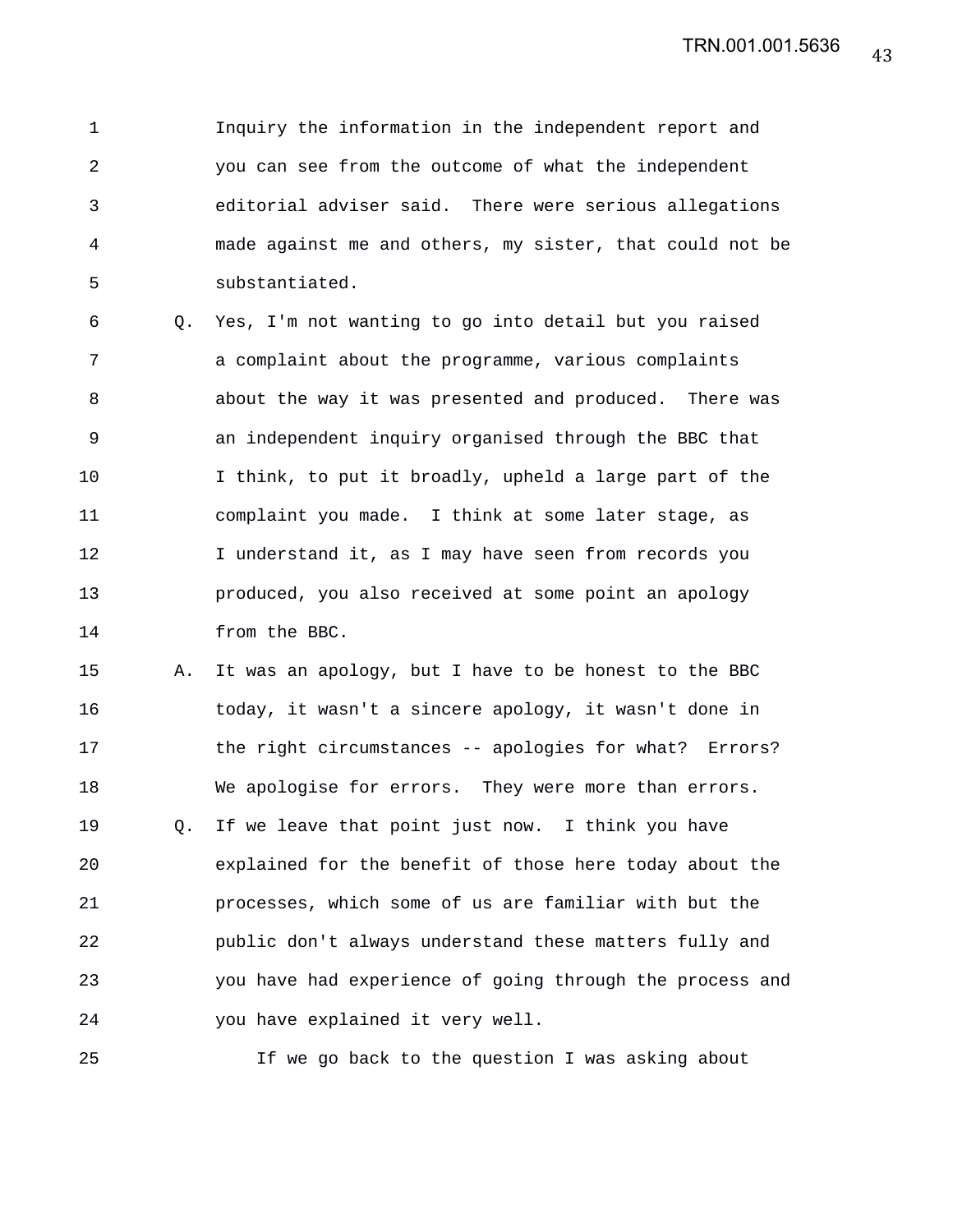1 FBGA. You have told us about this core membership 2 that -- I think I was putting to you some points on page 3 WIT.001.001.1591 which you still have on screen. 4 I think you said initially you had quite a response to 5 the setting up of the group and at one point you had 6 what would just be a list of names and contact details, 7 as you characterise them. The list -- there was about 8 230 people on the list, but you tell us that probably 9 there are what you call six core members that do a lot 10 of the hard work, I suppose, of the group and that 11 currently, as a conservative estimate, you indicate that 12 in the wider network you have perhaps 30 to 40 people 13 who are participating in this network at the moment. 14 A. Yes. 15 Q. I think you have given reasons why the numbers have 16 changed over time, partly due to your own success, 17 I suppose you would say. 18 A. We refer to people on for support services. Once you 19 refer that person then in a sense you lose them. For us 20 it is about making sure the survivor gets what their 21 needs are. We can't provide that support. 22 Usually, they buy into the support service, they are 23 signposted in. Some people will keep in touch with us. 24 A lot of the survivors in the early days were quite 25 elderly. There was an elderly group of survivors who

44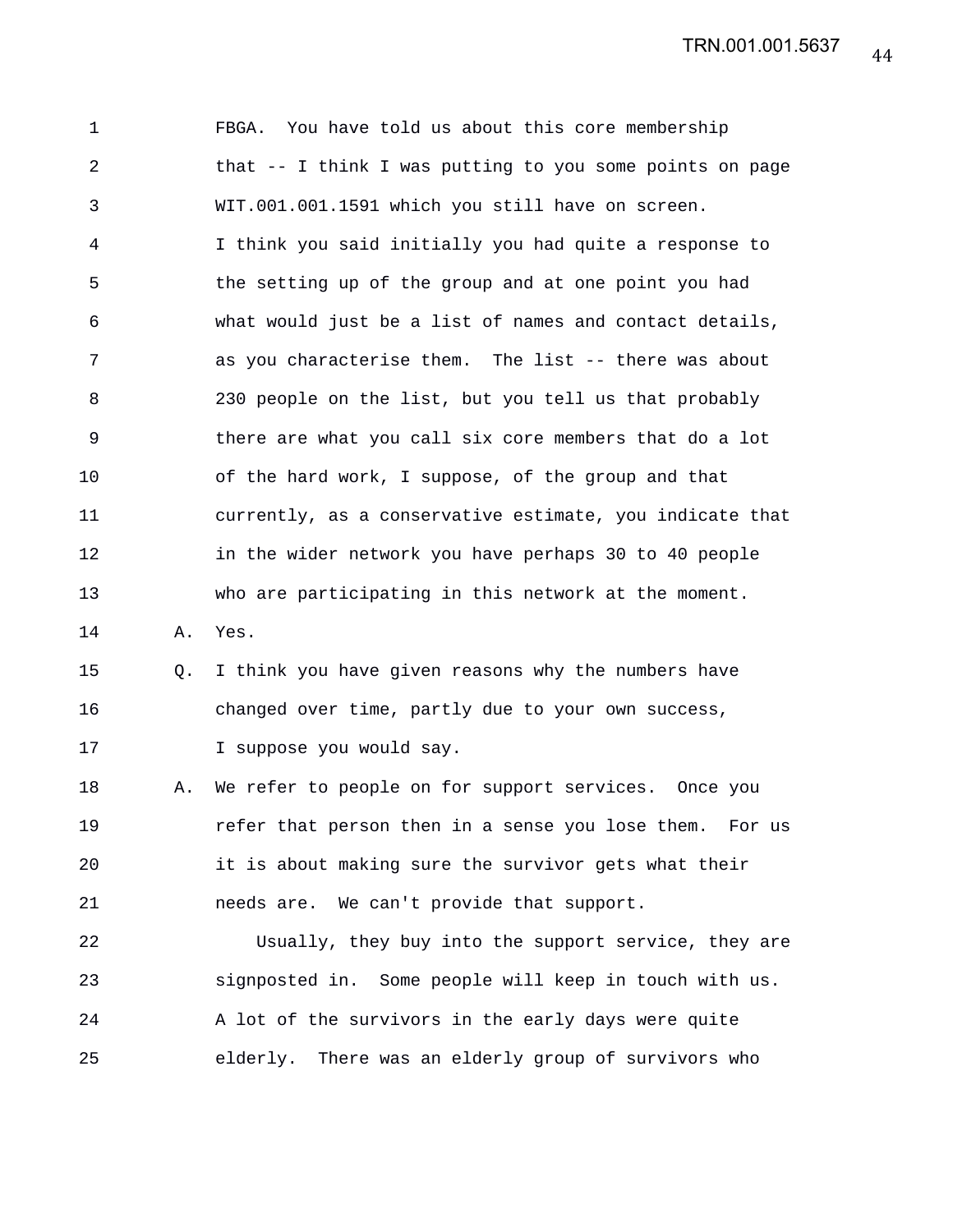1 were campaigning, many of them were deceased now, so the 2 core member is slightly younger, if I could say that. 3 There was a peak. Clearly you set up, and Helen 4 described it yesterday, and you have people come along 5 and say, "We want to do this, we want to do that". 6 I think people get disillusioned over the years. It 7 took so long to resolve the issues and it didn't 8 actually appear that it was ever going to happen. 9 We can see that people -- in a sense, I have a life, 10 I work for the NHS, I have done since 2005. We have 11 always encouraged people to have well-being and to have 12 a life of their own and not to entirely focus on this 13 every single day because I don't personally think that's 14 healthy.

15 Q. I suppose you would see this as quite a long journey 16 from -- not just from the formation of FBGA but from the 17 petition and before to the stage where we now have 18 an inquiry that's looking into these matters and other 19 steps have been taken, and we will maybe come to that 20 a little bit more. Are you able to offer your views on 21 why you have campaigned for a long time -- and indeed 22 Helen Holland said the same thing in relation to 23 INCAS -- for, among other things, the public inquiry and 24 we had the First Minister's apology in December 2004, 25 and the announcement of the Inquiry, if my memory serves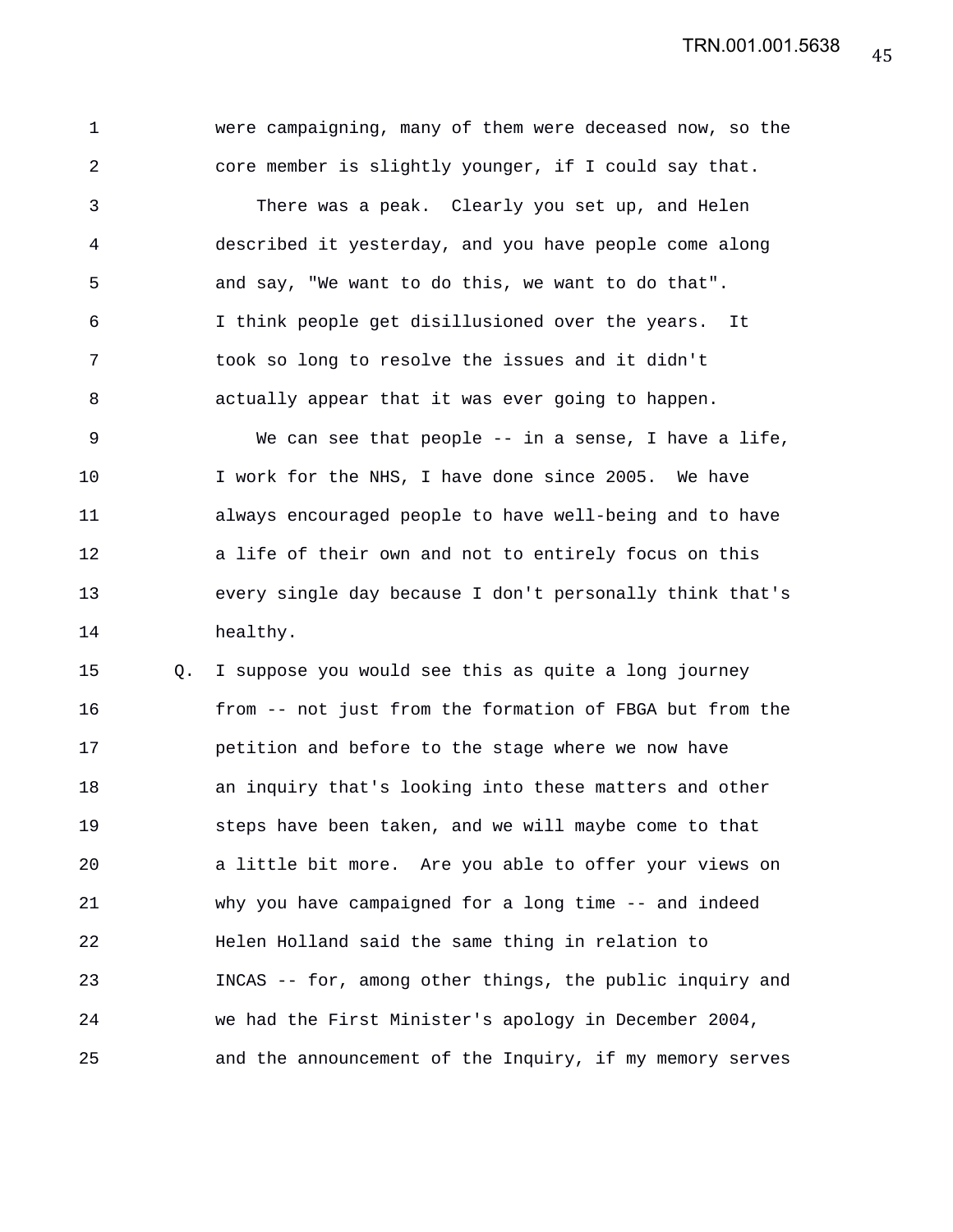| $\mathbf 1$ |    | me, was 17th December 2014, roughly ten years on.       |
|-------------|----|---------------------------------------------------------|
| 2           | Α. | Ten years later.                                        |
| 3           | Q. | Are you able to tell us why you think it has taken so   |
| 4           |    | long to get to that stage to achieve one of your major  |
| 5           |    | goals?                                                  |
| 6           | Α. | I think the government, the previous executive --       |
| 7           |    | I think the previous executive could have done more     |
| 8           |    | clearly because the government now has got to this      |
| 9           |    | situation. I actually think a major -- I think someone  |
| 10          |    | actually told me it is about the impact on Scottish     |
| 11          |    | society if we have this.                                |
| 12          | Q. | In terms of some detrimental effect if Scottish society |
| 13          |    | was put in trial, as it were? Is that the way it seems? |
| 14          | Α. | Not Scottish society on trial, but the impact of them   |
| 15          |    | hearing this.                                           |
| 16          | Q. | I see.                                                  |
| 17          | Α. | Hearing all of this. How would they -- you know, if you |
| 18          |    | take Ireland as an example in relation to the abuses    |
| 19          |    | that have come out there, how many people's faith was   |
| 20          |    | challenged because of that? I think there was an issue  |
| 21          |    | around government about that. I don't think it is       |
| 22          |    | a good excuse but I can see the possibility that you    |
| 23          |    | would have to take that into consideration.             |
| 24          | Q. | I suppose the apology though, to put back my point as   |
| 25          |    | well, as we have observed yesterday, was on behalf of   |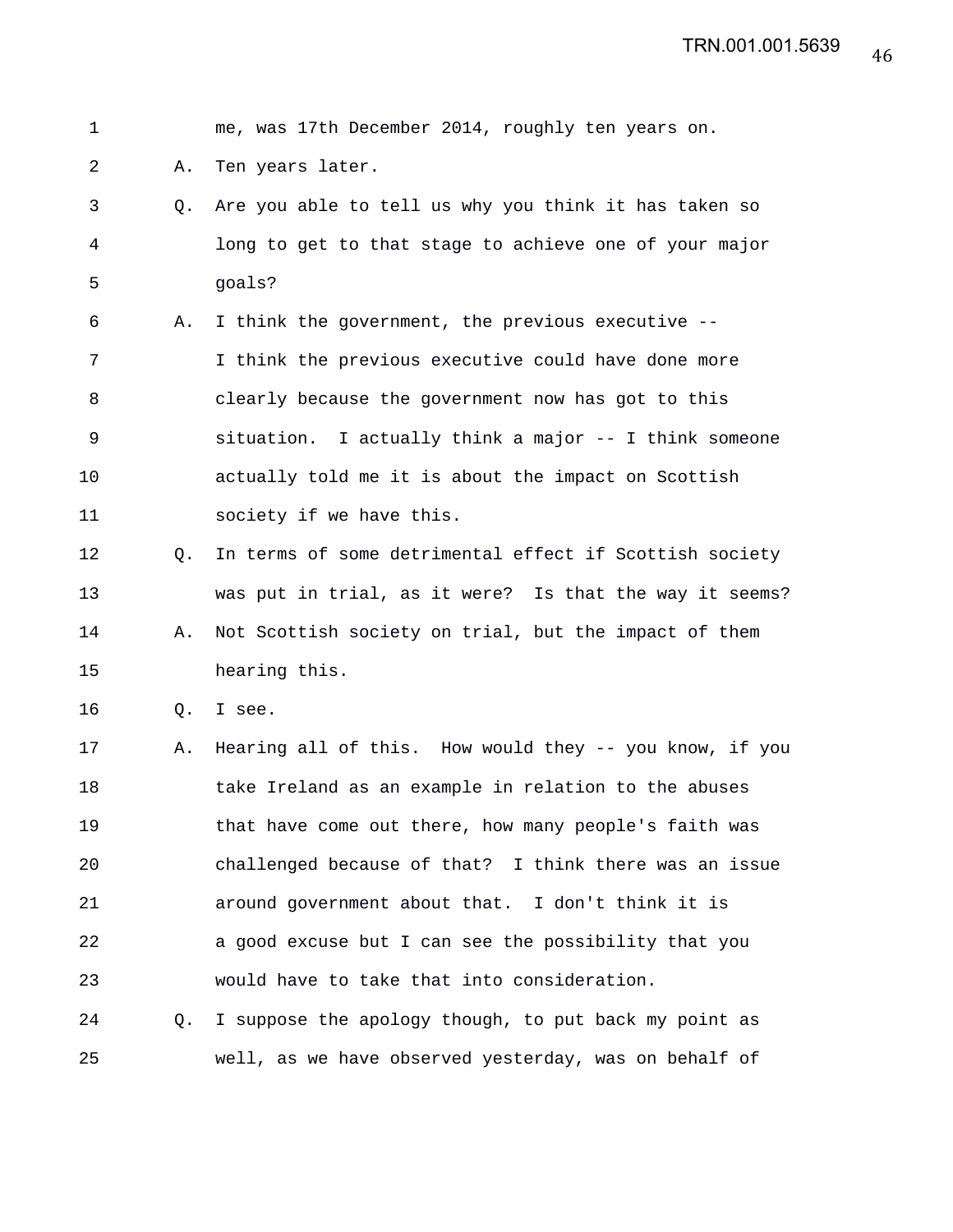| the Scottish people not on behalf of the state or any  |
|--------------------------------------------------------|
| particular branch of the state. So it was put in those |
| terms by the First Minister.                           |

| $\overline{4}$ | A. Yes. It was a political apology, you know, in our view. |
|----------------|------------------------------------------------------------|
| 5              | We were very clear we knew at the time it was              |
| 6              | a political apology. The issue about giving                |
| 7              | an apology $-$ and I want to be clear because I think      |
| 8              | there was a suggestion when Quarriers gave their           |
| 9              | evidence -- I have never received an apology in any        |
| 10             | shape or form from Quarriers. So --                        |

11 Q. You mean a direct, personal apology?

- 12 A. A direct, personal apology. I just want to establish 13 that.
- 14 Q. Because I think -- I don't want to look at the detail, 15 but I think Quarriers' position is that even before the 16 First Minister's political apology, as you describe it, 17 they did offer an apology via their then chief 18 executive. You comment on the terms of that apology in 19 the statement and the way it is couched. But I think 20 that's their position, and it is a matter of record, 21 that there was an apology.

22 A. If you are giving an apology which says "if abuse 23 occurred", how do you think people who have been abused 24 in that organisation are going to receive that apology? 25 How sincere is that apology? It was clearly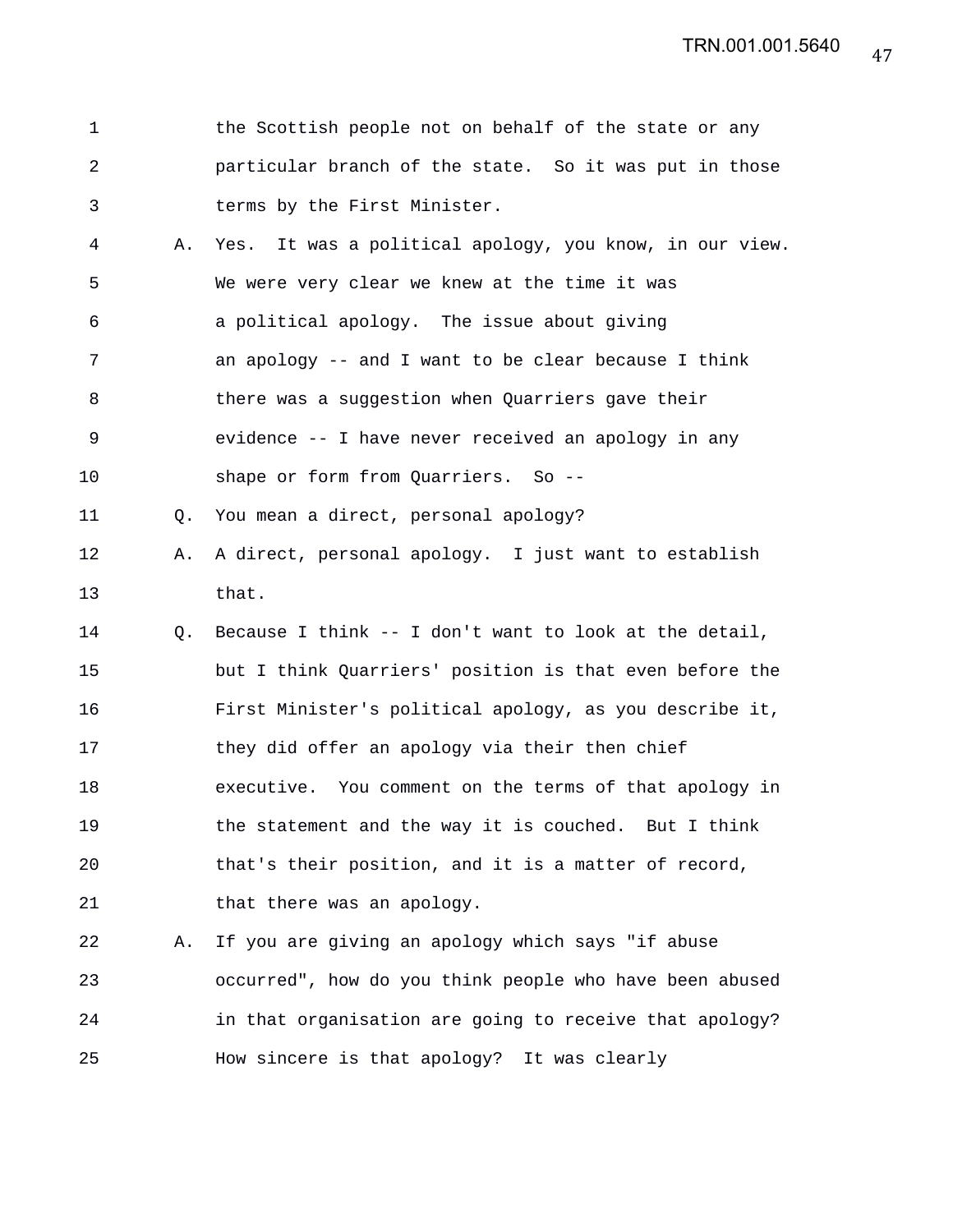| 1  |    | an apology -- it was an inappropriate apology and       |
|----|----|---------------------------------------------------------|
| 2  |    | basically our view is Quarriers are quite a powerful    |
| 3  |    | organisation in the care system. They are Scotland's    |
| 4  |    | third largest charity. Even through these processes we  |
| 5  |    | have seen things being done and Quarriers are involved. |
| 6  |    | We are thinking, how come they are involved?            |
| 7  |    | Anyway, the apology that Mr McConnell gave, there       |
| 8  |    | was nothing put in place --                             |
| 9  |    | Q. So it was an apology --                              |
| 10 | Α. | -- there was nothing followed through.                  |
| 11 | Q. | One of the difficulties for you was that the apology    |
| 12 |    | wasn't followed by appropriate actions --               |
| 13 | Α. | No.                                                     |
| 14 |    | Q. $-$ - on the part of the $-$ -                       |
| 15 | Α. | Of the executive.                                       |
| 16 |    | Q. -- of the government?                                |
| 17 |    | LADY SMITH: Nor prefaced by an acknowledgement of the   |
| 18 |    | It wasn't preceded by a statement that it was<br>abuse. |
| 19 |    | accepted that the abuse occurred; is that what you are  |
| 20 |    | saying?                                                 |
| 21 | Α. | I think it was accepting the abuse occurred, my Lady,   |
| 22 |    | but what happened was there was nothing put in place.   |
| 23 |    | The survivors had been campaigning for many, many       |
| 24 |    | years -- or at least two or three years, INCAS had been |
| 25 |    | campaigning -- for services. At that point in time, the |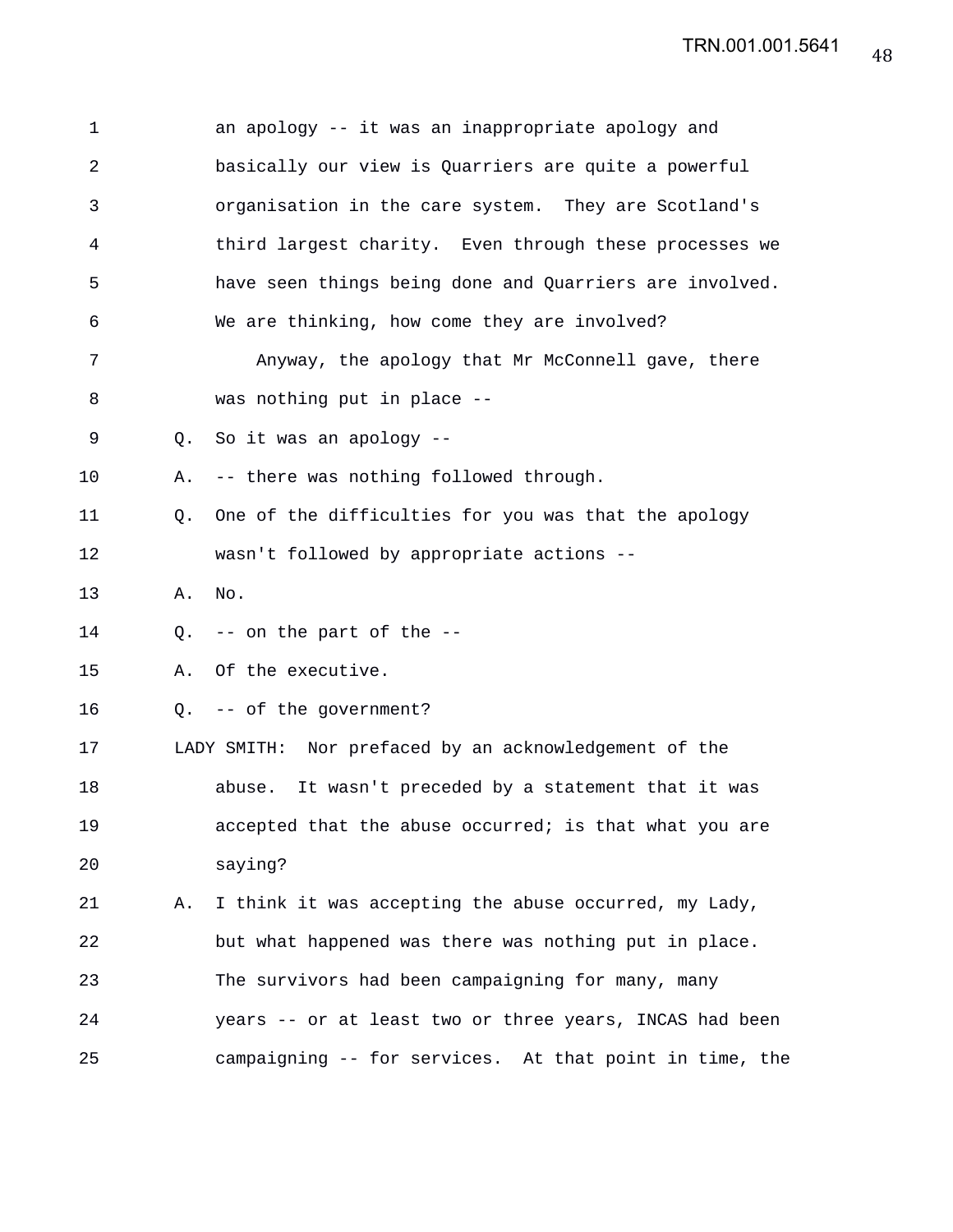1 executive could have taken a decision to put services in 2 place. We waited another four years before they started 3 discussing services for survivors.

4 So if you look at the comparable of Ireland, when 5 Bertie Ahern gave his apology, they immediately put in 6 place the process. What happened here in Scotland is 7 they put bits of the process, but it is not all joined 8 up.

9 An example is the Confidential Forum. That was set 10 up before the Inquiry. We support it, many Quarriers 11 survivors have gone to it, but what's incredible, 12 my Lady, is all these testimonies that have been given 13 to that forum -- and actually the Inquiry may not have 14 access to them.

15 LADY SMITH: You are saying that because they are all 16 anonymised?

17 A. No, because it has been set up separate. So what should 18 have happened, my Lady, is the two processes should have 19 **19** ran in tandem. The Inquiry process should have 20 a primary responsibility for all of it and the Inquiry 21 process should have been able to feed into those 22 testimonies.

23 Q. You can take it we have a little familiarity with the 24 National Confidential Forum but I think what you are 25 alluding to or saying directly is that the National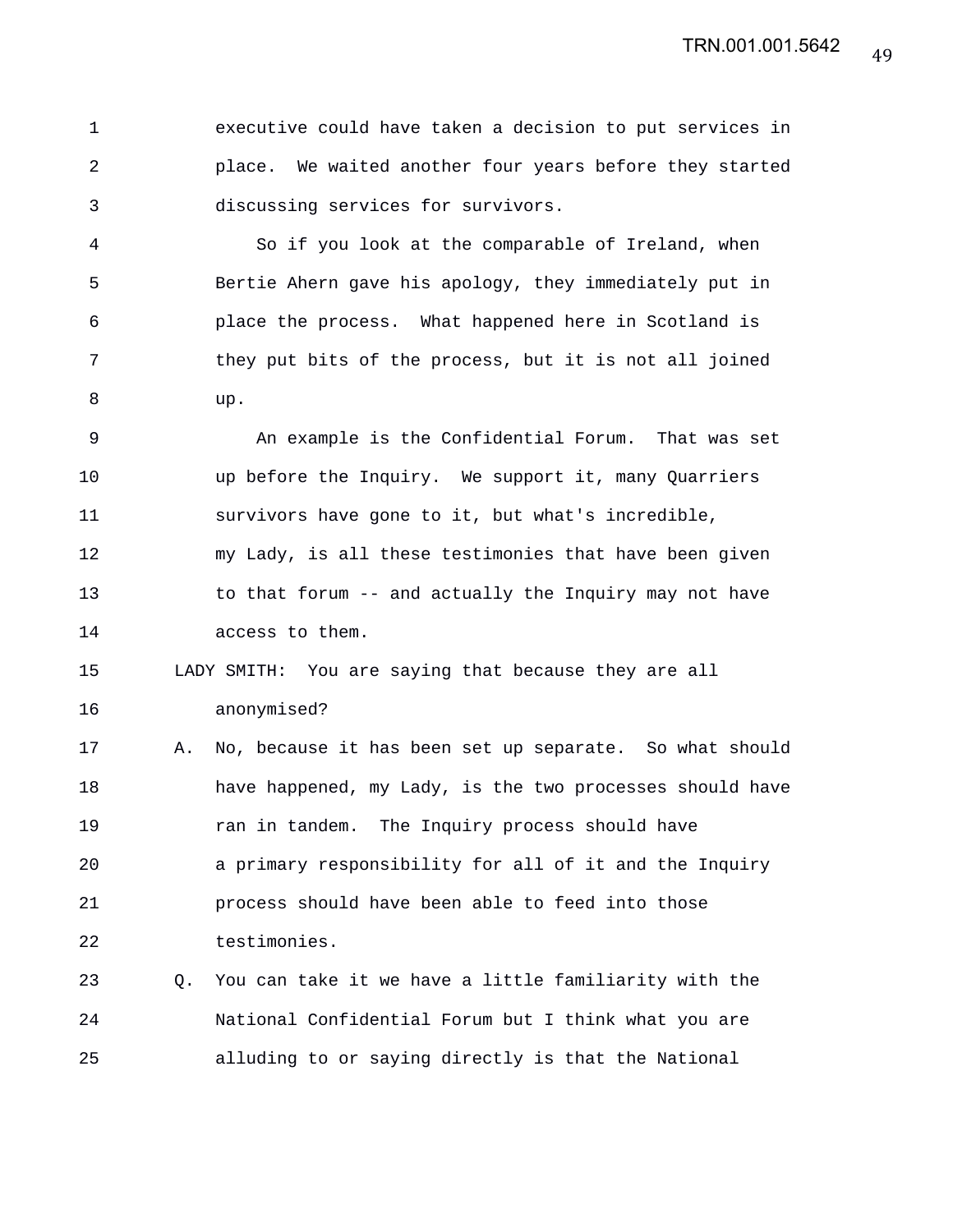1 Confidential Forum, which was set up before any Inquiry 2 was ever announced, was a separate body set up by 3 statute and it was to conduct its work on an anonymous 4 basis. It was not to retain statements from 5 individuals. It was to, in some way, collate them 6 together to get a general message about the experiences 7 which would then be published in reports. I think there 8 have been reports published along those lines.

9 But beyond that they were not to keep the individual 10 statements and pass them on to other relevant bodies 11 including, for example, our present Inquiry. 12 A. We pressed the government at one time to bring in --

13 I won't call it emergency legislation but an amendment 14 to the legislation, if that was possible, for the 15 National Confidential Forum to allow this Inquiry to 16 have some kind of -- to actually see the testimonies and 17 whatever. Unfortunately, as you just said, they were 18 set up separately. Ireland set them up together and 19 they came under one process.

20 Q. Again we heard a bit about this yesterday, and you have 21 dealt with it a bit in your statement, but would I be 22 right in thinking that the idea of the forum started 23 life as something that would bear a broad resemblance to 24 the Truth and Reconciliation Commission in South Africa, 25 where people would engage, see something as a cathartic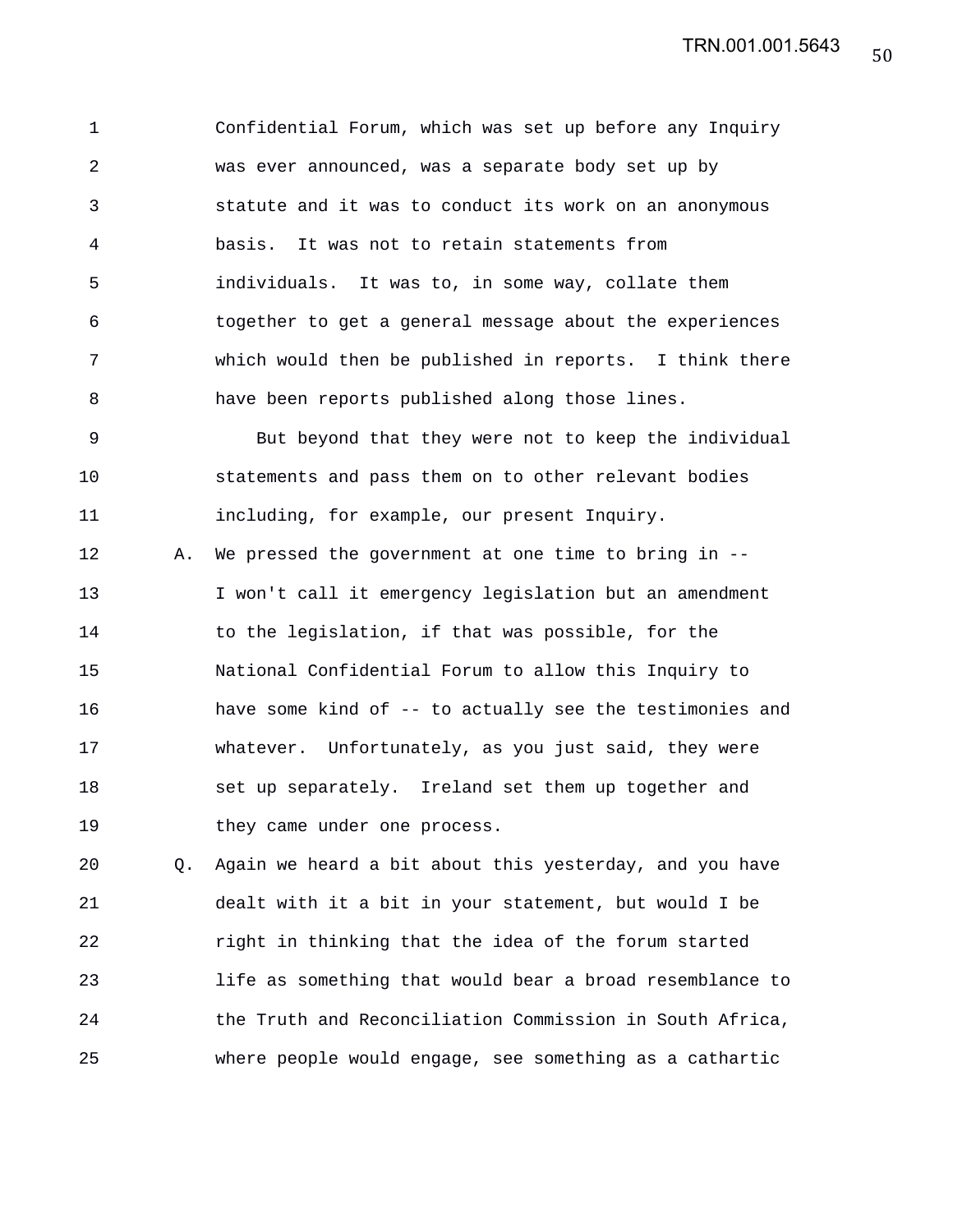| $\mathbf 1$    |    | experience, in the hope that that in itself would be     |
|----------------|----|----------------------------------------------------------|
| $\overline{a}$ |    | sufficient to allow matters to move on to bring closure  |
| 3              |    | in that way? Is that something described as              |
| 4              |    | a component --                                           |
| 5              | Α. | I think so. We weren't kind of involved in the early     |
| 6              |    | discussions that Helen and Chris were involved in        |
| 7              |    | with -- I think Helen talked about the                   |
| 8              |    | Petitions Committee in the early days. We were not       |
| 9              |    | involved if those initial discussions; we came in at     |
| 10             |    | a later stage.                                           |
| 11             | Q. | But does that tend to chime with you about what you      |
| 12             |    | understood to be the background to the setting up of the |
| 13             |    | forum and the "Time to be Heard" pilot and so forth?     |
| 14             | Α. | Not really.                                              |
| 15             | Q. | No -- I will let you --                                  |
| 16             | Α. | Sorry.                                                   |
| 17             | Q. | You tell me.                                             |
| 18             | Α. | My understanding was that the National Confidential      |
| 19             |    | Forum came out of the pilot of "Time to be Heard" and    |
| 20             |    | basically the pilot was a testing pilot for the National |
| 21             |    | Confidential Forum. Can I say for the record as well,    |
| 22             |    | we know many people who have gone through the National   |
| 23             |    | Confidential Forum and we are very pleased with the      |
| 24             |    | support. Many Quarriers survivors, and I said that at    |
| 25             |    | the beginning, actually want to retain their anonymity,  |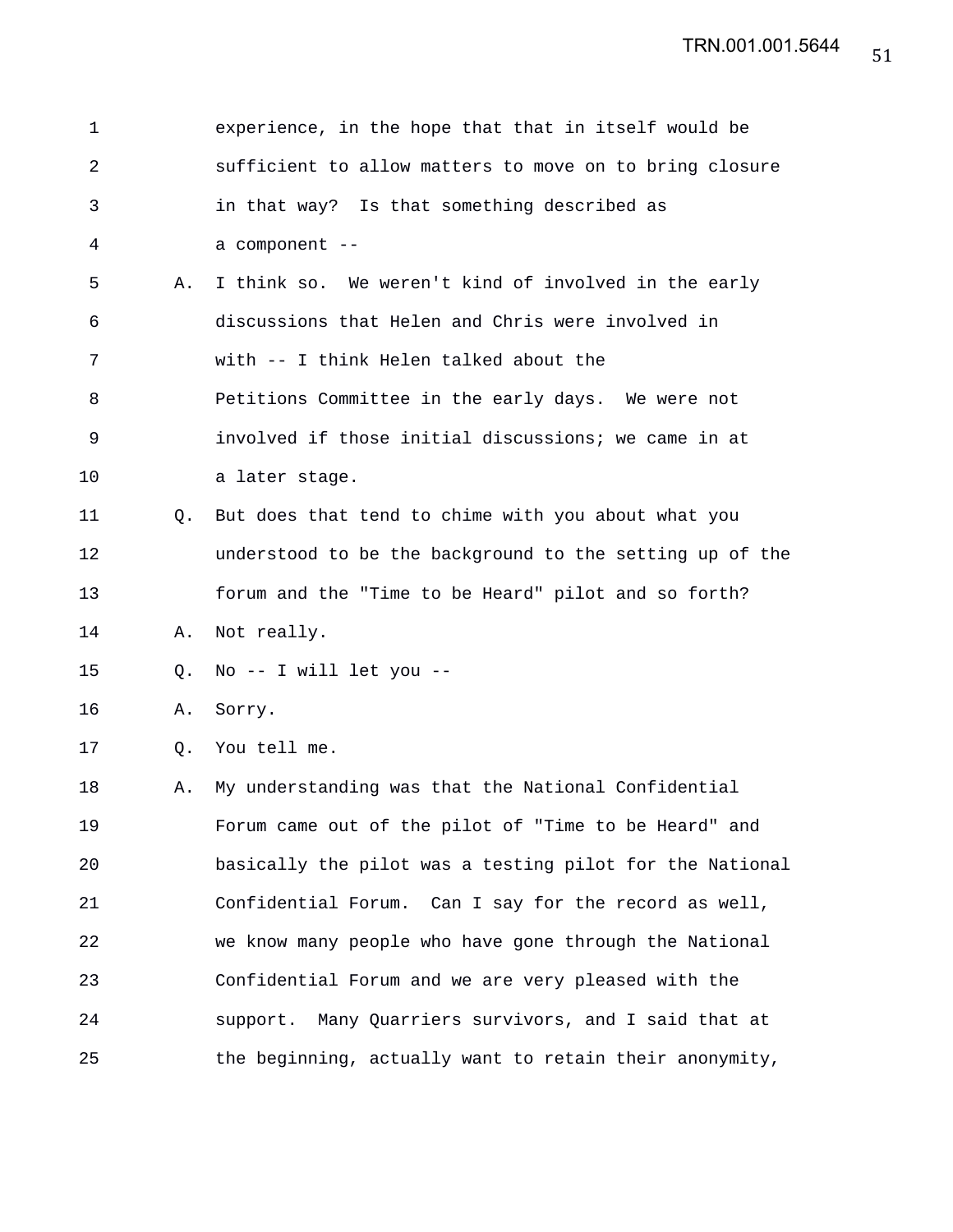1 even through this Inquiry. I have had many calls to 2 say, David, am I going to lose my anonymity, I don't 3 want to lose that, I want to give a testimony. I have 4 said, no, you won't, you will be protected, talk to the 5 team or talk to FBGA's legal people. But many, many 6 people.

7 There are so many reasons for that, you know? They 8 may have issues with other former residents. That's 9 a primary issue. They don't want to in a sense -- 10 LADY SMITH: We do understand that. It is not a problem. 11 We well understand why some people don't want their 12 identity to be known and we do all we can to help with 13 that.

14 A. Thank you, my Lady.

15 And then families, you know. It is unique, but some 16 people don't tell their families. They are doing all 17 this in the background --

18 Q. Just going back to the forum and its reason for 19 existence. I think I picked up an expression you used 20 in your statement called "restorative justice". Can you 21 just explain what you understand to be the concept of 22 restorative justice? What did you take to mean when it 23 was said -- I think the forum was seen as part of that, 24 but what were you told was involved in that? 25 A. What happened -- and this is where some of the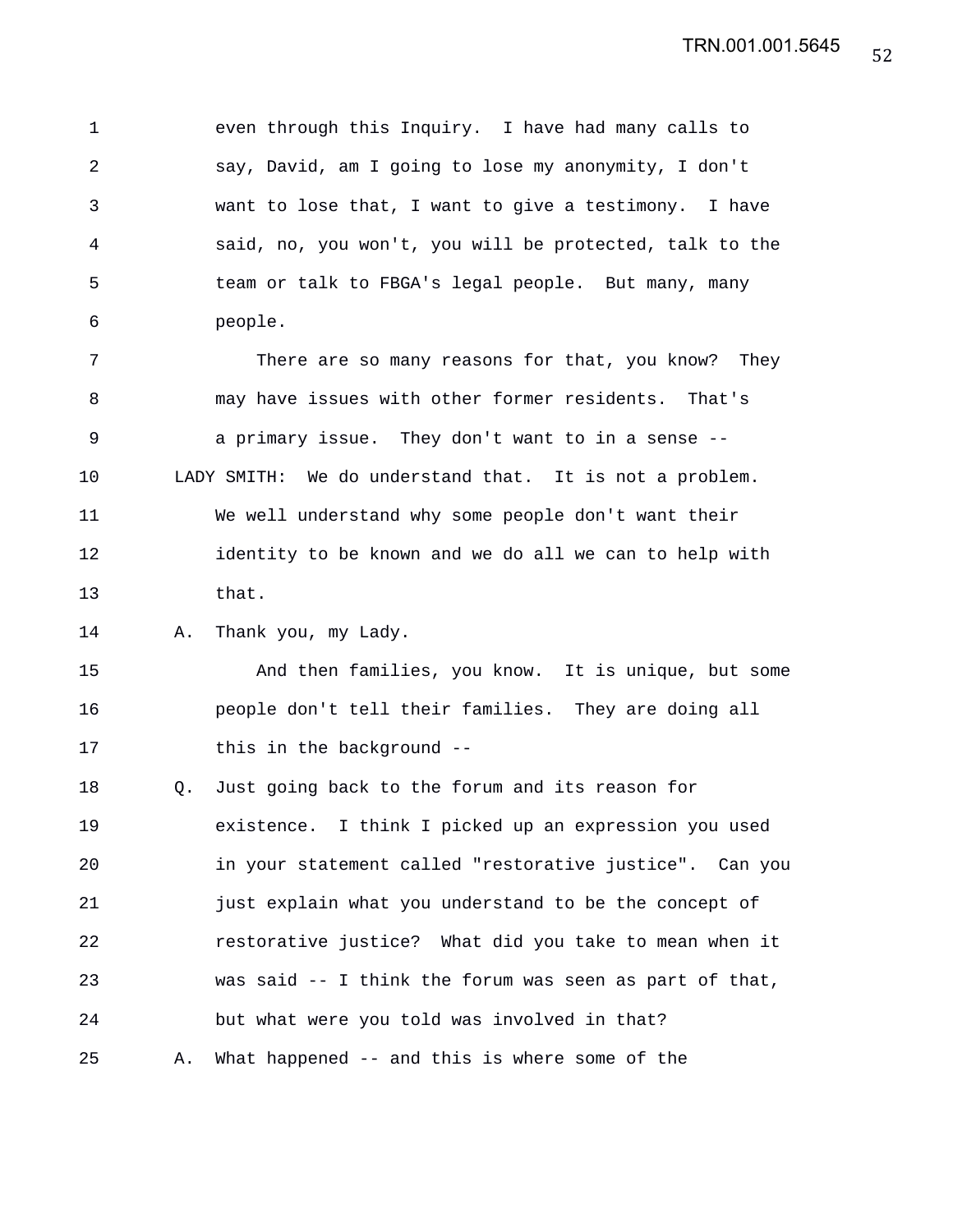1 processes, where there have been some tension and 2 complaints by survivors. Some of the processes have 3 been set up and there has been no input by survivors and 4 no consultation.

5 We are very clear -- and I think if you look at 6 Dr McParlin's thing and what he says, that is a prime 7 example of "Time to be Heard". But basically the 8 survivors should only be going in for the process that 9 is announced and that process was very clear that it was 10 Time to be Heard".

11 There was a subprocess which they called restorative 12 justice and that was a process -- and I understand now 13 that Quarriers financed some of that and actually 14 financed probably some of "Time to be Heard".

15 But this subprocess was to -- and we did look at it. 16 It is not just as if we would just throw the bath water 17 out with the baby. We did actually look at it in 18 detail, but it is a criminal justice process. We are 19 talking about survivors. Yes, I accept that some 20 survivors have been through the criminal justice 21 process, but it is not a process suitable for survivors 22 at all.

23 Anyway, they piloted this process and basically out 24 of that -- there were 98 applicants seen in "Time to be 25 Heard" and there were nine people -- if I get these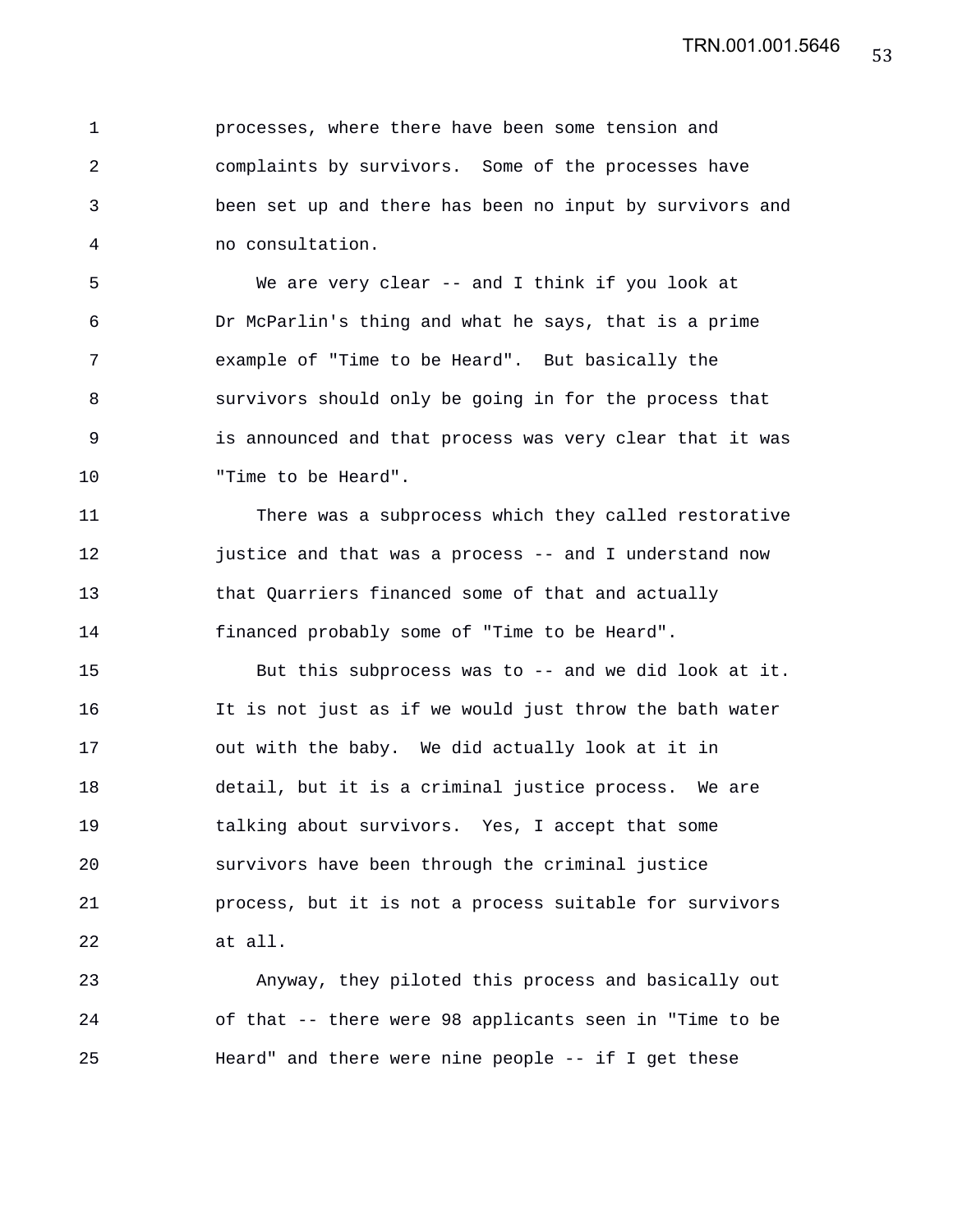1 figures wrong, I will come back and I will clarify -- 2 Q. Don't worry about the detail.

3 A. There were nine people who went through the restorative 4 justice process. I think eight dropped out quite 5 quickly and then there was one confirmed report. But 6 this process was not independently evaluated by 7 an outside source. So any information that we were 8 given about this in the report we were given about it 9 was written up by Sacro.

10 But it was not -- myself and another survivor who 11 appeared with me, another former resident who appeared 12 with me at the Justice Committee, we were picking up the 13 pieces of the damage that process did to people because 14 people were expecting -- in a sense the word "justice" 15 is in there, "restorative" is another word, and actually 16 they were not getting that.

17 I think they were possibly attempting to give 18 apologies but really they didn't understand -- I think 19 they felt "we can do it our way", but actually the 20 survivors were saying, well, actually this is how we 21 want it, and --

22 Q. It didn't really take off?

23 A. No.

24 Q. When you say the eight or nine people, were these -- 25 A. Former Quarriers residents.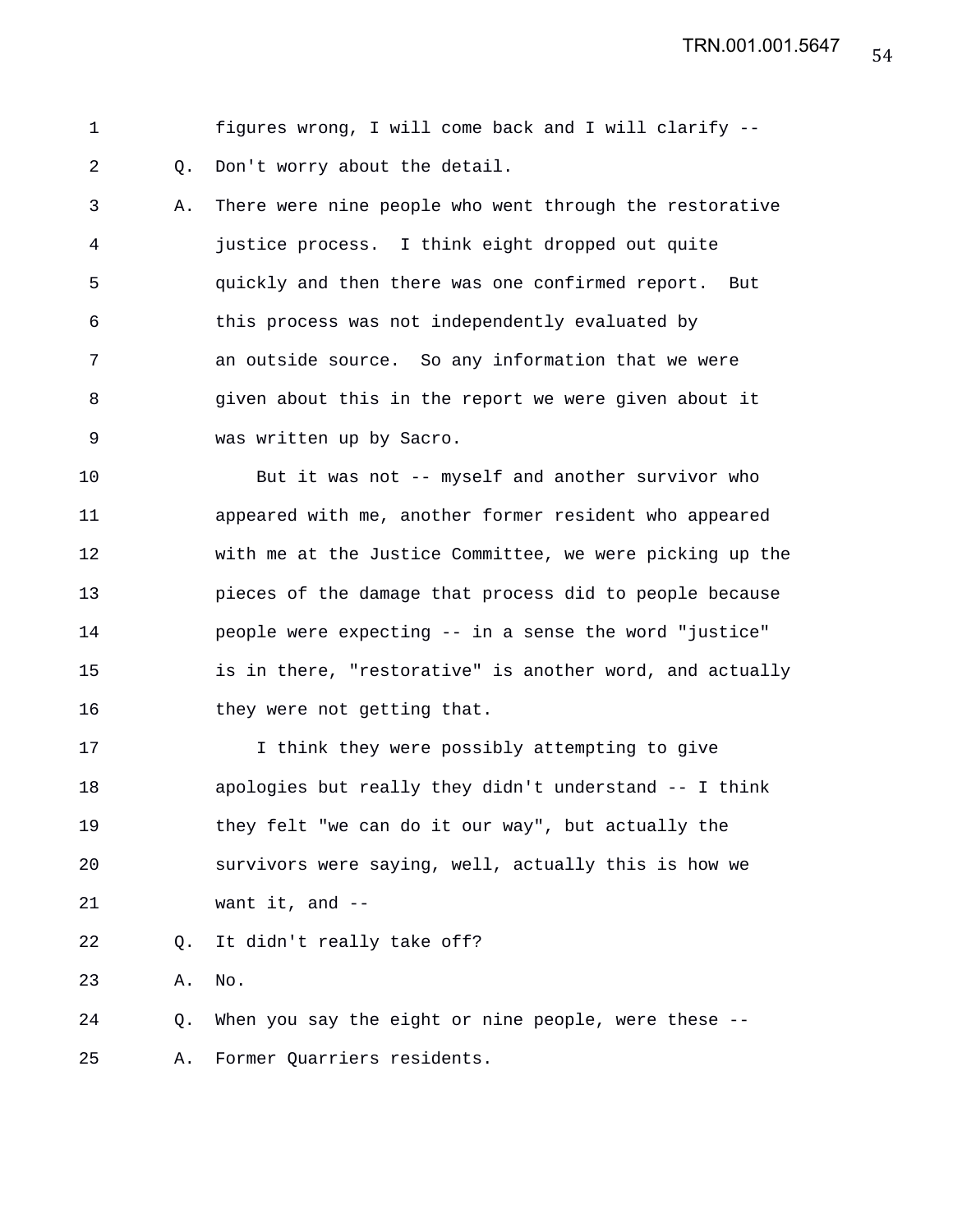1 Q. Who had experienced abuse? 2 A. Yes, or had been through this "Time to be Heard". 3 Q. And they were to go through some sort of process? 4 A. Restorative justice. 5 Q. But did that involve engagement with the offender? 6 A. No. That was the other thing because I looked at that 7 and thought, how can we end up engaging with people who 8 haven't accepted their crimes? So that was another flaw 9 in the proceedings. No. They were engaging at a level 10 and I think Paul Moore, the CEO, was dealing with 11 a number of those particular issues at that time. 12 Q. CEO of? 13 A. Of Quarriers. 14 Q. But it was a process that was offered to former 15 residents who had experiences of abuse? 16 A. You went in one door and it was "Time to be Heard", you 17 would come out the back door and they were offering you 18 restorative justice. 19 Q. That's what I wanted to pick up. I wasn't sure what the 20 back door involved. Once you went through the back 21 door -- 22 LADY SMITH: Just before we go there, is this what's dealt 23 with at paragraphs 46 and 47, page WIT.001.001.1601? 24 Would it be helpful if we had that up? 25 MR PEOPLES: Yes it might be useful just to put it up, just

55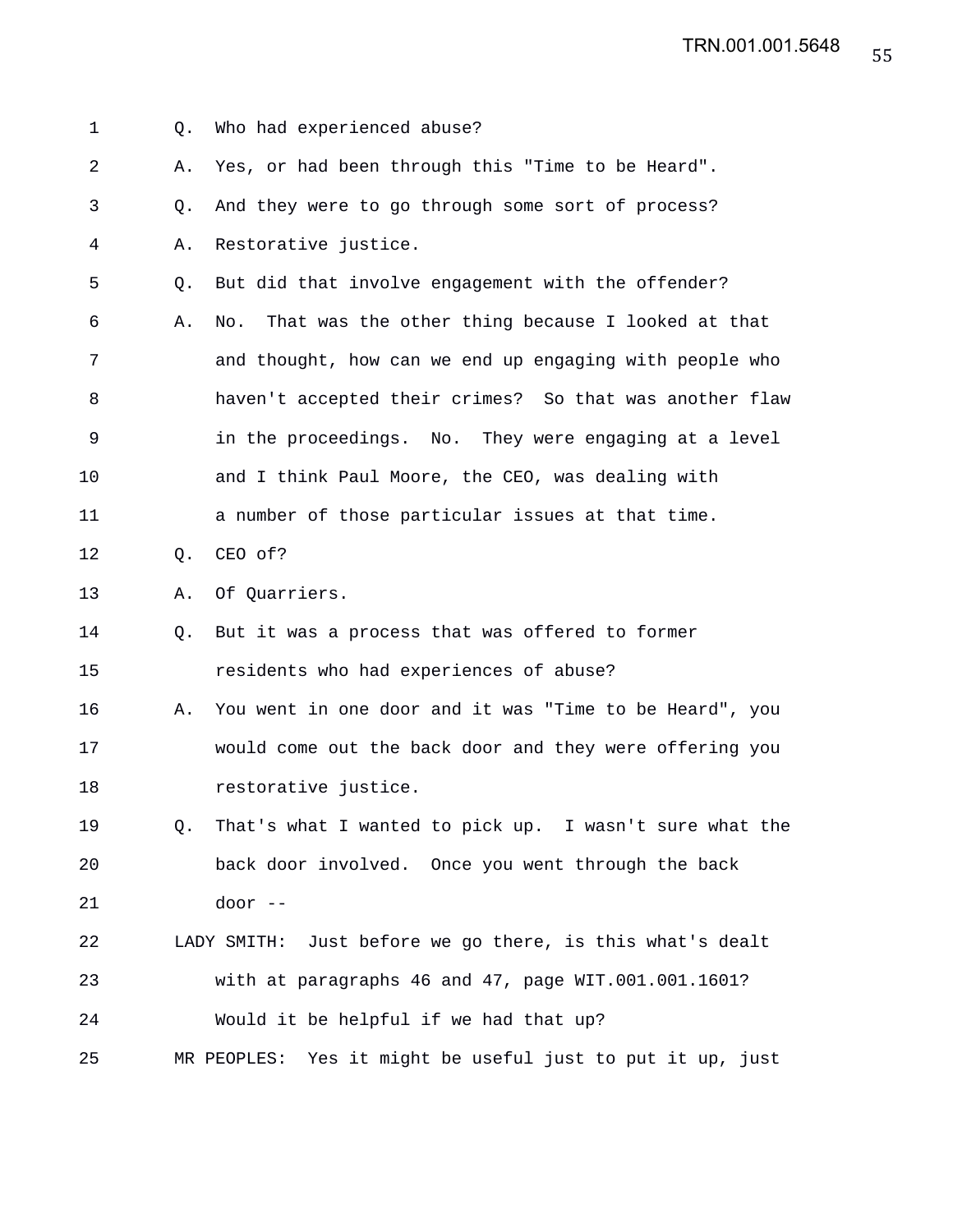1 to get the reference.

2 LADY SMITH: WIT.001.001.1601.

3 MR PEOPLES: If one goes down to paragraph 47. It is in the 4 context of discussing the "Time to be Heard" process but 5 then this is one thing I probably have to explain 6 because I'm not sure I quite understood what happened as 7 you went through the back door as you left --

8 A. You were given a paper or you were asked if you wanted 9 to take part in this other process, but none of that had 10 been consulted on with survivors. None of that had been 11 explained to survivors beforehand.

12 There are a lot of things that have been put forward 13 to survivors which survivors are not fully informed 14 about and if you look at what Dr McParlin said -- 15 because we were specifically concerned about why were 16 these processes not meeting people's expectations? And 17 we asked that particular person to write a note for us 18 for the Petitions Committee.

19 LADY SMITH: Remind me who Dr McParlin was.

20 A. My Lady, he is in my statement. He is a psychologist, 21 I think, for the Royal Society of Psychology. At the 22 time people were saying, "We can't accept that, we can't 23 accept that," and we were kind of concerned about why 24 were processes not meeting survivors' expectations. 25 I was put in touch with him and he wrote a note for FBGA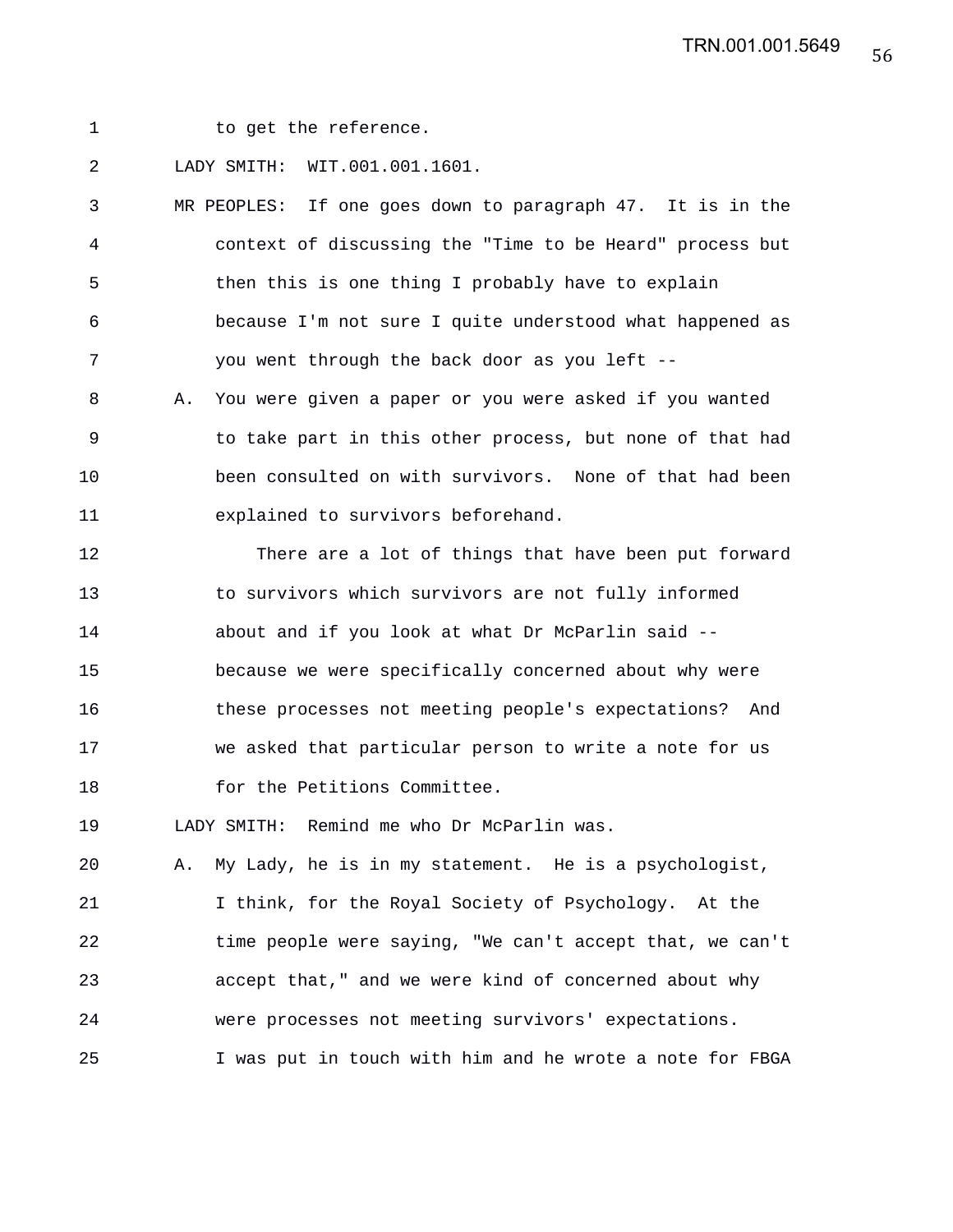1 for the Petitions Committee.

2 LADY SMITH: Thank you.

3 MR PEOPLES: My Lady, I'm conscious of the time. I could 4 perhaps take you to that, but maybe we should have our 5 short break.

6 LADY SMITH: Maybe we should have a morning break now and 7 then we can go to that afterwards. But just actually --8 **just before I rise, are you referring us to the Sacro** 9 Restorative Justice Programme and the way that people 10 were alerted to it by being given a leaflet as they had 11 just finished with their participation in the "Time to 12 be Heard" pilot as a good example of why the processes 13 for helping survivors weren't working?

14 A. Yes. What I'm trying to say, my Lady, is -- we have 15 come into this Inquiry, it is for the Inquiry.

16 LADY SMITH: Yes.

17 A. We are not being offered anything else. We understand 18 that. Now you may come out with other recommendations, 19 but the Inquiry is very clear, the purpose of why we are 20 here.

21 LADY SMITH: Yes.

22 A. And these other processes haven't been clear.

23 LADY SMITH: I see. That's very helpful and it helps me 24 understand where you have been in your journey.

25 We will rise now though and we will sit again just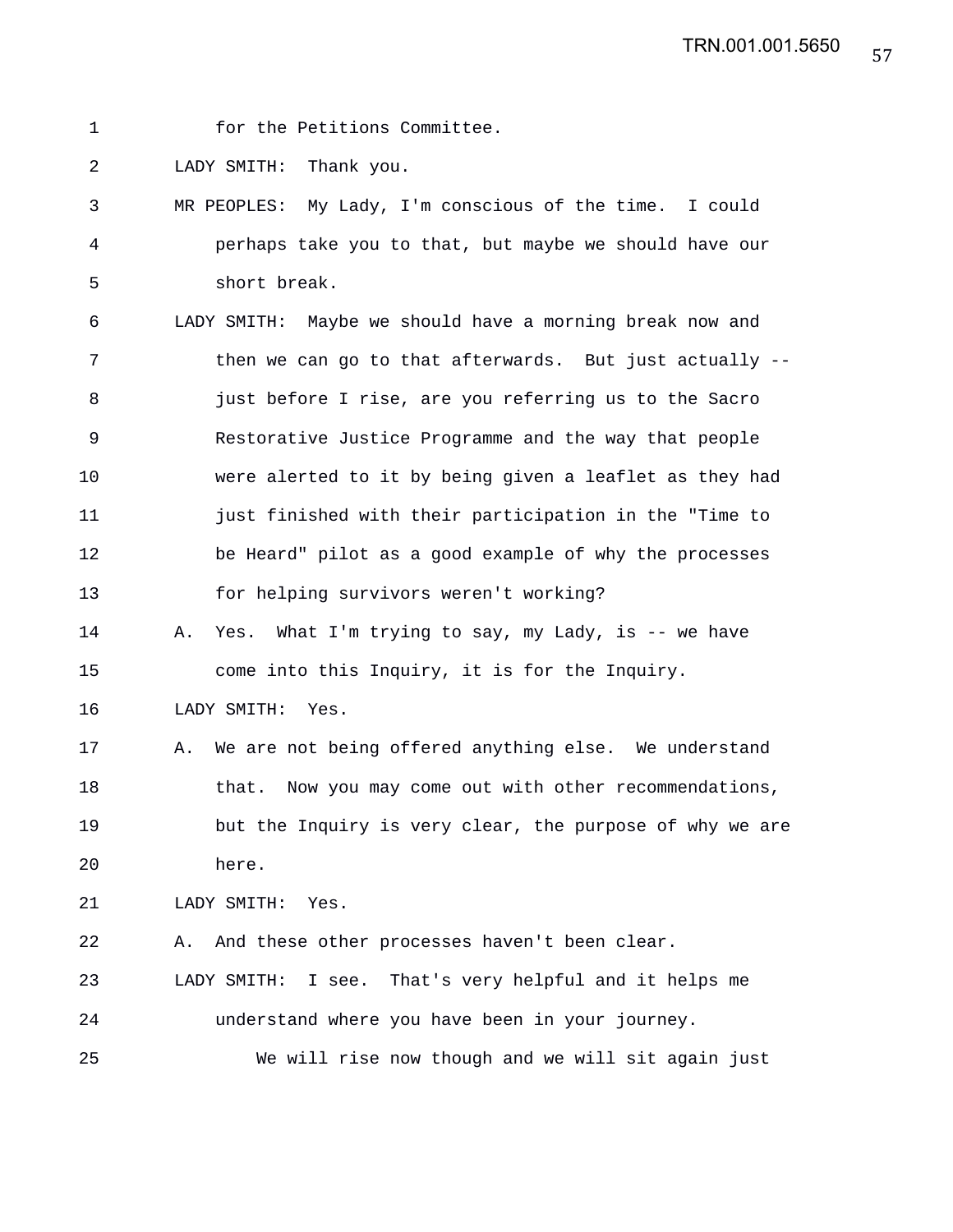1 before 11.45 am please. 2 (11.30 am) 3 (A short break) 4 (11.45 am) 5 LADY SMITH: Mr Peoples. 6 MR PEOPLES: My Lady. 7 David, if I could just pick up on the point you made 8 about Dr Peter McParlin and just maybe give a reference 9 for the transcript. Could we go to page 10 WIT.001.001.1614 where you deal with this matter in your 11 statement. 12 It is in a section headed "Paper compiled by 13 Dr Peter McParlin". I think that is the doctor of 14 psychology you made reference to and I think you did 15 indicate that on behalf of FBGA you did seek a paper 16 from him which was entitled "Issues concerning 17 survivors' narrative accounts to historical Inquiry 18 committees and those given in a therapeutic context". 19 That paper was dated 29th November 2010 and we have 20 a reference to where we can find the full details and 21 you say that has also been submitted to the Scottish 22 Parliamentary Petitions Committee. 23 A. The petitions Committee. 24 Q. I won't read everything that's said here, but you have

25 taken an extract from the paper which you have included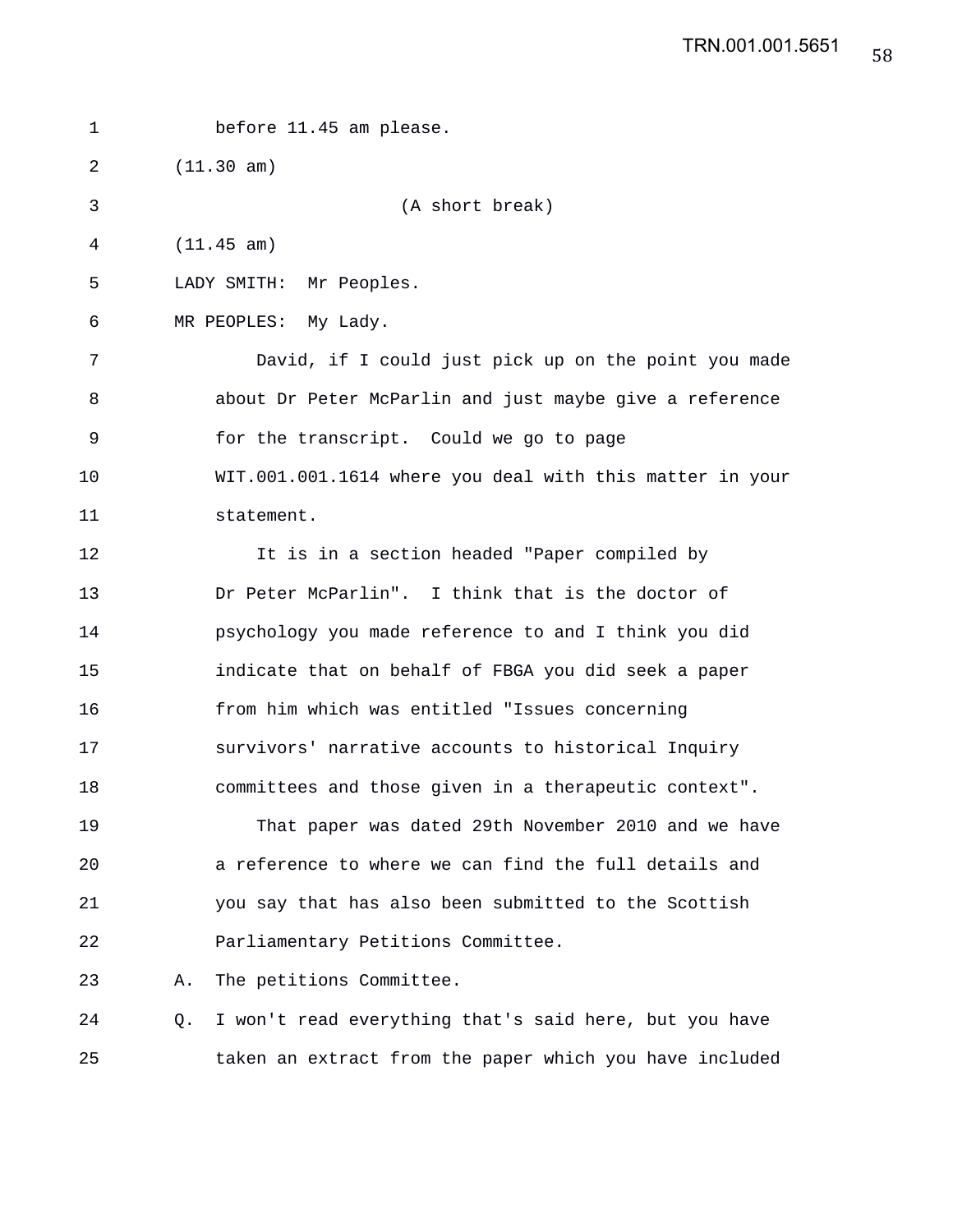1 in your statement at paragraph 92 and I will just read 2 that if I may:

3 "Where accounts are given to the Inquiry which do 4 not have the strict parameters of the conduct of such 5 accounts, ie purpose, breadth and intention, survivors 6 can find disappointing clashes of what they would have 7 hoped such an inquiry to cover and any remedial effect 8 that such an inquiry would have in terms of reaching 9 effective compensation. This mismatch of what is hoped 10 for by survivors and that which is actually delivered by 11 such inquiries is often the source of re-traumatisation, 12 distress, confusion and a general feeling of not wishing 13 to engage in further disclosures and narrations which 14 have proved so fruitless in the past."

15 Can you then translate what that means to you and 16 what point you are trying to get across in the statement 17 based on what Dr McParlin is saying? Just in your own 18 words what do you see that is telling us? 19 A. If you take the Quarriers survivors, we have given 20 testimonies in various -- "Time to be Heard", in court, 21 so we have given testimonies in various processes, if 22 you want to call it that.

23 There was always an expectation that would be the 24 closure part and that's not what has happened. So there 25 is a mistrust of the processes, there is a mistrust of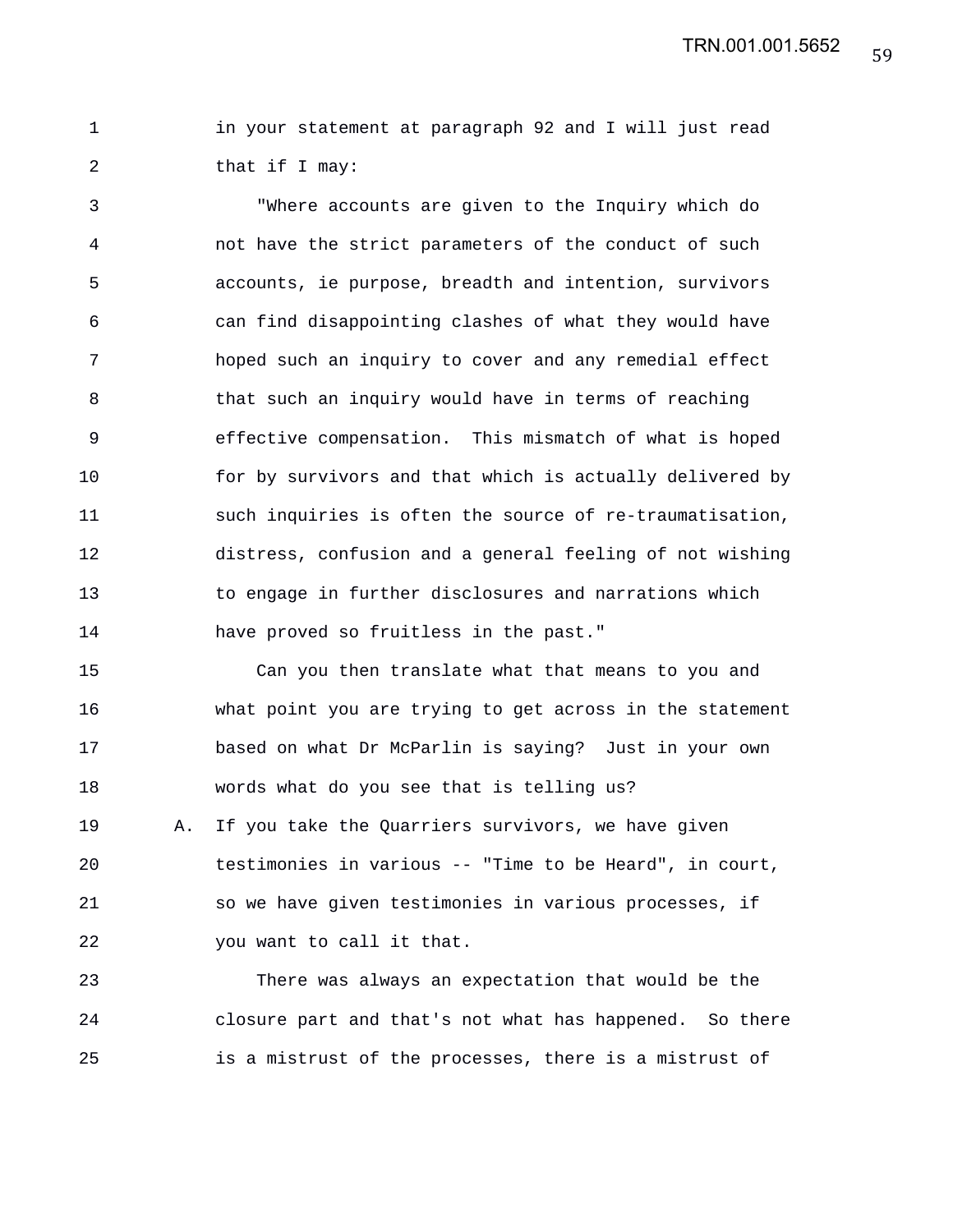1 the system.

2 So the expectation -- and I think "Time to be Heard" 3 and Sacro are clear examples of where that didn't 4 happen. There wasn't a proper consultation on "Time to 5 be Heard" with the former Quarriers residents, who 6 actually it was going to be for. There was nothing to 7 do with Sacro beforehand. So there was a complete 8 mismatch of what our expectations were and so people 9 were going in to "Time to be Heard" thinking, "This is 10 the closure part, I won't have to engage in anything 11 else and then the government will put in processes to 12 address it".

13 It is where that mismatch of expectations -- you see 14 the Inquiry is very clear. Its terms of reference are 15 very clear. While I fully understand other survivor 16 groups wanted the Inquiry to look at other issues 17 outside of what the Inquiry is doing, we have been very 18 clear that we only want to go into one process, we want 19 to understand what that process is, what our expectation 20 is of that process, and come out of that process. 21 Q. I suppose what you are saying about "Time to be Heard", 22 for example, was that there were at least some people 23 who participated who thought, well, I will give my 24 experiences anonymously, that part of the process will 25 be over for good and certain things will follow as part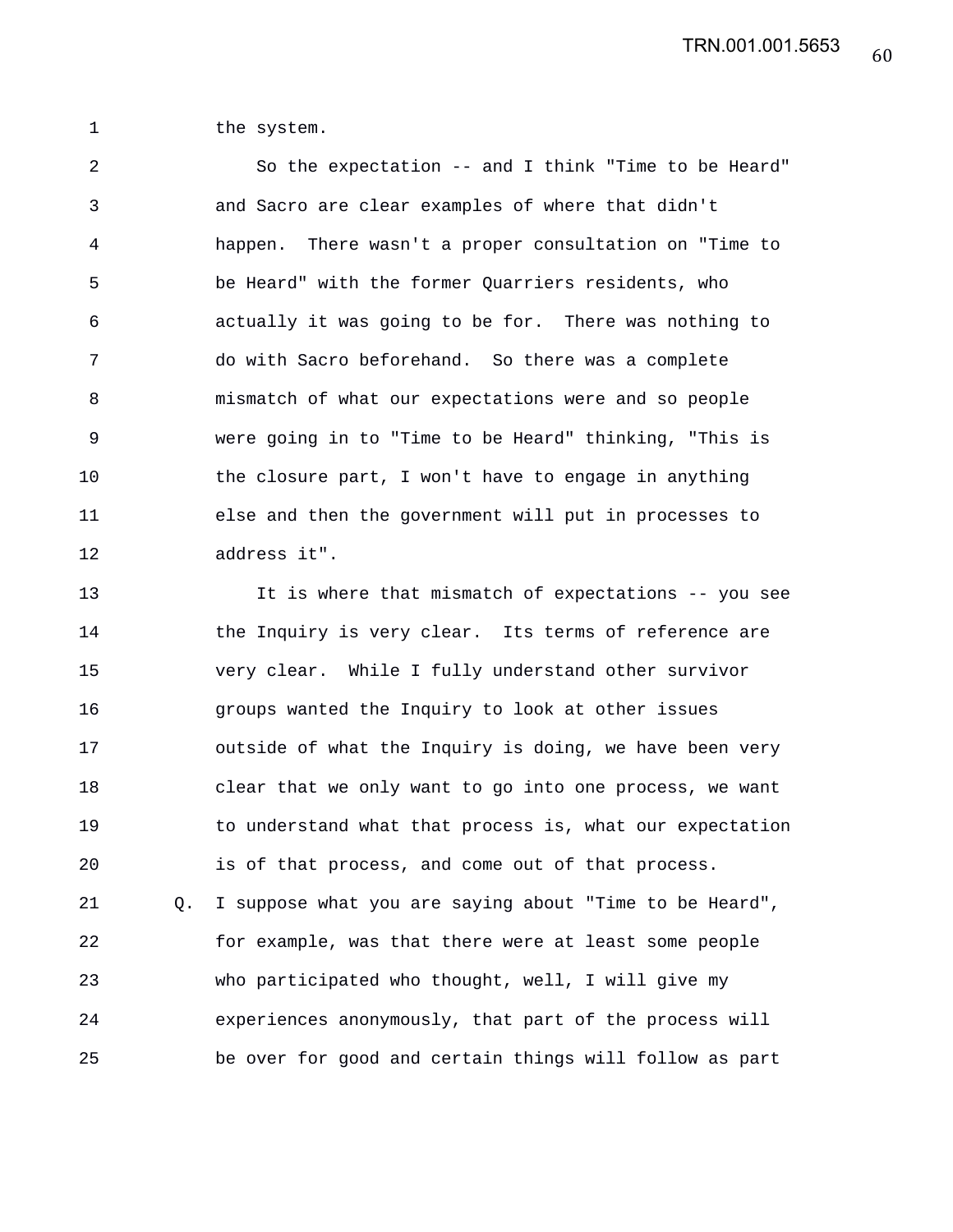| 1  |    | of the broader process, but I don't need to do this        |
|----|----|------------------------------------------------------------|
| 2  |    | again and also some of the actions which I am led to       |
| 3  |    | believe will follow --                                     |
| 4  | Α. | So I might go into -- I might say --                       |
| 5  | Q. | -- would happen.                                           |
| 6  | Α. | -- I will go into the Sacro process, it is justice, it     |
| 7  |    | is restorative, it is closure, the organisation are        |
| 8  |    | going to deal with my issue. That's not what happened.     |
| 9  | O. | Indeed, you are still talking with government about        |
| 10 |    | issues of redress and other matters.                       |
| 11 | Α. | Yes.                                                       |
| 12 | Q. | I suppose you would say that these are perhaps matters     |
| 13 |    | that should have been dealt with and actioned well         |
| 14 |    | before now as part of the whole exercise.                  |
| 15 | Α. | We are very clear it has taken far too long.<br>It         |
| 16 |    | shouldn't have taken this long. Government should          |
| 17 |    | have -- when you look at other countries in the world      |
| 18 |    | who have taken these issues. You know people say to me,    |
| 19 |    | I have heard people say they are really difficult          |
| 20 |    | Well, actually they are not that difficult, you<br>issues. |
| 21 |    | just address them, you just put processes in place, you    |
| 22 |    | work with the survivors. I think the Scottish Human        |
| 23 |    | Rights Commission got it right in the sense of taking      |
| 24 |    | the lead in taking it into Parliament and then bringing    |
| 25 |    | all the parties together, the survivors and the            |

61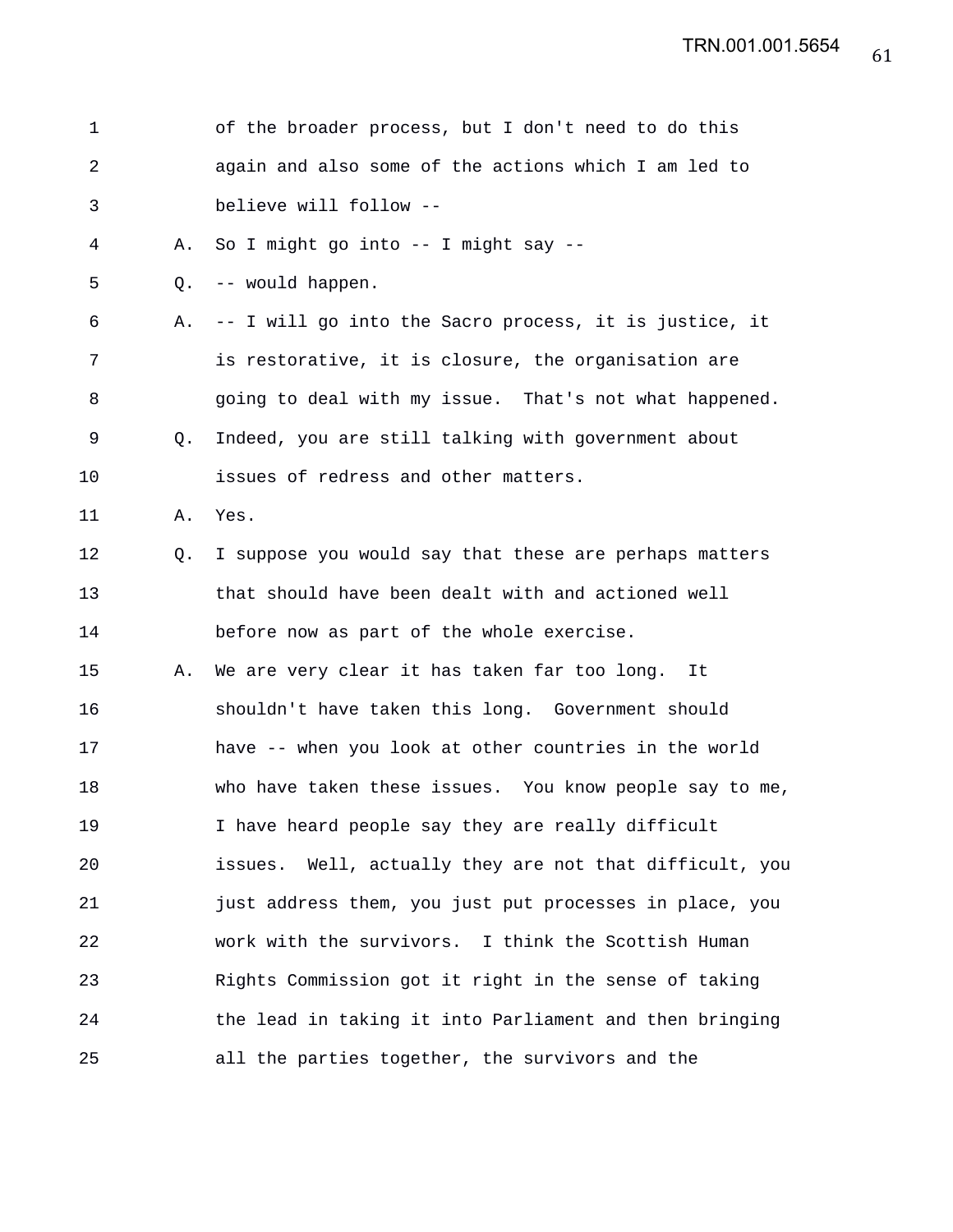1 protagonists into an interaction process.

2 Again, our expectation was that when that finished 3 and the action plan was agreed it would be implemented 4 straightaway. That hasn't happened.

5 Q. I will maybe just come back to that particular topic, as 6 I said I would, in due course.

7 But while we are still on the subject of "Time to be 8 Heard". You have told me already, before the break, 9 that perhaps there was a bit of a surprise for some of 10 those who left by the back door and were provided with 11 a leaflet about a programme that seems to have been 12 organised by Sacro that there would be some additional 13 process that they could choose to be involved in and how 14 that wasn't part of the understanding, expectation or 15 explanation of those that participated in "Time to be 16 Heard".

17 A. No.

18 Q. And it was not part of the "Time to be Heard" process 19 itself?

20 A. Not at the beginning.

21 Q. Just dealing more generally with the "Time to be Heard" 22 process. I don't know if you were here when 23 Helen Holland talked about the "Time to be Heard" and 24 how -- I think she sort of made a number of points about 25 that particular process. The first, if I recall, in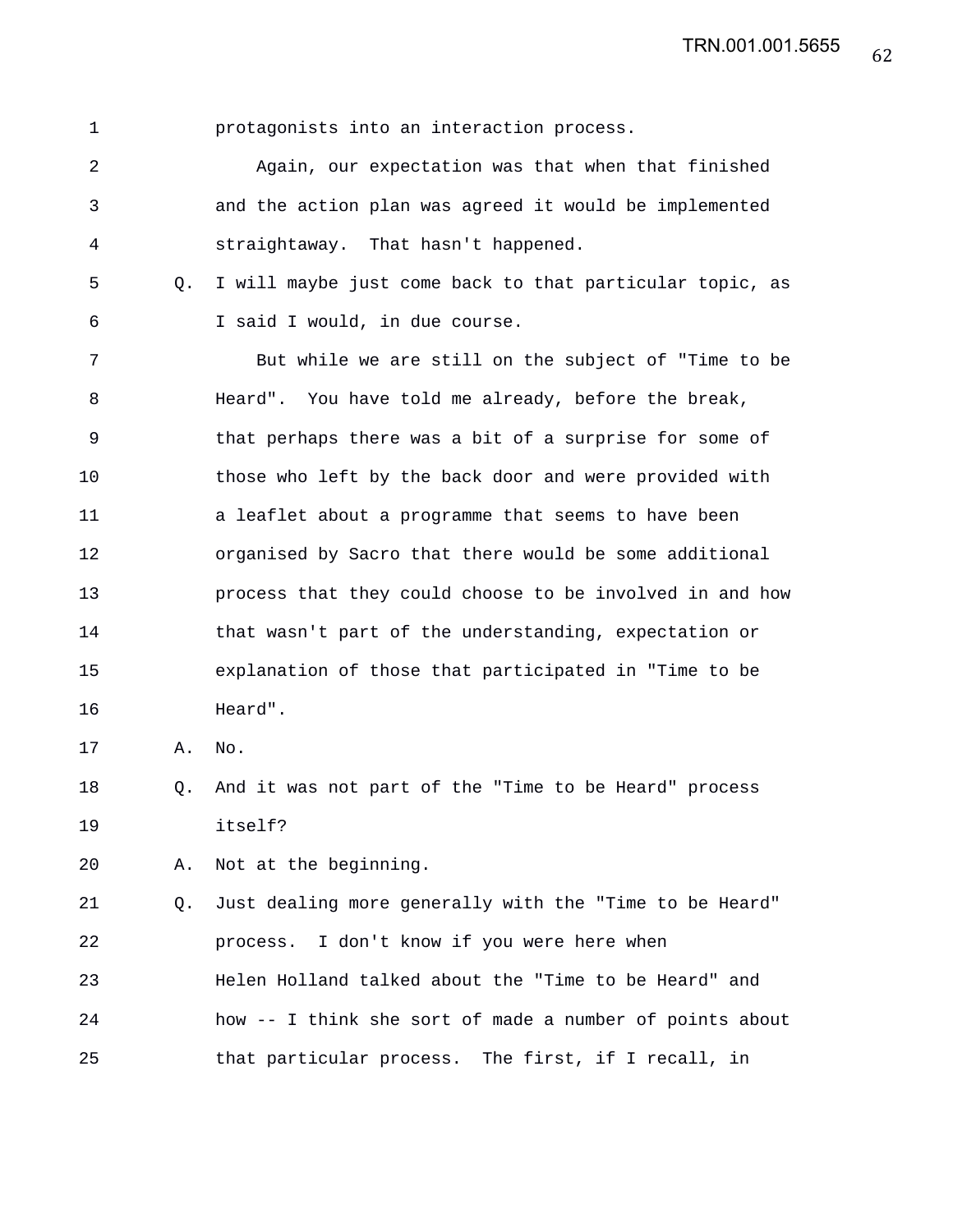1 general terms was that there was either no or a lack of 2 proper consultation with survivors in relation to the 3 decision that seems to have been taken and announced on 4 25th November 2009, without prior warning, that the 5 forum would be a select 100 or so people from Quarriers 6 and that that announcement came as, I think, a surprise 7 to her and that there was really no opportunity to have 8 discussion, as she saw it, certainly from INCAS's 9 standpoint, in relation to that and indeed it had 10 certain effects she spoke about, like how it may have 11 denied some people the opportunity to take part in the 12 process who were elderly, terminally ill, and so forth, 13 and who were not Quarriers residents.

14 The first point I want to make is that just in 15 case -- to know -- did FBGA have any part in bringing 16 about the decision to deal with "Time to be Heard" in 17 that way or was it a surprise to you as well? 18 A. It was a surprise to us as well. It was announced -- 19 they brought all the survivors together in Edinburgh. 20 The former CEO of Quarriers did a presentation as 21 I think, if I recall, Tom Shaw did. Then it was 22 announced that it would only be for Quarriers residents. 23 We were put in -- I don't know who thought of that and 24 did it that way and we were put in an impossible 25 position in that room where other survivors were very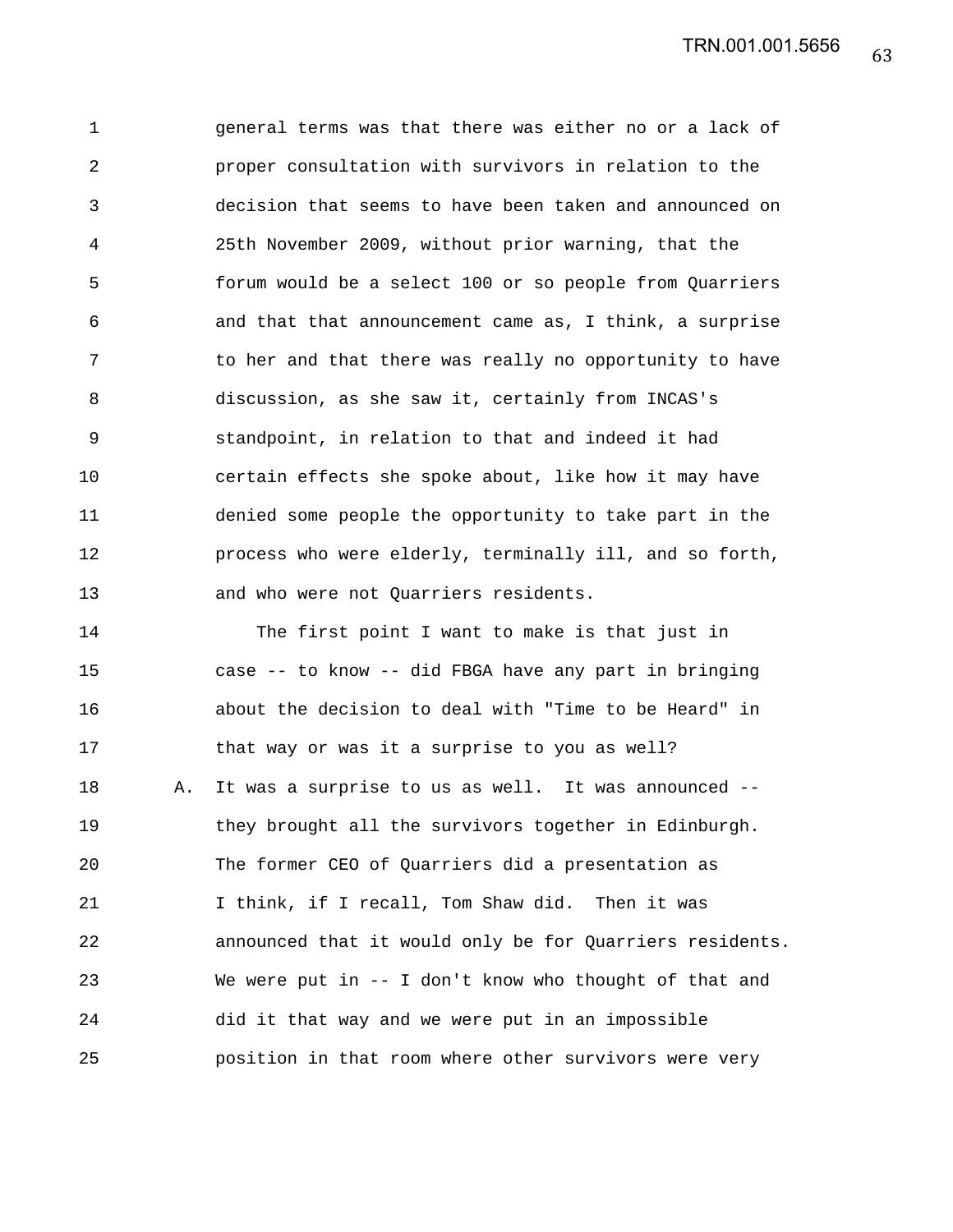1 angry and clearly this announcement was for Quarriers 2 residents. I had to basically make a decision that day 3 and I made the decision that it would have been 4 completely irresponsible of FBGA not to support this 5 process because actually it was for former Quarriers 6 residents.

7 While we didn't take part in the design or weren't 8 consulted on it, it would have been completely 9 irresponsible, I think, and that's one of the things we 10 have always tried to do as a group, promote the process 11 once it has been set up or even -- okay, there were 12 a number of flaws with "Time to be Heard", but they 13 shouldn't have done that.

14 You know what they did to Helen, all the way 15 through, you know -- if I put it this way, pretending 16 that it was going to be for all survivors and taking 17 Helen along a route where she was trying to get the 18 elderly and the infirm survivors heard first and then at 19 the end that never happened.

20 I do agree with Helen, that's unforgivable. I will 21 be quite honest with you: if someone acted in that way 22 with me I would never work with them again. There has 23 to be integrity and honesty if you are dealing with 24 people in these issues and you cannot just make 25 decisions -- so I was in that room, there were clearly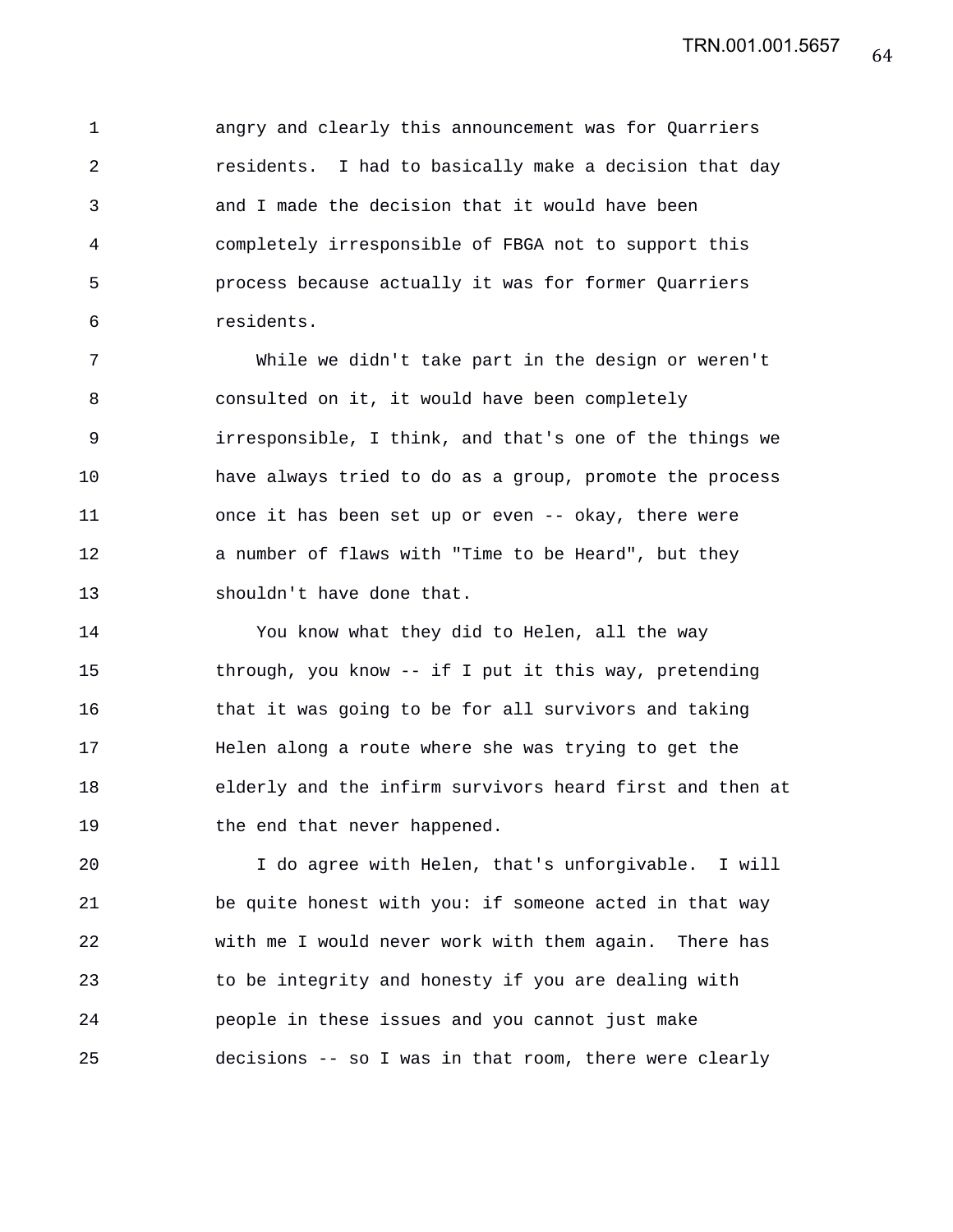1 very many people very upset. I made the decision that 2 we would support it despite -- but also can I just put 3 on the record: at the time I was trying to push in that 4 room -- I believe it was Tom Shaw or whoever was in the 5 room and I can clarify that with you later -- I was 6 trying to push them to include more people, to make it 7 inclusive.

8 Q. With Quarriers?

9 A. With other institutions. So I stood up there and 10 I asked a number of questions and I said, well, can you 11 not just extend it, can you not just do something else? 12 I do completely understand the rationale why Quarriers 13 was chosen. I have no issue with that. It is clear 14 that Quarriers had 30,000 children going through its 15 care. It is clear that Quarriers had the highest number 16 of convictions of people at that point in time. It is 17 clear that Quarriers had been dealing in a very large 18 part of the migrant programme. So the rationale for 19 choosing Quarriers was sound, but the way they delivered 20 it and the way they delivered the judgement -- the 21 announcement was completely inappropriate.

22 Q. The other point, if I understood Helen Holland's 23 evidence yesterday, that she made was about the issue of 24 accountability in the context of "Time to be Heard". As 25 I understand it, and I hope I have not got it wrong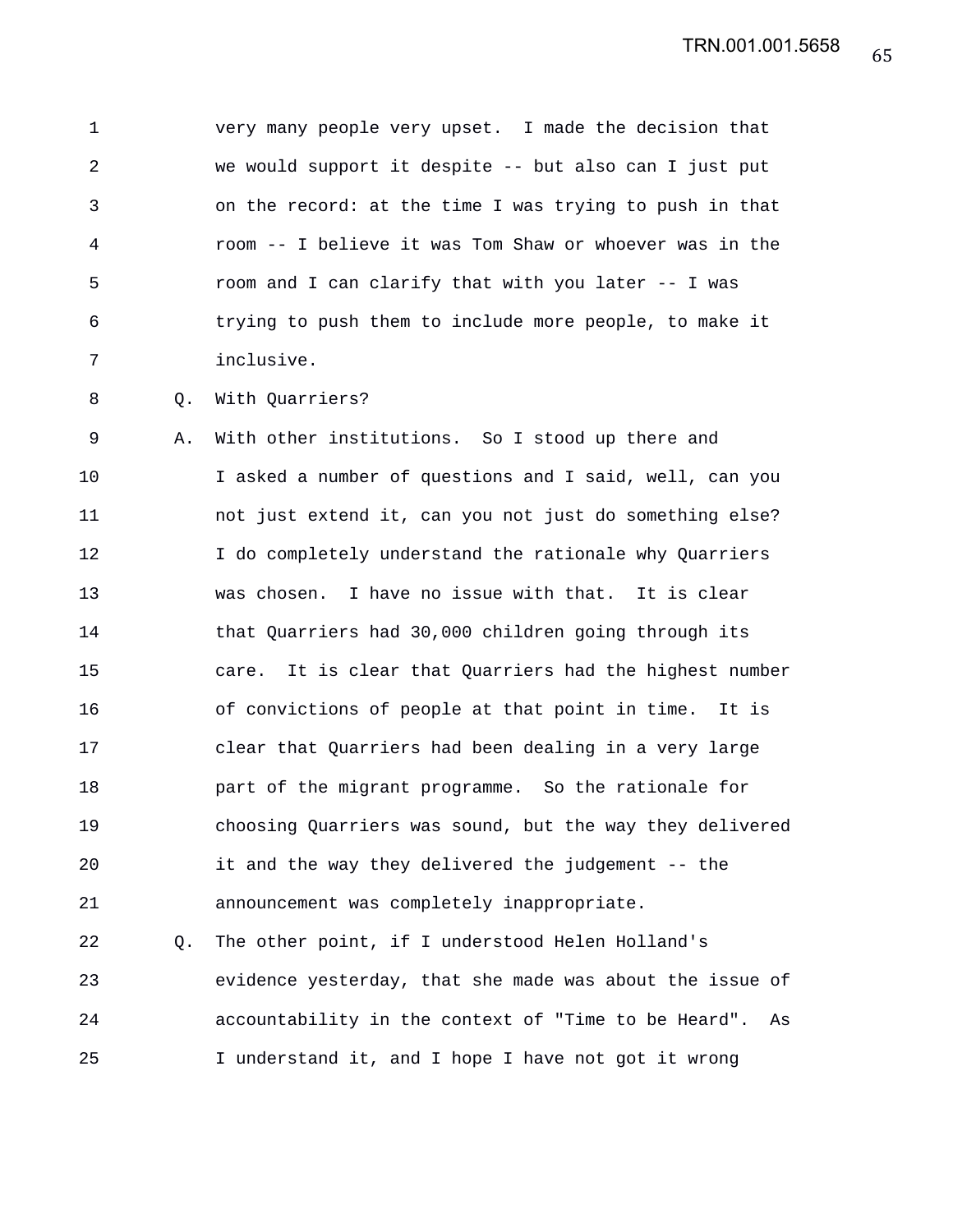1 here, I think a point she was seeking to make was that 2 what started off as something that had an expectation 3 that the forum that would be developed would be 4 an acknowledgement and accountability forum and it would 5 be designed in that way became simply an acknowledgement 6 forum and that the accountability element dropped out of 7 the picture when the pilot forum was put in place. 8 Do you understand that that was the point she did 9 make? 10 A. Yes -- 11 Q. Does that accord with your recollection with the way 12 things unfolded? 13 A. I think, Mr Peoples, there was a consultation, from what 14 I recall, and it was called "Acknowledgement and 15 accountability" from what I recall. So people clearly 16 understood it as that. But clearly once the pilot 17 process was up and running, it wasn't going to be that. 18 We understood what -- because obviously we are the 19 participants, we were given information about the 20 process and it wasn't. 21 Q. Would it be correct or fair to put it in this way that 22 the way that matters had been explained and understood 23 about this forum and indeed the pilot that was to 24 develop the matter was that it would involve some

25 process of accountability as well as an opportunity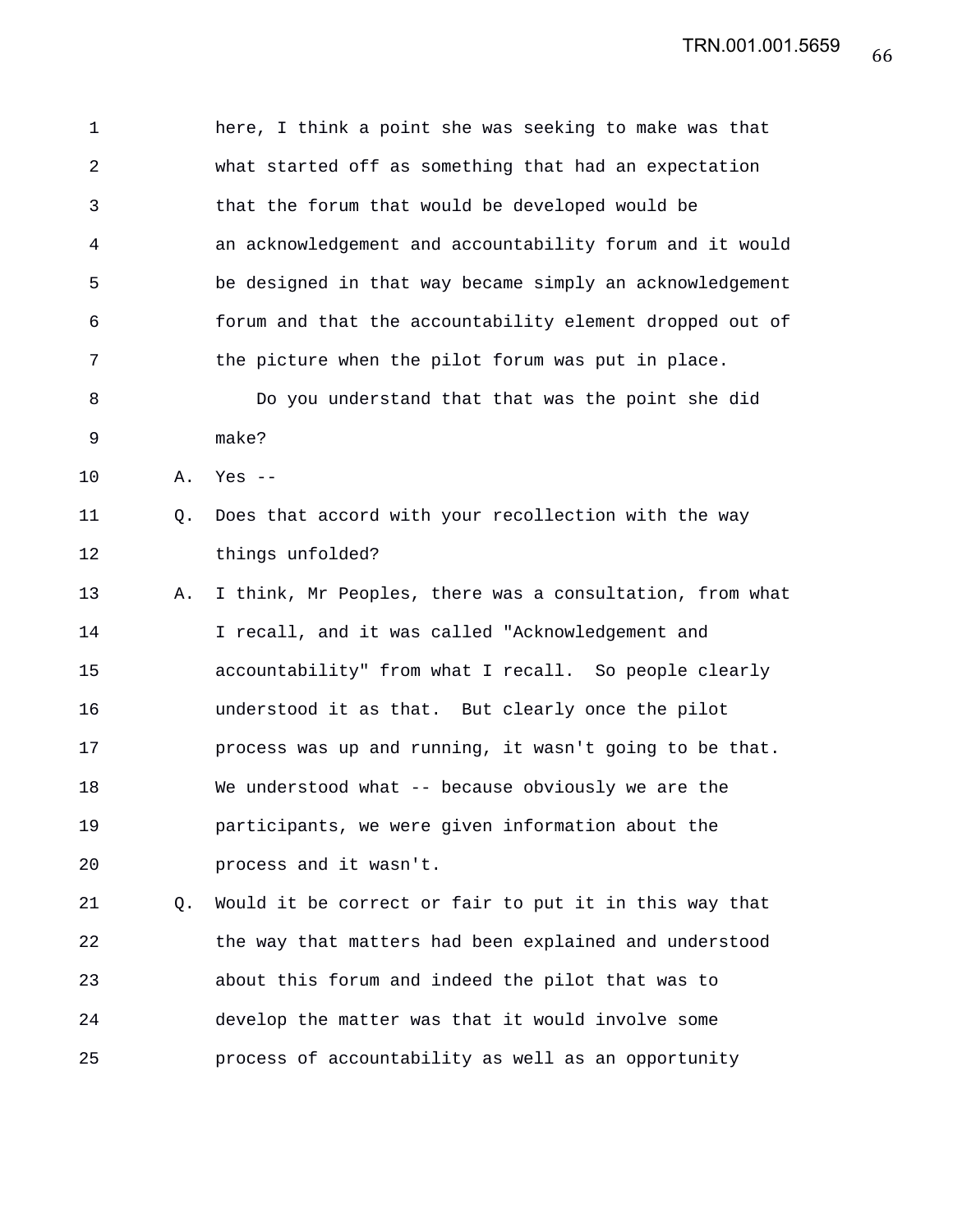| $\mathbf 1$ |    | to -- to give the experiences in a particular way to --  |
|-------------|----|----------------------------------------------------------|
| 2           | Α. | I wasn't privy to any of it.                             |
| 3           | Q. | You don't know?                                          |
| 4           | Α. | I wasn't privy to any of those discussions that Helen    |
| 5           |    | had or Chris had, so I couldn't answer that one.         |
| 6           | Q. | You can't comment?                                       |
| 7           | Α. | No.                                                      |
| 8           | Q. | Just dealing with Tom Shaw more generally, he did        |
| 9           |    | produce, as we have heard, and I don't want to go into   |
| 10          |    | this at any length, a report as part of a systemic       |
| 11          |    | review exercise that was announced as one of the         |
| 12          |    | initiatives under the national strategy. I think it was  |
| 13          |    | called in 2005, which followed the First Minister's      |
| 14          |    | statement or apology.                                    |
| 15          |    | I just want to know: was FBGA or any other survivor      |
| 16          |    | group at that point campaigning for an independent       |
| 17          |    | review or were they looking for something more akin to   |
| 18          |    | either a judicial Inquiry or a public inquiry, whatever  |
| 19          |    | you want to call it?                                     |
| 20          | Α. | Clearly we were, so they did. But also as well, in       |
| 21          |    | relation to the historic systemic review we engaged with |
| 22          |    | Tom Shaw -- with the review. We are quoted in the        |
| 23          |    | review actually from pages 259 to 265 and it comes under |

25 an engagement -- myself and a number of other former

24 survivor group and it is about records. So we had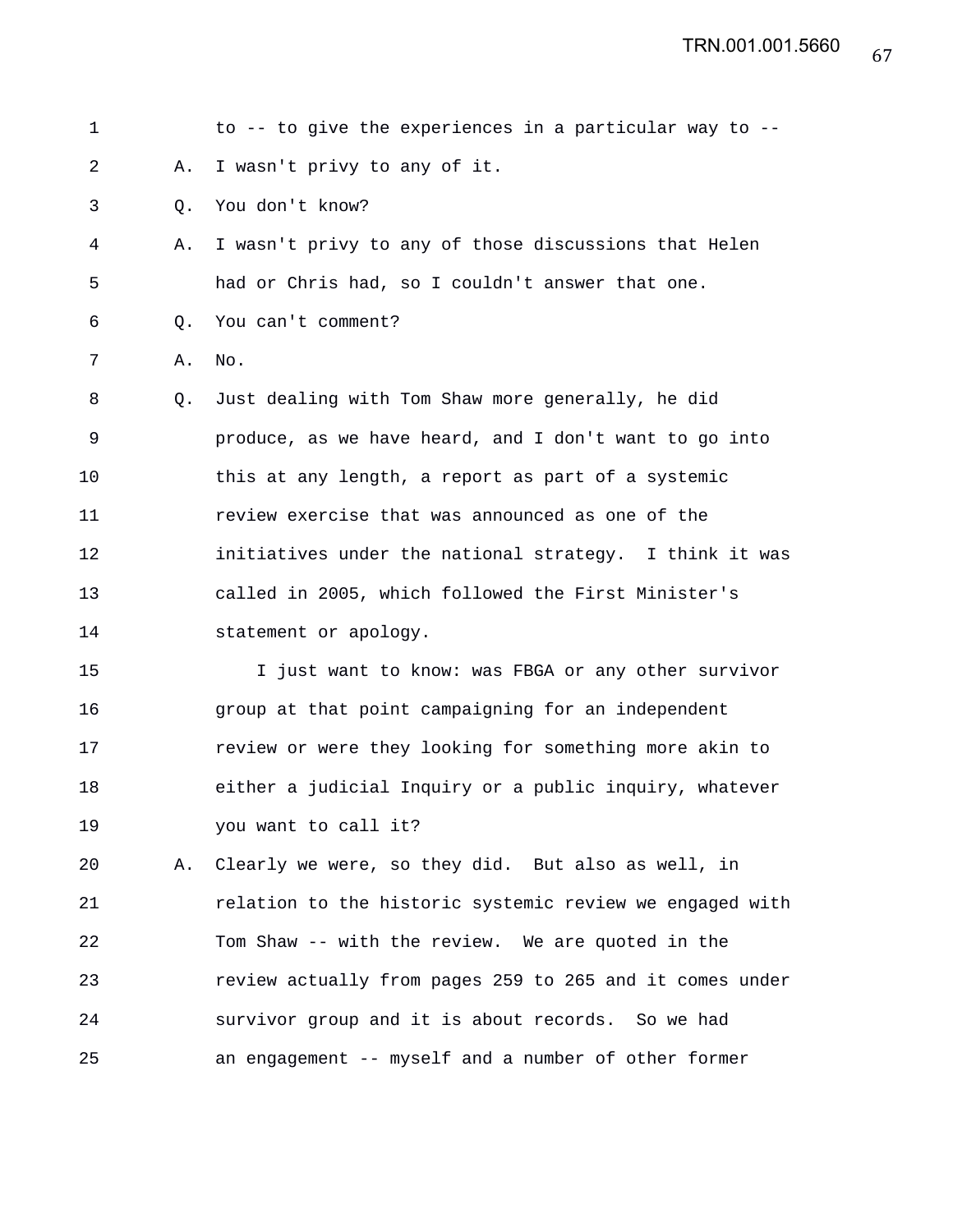| 1  |    | residents of Quarriers had an engagement with Tom Shaw   |
|----|----|----------------------------------------------------------|
| 2  |    | and his assistant and we put forward what should be kept |
| 3  |    | for the records.                                         |
| 4  |    | The bits that are in the report come from FBGA.          |
| 5  | O. | So that was an example of (a) engagement and, you would  |
| 6  |    | say, (b) constructive engagement with a process that you |
| 7  |    | hadn't asked for but you felt would at least be taking   |
| 8  |    | matters forward?                                         |
| 9  | Α. | Yes.                                                     |
| 10 | O. | And you submitted certain information with a view to     |
| 11 |    | trying to improve the situation about record keeping and |
| 12 |    | quality of records? Was that the gist of --              |
| 13 | Α. | Well, I think to resolve the issues and to take forward  |
| 14 |    | the issues you have to engage with the process and help  |
| 15 |    | people understand what the issues are that the survivors |
| 16 |    | are facing.                                              |
| 17 | Q. | I suppose that approach is reflected in another area     |
| 18 |    | I was going to ask you about and it is the general issue |
| 19 |    | of support for survivors and victims of abuse.           |
| 20 |    | Maybe I could just take you to another part of your      |
| 21 |    | statement to deal with this matter. It is at             |
| 22 |    | WIT.001.001.1598. If I could put that up on screen.      |
| 23 |    | Before we look at that, I think we have already          |
| 24 |    | heard from you that one of the aims of the group was to  |
| 25 |    | improve support services against a background where, at  |

68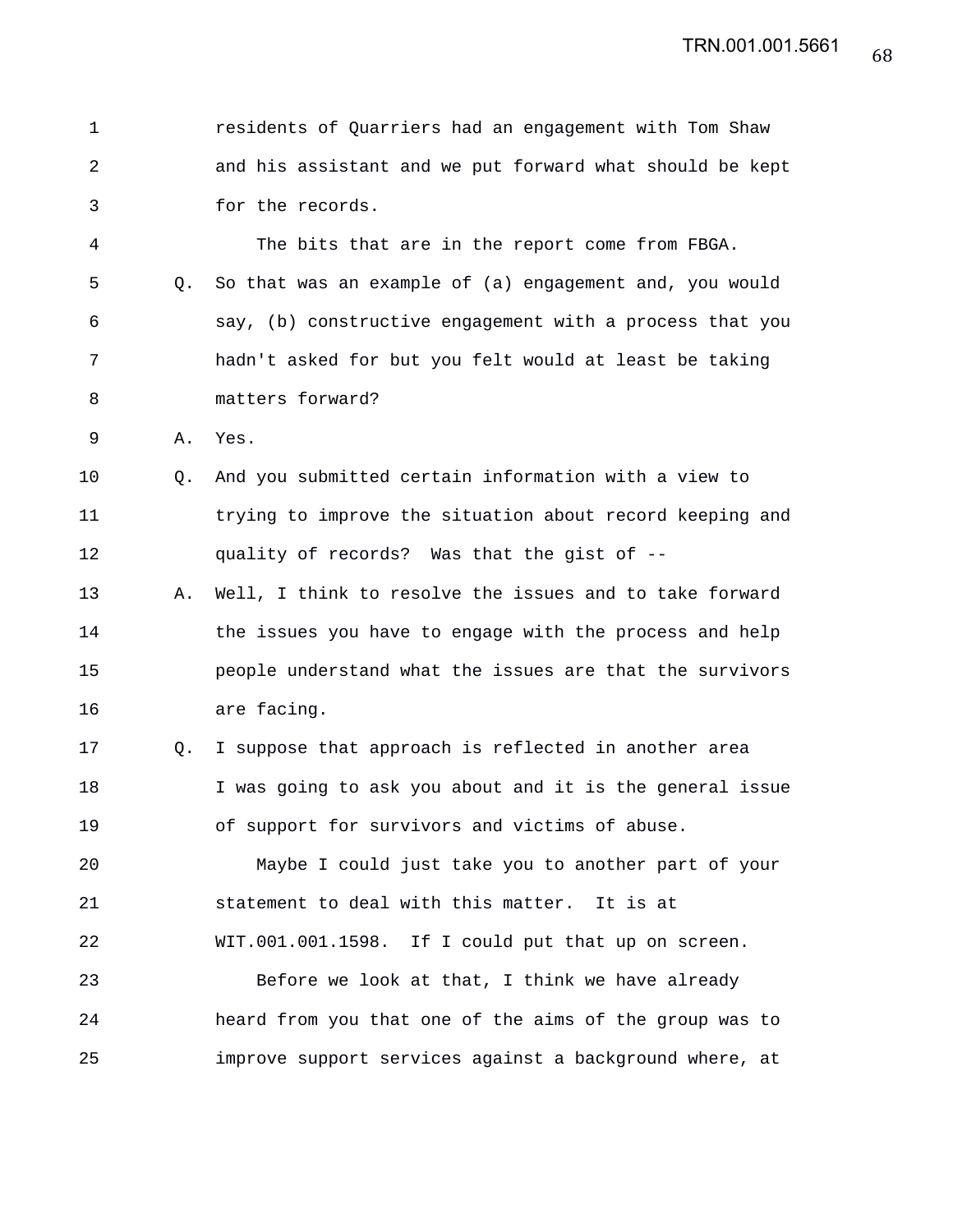| 1  |    | the time, it was formed when you looked around to        |
|----|----|----------------------------------------------------------|
| 2  |    | signpost and looked at the services that were available  |
| 3  |    | and you found a gap or a deficiency in appropriate       |
| 4  |    | services. Would that be in broad terms the situation as  |
| 5  |    | you saw it at the time?                                  |
| 6  | Α. | Yes, there were very little services.                    |
| 7  | Q. | There were you were keen as part of your campaigning     |
| 8  |    | activities to improve the situation so far as support    |
| 9  |    | was concerned?                                           |
| 10 | Α. | I think that was one of our primary campaign issues in   |
| 11 |    | the early years; it was to ensure that a service was set |
| 12 |    | up for survivors.                                        |
| 13 | Q. | I get the impression, and correct me if I'm wrong, that  |
| 14 |    | some progress is better than no progress in areas such   |
| 15 |    | as support and therefore even if you don't get what you  |
| 16 |    | want initially, you take something that's better than    |
| 17 |    | what already exists and you try to improve it further    |
| 18 |    | over time. Would that be a way of putting the way you    |
| 19 |    | operate?                                                 |
| 20 | Α. | What has happened was, if we take the initial -- there   |
| 21 |    | was a subgroup set up by the executive's Survivor        |
| 22 |    | Scotland team. FBGA, another former resident of          |
| 23 |    | Quarriers was invited, Helen was invited and Chris Daly. |
| 24 |    | So we put in a paper for a full integrated service.      |
| 25 |    | But actually if you go back to earlier reports about     |

69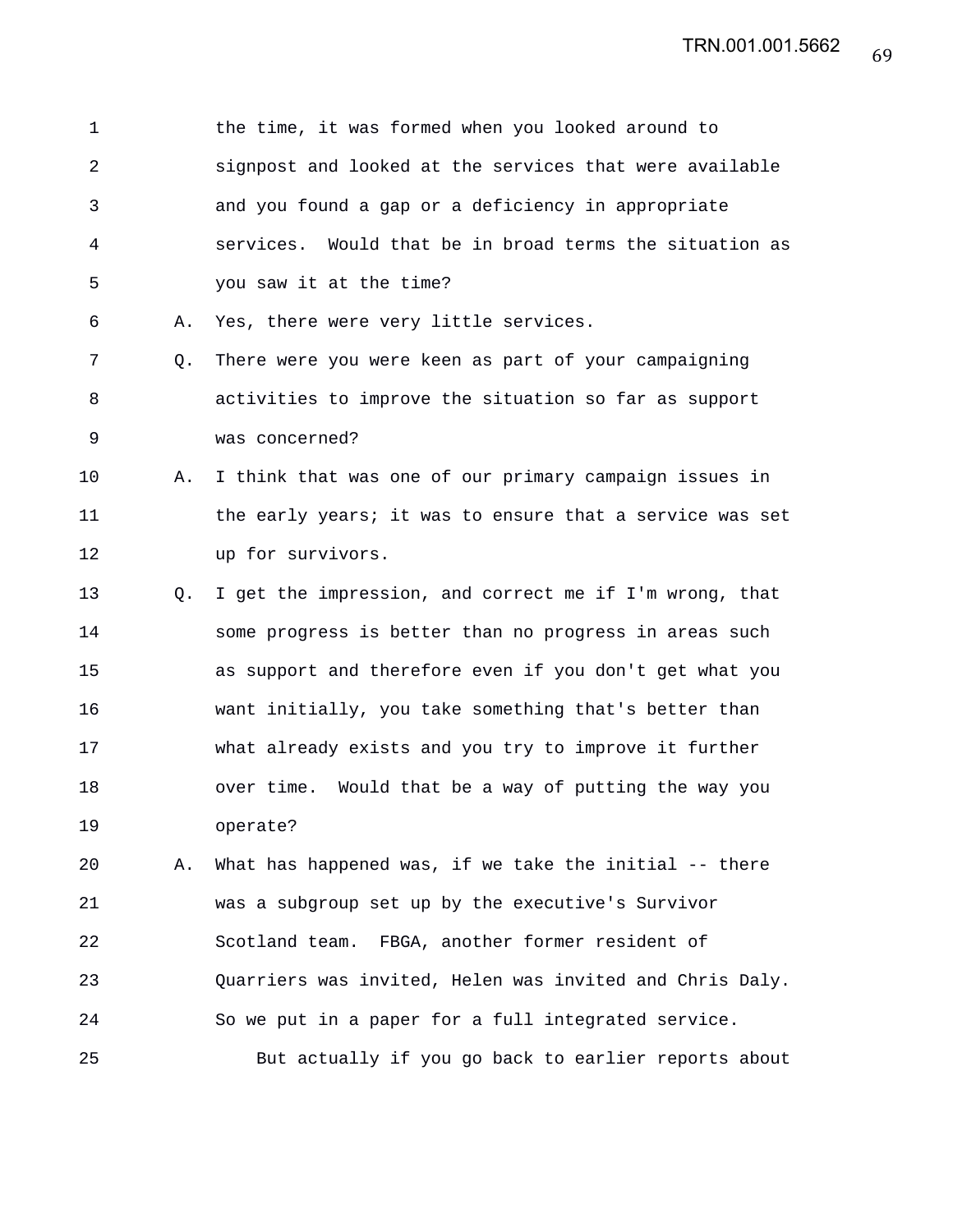1 this, actually the government was being told it should 2 be a fully integrated service -- I think by 3 Dr Sarah Nelson. So the executive had been told. But 4 basically I worked in the NHS and at the time I was 5 working in HIV services and if anybody has ever worked 6 in HIV services they are very integrated and they came 7 from a place where there was no services. So I had 8 a kind of understanding. 9 So I spoke to people in my team and other areas, 10 what would be the best thing, and they said to me, 11 an integrated one-stop service. 12 So we submitted a paper for that. We didn't get 13 that. We got a service and, yes, I took -- you know, no 14 service is better than nothing -- 15 Q. Sorry, a service is better than no service? 16 A. Yes. 17 Q. It may be an incremental approach to get to the ultimate 18 goal of, in your case, a fully integrated service, but 19 you felt you were moving in the right direction? 20 A. Yes. 21 Q. The service you did get initially, as I understand it, 22 was called the In Care Survivor Support Service, which 23 was established by the Scottish Government or the 24 executive as part of what was described broadly as "the 25 national strategy".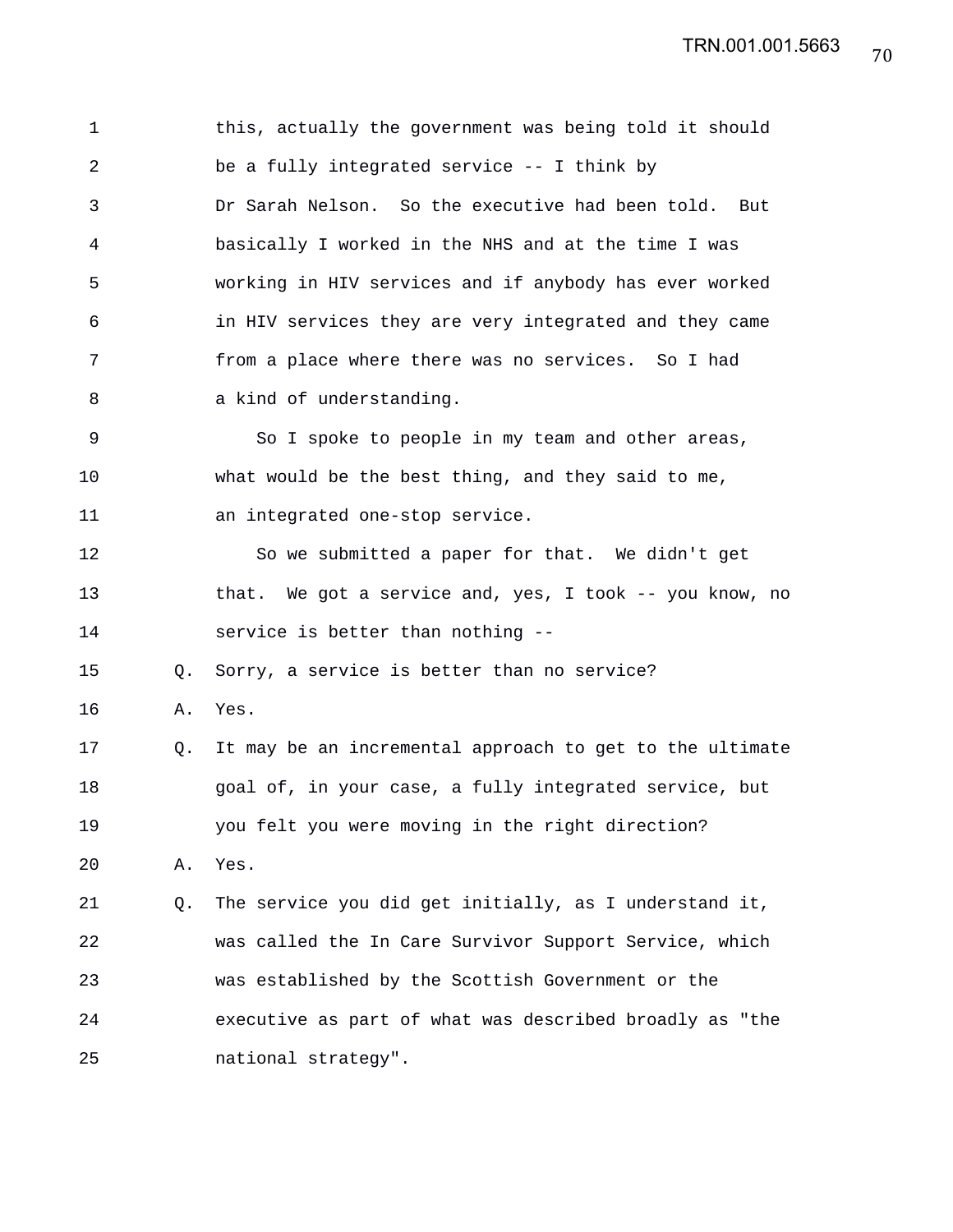1 A. That is right.

- 2 Q. It is one of the initiatives that was introduced after 3 the First Minister's December 2004 statement?
- 4 A. Yes.
- 5 0. Is that correct?

6 A. Yes. There were a couple of -- I can't remember how 7 many people tendered for the contract, but it came down 8 to a couple. Some of the survivors -- from what 9 I remember we were allowed to vote confidentially 10 because it was quite sensitive who we would vote for but 11 some of the survivors had decided they wanted FBGA -- 12 I will be very clear we voted for the In Care Survivor 13 Service, but other people wanted Health in Mind. 14 Q. I think Helen in her evidence yesterday said there was

- 15 one problem with the Health in Mind, I think --
- 16 A. About the telephone --
- 17 Q. -- about the telephone counselling service and that was 18 simply unacceptable and therefore that tended to favour 19 the service that was in fact put in place.
- 20 A. I think what happened was we asked them to clarify how 21 they would run that service and at the time really what 22 survivors were wanting was one-to-one counselling.
- 23 Q. That wasn't being provided under the Health in Mind 24 proposal?
- 25 A. It was being provided, but I think the initial referral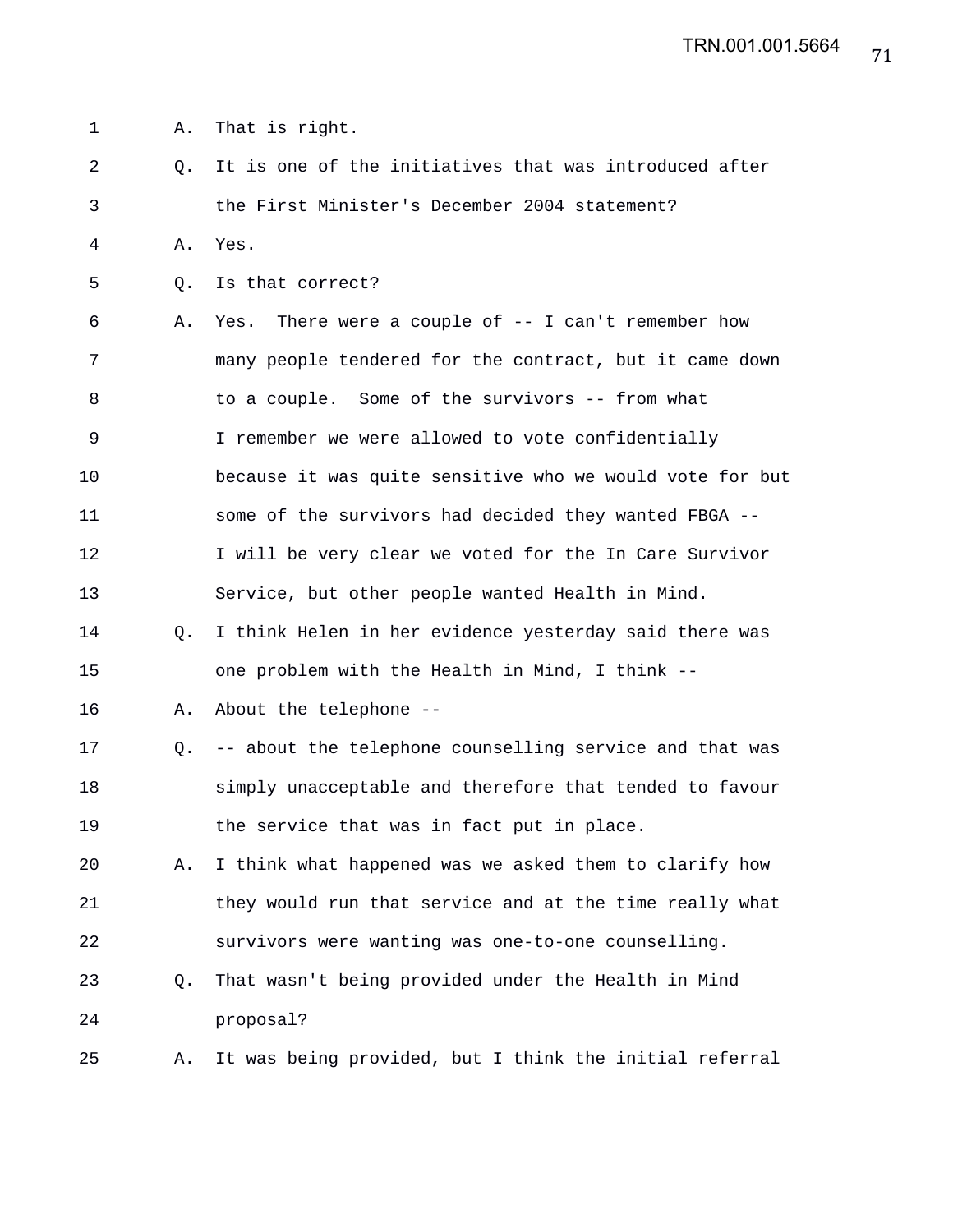|  |  | system was all telephone and -- I can't remember the |  |  |  |
|--|--|------------------------------------------------------|--|--|--|
|  |  | exact detail but it was --                           |  |  |  |

3 Q. Don't worry about the detail.

- 4 A. I mean they submitted a very good proposal and it was 5 only one area that didn't actually -- sort of people 6 were concerned about.
- 7 Q. I think we now know that more recently there has been 8 the introduction of the In Care Survivor Support Fund or 9 Future Pathways, as I think it is now termed.

10 If I could just go to a different page of your 11 statement just to deal with that fairly briefly because 12 I think your statement sets things out in clear terms.

13 If I go to WIT.001.001.1608 where this matter is 14 dealt with by you. It starts towards the foot of this 15 page of your statement at paragraph 72, which has the 16 heading:

17 "In Care Survivor Support Service and In Care 18 Survivor Support Fund (now Future Pathways)."

19 You make the point in paragraph 72 that the subgroup 20 of Survivor Scotland, which was established in 2005 or 21 thereabouts, that you were seeking an integrated support 22 service and didn't get that but instead got what has 23 been termed the In Care Survivor Support Service.

24 If we pass over to the next page WIT.001.001.1609, 25 you say it was providing a certain amount of support to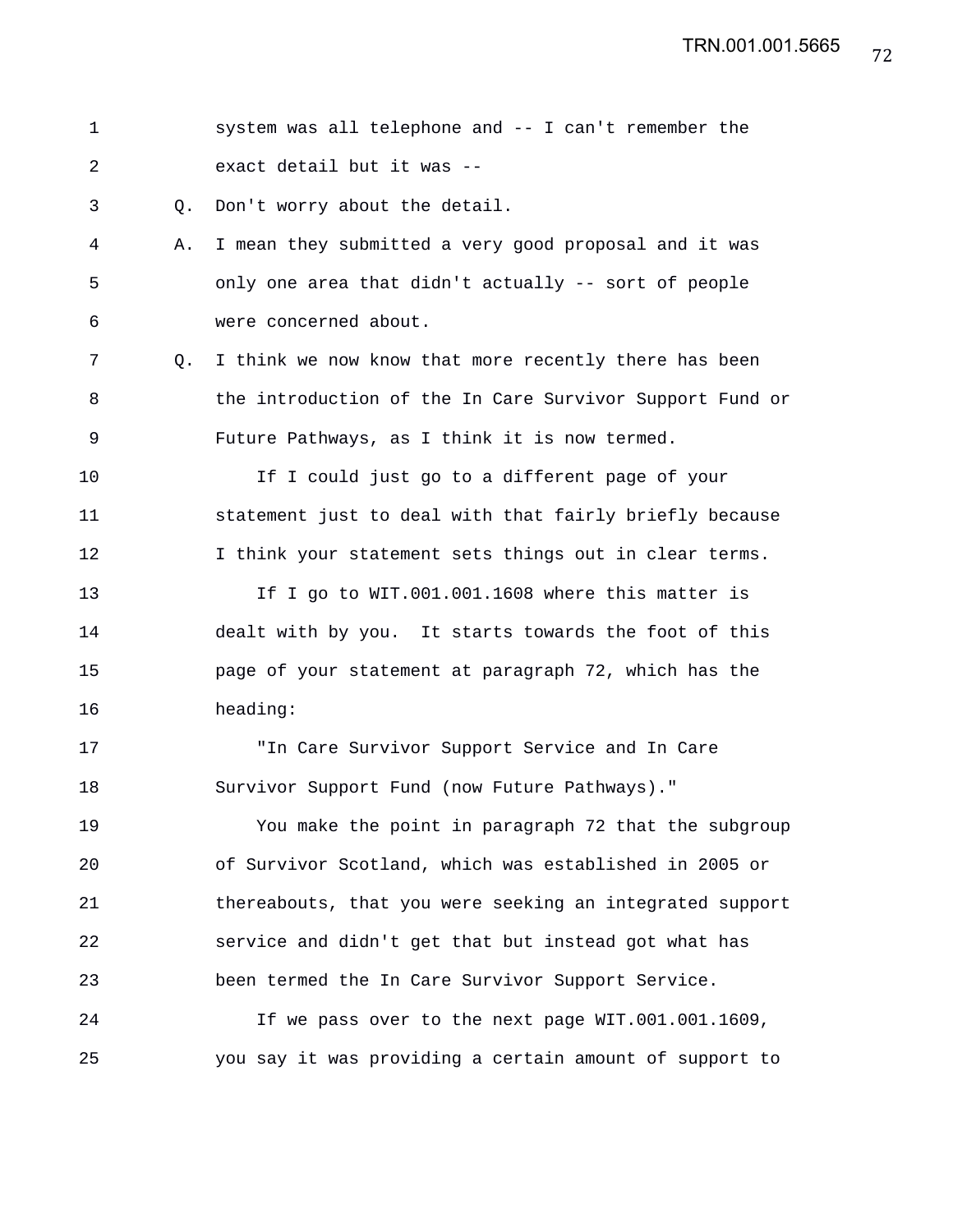|                          |  |  | people and they were providing therapeutic counselling |  |
|--------------------------|--|--|--------------------------------------------------------|--|
| as part of that service. |  |  |                                                        |  |

3 Then you say:

4 "As they were developing they were also providing 5 advocacy support and help to get records."

6 Then you make the observation:

7 "This was all well and good but FBGA were concerned 8 that if someone is seeing a professional counsellor in 9 a therapeutic process you don't expect that counsellor 10 to be acting on your burden of proof in providing 11 advocacy. We didn't see how they could achieve that in 12 that setting. I do not think it met the needs of 13 everything that should and could have been done."

14 **Passing onto the next paragraph:** 

15 "We supported the creation of the In Care Survivor 16 Support Fund, which is now called Future Pathways, 17 because it was an integrated service and was based on 18 what the survivor wanted. We have been very clear from 19 the beginning it was all about the survivor, it is about 20 what their needs are, and it has to be survivor centred. 21 We believe that what is now called Future Pathways has 22 been very successful in meeting those needs."

23 I know it is in its early days but it sounds like 24 you are giving it a positive endorsement and indeed you 25 supported the creation of the fund.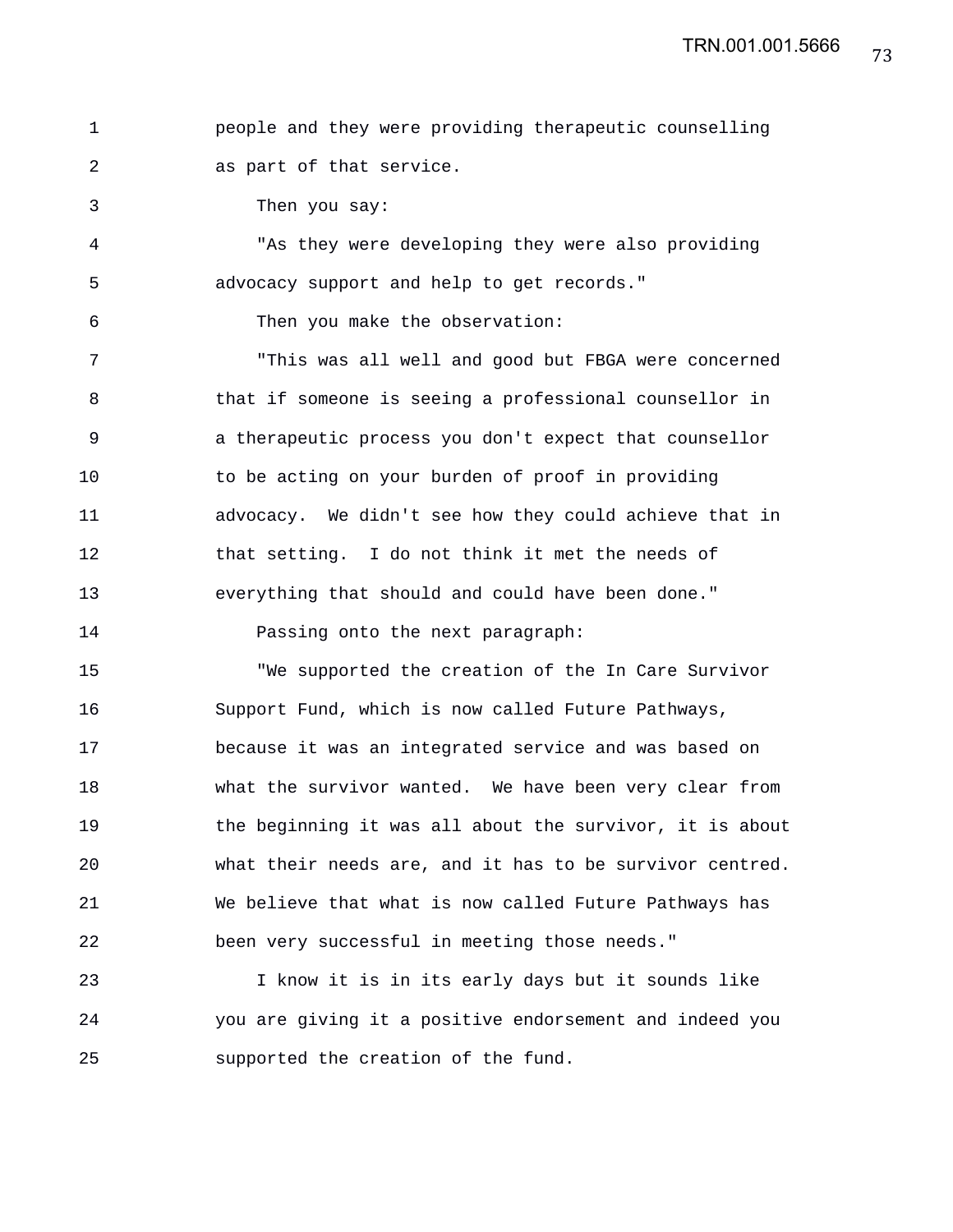1 A. The Interaction Review Group discussed what additional 2 needs survivors or what additional needs were not being 3 met by the In Care Survivor Support Fund. It was 4 identified that a number of needs were not being met and 5 so the Interaction Review Group put forward a proposal 6 that bring survivors forward and help design the model. 7 We came together, a number of survivors, and we went

8 through various workshops, we agreed the principles of 9 Future Pathways, we agreed -- we basically agreed the 10 model that is now running.

11 Q. So the model that was set up and is called Future 12 Pathways was the culmination of a process that did 13 involve participation by survivor groups and other 14 interested parties --

15 A. Yes.

16 Q. -- to get together and come up with principles and 17 a model that was thought to best serve the needs of 18 survivors and would provide, as you describe it, the 19 integrated service that you were seeking over some 20 period of time?

21 A. Yes.

22 Q. Is that the way you put it?

23 Just going back to the previous paragraph, 72, and 24 the bit about the concerns that were expressed about 25 seeing a professional counsellor, but also seeing that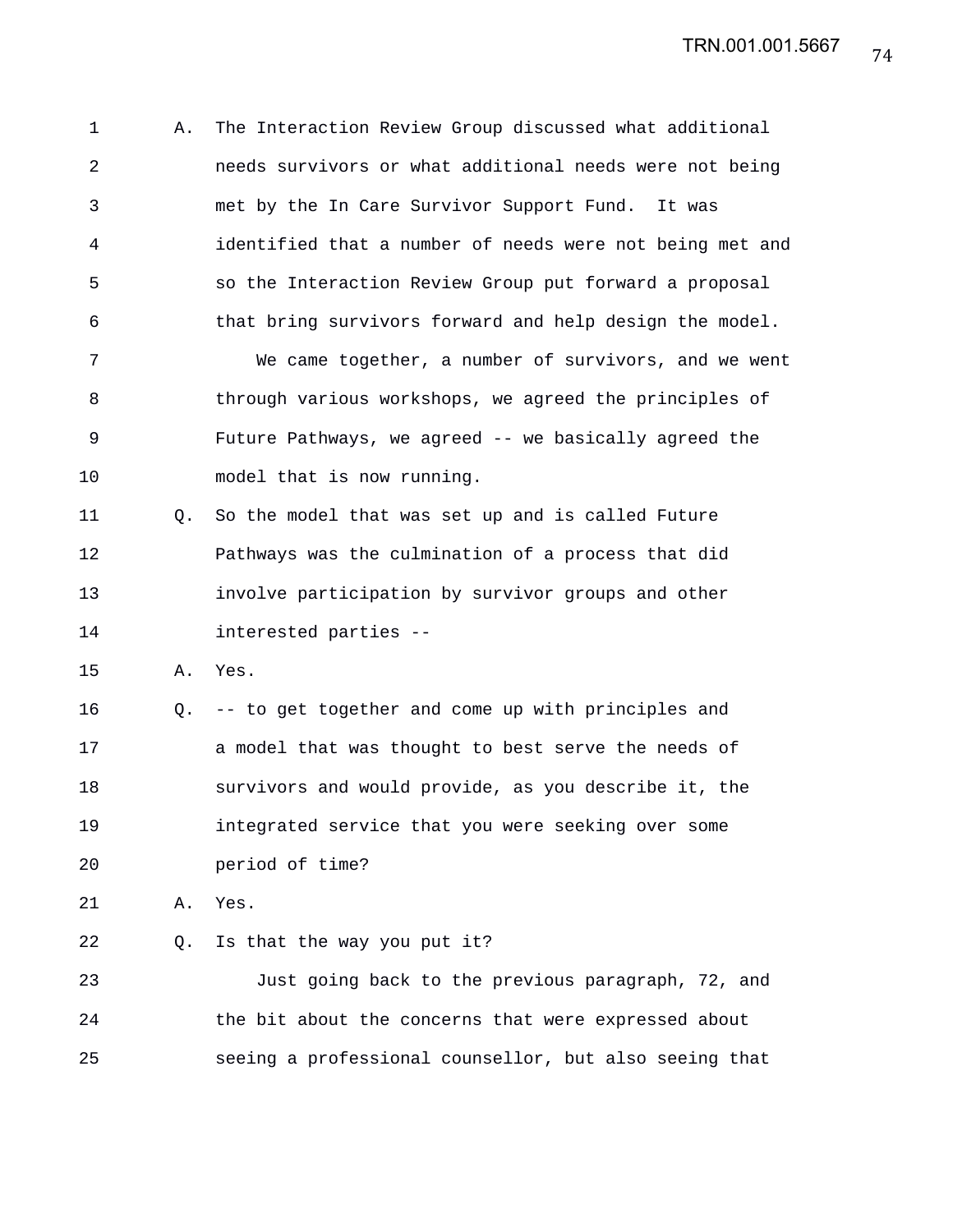75 TRN.001.001.5668

|      | counsellor may be providing advocacy services on top of |
|------|---------------------------------------------------------|
| - 2. | their therapeutic services, can you just explain to me  |
|      | the difficulty with that situation?                     |

4 A. I work in the NHS and I trained to level 3 to be 5 a counsellor because I thought it would help me deal 6 with some of the issues that were coming FBGA's way. 7 I spoke to people, professionals and psychiatrists and 8 psychologists and if you are a therapeutic counsellor, 9 you are trained to do that. You cannot become, 10 I suppose, the friend of the client. There has to be 11 professional boundaries obtained because what you are 12 doing is you are putting the client at harm or the 13 expectation of the client becomes mixed with what's 14 supposed to happen.

15 We just couldn't see -- what really should have 16 happened within the service is they should have had 17 therapeutic counsellors and have support people, 18 advocacy support and record support people separated out 19 or whatever. That was part of our main concern. 20 Q. Are you saying then that the same people who were

21 providing the service were doing all of these things? 22 A. Yes, that's my understanding.

23 Q. I follow the point you are making.

24 If I could move to another matter, what we called 25 the interaction process that we have heard some evidence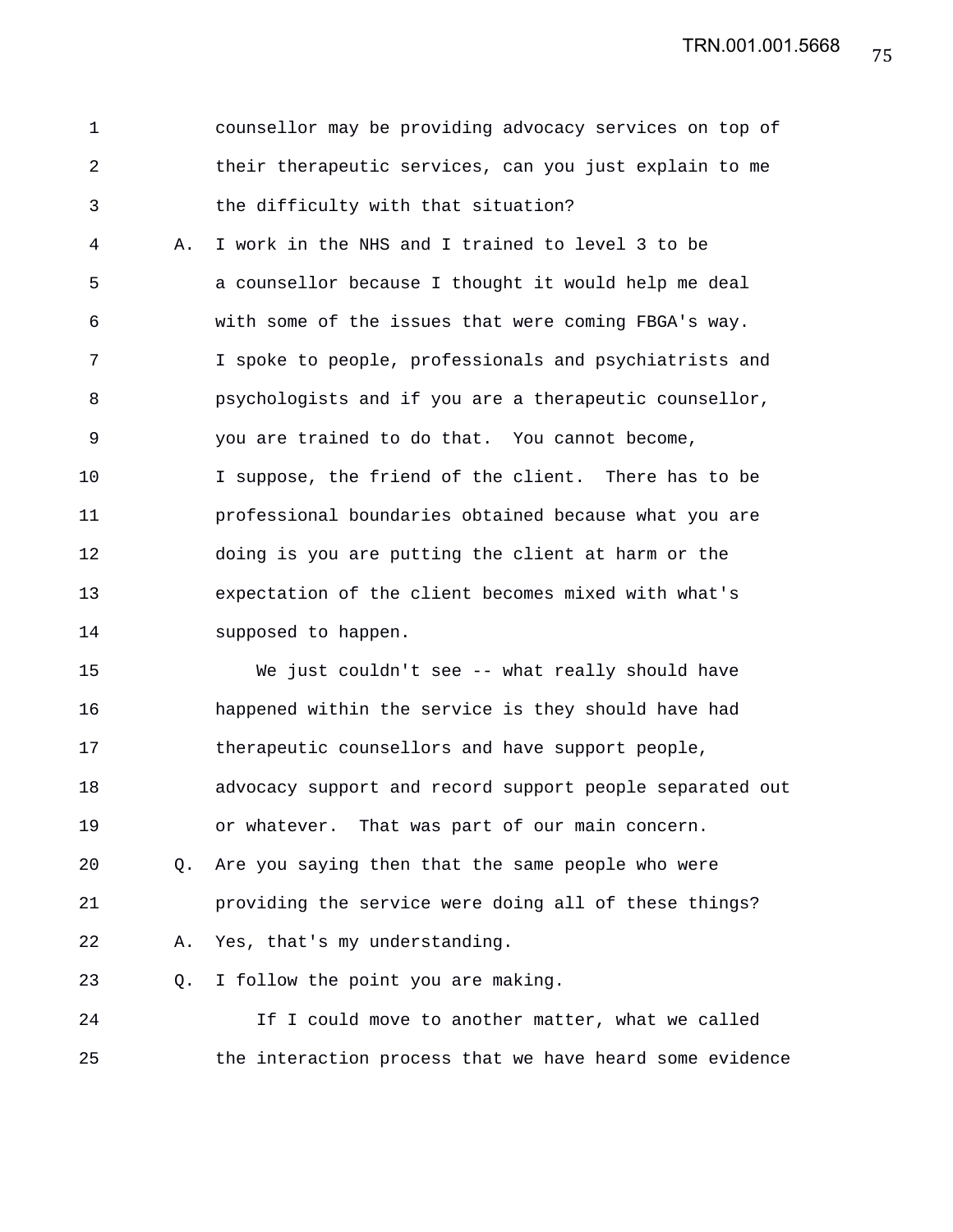1 about from Helen yesterday and you have mentioned it 2 today. I think we know from your statement that you 3 have been involved in that process quite substantially 4 and you set out the nature of your involvement in your 5 statement.

6 Can I just be clear what exactly this process 7 involved. It might help me if I take it in 8 a chronology. If we start with the petition in 2002, 9 which was launched seeking an inquiry and looking for 10 other matters to be dealt with. There's the First 11 Minister's apology in December 2004. There's the 12 national strategy, which is called Survivor Scotland, in 13 its broad terms, which was launched in 2004/2005. That 14 involved setting up, as I understand it, a National 15 Reference Group as part of those arrangements.

16 Before all this had happened there had also been 17 something called a Scottish Parliament Cross-party Group 18 on Childhood Sexual Abuse. But that was a wider group 19 not just dealing with children in care; is that right? 20 A. Yes. I wasn't --

21 Q. I know you were not party, but is that your 22 understanding?

23 A. But, yes, there was a cross-party group.

24 Q. That is all happening at that stage and there are 25 various initiatives and we have heard how one of the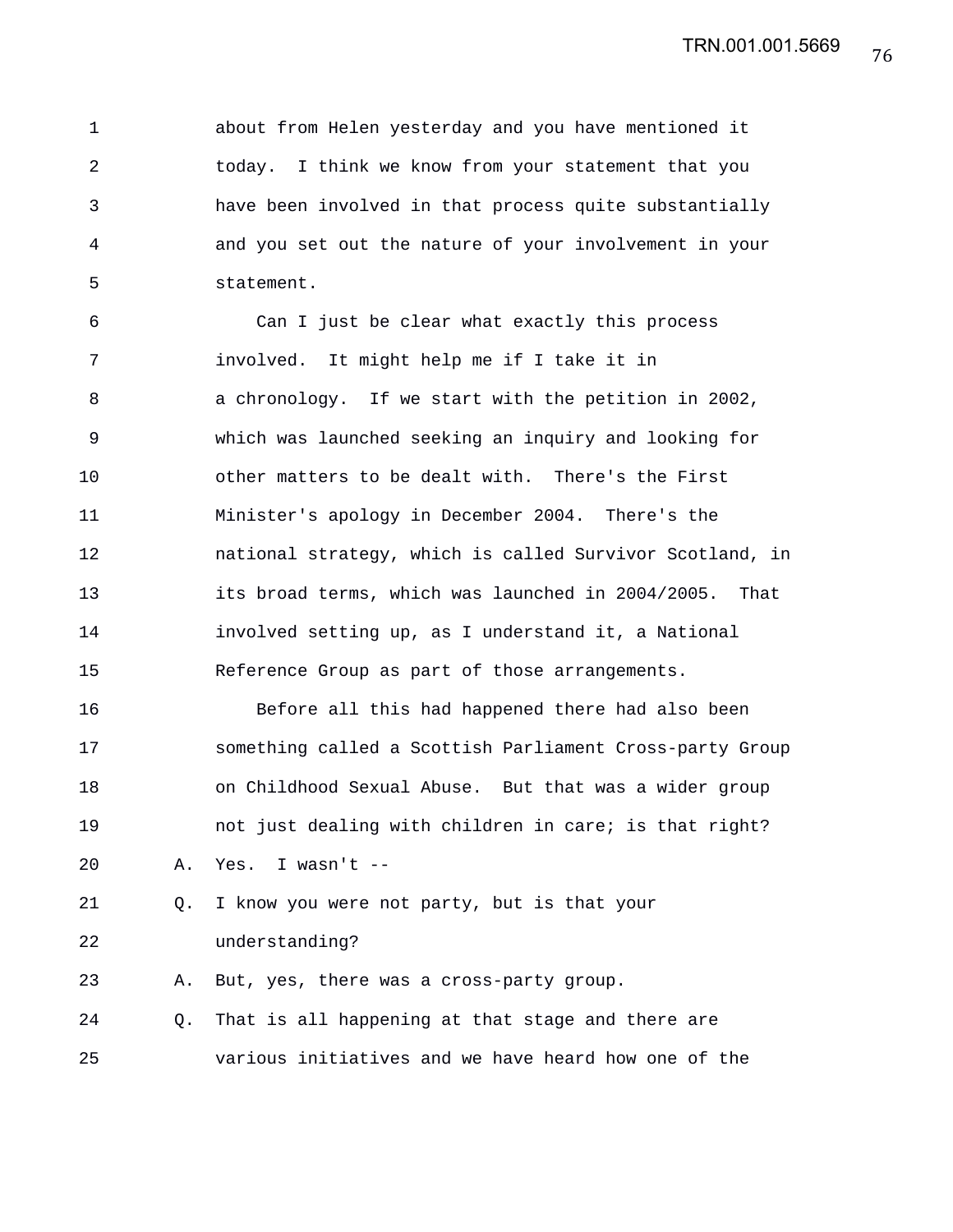77 TRN.001.001.5670

1 initiatives was the independent review by Tom Shaw that 2 was published in 2007 and the "Time to be Heard" process 3 you have told us about today.

4 My understanding is, and correct me if I'm wrong, 5 that at some point in the process, probably around about 6 the end of 2008 -- I can give you a reference if you 7 need it but I think it is enough to take it from you 8 that at this point in December 2008 there comes to be 9 involvement in this whole matter of the Scottish Human 10 Rights Commission because it became operational in 11 December 2008.

12 I will just give a reference -- I do not think we 13 need to go to it, but the reference is LIT.001.001.1232. 14 I think we see from that there's information about what 15 the commission is and when it was established and it is 16 an independent body and so forth.

17 Just following the matter through, my understanding 18 is that once the commission became established, it 19 developed what we have been told is called:

20 "A human rights based framework of recommendations 21 on how to design and develop a process of justice for 22 historical child abuse."

23 That framework was published in about February 2010. 24 A. Yes, that is right.

25 Q. I am sure we can find the documents if we needed to.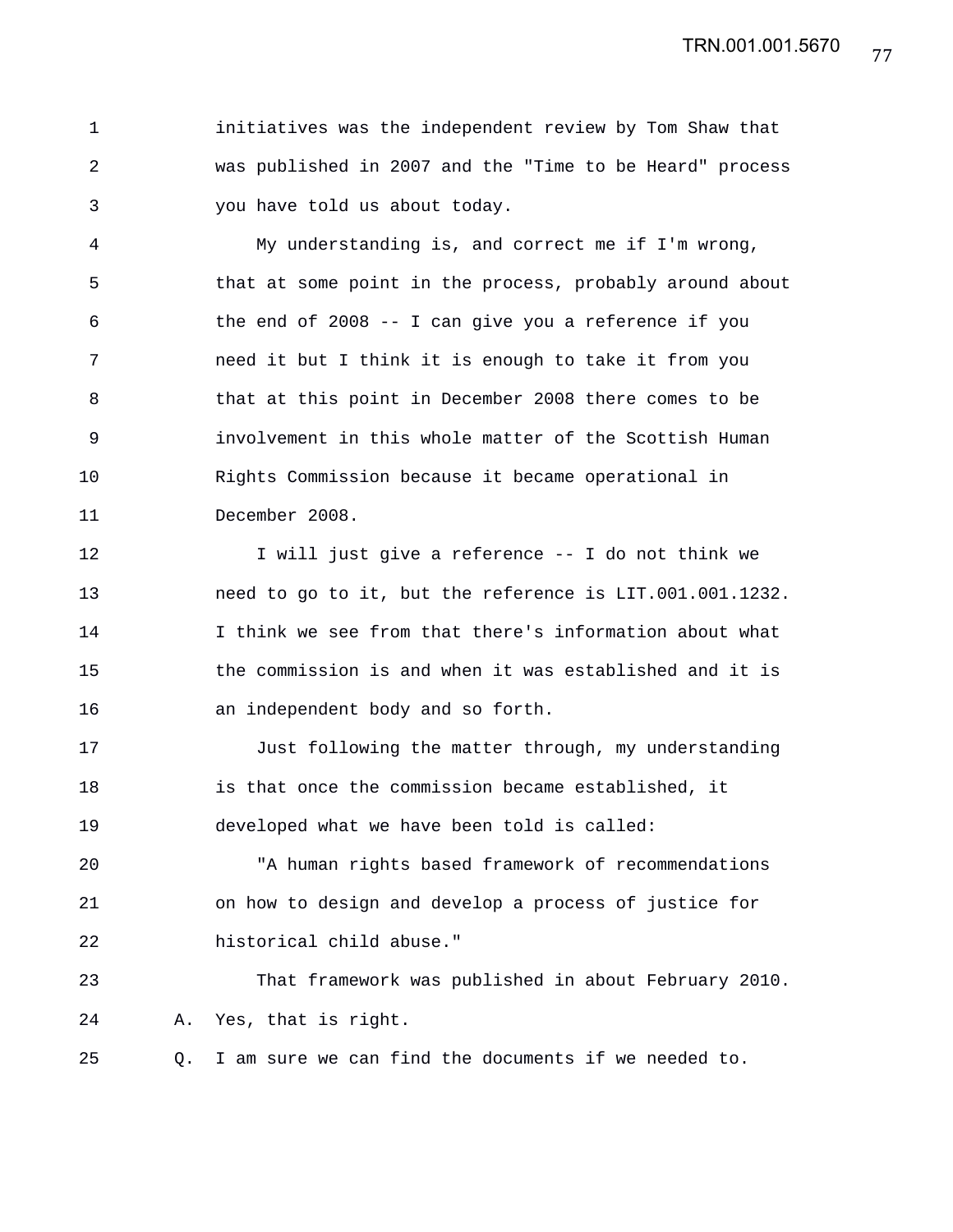1 Once that framework was put in place by the Scottish 2 Human Rights Commission, there was also the formation of 3 what is called the Interaction Group to take the 4 framework proposals and recommendations forward; is that 5 right?

6 A. No, what happened was they decided to -- the framework 7 document happened and then they decided to have what 8 they call the interaction process and they brought over 9 a former chair of the Human Rights Commission from 10 Ireland. I can't recall her name but she was to be the 11 chair of what we would call the interaction process.

12 Then they brought all the parties together. But 13 what they did -- you know, they established a set of 14 principles of how it would work. There was -- you know, 15 they really established a really good process because it 16 brought all the protagonists into the room. There was 17 actually -- you know, everybody was treated with 18 respect.

19 Q. But did it involve the formation of a group called the 20 Interaction Group at some point that you became a member 21 of?

22 A. That is two years later.

23 Q. I see.

24 A. So this process went on for about 18 months and it was 25 a process of looking at all the elements, all the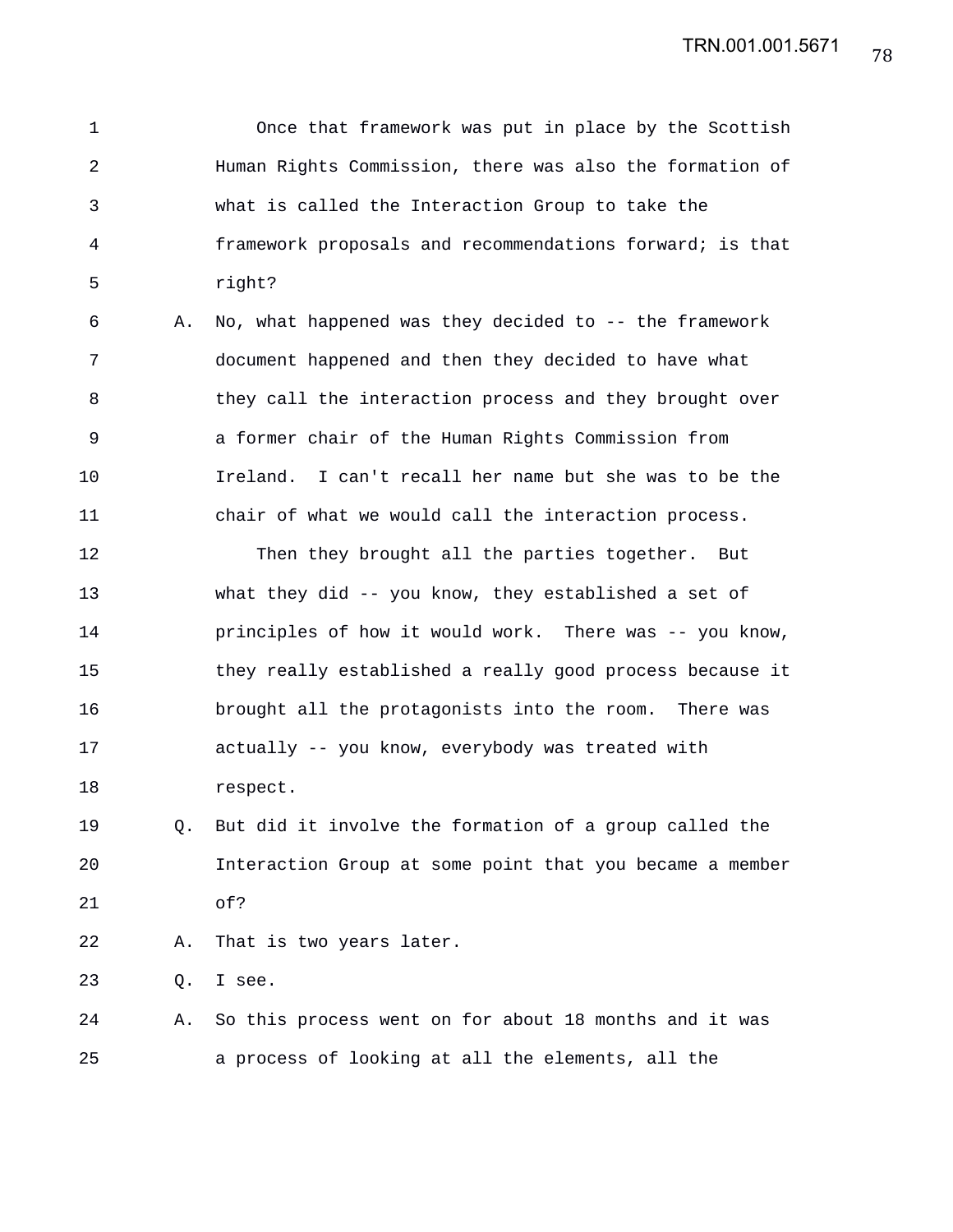1 elements within the interaction plan which I have 2 submitted as part of my testimony, it broke it all down. 3 Then what they did was that they had discussions with 4 ourselves and INCAS and all the other parties. Then 5 they took that part out to an open meeting and brought 6 in more survivors to discuss more of that. 7 Then at the final one the minister came. 8 Q. Maybe I can help you with the dates here. The framework 9 itself was in February 2010. I think you describe it 10 as: 11 "Thereafter for maybe 18 months to two years there 12 was a process of discussion or interaction [as the name 13 implies] between various interested parties to look at 14 the framework and how it would be taken forward. 15 "In due course, an interaction group was formed and 16 you and other parties were members of that group. That 17 culminated, I think, in an action plan that was produced 18 in February or so of 2014. 19 A. The process culminated in the action plan and then the 20 review group was set up to oversee the implementation of 21 the action plan. 22 Q. Of the plan? 23 A. Yes. 24 Q. I think what you were referring to, when the minister -- 25 A. Mike Russell.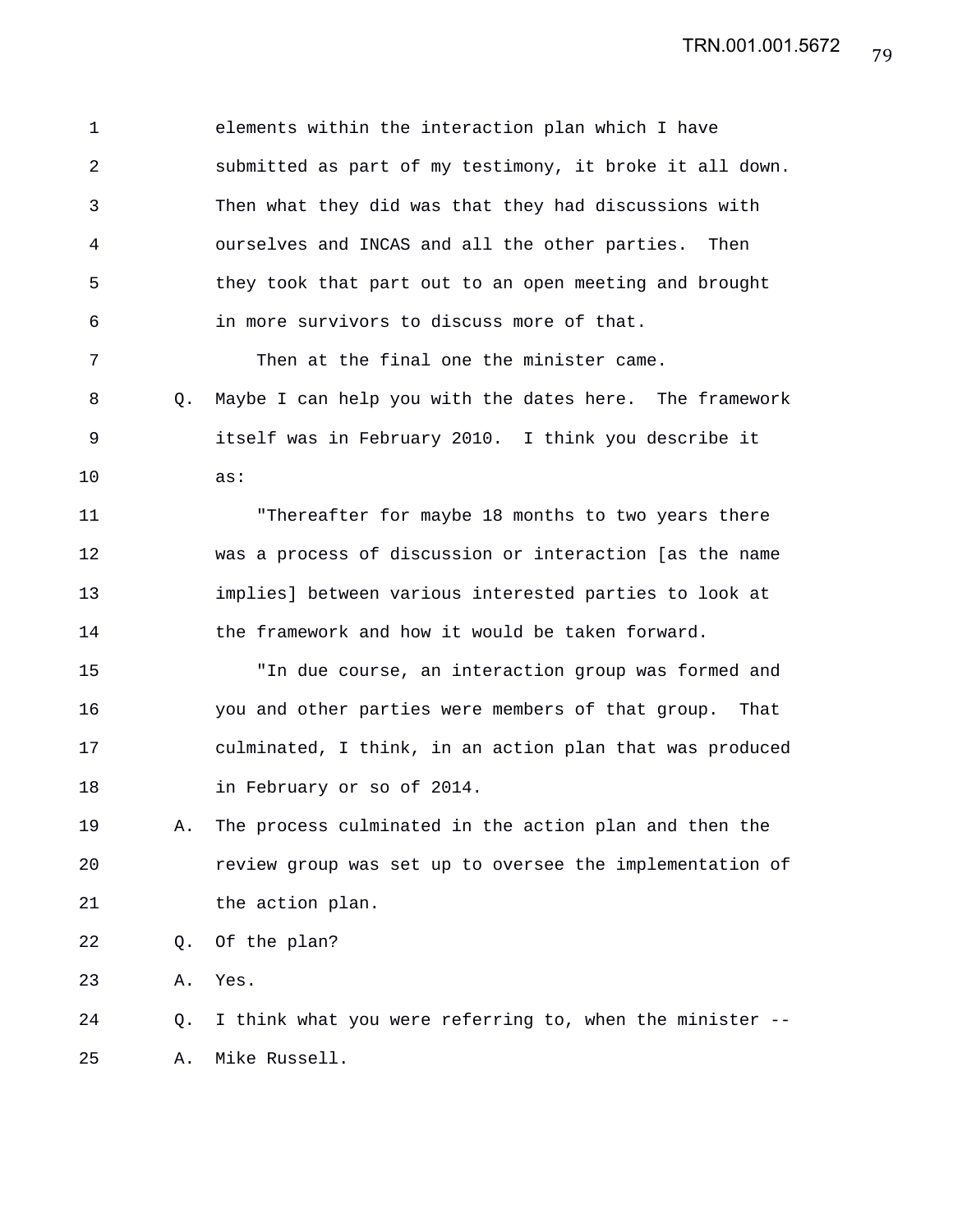1 Q. -- I have seen somewhere, and I think we can find it if 2 necessary, on the history of interaction. It is the 3 final meeting of the interaction group which was held on 4 27 October 2014, which was attended by Mike Russell, and 5 the idea of that meeting was to establish what degree of 6 commitment the Scottish Government was giving to the 7 plan and the proposals and how they would be taking 8 forward and the timescales and the order of events and 9 so forth. Is that broadly speaking -- 10 A. In broad terms that's it. 11 Q. Again, I'm not going to take you to the detail, we can 12 **12** read it for ourselves, but I think the broad history of 13 what is called the interaction can be found in 14 a document that was produced by the commission in CELCIS 15 and it is at INQ.001.001.1322, which gives that history 16 I have described. 17 I don't think it is necessary for you and I to go 18 through that in depth but it is to give us the broad 19 idea of what was happening at the time. 20 I think, following that through, before the 21 preparation of what I called the interaction plan that 22 you said was in February 2014, I think you touched on 23 this, that that was preceded by a consultation exercise 24 and there were consultation responses which were 25 considered.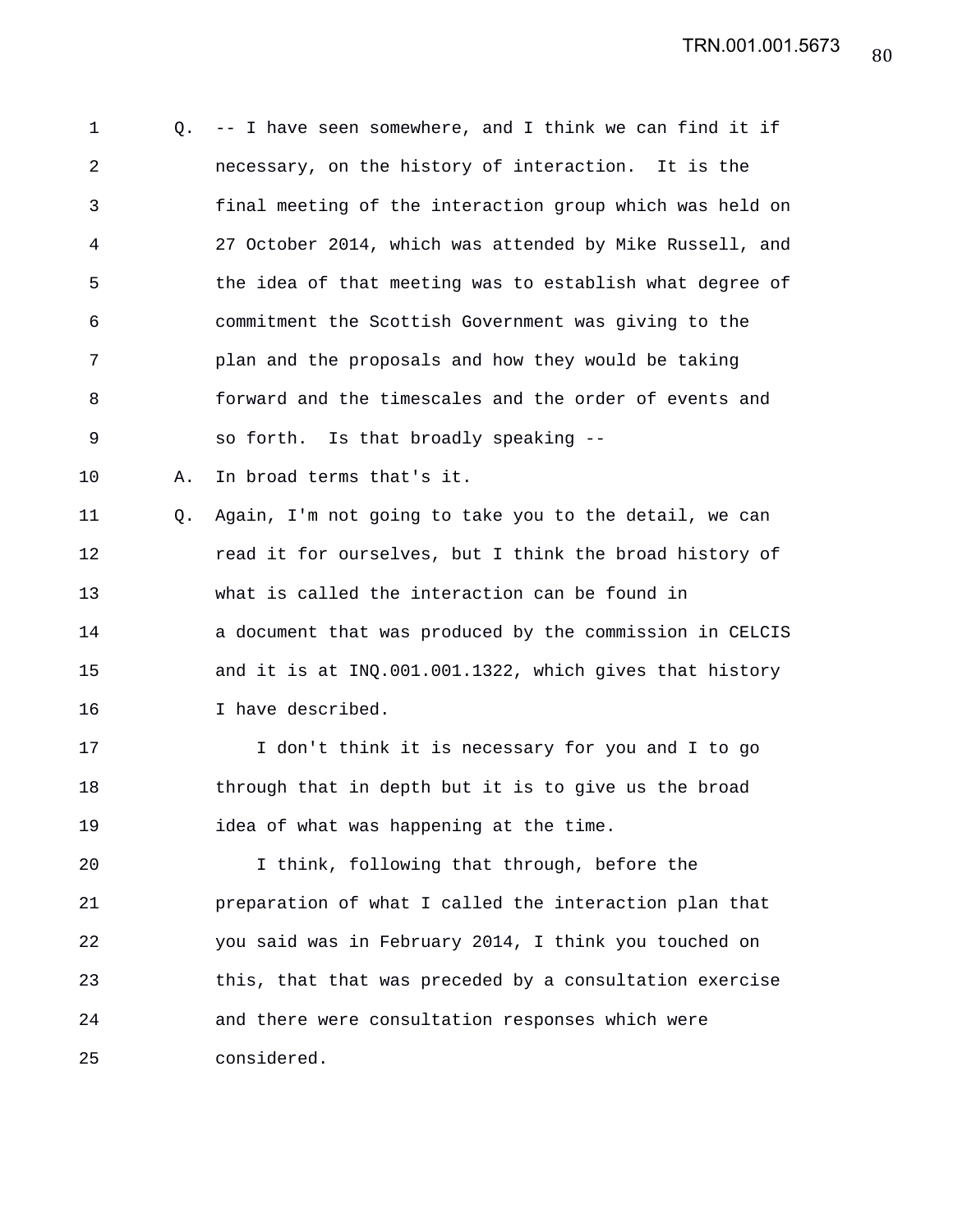1 I think a summary of those responses -- again 2 I don't need to take you but I will put it in for the 3 record -- that were received as part of the consultation 4 exercise can be found at INQ.001.001.1392.

5 I will simply say this -- we can see it if one looks 6 at that document -- that approximately half of the 7 responses from survivors to that exercise at that stage 8 supported a public inquiry and, as it was put, other 9 responses called for further work on this.

10 That is the way it was left. As well as that, 11 before the plan was produced, there were what were 12 called open events for victims and survivors, including 13 an open event on 27th August 2014. Again I think that 14 if we look at the document I mentioned about the history 15 of the interaction, that's INQ.001.001.1322, those who 16 attended the open event on 27th August 2014 were at one 17 in supporting the call for a public inquiry.

18 A. There was a loud -- but there has been a loud voice for 19 years for a public inquiry.

20 Q. If we move forward. The plan was published in February 21 of 2014 as part of the interaction process. Then there 22 was what's called an interaction event which is held on 23 27th October 2014 in the Mitchell Library in Glasgow.

24 A report of that event was produced at 25 INQ.001.001.1389. I think one would see it.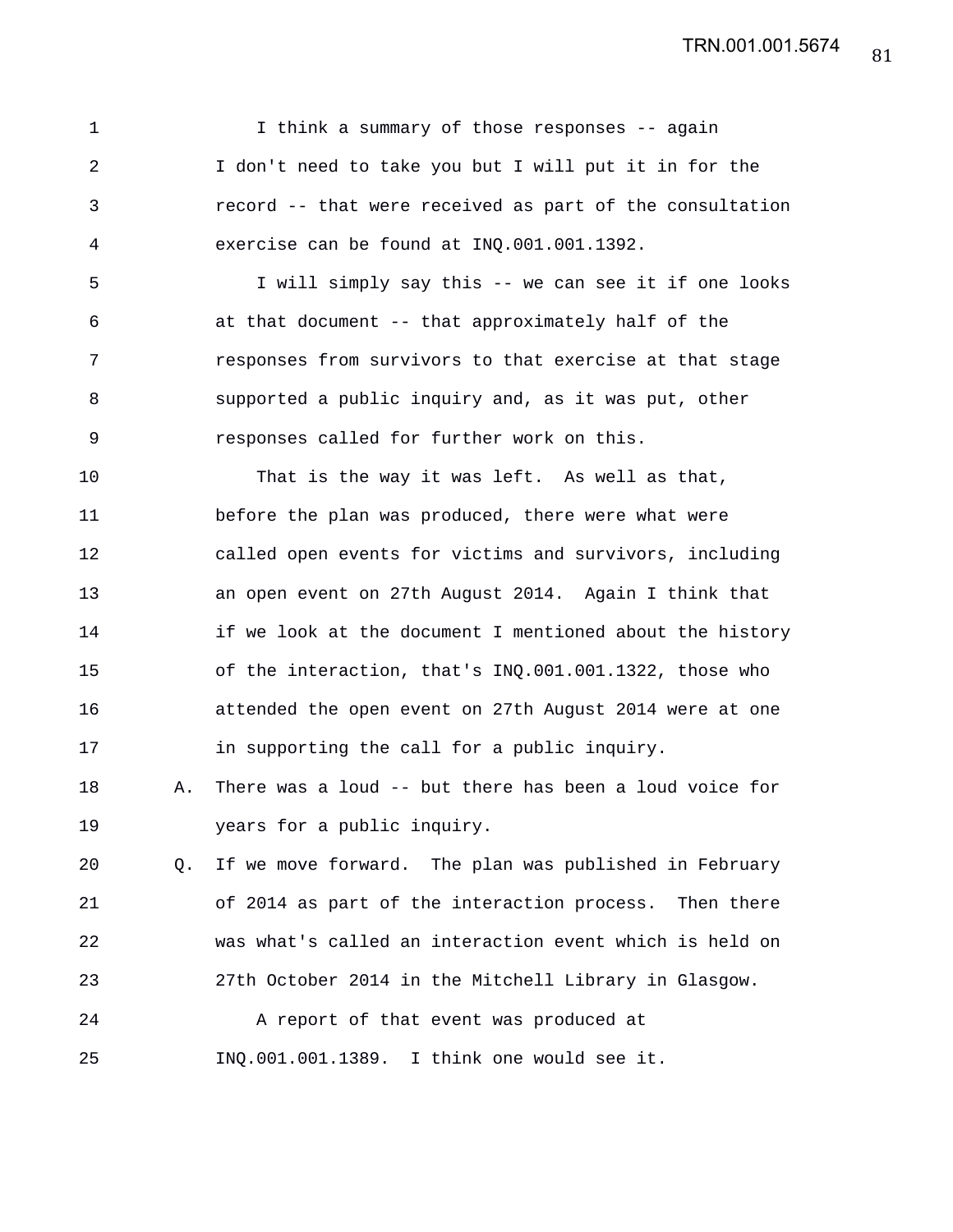| 1  |    | Again, I don't think it is necessary for me and you      |
|----|----|----------------------------------------------------------|
| 2  |    | to go through that document in detail, but the whole     |
| 3  |    | idea of the event was to get the parties together again, |
| 4  |    | discuss the plan and how it would be implemented, and to |
| 5  |    | produce a subplan of action to take the various outcomes |
| 6  |    | that were desired forward. Would that be fair?           |
| 7  | Α. | I think --                                               |
| 8  | O. | I think that was general --                              |
| 9  | Α. | I think it was really to get the government to buy into  |
| 10 |    | what had been agreed.                                    |
| 11 | Q. | That may be putting it more neatly and succinctly, that  |
| 12 |    | everybody had bought in, but you needed the government   |
| 13 |    | to give its permission?                                  |
| 14 | Α. | Yes.                                                     |
| 15 | Q. | As I understand it from the report, as of 27th October   |
| 16 |    | 2004 -- and we are not far short of the First Minister's |
| 17 |    | apology in December of that year -- there was no         |
| 18 |    | commitment at that meeting on behalf of Scottish         |
| 19 |    | Government to the idea of holding a public inquiry but   |
| 20 |    | there was a -- but Mike Russell, I think, made clear at  |
| 21 |    | the meeting that it was something that hadn't been ruled |
| 22 |    | That I think was the way the matter was put at<br>out.   |
| 23 |    | that time; is that correct?                              |
| 24 | Α. | Yes I think that is correct. Then I think from           |
| 25 |    | recollection, but I will just check this --              |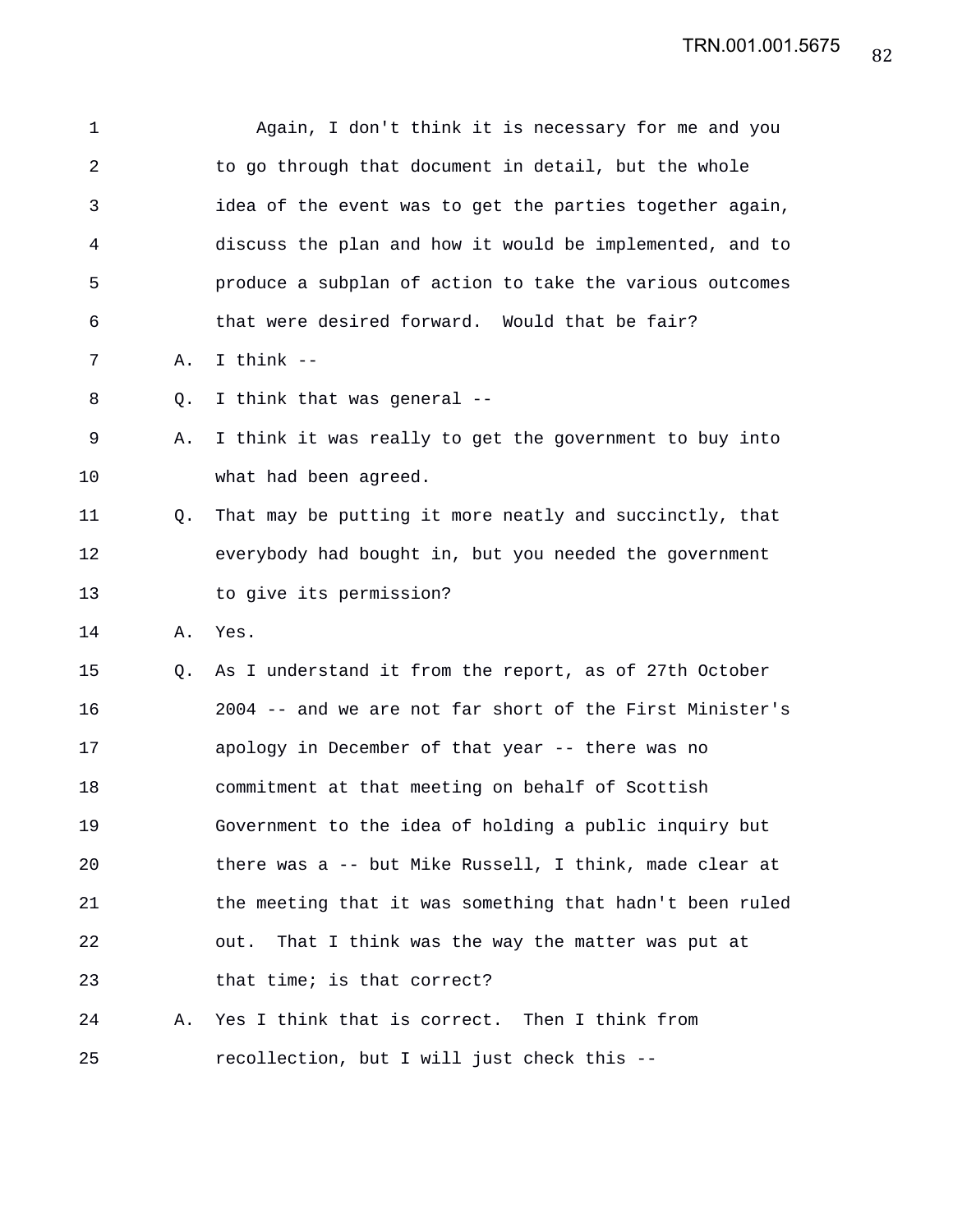|   | Q. Maybe I should take -- maybe we should just look at that |
|---|-------------------------------------------------------------|
| 2 | to be clear. If you look at INO.001.001.1395, which is      |
| 3 | the report of the interaction event.                        |

4 If we could just put that page up so we are 5 absolutely clear about what was going on, if we look at 6 the public inquiry section, headed "Public Inquiry", do 7 we see there that the report records that:

8 "On the issue of public inquiry, Mr Russell made it 9 here that it had not been ruled out. He highlighted 10 that there have already been a number of investigations 11 and reviews which have had led to significant 12 improvements in the care sector. He is committed to 13 listening to both sides of the argument regarding the 14 need for an inquiry."

15 That's where matters stood --

- 16 A. Yes.
- 17 Q. -- then, although subsequently by 1st December --

18 A. It is quite quickly from what I recall.

19 Q. I am sorry, I have got the wrong date. On

20 17th December 2014 there was an announcement by -- not 21 from the First Minister but a cabinet minister that the 22 present Inquiry was to be held. Sorry I think

23 I confused you there.

24 A. It is okay.

25 Q. It was shortly before the formal announcement of the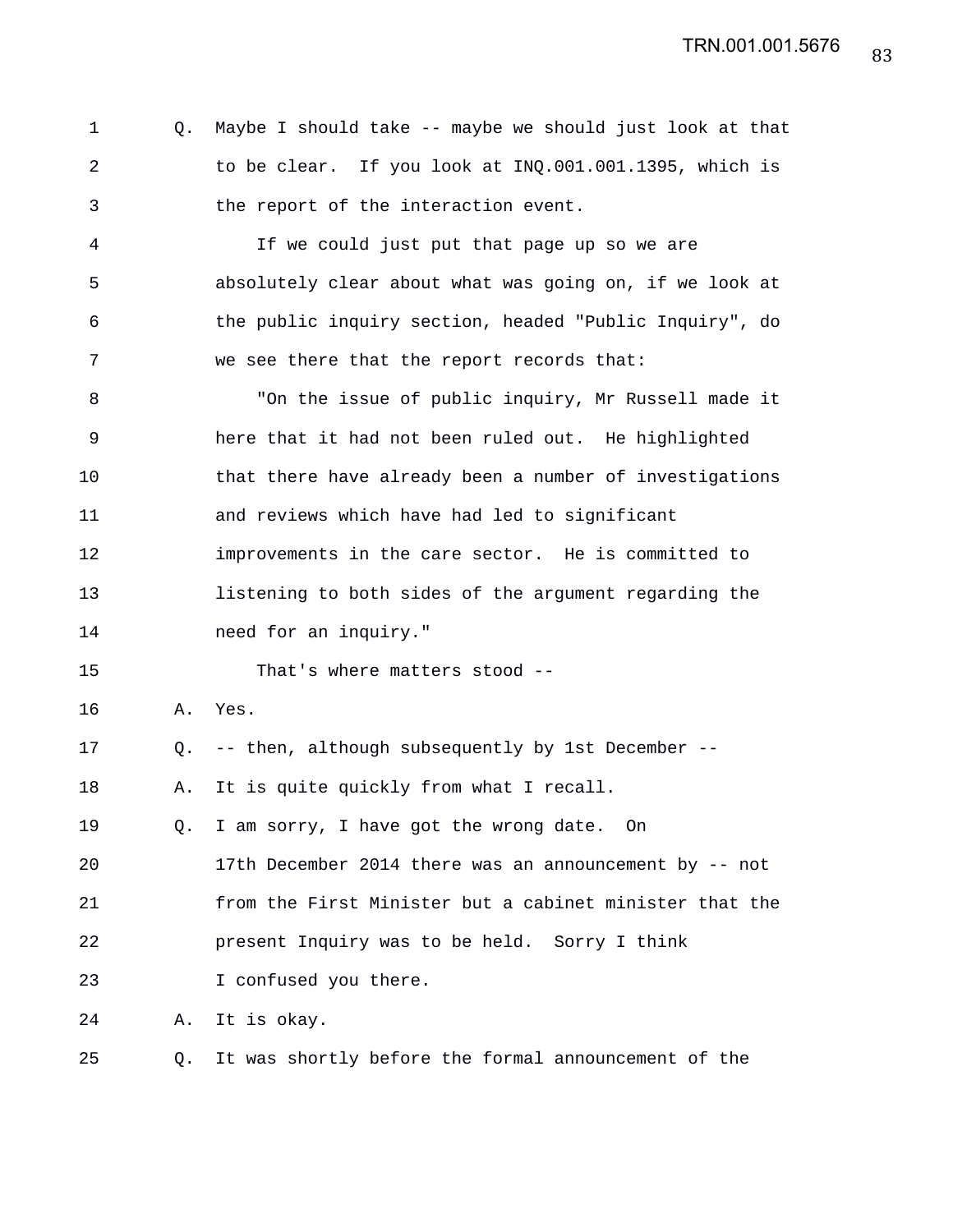| 1  |    | present Inquiry was made on 17th December.               |
|----|----|----------------------------------------------------------|
| 2  | Α. | Yes.                                                     |
| 3  | Q. | It was under consideration, but by 17th December 2014 -- |
| 4  | Α. | It made a decision --                                    |
| 5  | О. | -- there was a formal decision to announce the holding   |
| 6  |    | of an inquiry; is that --                                |
| 7  | Α. | Yes.                                                     |
| 8  | Q. | As I understand it you have just said that there is this |
| 9  |    | body that is -- is it the interaction --                 |
| 10 | Α. | Interaction and Implementation Review Group. We were     |
| 11 |    | trying to come up with a simple name, but it was this -- |
| 12 |    | I think the survivors on the group wanted to make sure   |
| 13 |    | that people understood what this group was about.        |
| 14 | Q. | The essential purpose of that group is to see that the   |
| 15 |    | actions that were envisaged by the plan and agreed to by |
| 16 |    | the parties would be implemented and the detail of that  |
| 17 |    | would be hammered out and it would be overseeing the     |
| 18 |    | process by this review group.                            |
| 19 | Α. | I would agree with that. The only thing other I would    |
| 20 |    | add is where there were issues within some of the        |
| 21 |    | processes that had been set up, survivors on the group   |
| 22 |    | were able to bring those issues in and they could have   |
| 23 |    | been discussed in a fuller way.                          |
| 24 |    | In a sense the group was there, I suppose, to try        |
| 25 |    | and resolve any issues that may have arisen.             |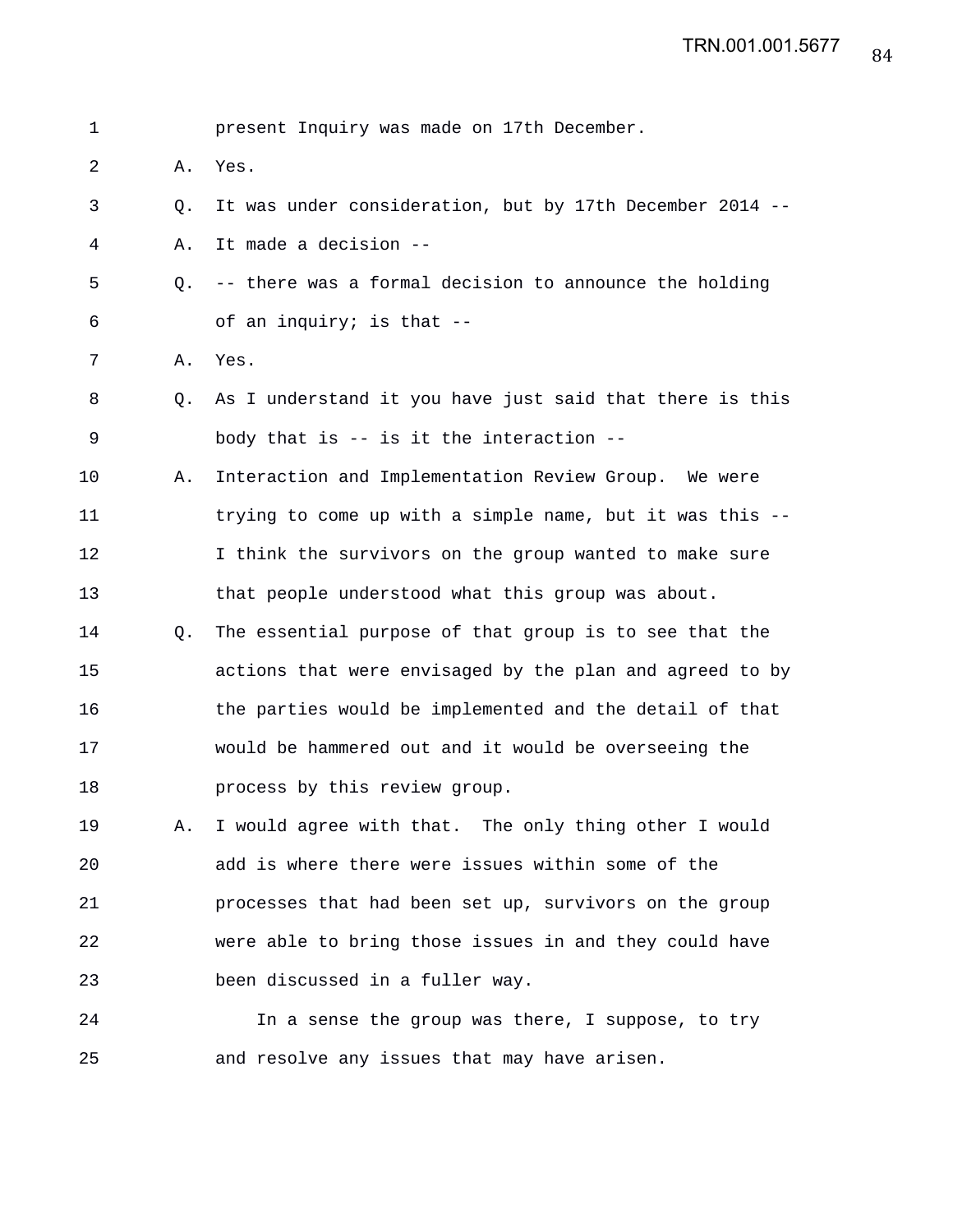| 1              | Q. | Because the group that was set up did have a composition |
|----------------|----|----------------------------------------------------------|
| $\overline{a}$ |    | that included both representatives of survivor groups    |
| 3              |    | and other interested parties; is that correct?           |
| 4              | Α. | It had the Scottish Human Rights, it had the Scottish    |
| 5              |    | Government civil servants, it had -- the group was able  |
| 6              |    | to invite people at certain times to explain -- for      |
| 7              |    | instance we invited the chair of the NCF to just give us |
| 8              |    | an update on the process. A while highly ago             |
| 9              |    | Police Scotland came. I'm trying to remember who else    |
| 10             |    | came. At various points we have been able to invite      |
| 11             |    | various people to it. The group is chaired by            |
| 12             |    | Andrew Kendrick of CELCIS.                               |
| 13             | Q. | Is he still the chair of that?                           |
| 14             | Α. | He is still the chair.                                   |
| 15             | Q. | The work of implementing the plan goes on then?          |
| 16             | Α. | Yes.                                                     |
| 17             |    | Q. As we speak today?                                    |
| 18             | Α. | Yes, obviously there is the redress issue, there is the  |
| 19             |    | pre-1964 issue, there is a commemoration element within  |
| 20             |    | the plan.                                                |
| 21             | Q. | I did say to you when I started today that there would   |
| 22             |    | be some issues I would look at and they are not so much  |
| 23             |    | about the process and how it evolved and FBGA; they are  |
| 24             |    | probably of a more general nature but I would like you   |
| 25             |    | to give us your evidence on these matters.               |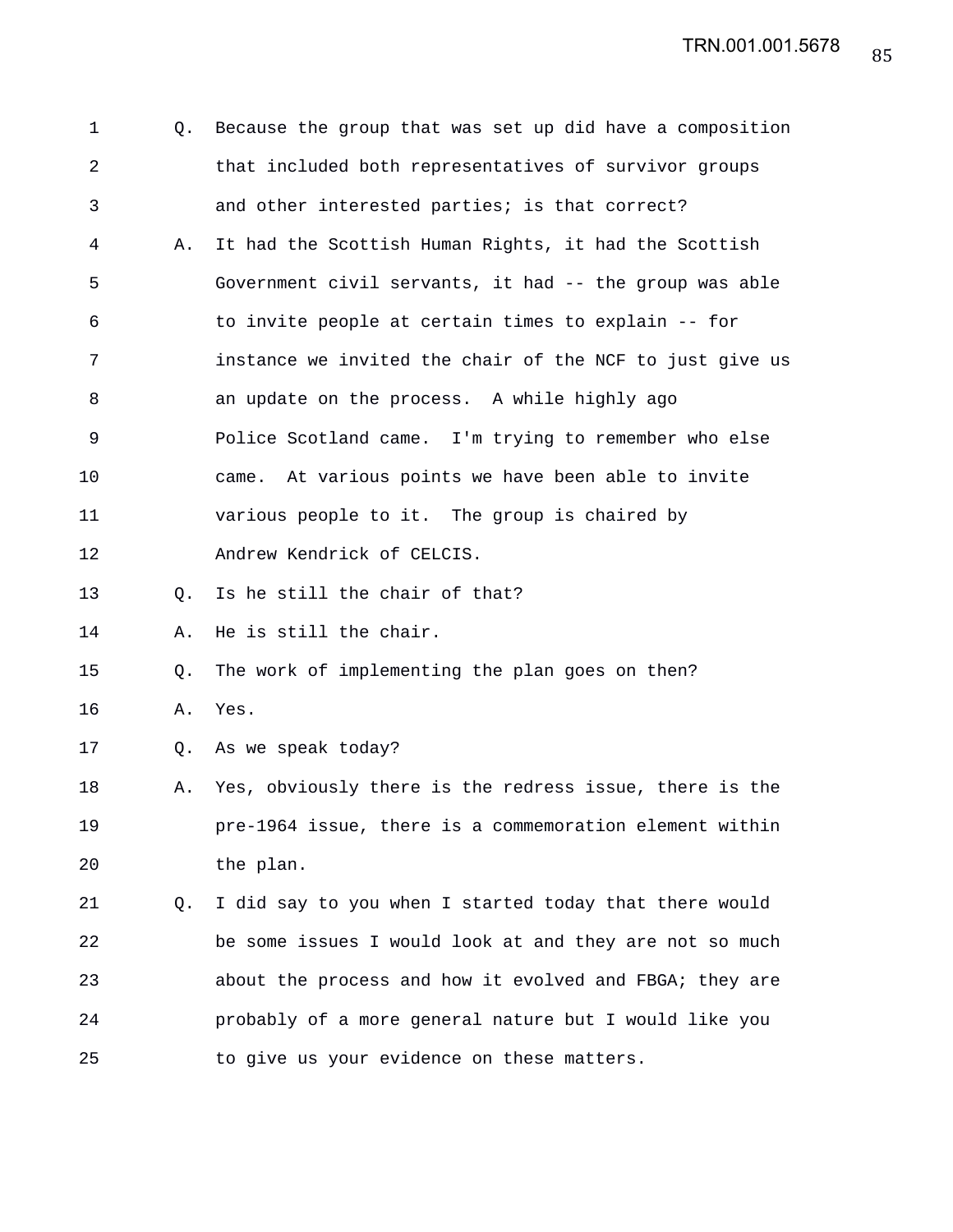1 There are two issues I would like it take together 2 in a sense, but I would like you to elaborate on the 3 points you make about them. There is the issue of 4 trust, which is dealt with in your statement -- or maybe 5 mistrust might be a better description at times. 6 There's also what you consider to be equally important, 7 and you have touched on this in your evidence, about the 8 issue of fairness of process.

9 Are you able to help us with those two issues and 10 how you see these issues and what point you are making? 11 A. Yes. There's clearly a mistrust of the systems. There 12 is a mistrust of the establishment. There is a mistrust 13 of the professionals because of what's happened. This 14 is based on people's experiences. You have heard some 15 of my experience today and I'm someone who has been 16 through a court of law. So those experiences inform you 17 or come to you and how you think about things.

18 As I said before, people engaged in processes and 19 thought that was a closure part. There has been 20 a mistrust built up and I think -- I addressed this in 21 my testimony, you know, when a child is abused, the 22 trust of an adult is gone. I think it is possibly 23 unique to children who have been abused. I'm not 24 qualified to really go into all of it, but what I can 25 say is that when people go into processes and we are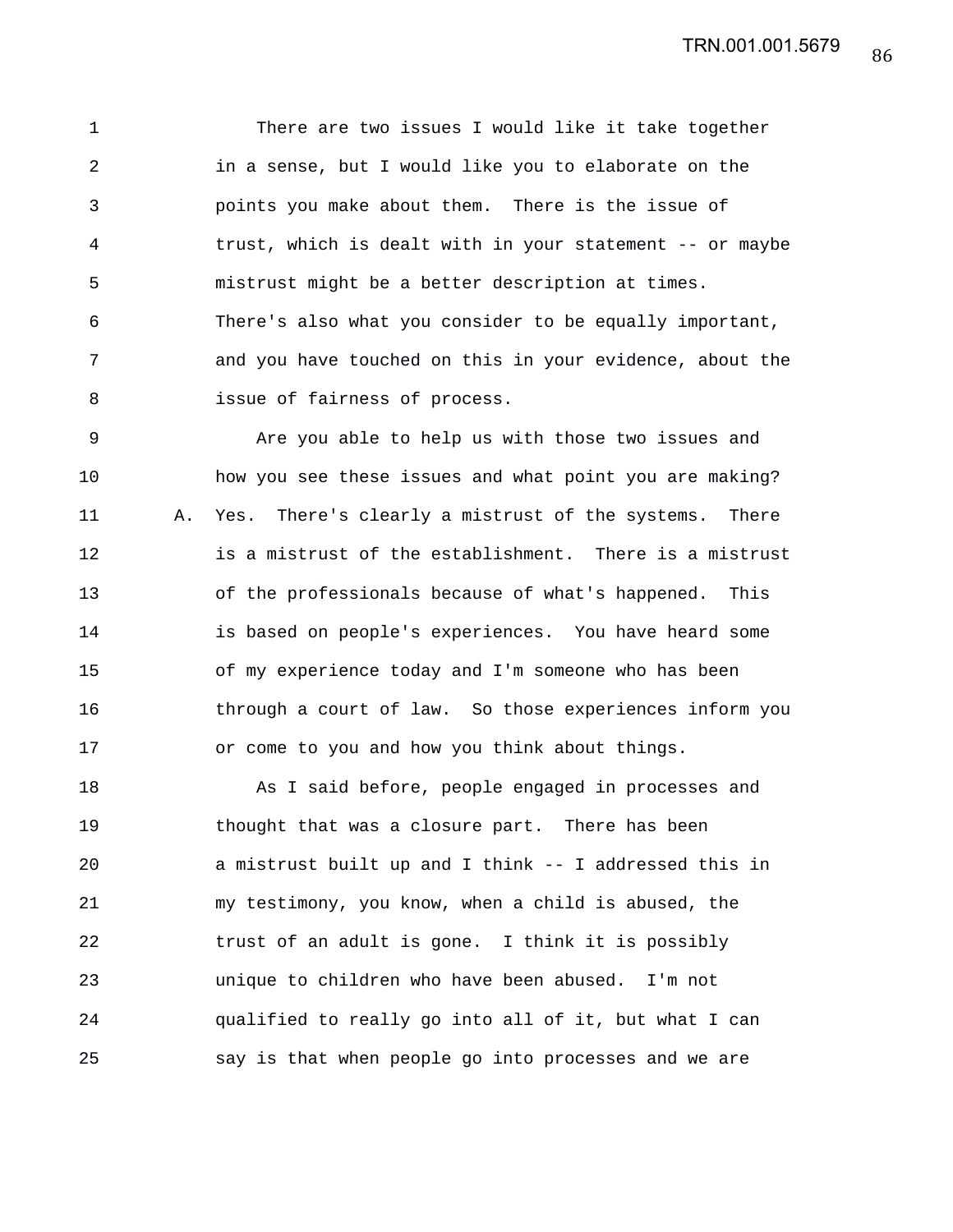1 told certain things and we buy into those things and 2 something happens to, I suppose, impact upon -- 3 something happens and there is an impact on trust, it 4 just makes people untrusting of the process or of the 5 whatever.

6 I just think survivors have been let down so much 7 over many, many years that the trust is gone in many of 8 them. You know we tried to engage in a constructive way 9 for many, many years and we have tried to reassure 10 survivors that these processes are for them, but you 11 will get survivors who will still not engage because of 12 that trust issue.

13 Helen slightly hit on it yesterday in relation to 14 Future Pathways. Now Future Pathways in a very short 15 period of time have seen hundreds of people and I know 16 that many people from Quarriers, because people feed 17 back to us, are getting very good experiences, they are 18 getting educational issues that weren't addressed when 19 they were children and stuff like that.

20 But Helen mentioned about where people think if they 21 go into that process they are going to be penalised 22 later on. That's clearly not the case because FBGA -- 23 we were very clear and we had this confirmed by 24 government, that is not a redress process. We have had 25 it confirmed by government and it is not.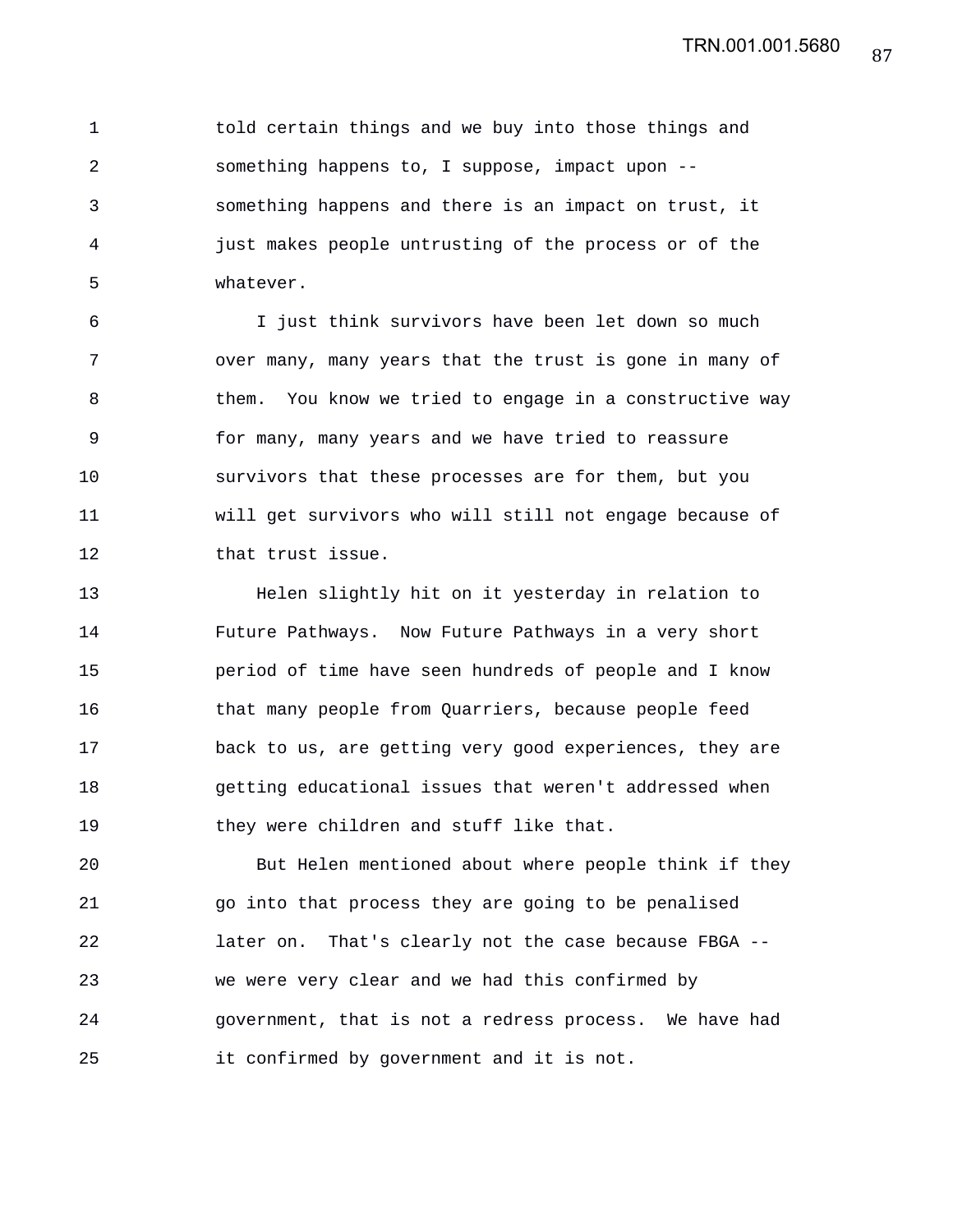1 But those sort of mistrusts of systems are probably 2 unique but I think it goes back to the original abuse of 3 the child. I think it goes back to when you sort of try 4 to report it originally as a child and you weren't 5 believed, what happened to you, what happened to maybe 6 your sibling. So there is a general ...

7 You know, some people don't trust the Inquiry. 8 I think that's a shame in some respects but I can 9 understand it, but we want to encourage everybody -- we 10 have highlighted this Inquiry, we have put it on our 11 front page, we have put information on this Inquiry, we 12 want people to make that decision for themselves, not 13 FBGA make these decisions, we don't (sic) believe it 14 should be for the individual to make the decision; 15 that's why we highlight the processes as we see it.

16 But if something -- "Time to be Heard" is another 17 thing. People went through Sacro and wanted apologies, 18 wanted other things. It never happened. So there is 19 a mistrust. I don't understand why the government set 20 up a pilot process for the most vulnerable people in 21 society and test a process using those people.

22 You know people talk about re-traumatisation and 23 I have heard the professionals connected to "Time to be 24 Heard" and the people who undertook "Time to be Heard" 25 who have said, "Well, we have done this for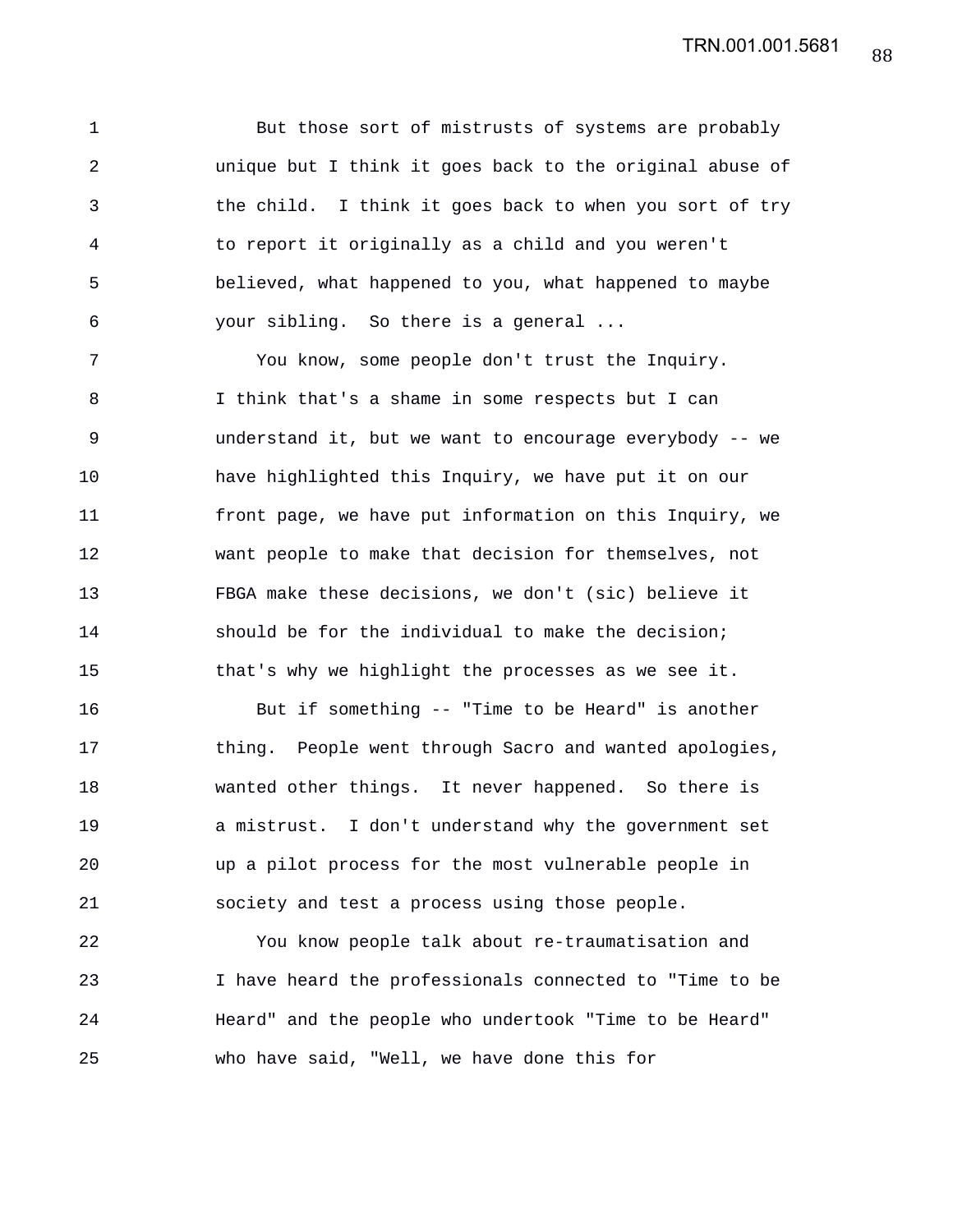1 re-traumatisation, we have done that, it is not 2 an issue". With all due respect to everybody, including 3 people who will be in this Inquiry, we will leave this 4 room and we will have to deal with the issue. We have 5 to have counselling outside. We have to have those 6 support mechanisms and it is far, far better than it 7 ever was.

8 Just by me engaging in the Inquiry has raised my 9 anxiety, has made me have to re-visit things. So that 10 happens to people. What's happened to us in relation to 11 what Quarriers did, the actions, the programme, the 12 other things, why would I want to trust anybody? Why 13 would I want to trust a system that's abused me as 14 an adult?

15 Q. David, you said you support the work of the Inquiry and 16 you want it to achieve -- and you hope it will 17 achieve -- the aims you set out and perhaps bring 18 closure to people.

19 You have dealt very fully and eloquently with the 20 issue of trust, and the other issue was the issue of 21 fairness. Can you explain FBGA's stance on fairness? 22 It is something you make a point of in your statement. 23 I would like you to explain how you see the issue of 24 fairness because there are a number of interested 25 parties in an independent inquiry and I think you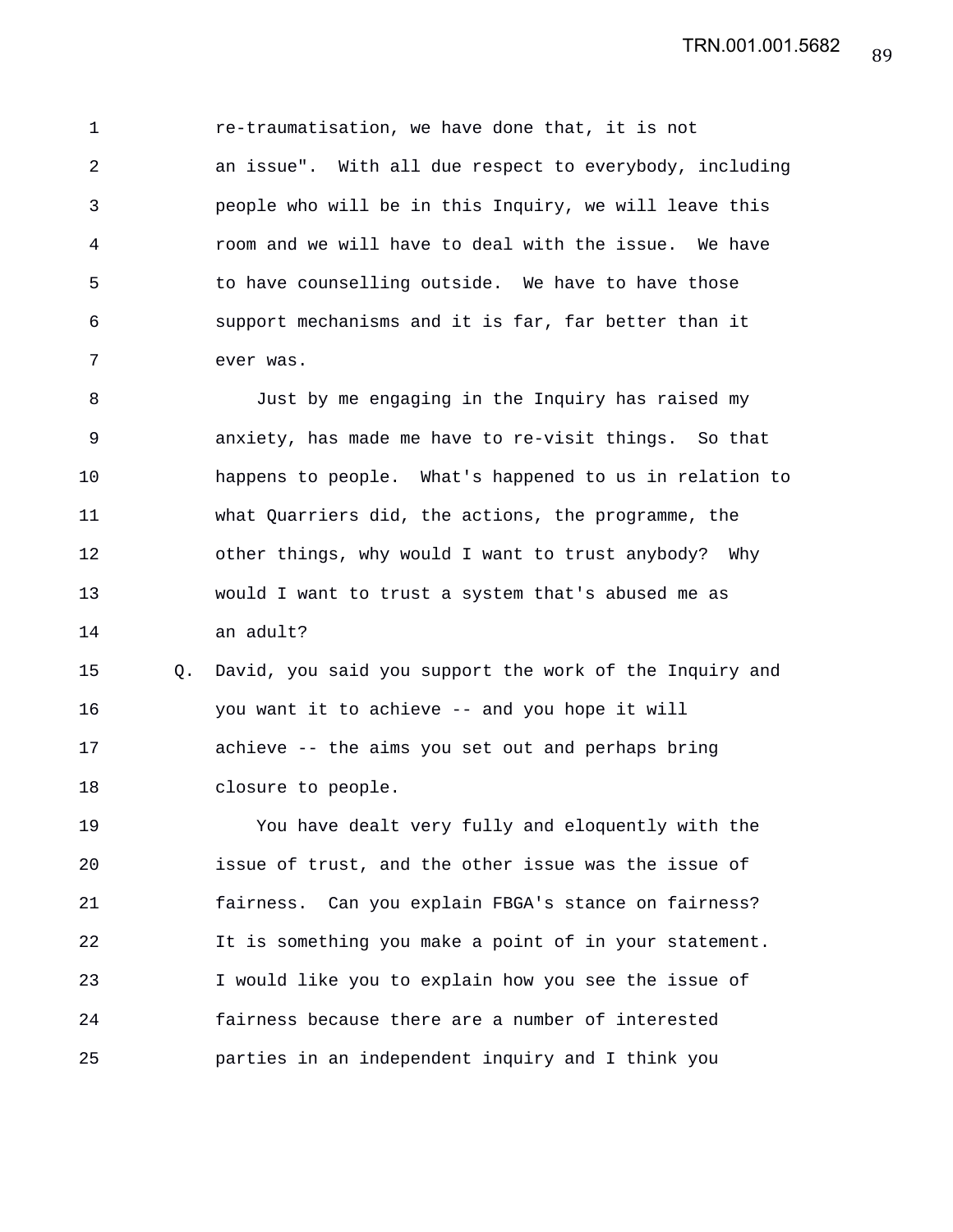1 recognise that.

2 A. We from day one have always called for a fair process 3 for all that comes into this Inquiry and I recognise 4 that people find that difficult.

5 If you don't have a fair and robust and credible 6 process, it damages people who have no involvement in 7 the abuse, it damages people who are genuine victims. 8 You just have to look at the that were issues raised in 9 the Kaufman report. So it is about the process.

10 Fairness -- while people are making serious 11 allegations, everybody -- it is in their human rights, 12 they are entitled to a fair hearing of that process, 13 whatever process, whether that be in a court of law, 14 just as my abuser was given a fair hearing, just as 15 I was given a fair opportunity to say my thing.

16 I wouldn't want anything less for anyone else, but 17 FBGA have come out and said, we think if the process is 18 fair, it is robust, it is credible, if it scrutinises 19 the testimonies, that we think that's appropriate. We 20 don't think that's -- this abuse happened and it 21 happened on an enormous scale and we have seen that just 22 through the initial part of this Inquiry.

23 But the organisations and others are entitled to 24 have a fair hearing of why. We want to understand why 25 that was possible, why the cultures allowed that, what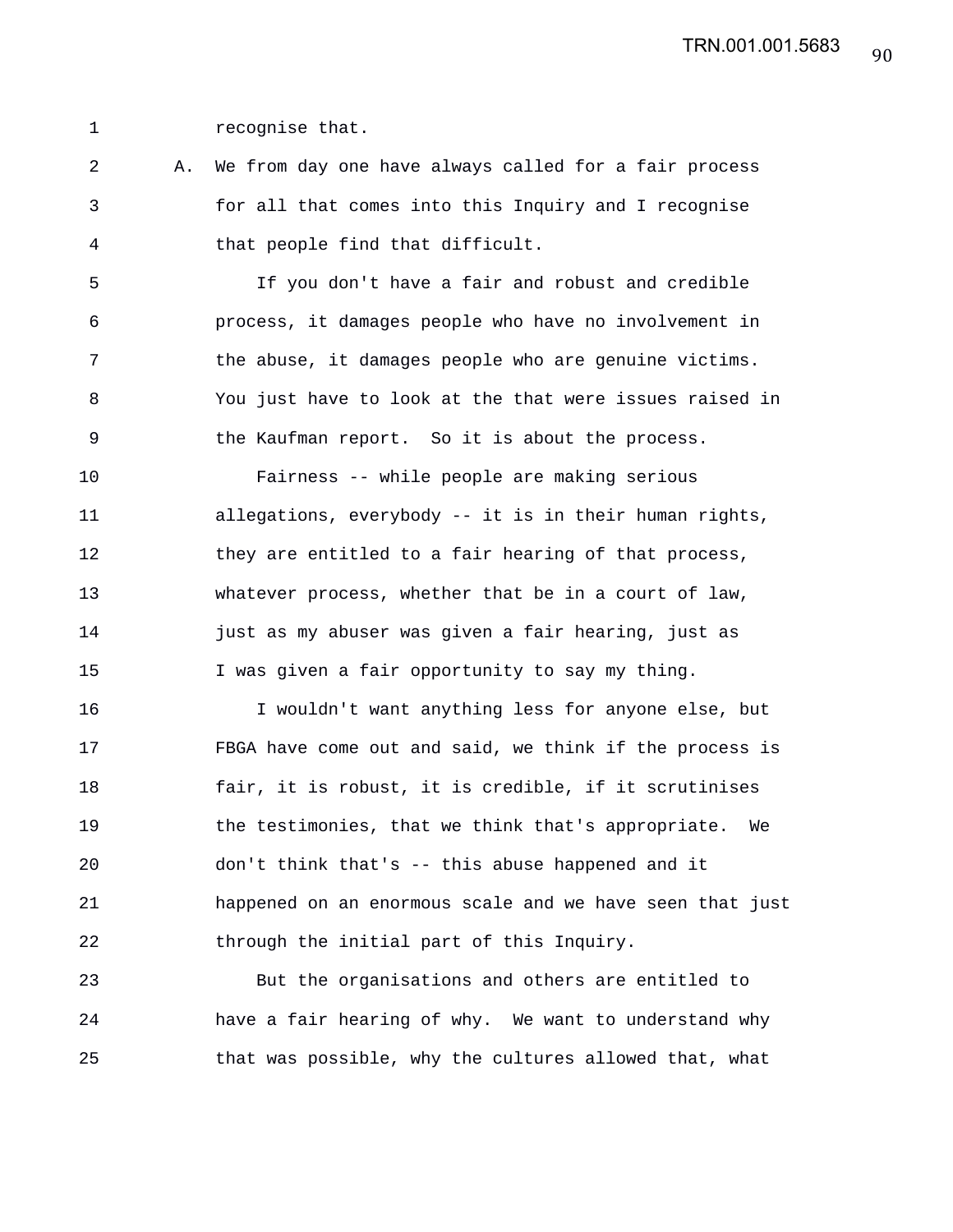1 are the systemic failures of what happened. 2 When this Inquiry is finished, Mr Peoples, it will 3 be us that will be defending the Inquiry. I have seen 4 it in so many processes. It is us that will be -- if 5 something happens in this Inquiry that impacts on this 6 Inquiry that impacts on the honesty and integrity of 7 myself, on FBGA, it won't be the Inquiry that will be 8 defending that, you know? There are groups out there 9 who would wish to still undermine us. There are 10 individuals out there who wish to discredit us and 11 undermine us, but it will be us who will ultimately 12 defend this process. 13 If this process is robust, fair and credible, then 14 we will be able to do that. 15 Q. Thank you. 16 That is all the evidence I want to take from you but 17 can I give you the opportunity, if there's anything you 18 would want to add? I think you have said probably quite

19 a lot that you -- but if there's anything else that you 20 would like to add before we close today, is there 21 anything you wish to say?

22 A. Clearly there are a number of other issues in my 23 testimony and I would like at some point to have that 24 opportunity to address those in some shape or form with 25 the Inquiry.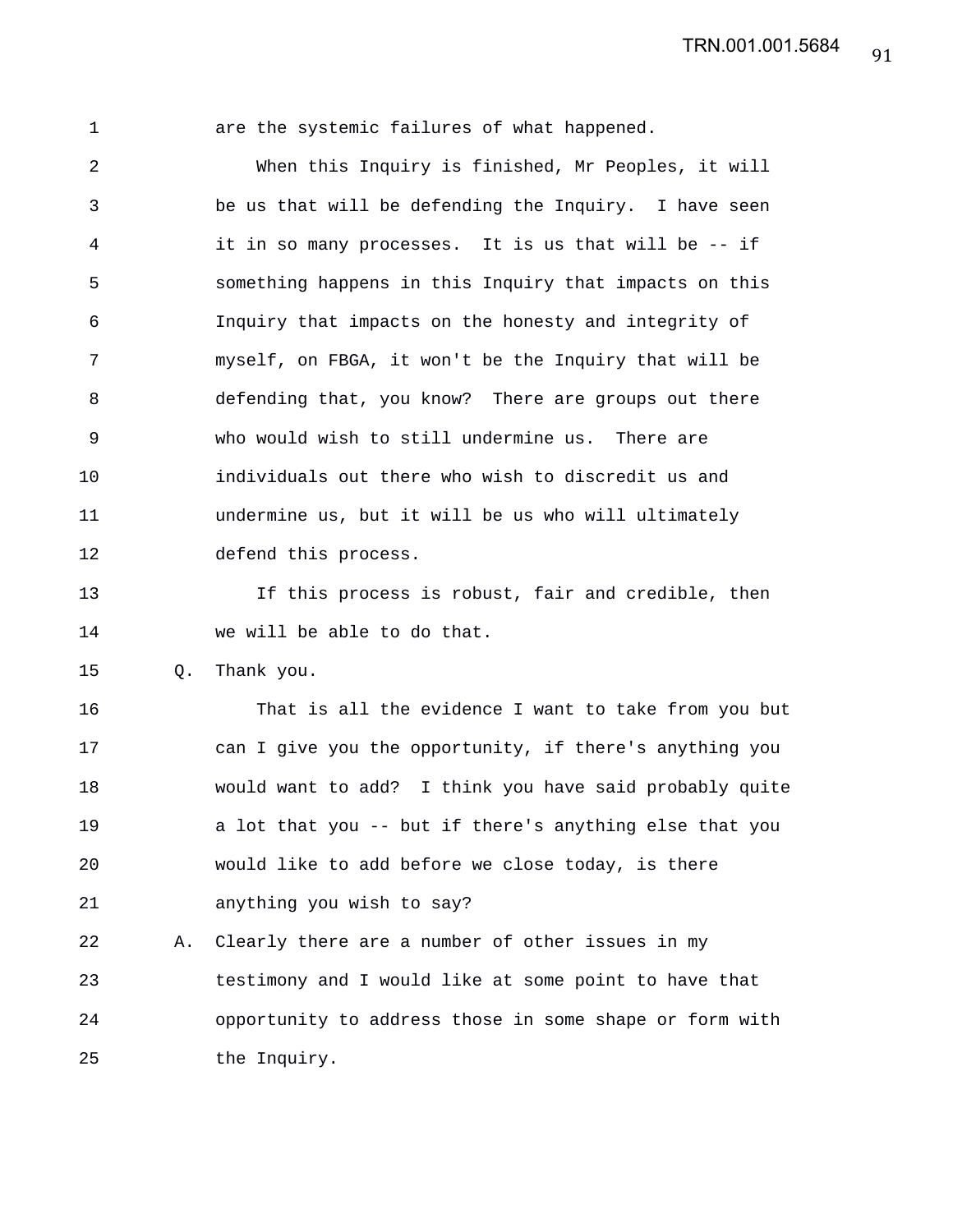1 Q. I think you can take it from me that we will see you 2 again and of course you do know that we have already 3 announced that we will have a case study and clearly 4 there are matters we have touched upon that you would be 5 obviously, I would imagine, be wanting to speak about 6 and deal with and so we can perhaps pick up any 7 additional points. But I think the purpose of today was 8 to get the main points. I thank you very much for your 9 evidence today.

10 A. The last I think I would like to say is I would like to 11 encourage anybody and everybody, but I would also like 12 to encourage former employees who were in Quarriers. 13 I would like to encourage them to come and assist this 14 Inquiry and give this Inquiry an understanding of the 15 organisation. But most of all I would encourage anyone 16 who feels they were harmed in these institutions -- and 17 not just Quarriers -- to come and tell their experience 18 to this Inquiry. It is for the Inquiry to determine the 19 **issue;** it is not for anyone else.

20 MR PEOPLES: Thank you.

21 LADY SMITH: Thank you for that.

22 Do I take it you haven't had any written questions? 23 MR PEOPLES: I have not had any written questions and I'm 24 not sure if anything arises out of the matters I have 25 raised this morning but clearly this would be the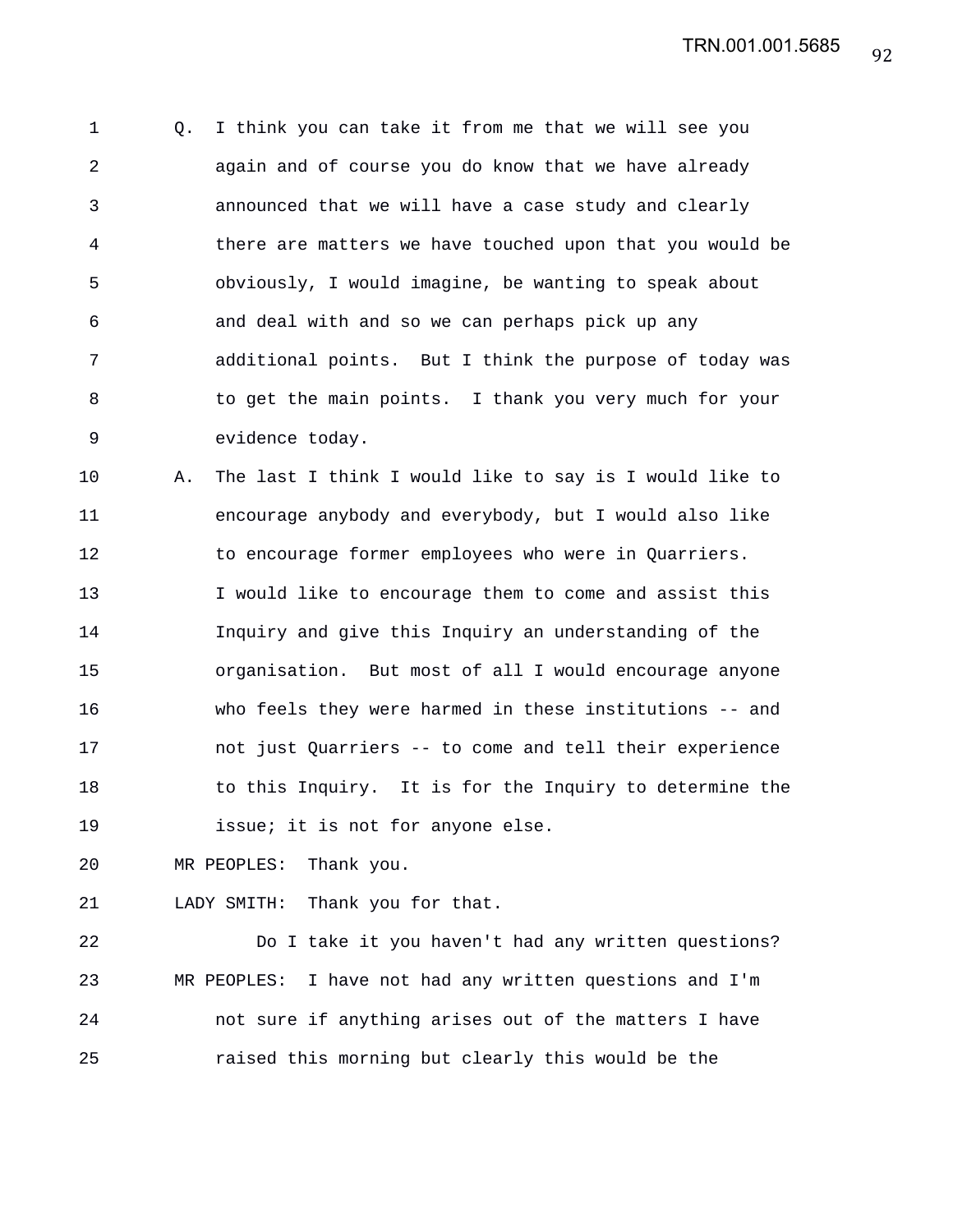| 1  | opportunity, I suppose.                                     |
|----|-------------------------------------------------------------|
| 2  | LADY SMITH: Could I check whether there are any outstanding |
| 3  | applications to ask questions of this witness? I'm          |
| 4  | seeing shaking heads all round.                             |
| 5  | There are no further questions for you today, but as        |
| 6  | you have already indicated you understand, Mr Whelan, we    |
| 7  | will be delighted to see you back at a later stage in       |
| 8  | the hearings. Thank you. I'm able to let you go now.        |
| 9  | (The witness withdrew)                                      |
| 10 | We will adjourn now until tomorrow when we will sit         |
| 11 | again to hear the evidence of Mr Chris Daly, I think,       |
| 12 | tomorrow.                                                   |
| 13 | MR PEOPLES: Yes, that is correct my Lady.                   |
| 14 | LADY SMITH: Thank you.                                      |
| 15 | $(12.45 \text{ pm})$                                        |
| 16 | (The Inquiry adjourned until 10.00 am                       |
| 17 | on Thursday, 6th July 2017)                                 |
| 18 |                                                             |
| 19 |                                                             |
| 20 |                                                             |
| 21 |                                                             |
| 22 |                                                             |
| 23 |                                                             |
| 24 |                                                             |
| 25 |                                                             |